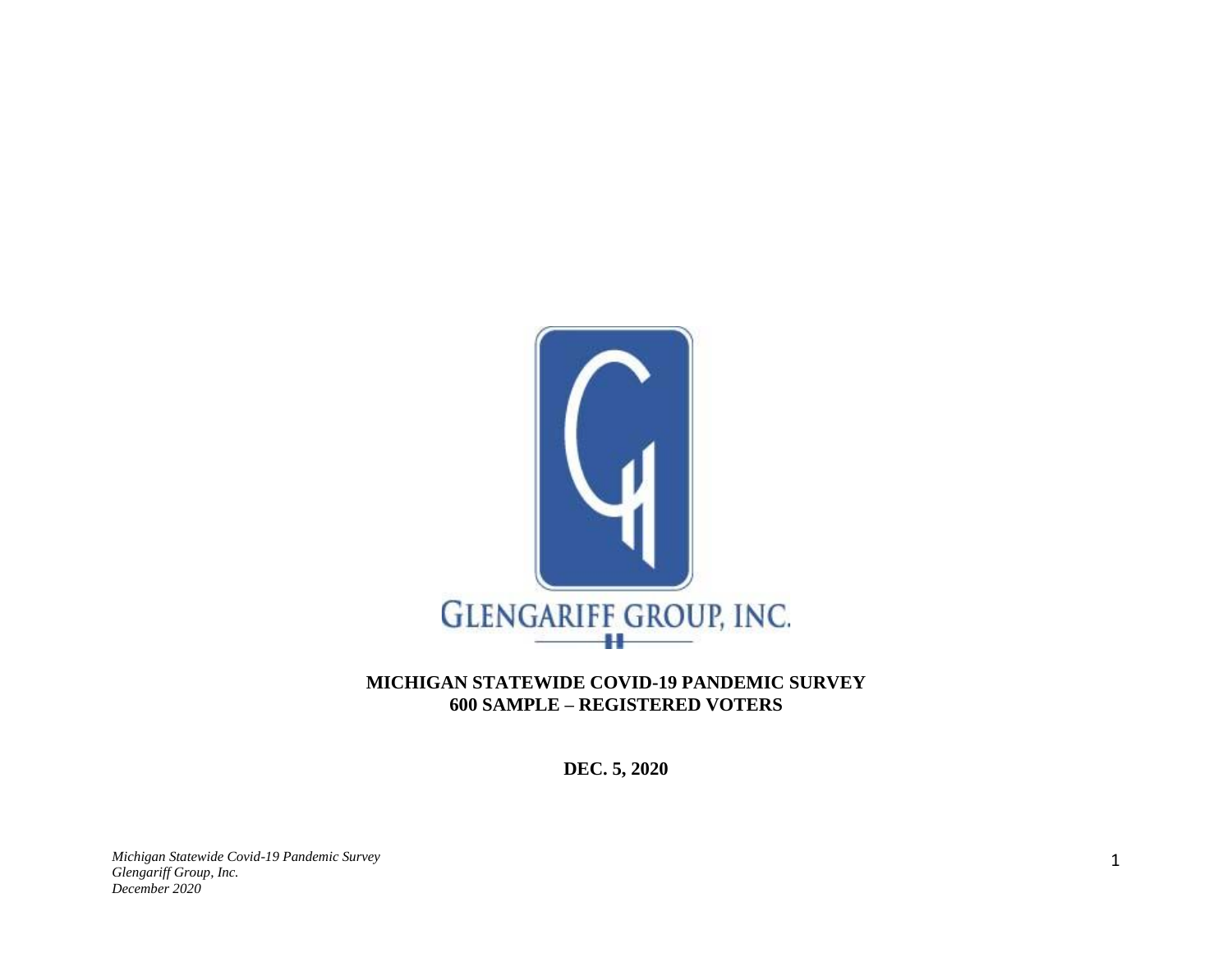#### **TABLE OF CONTENTS**

| Page           | Topic                           |
|----------------|---------------------------------|
| $\overline{2}$ | Methodology                     |
| 3              | <b>Key Findings</b>             |
| 16             | <b>Aggregate Survey Results</b> |
| 33             | <b>Cross-tabulation Report</b>  |
| 67             | Appendix A: QUESTION 9          |
| 73             | Appendix B. QUESTION 10         |
| 82             | Appendix C: QUESTION 14         |
| 100            | Appendix D: QUESTION 28         |
| 114            | Appendix E: QUESTION 31         |
| 116            | Appendix F: QUESTION 32         |

## **METHODOLOGY**

The Glengariff Group, Inc. conducted a Michigan statewide survey of registered voters. The 600 sample, live operator telephone survey was conducted on Nov. 30 to Dec. 4, 2020, and has a margin of error of +/-4.0% with a 95% level of confidence. 50.0% of respondents were contacted via landline telephone. 50.0% of respondents were contacted via cell phone telephone. This survey was commissioned by the Detroit Regional Chamber.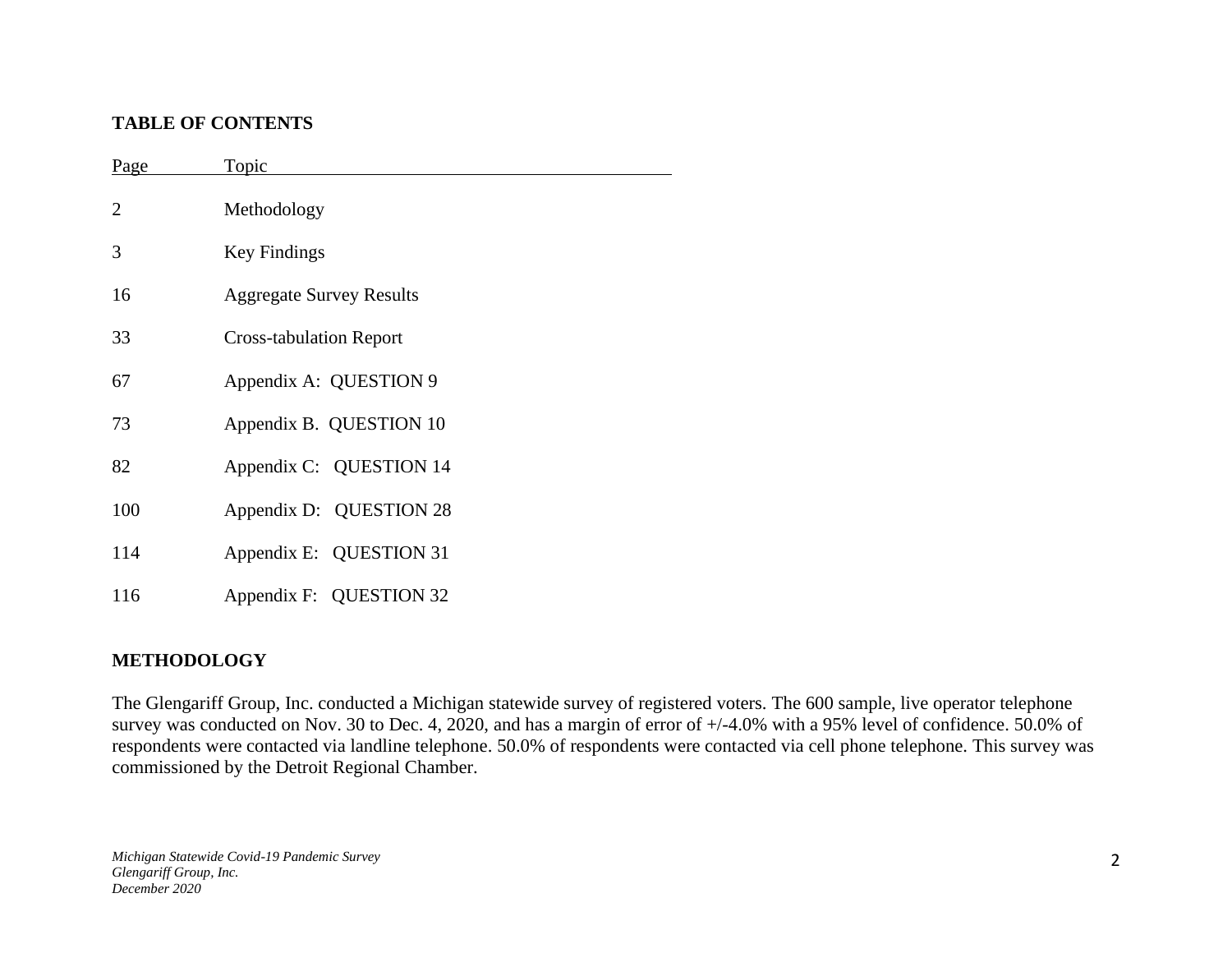#### **KEY FINDINGS**

#### **Majority of Michiganders Say COVID-19 Situation is Now Worse than April**

- \* A majority of Michigan voters believe the pandemic situation is worse in Michigan now than it was in April. 82.7% of Michigan residents believe the situation is the same or worse than April.
	- 51.2% believe the situation is worse. 31.5% believe the situation is the same. Only 10.2% believe the situation is better.

79.7% of Michigan voters believe the pandemic situation in their own community is the same or worse than it was in April.

When it came to the state of Michigan, there were no statistical differences between out-state and Metro Detroit voters. But when it came to 'your local community,' out-state voters were nearly 10 points more likely to say the situation was worse than April.

| Region           | <b>Better</b> | Worse | Same  |
|------------------|---------------|-------|-------|
| <b>Out State</b> | 12.2%         | 47.6% | 34.4% |
| Metro            | 12.4%         | 37.9% | 39.5% |

\* Voters were asked if the health threat from COVID-19 had been exaggerated, downplayed, or balanced.

| Threat            | December 2020 | <b>May 2020</b> |
|-------------------|---------------|-----------------|
| Balanced          | 40.3%         | 38.7%           |
| Exaggerated 33.8% |               | 32.2%           |
| Downplayed 20.0%  |               | 20.8%           |

These numbers are statistically identical to the results from May 2020. As in May 2020, *70% of Strong Republican voters continue to believe the threat has been exaggerated.*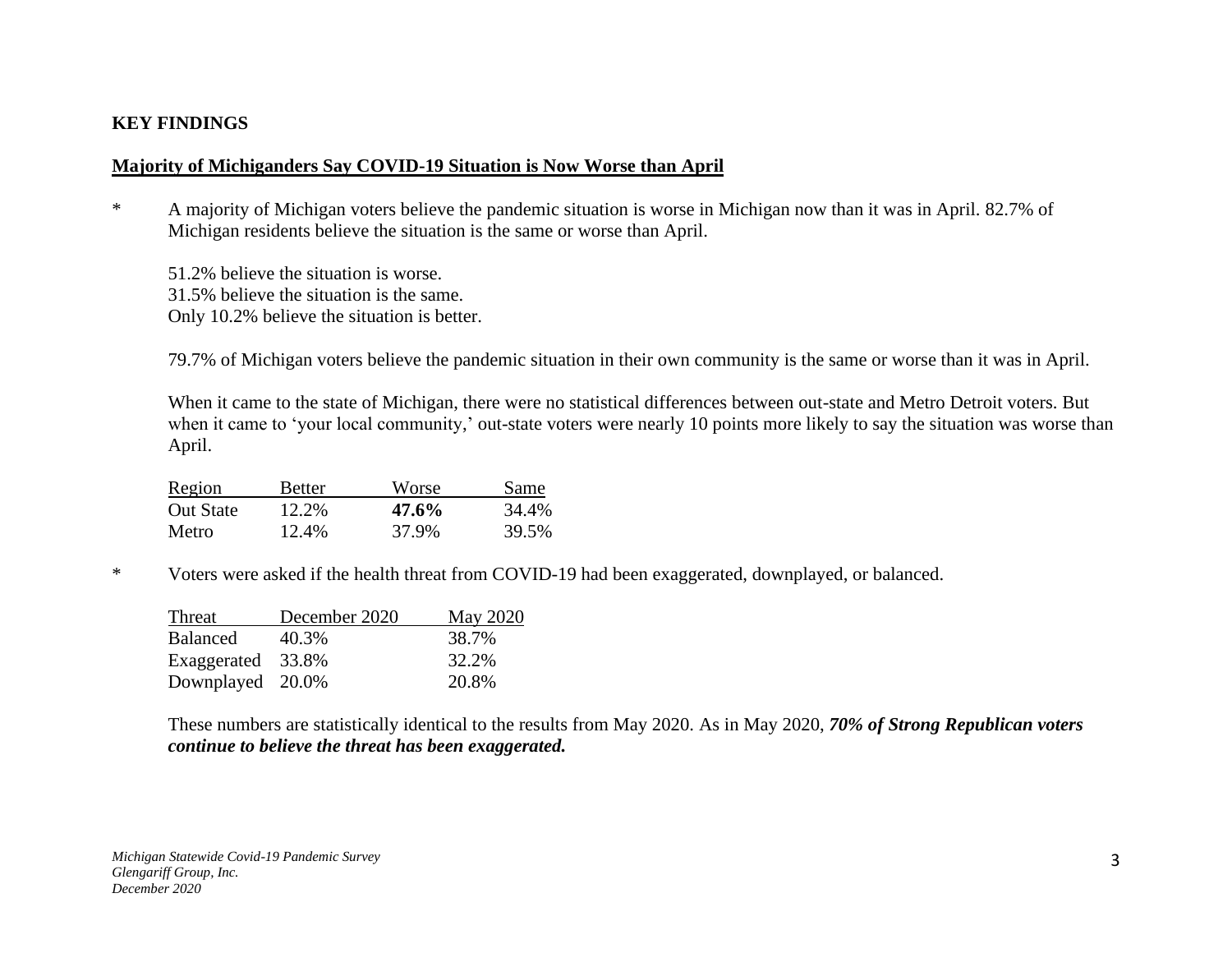#### **84% Say Michigan Economy Worse Than Before Pandemic**

- \* 83.7% of Michigan voters believe the state's economy is worse now than before the pandemic hit. There is deep and broad agreement among every demographic group that Michigan's economy is worse since the pandemic.
- \* 83.8% of Michigan voters say that getting the pandemic under control would help Michigan's economy.
- \* Voters were asked if the economy was worse because the virus was not under control or because elected officials kept forcing businesses to shut down.

45.8% said the economy was worse because elected officials kept shutting down businesses. 39.6% said the economy was worse because we cannot get the virus under control.

There were major differences in this question by party affiliation and by whether respondents were from Metro Detroit or out-State. A majority of out-State voters said the economy is worse because officials keep shutting down businesses, but a plurality of Metro Detroit voters blame it on our inability to get the virus under control.

These regional differences are being driven by partisan divides with Republicans saying the economy is hurting due to officials shutting down businesses, while Democrats equally as sharply say the economy is hurt because we cannot control the virus. Independent voters narrowly blame the hurt economy on officials shutting down business by a margin of 42.7%-36.4%.

| Demographic       | Can't Control Virus | <b>Keep Shutting Down Businesses</b> |
|-------------------|---------------------|--------------------------------------|
| <b>Out State</b>  | 33.7%               | 54.8%                                |
| Metro Detroit     | 45.6%               | 36.8%                                |
|                   |                     |                                      |
| <b>Strong Dem</b> | 76.9%               | 9.7%                                 |
| Lean Dem          | 65.2%               | 15.2%                                |
| Independent       | 36.4%               | 42.7%                                |
| Lean GOP          | 13.0%               | 67.4%                                |
| <b>Strong GOP</b> | 8.4%                | 84.6%                                |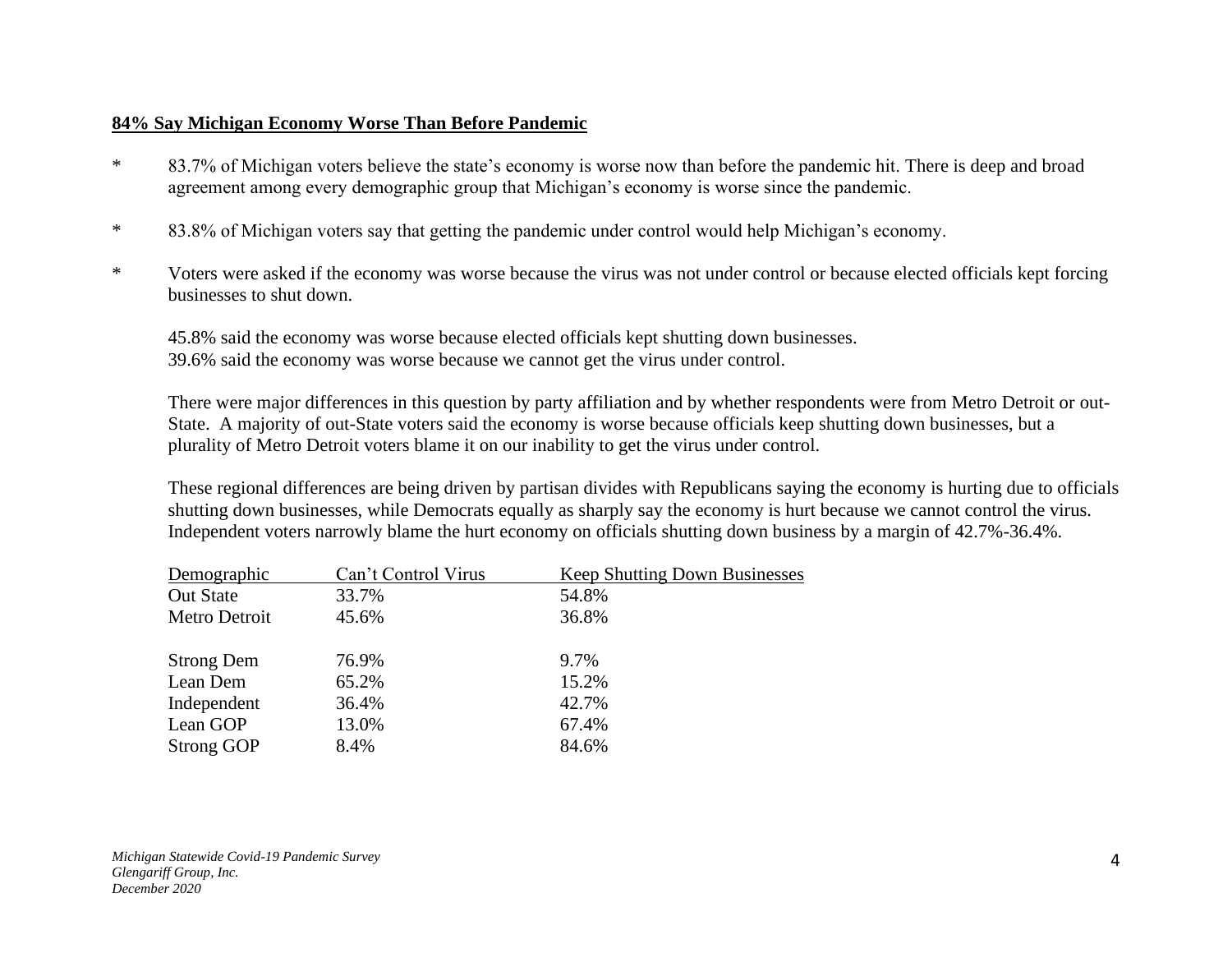\* Voters were asked in an open-ended question what they thought the biggest reason was for Michigan's surge in caseloads.

18.3% said people were not following safety protocols. 11.3% said the cold weather brought people indoors 8.2% said we were doing more testing. 8.0% said COVID-19 fatigue and people are tired of mandates. 7.7% blamed it on large gatherings and get togethers. 7.5% blamed it on the virus being downplayed and misinformation. 6.7% said people let their guard down. 5.5% blamed it on confusion from political statements. 5.5% said the tests were not accurate and we are being lied to. 4.0% said it was due to holiday travel and shopping.

## **63.3% Say Whitmer Doing Everything She Can**

\* *63.3% of Michigan voters believe Gov. Whitmer is doing everything she can to get the pandemic under control.*

27.0% of voters believe she is not doing everything. More than half of the individuals who said the Governor was not doing everything said it was because she should open up businesses or do nothing.

Even one third of Republican voters believe Gov. Whitmer is doing everything she can to get the pandemic under control. Again, the differences by region of the state is driven by Republican opposition of out-State voters.

| Party             | Doing Everything | Is Not Doing Everything |
|-------------------|------------------|-------------------------|
| <b>Strong Dem</b> | 95.3%            | 2.3%                    |
| Lean Dem          | 89.3%            | 5.4%                    |
| Independent       | 63.1%            | 25.4%                   |
| Lean GOP          | 37.0%            | 50.0%                   |
| <b>Strong GOP</b> | 30.4%            | 53.8%                   |
|                   |                  |                         |
| <b>Out State</b>  | 56.1%            | 36.1%                   |
| Metro             | 70.3%            | 18.3%                   |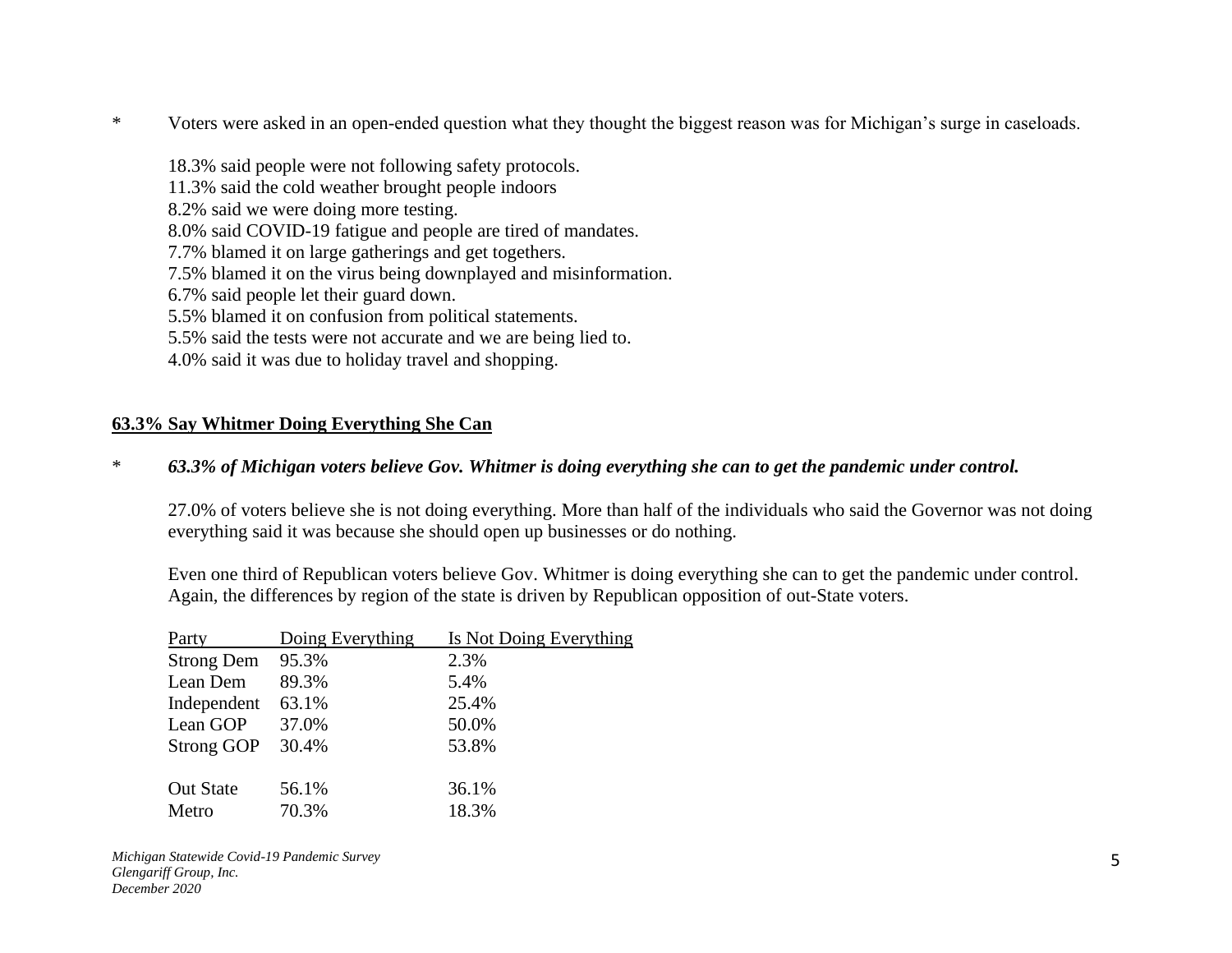\* Voters were asked to rate Gov. Whitmer on a one to 10 scale on working in a bipartisan manner to get the pandemic under control. Overall, voters rated Gov. Whitmer at 5.8.

Metro voters rated her 6.5. Out-state voters rated her at 5.1. Independent voters rate her at 6.0 for bipartisanship.

Party Rating Strong Dem 8.4 Lean Dem 7.6 Independent 6.0 Lean GOP 4.1 Strong GOP 2.9

#### **29.0% Say Legislative Leaders Doing Everything They Can**

\* *29.0% of Michigan voters say the state's legislative leaders are doing everything they can do to get the pandemic under control. 46.5% of voters say they are not doing everything they can do.* 24.5% of voters could not offer an answer.

The 46.5% of voters that said they were not doing everything they could do were asked what they should be doing:

40.9% said they should work and compromise with the Governor. 11.1% said they should listen to scientists and health officials. 8.6% said they should work on financial help. 8.2% said they should enforce restrictions like masks and social distancing.

The chart below compares voters by party affiliation. Even Strong Republican voters believe that state legislative leaders are not doing enough to control the pandemic.

| Party             | Doing Everything | Are Not Doing Everything |
|-------------------|------------------|--------------------------|
| Strong Dem 21.5%  |                  | 65.1%                    |
| Lean Dem          | 28.6%            | 41.1%                    |
| Independent 26.9% |                  | 46.2%                    |
| Lean GOP          | 38.9%            | 25.9%                    |
| Strong GOP 35.4%  |                  | 38.6%                    |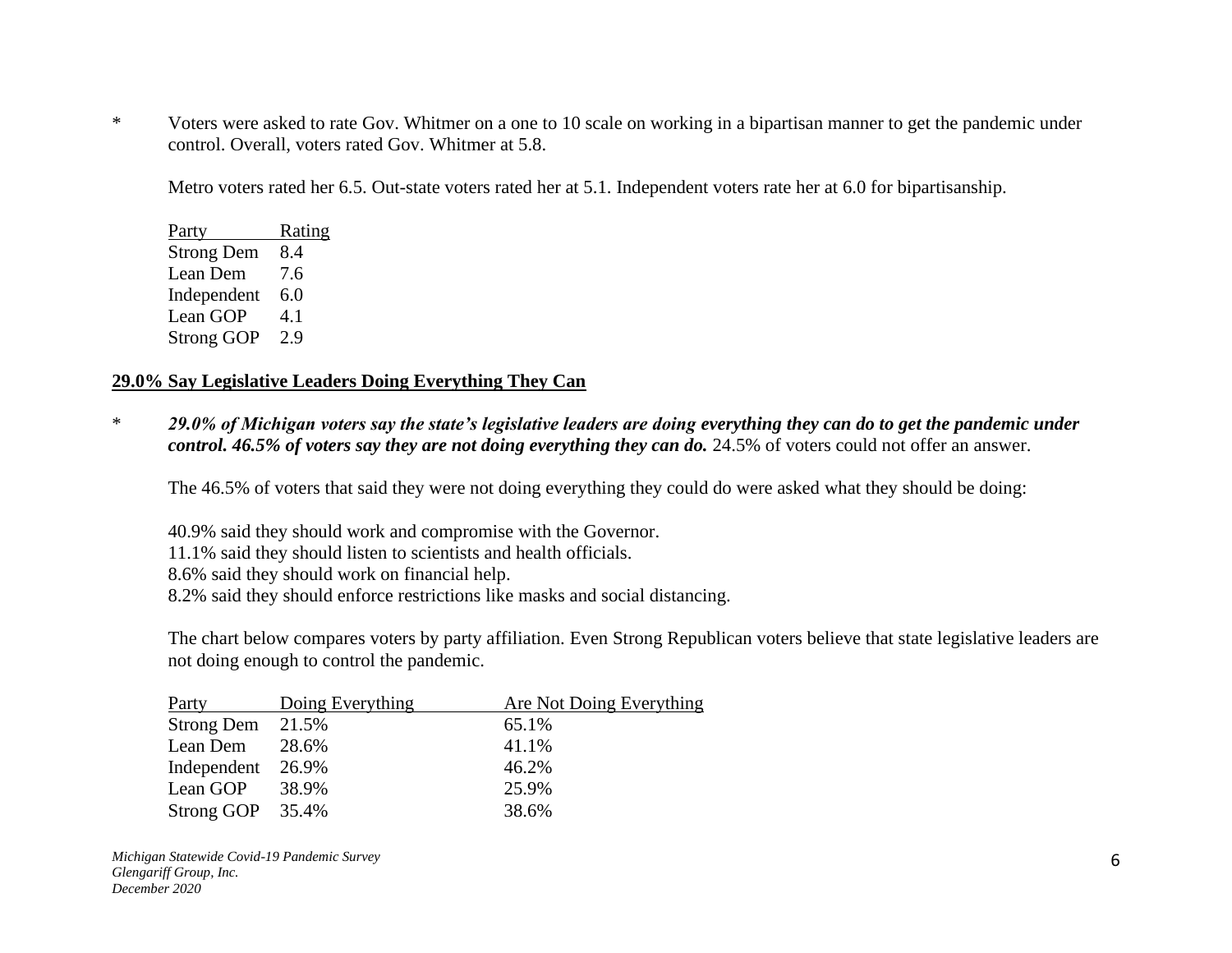\* Voters were asked to rate the leaders of the State Legislature on a one to 10 scale on working in a bipartisan manner to get the pandemic under control. Overall, voters rated legislative leadership at 4.5. Legislative leaders get their highest rating from Leaning Democratic and Independent voters.

| Party             | <u>Rating</u> |
|-------------------|---------------|
| <b>Strong Dem</b> | 4.1           |
| Lean Dem          | 5.3           |
| Independent       | 4.9           |
| Lean GOP          | 4.6           |
| <b>Strong GOP</b> | 4.2           |

\* Voters were asked how they viewed the Michigan Supreme Court's ruling that a 1945 law giving the Governor authority to issue executive orders declaring a state of emergency was unconstitutional.

34.5% of voters believe the decision made it more difficult to control the virus.

34.0% of voters believe it had no impact because the virus was not under control before nor after the ruling.

17.0% of voters believe it had no impact because the Governor and Legislature had other ways to get it under control.

6.7% of voters believe it made it easier for Michigan to get the pandemic under control.

While Democratic voters sharply believe the decision made it more difficult to get the virus under control, Independent and GOP voters believe it has had no impact because it was never under control in the first place.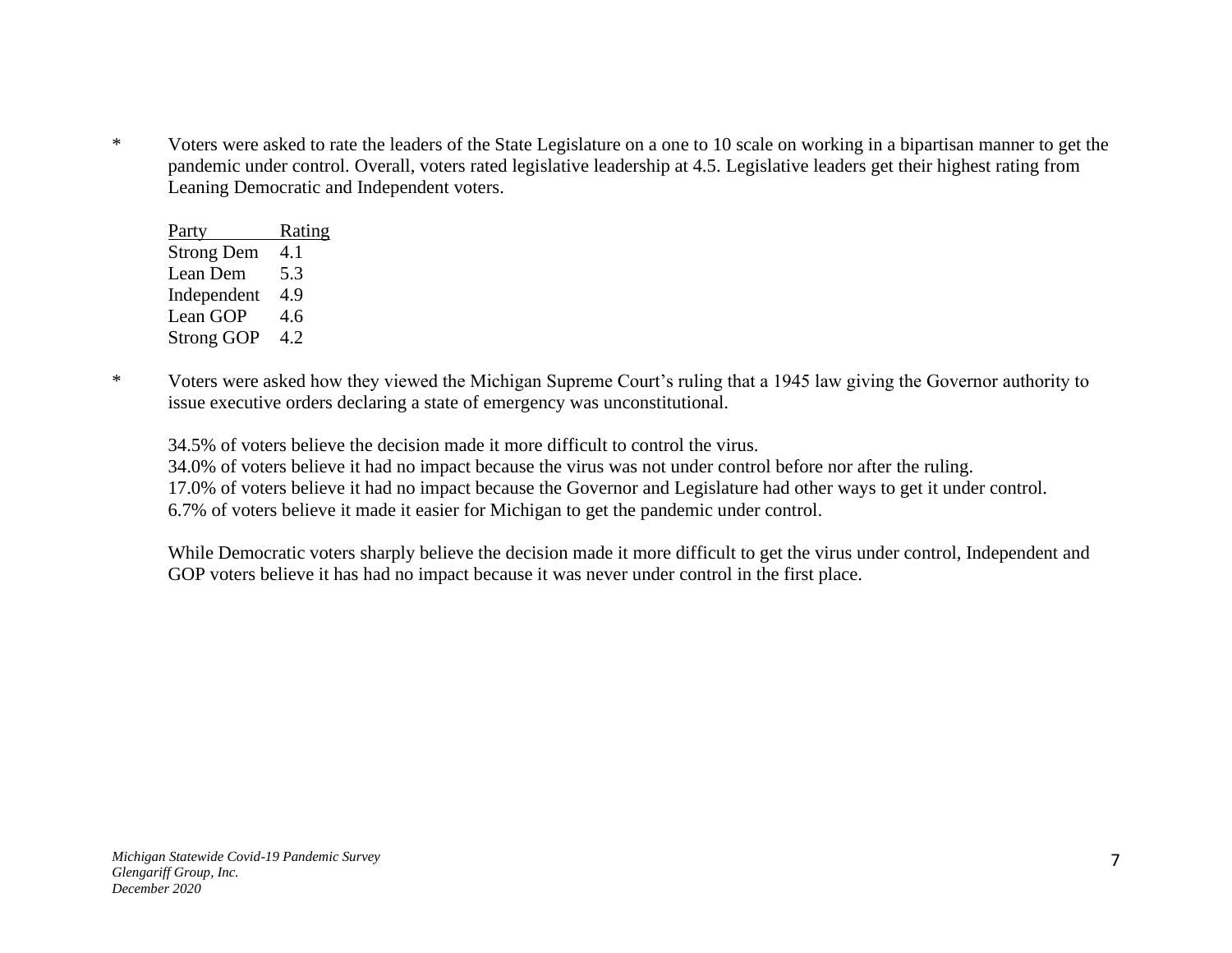## **68% of Voters Support a Legislative Requirement for Masks in Indoor Public Place**

- \* By a margin of 68.2%-29.8%, Michigan voters overwhelmingly support the State Legislature passing a requirement that everyone must wear a mask indoors in public places.
- \* *Only ONE demographic group opposed a mask requirement: Strong Republican voters.*

| Party             | Support | Oppose |
|-------------------|---------|--------|
| <b>Strong Dem</b> | 95.9%   | 1.7%   |
| Lean Dem          | 91.1%   | 7.1%   |
| Independent       | 72.3%   | 26.3%  |
| Lean GOP          | 50.0%   | 48.1%  |
| <b>Strong GOP</b> | 33.5%   | 63.9%  |

## **Michigan Voters Put Priority on Keeping Business Open**

\* Voters were given a list of five entities and asked if they could only keep ONE open, which would be their highest priority.

| 30.3% | Manufacturing plants        |
|-------|-----------------------------|
| 22.8% | Retail and small businesses |
| 18.7% | K-12 schools                |
| 3.8%  | Construction companies      |
| 3.5%  | Restaurants                 |
|       |                             |

\* The chart below looks at how voters prioritized their choices by region and party affiliation. Manufacturing plants was the priority in Metro Detroit, but small business was the highest priority in out-State.

Cumulatively, business was the highest priority among all party affiliations. *But at 24.1%, K-12 schools was the single highest priority for Strong Republican voters.*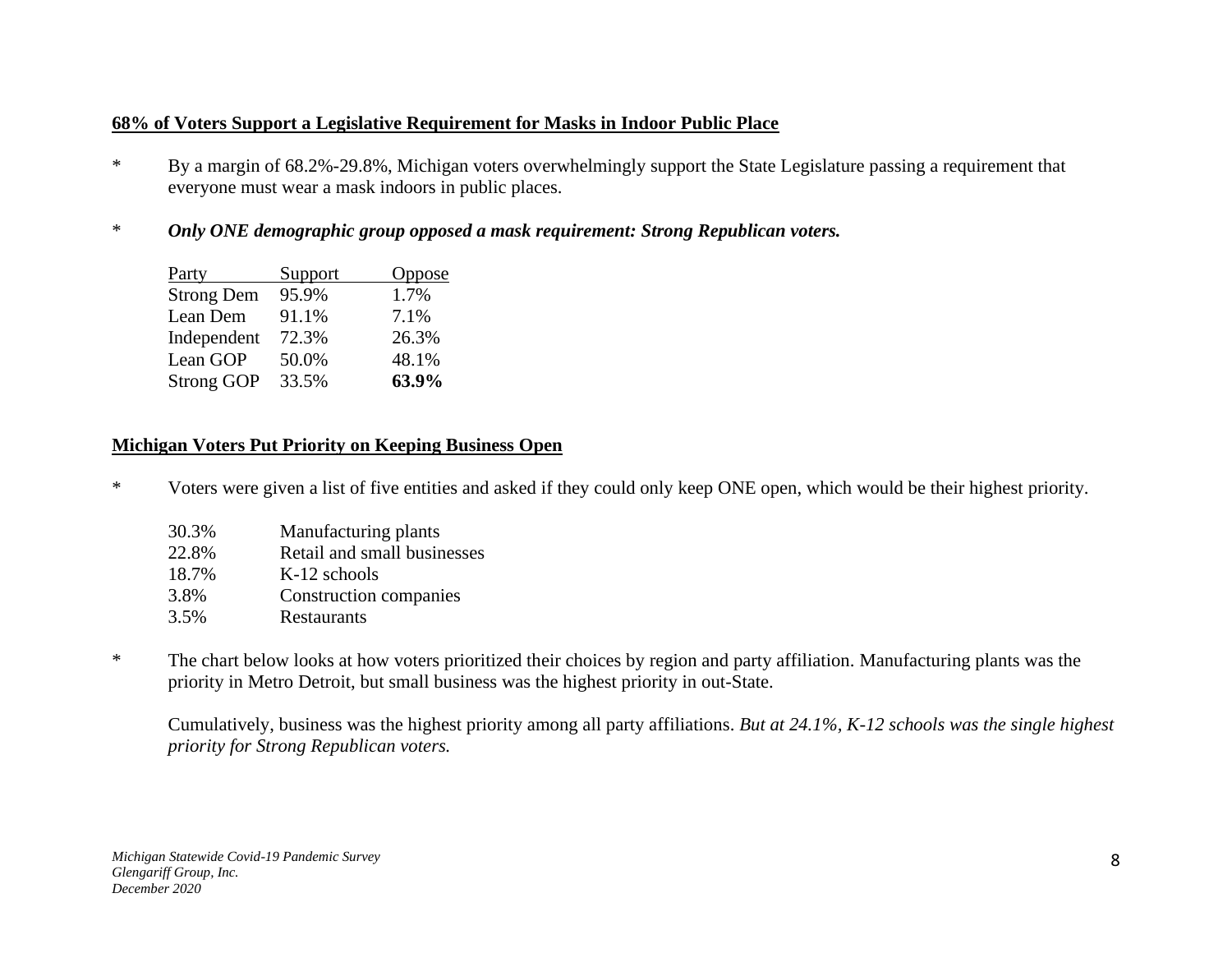| Demographic       | Plants | Small Biz | <b>Restaurants</b> | Construction | $K-12$ |
|-------------------|--------|-----------|--------------------|--------------|--------|
| <b>Out State</b>  | 26.2%  | 26.9%     | 2.4%               | 3.4%         | 18.4%  |
| Metro Detroit     | 34.3%  | 19.0%     | 4.6%               | 4.2%         | 19.0%  |
| <b>Strong Dem</b> | 34.9%  | 24.4%     | 2.3%               | 7.6%         | 14.0%  |
| Lean Dem          | 39.3%  | 26.8%     | 1.8%               | 3.6%         | 25.0%  |
| Independent       | 32.3%  | 23.1%     | 2.3%               | 3.1%         | 13.8%  |
| Lean GOP          | 33.3%  | 16.7%     | 3.7%               | 0.0%         | 22.2%  |
| <b>Strong GOP</b> | 21.5%  | 22.2%     | 6.3%               | 1.9%         | 24.1%  |

#### **Voters Split on Schools**

\* 49.7% of voters believe schools should be held online while 36.0% say it is safe to send children to school. 6.5% said school should be a combination of online and in person.

These numbers are statistically identical to numbers from early September 2020.

| <b>Time Period</b> | Online |          | School/Safe Combination |
|--------------------|--------|----------|-------------------------|
| Sept 2020          | 49.5%  | 37.8%    | 6.7%                    |
| Dec 2020           | 49.7%  | $36.0\%$ | $6.5\%$                 |

\* Parents with children were split on whether school should be online or in-person: 41.2% of parents said it was safe to send children to school while 46.1% of parents said school should be online. 8.8% of parents said it should be a combination of the two.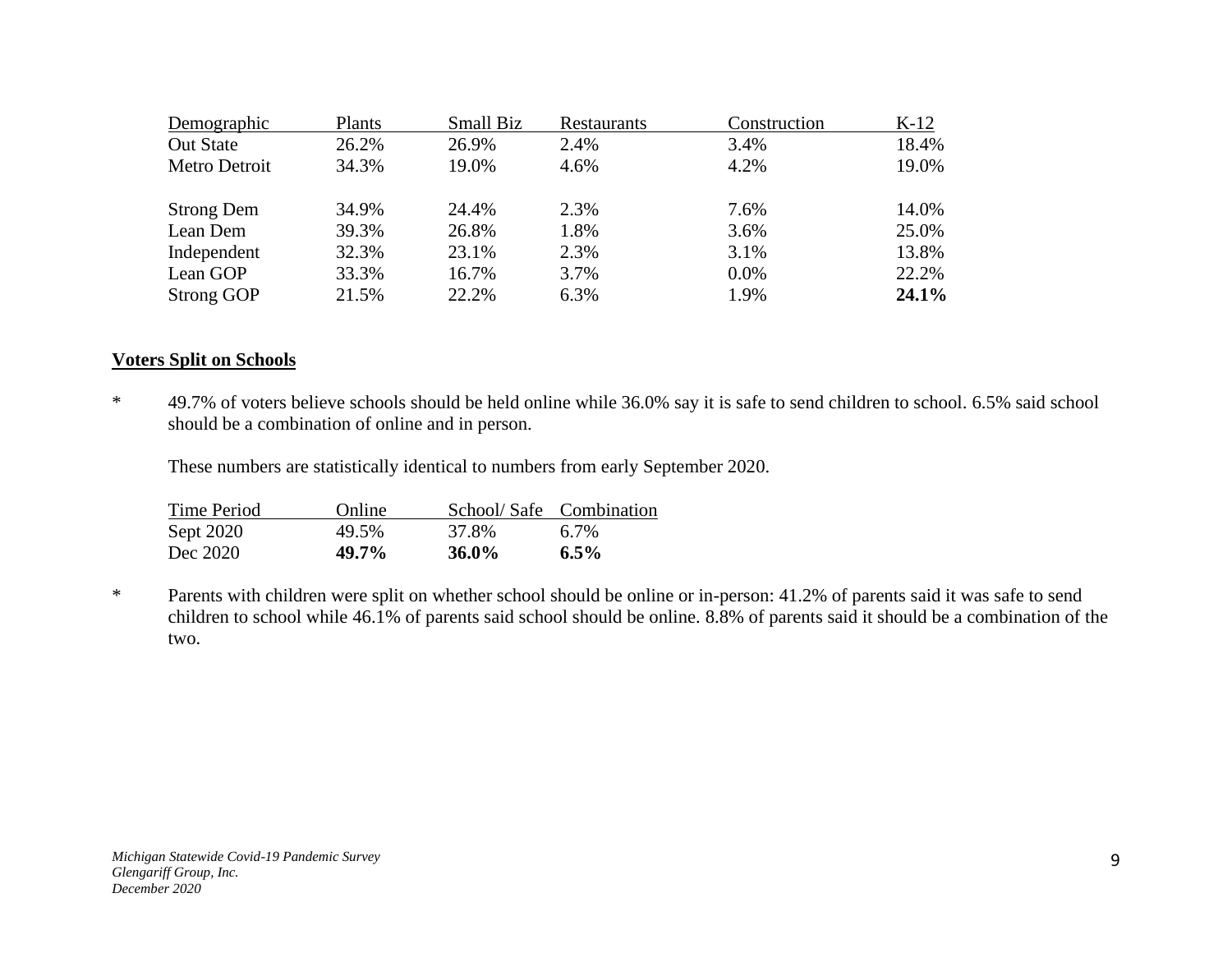## **Helping Small Business Is BY FAR Voters' Immediate Post Pandemic Priority**

- \* Voters were asked when Michigan emerges from the pandemic, what is the first issue state leaders should work on:
	- 58.0% Helping small businesses bounce back.
	- 6.7% Improving access to health care.
	- 6.3% Job training for people hurt by the pandemic.
	- 6.2% Attracting more jobs to the state.
	- 5.8% Improving Michigan's schools.
	- 2.3% Fixing Michigan's roads and bridges.
	- 2.2% Lowering the cost of college tuition.
	- 5.2% Miscellaneous issues.

By a wide margin, every demographic group said helping small businesses bounce back was their top priority.

#### **One in Four Voters Continues to Deal with Major Impact on Finances**

\* Voters were asked to describe COVID-19's impact on their own household finances. The numbers on the left looks at December 2020 compared to the numbers on the right from May 2020. One in four voters continue to deal with catastrophic or major effects to their household finances.

| Dec       | May         | Effect       |
|-----------|-------------|--------------|
| 6.2% 5.0% |             | Catastrophic |
|           | 18.0% 18.8% | Major effect |
|           | 34.2% 46.3% | Minor effect |
|           | 41.0% 27.7% | No effect    |

\* The greatest impact continues to be on voters under the age of 40 years old. For voters 18-29, 34.1% said the impact was catastrophic or major. For voters 30-39, 32.8% said the impact was catastrophic or major.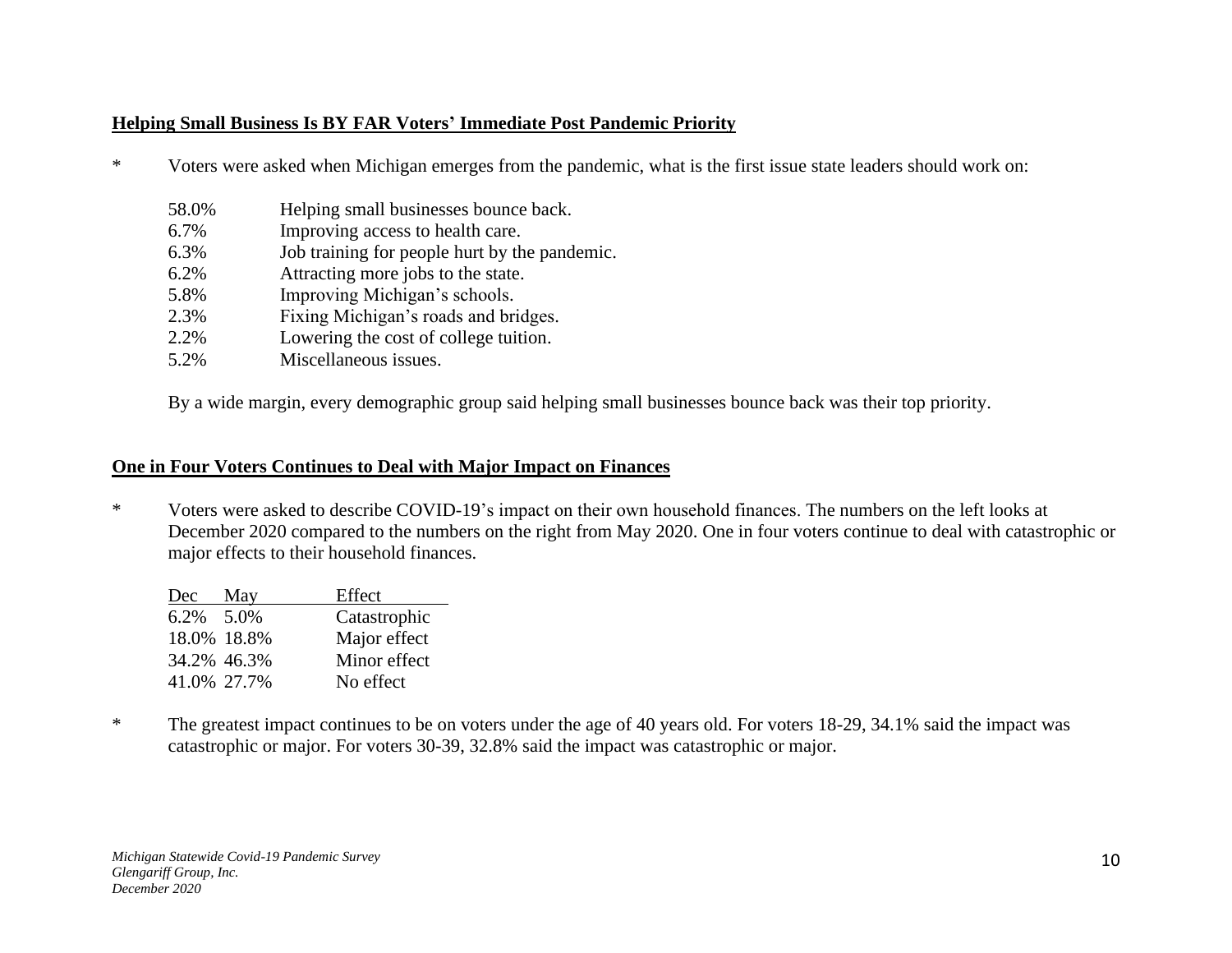## **79.8% Say They Always Wear a Mask/Unchanged from May**

\* Voters were asked how often they wear a mask when they are indoors in public. 79.8% of voters said they always wear a mask. 13.3% wear a mask most of the time and 3.5% said occasionally. 2.8% said they never wear a mask.

In May 2020, 80.7% of voters said they wore a mask when in public. It appears these numbers have remained statistically unchanged.

\* Of particular note are the differences based on party affiliation. Republican voters are considerably less likely to wear a mask than all other voters.

| Party             | Always | Most of the Time | Occasionally | Never   |
|-------------------|--------|------------------|--------------|---------|
| Strong Dem 93.0%  |        | 7.0%             | $0.0\%$      | $0.0\%$ |
| Lean Dem          | 91.1%  | 7.1%             | 1.8%         | $0.0\%$ |
| Independent 81.5% |        | 12.3%            | 3.8%         | 2.3%    |
| Lean GOP          | 70.4%  | 16.7%            | 5.6%         | 5.6%    |
| Strong GOP        | 63.9%  | 22.2%            | 7.0%         | 5.7%    |

\* Of those who do not always wear their mask, they were asked why they did not always wear their mask:

| 28.9% | They don't work.                            |
|-------|---------------------------------------------|
| 15.8% | I don't need it/I'm not scared of COVID-19. |
| 15.8% | I have a health condition.                  |
| 10.5% | It depends how many people I'm near.        |

68% of individuals said there was nothing that would get them to wear a mask in public all the time.

\* 85.3% of voters say wearing a mask in public is important. There is only one noticeable demographic group where these numbers drop – Strong Republican. *Only 65.2% of Strong Republican voters believe it is important to wear a mask in public.*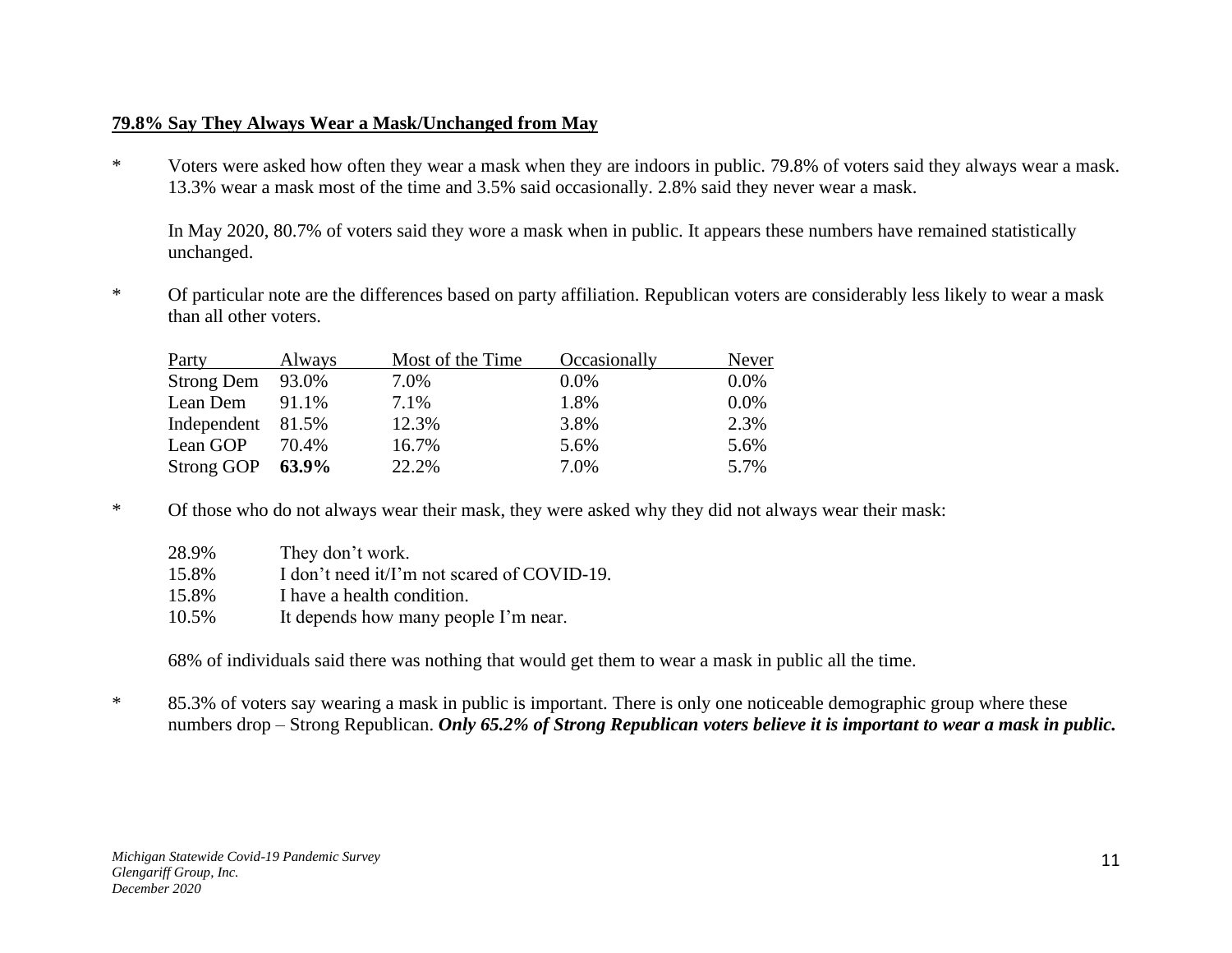#### **76% Have Changed Their Holiday Plans**

\* 76.2% of Michigan voters have changed their holiday plans. 23.7% of voters have not changed their plans.

86% of Strong Democratic voters have changed their plans. 79% of Independent voters have changed their plans. *60% of Strong Republican voters have changed their plans.* 

84% of Black voters have changed their plans while 76% of white voters have changed their plans.

There are major differences based on the respondents' level of education: 84% of college graduates have changed their holiday plans. 73% of voters which some post high school education have changed their plans. 68% of voters with a high school education have changed their plans.

- \* Voters were asked how specifically their plans had changed:
	- 19.9% Smaller gatherings 19.9% No travel plans 17.9% No gatherings at all/Staying alone 12.7% Cancelled plans 10.3% Immediate family only 10.1% No family get together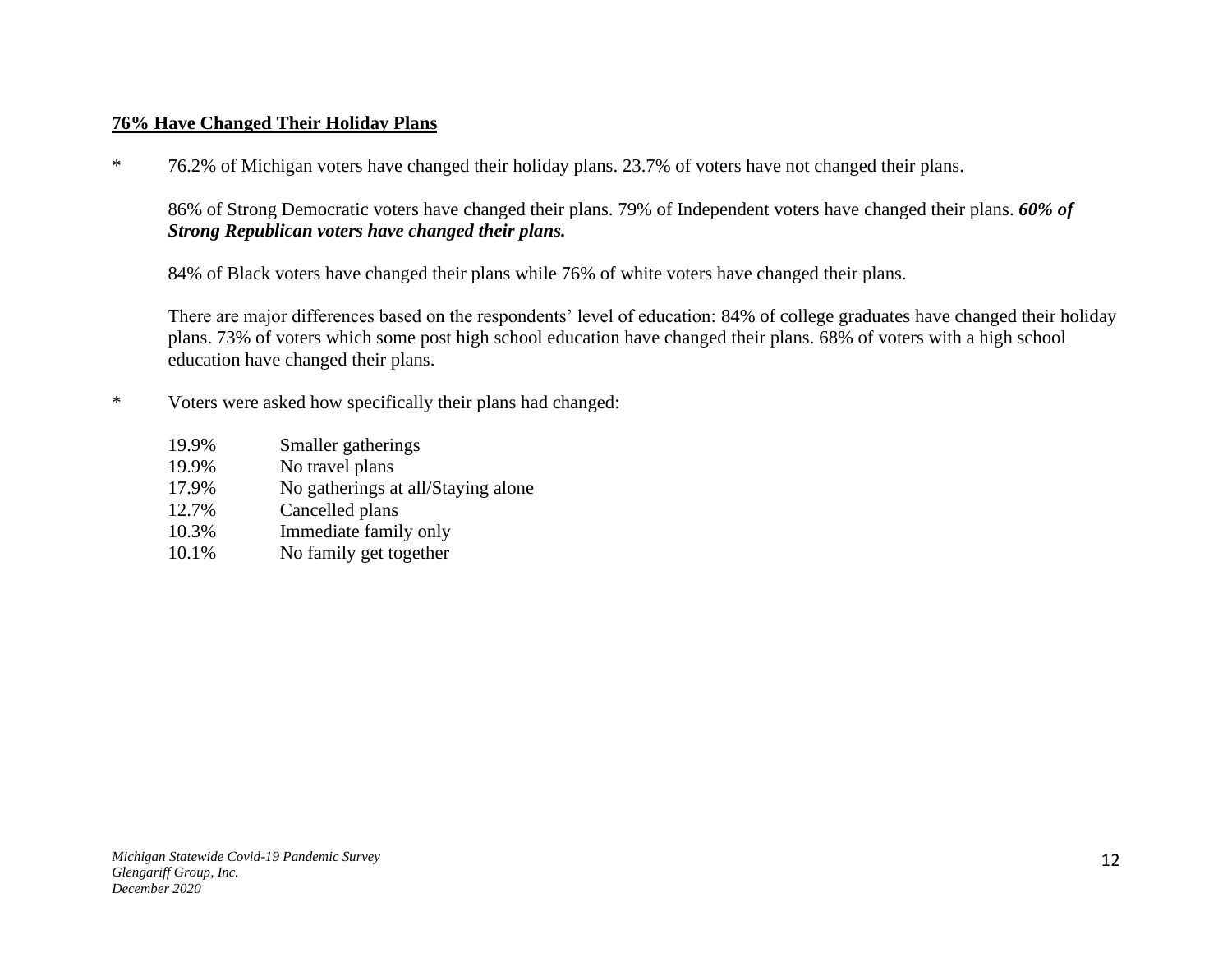#### **Voters Comfortable with Grocery Stores, Work, and Socializing Outside/GOP Comfortable With Everything but Bars**

- \* Voters were asked on a one to 10 scale how confident they were to attend specific locations. The higher the number, the greater the confidence in attending that location. The chart below ranks the highest to the lowest levels of confidence.
	- 7.8 Grocery Store
	- 7.4 Socialize with friends or family outdoors
	- 7.3 Work
	- 5.9 Church
	- 5.7 Socialize with friends or family indoors
	- 5.4 Eat indoors at a restaurant
	- 4.5 Gym/Health Club
	- 4.5 Movies
	- 4.0 Bar

\* The chart below rates all nine locations by party affiliation. All highlighted numbers are above 7.0.

Strong GOP voters are confident above 7.0 going to every location, except bars.

Independent voters are confident going to the grocery store, work, and outdoors with friends/family.

Strong Democratic voters are not confident above 7.0 going to any of these locations.

| Location           | <b>Strong Dem</b> | Lean Dem | Independent | Lean GOP | Strong GOP |
|--------------------|-------------------|----------|-------------|----------|------------|
| Grocery            | 6.8               | 7.0      | 7.5         | 8.8      | 9.0        |
| Church             | 3.5               | 4.0      | 5.4         | 7.9      | 8.6        |
| Gym                | 2.4               | 3.4      | 4.0         | 6.1      | 7.1        |
| Movies             | 2.4               | 3.2      | 4.2         | 6.1      | 7.1        |
| Restaurant/Indoors | 3.2               | 4.3      | 5.1         | 7.3      | 7.9        |
| Bar                | 2.0               | 2.7      | 3.5         | 5.6      | 6.6        |
| Work               | 5.3               | 6.4      | 7.6         | 8.6      | 9.0        |
| Outdoors/Friends   | 5.9               | 6.5      | 7.3         | 8.8      | 9.1        |
| Indoors/Friends    | 3.5               | 4.5      | 5.4         | 7.5      | 8.0        |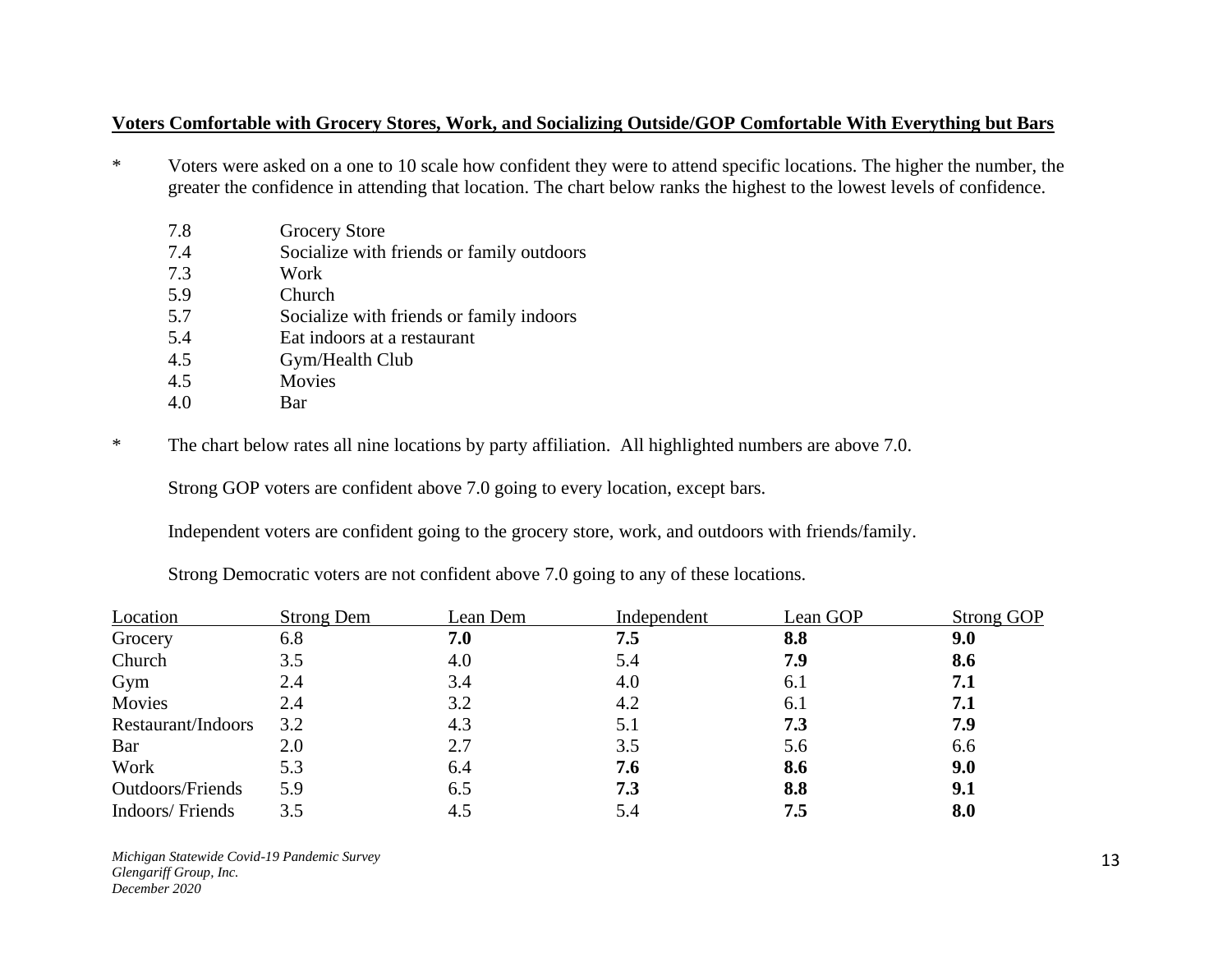#### **Washing Your Hands Makes Everyone More Confident**

- \* Voters were given five different ways people could reduce the spread of the virus and asked, on a one to 10 scale, how much confidence that action gave them.
	- 8.1 To know people are regularly washing their hands.
	- 7.3 To see people remaining at least six feet apart.
	- 7.1 To see everyone wearing a mask in public.
	- 6.9 To know that people are avoiding gatherings of ten or more people.
	- 6.9 To see people getting vaccinated.
- \* Strong Democratic voters rated all five above 8.0. Independent voters rated all five above 7.0. Strong Republican voters rated only 'washing hands' above 7.0. Three of the five rated below 6.0 among Strong Republican voters.

## **52.5% Say They Will Get the Vaccine**

\* 52.5% of Michigan voters now say they will get the vaccine when it is available. 30.0% say they will not get the vaccine. 13.2% of voters said it depends.

This number represents a nearly eight-point increase from polling conducted in late October when only 44.6% said they would get the vaccine, 37.8% said they would not get the vaccine and 17.5% said it depends.

\* There are major differences among the population of those that are willing to get the vaccine. The chart below compares those that will or will not get the vaccine based on party affiliation.

| <b>Party Affiliation</b> | Will  | Will Not |
|--------------------------|-------|----------|
| <b>Strong Dem</b>        | 67.4% | 16.3%    |
| Lean Dem                 | 51.8% | 14.3%    |
| Independent              | 50.8% | 28.5%    |
| Lean GOP                 | 51.9% | 31.5%    |
| <b>Strong GOP</b>        | 41.1% | 47.5%    |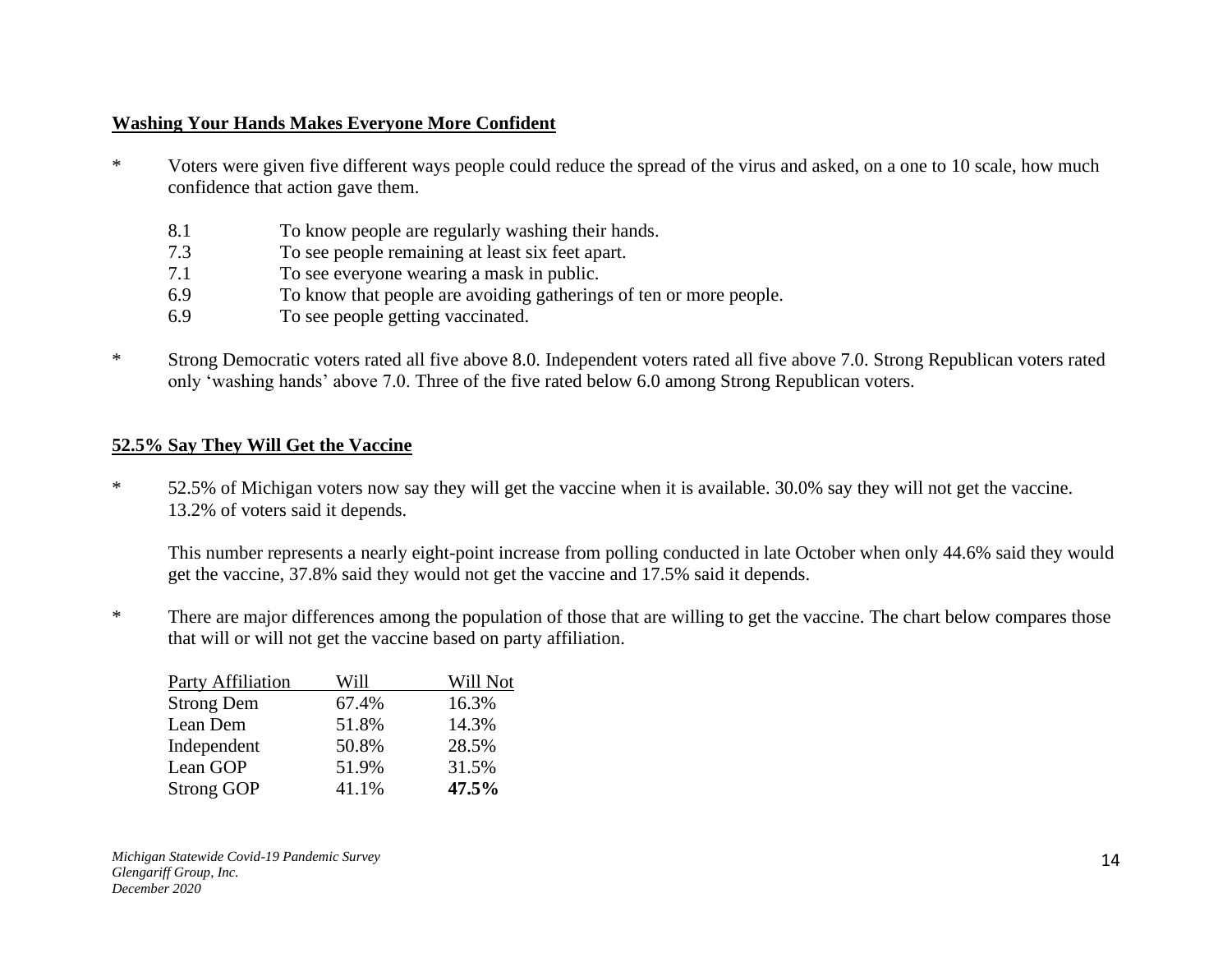- **\*** *While 57.8% of white voters will get the vaccine, only 32.9% of Black voters will get the vaccine. 26.6% of Black voters said it depends.*
- \* The sharpest differences are by age with voters over 50 willing to get the vaccine and those under 50 not planning to get the vaccine.

| Age       | Will  | Will Not |
|-----------|-------|----------|
| 18-29     | 41.8% | 39.6%    |
| $30-39$   | 36.1% | 46.2%    |
| 40-49     | 43.2% | 35.1%    |
| $50 - 64$ | 63.5% | 22.4%    |
| $65+$     | 70.8% | 11.7%    |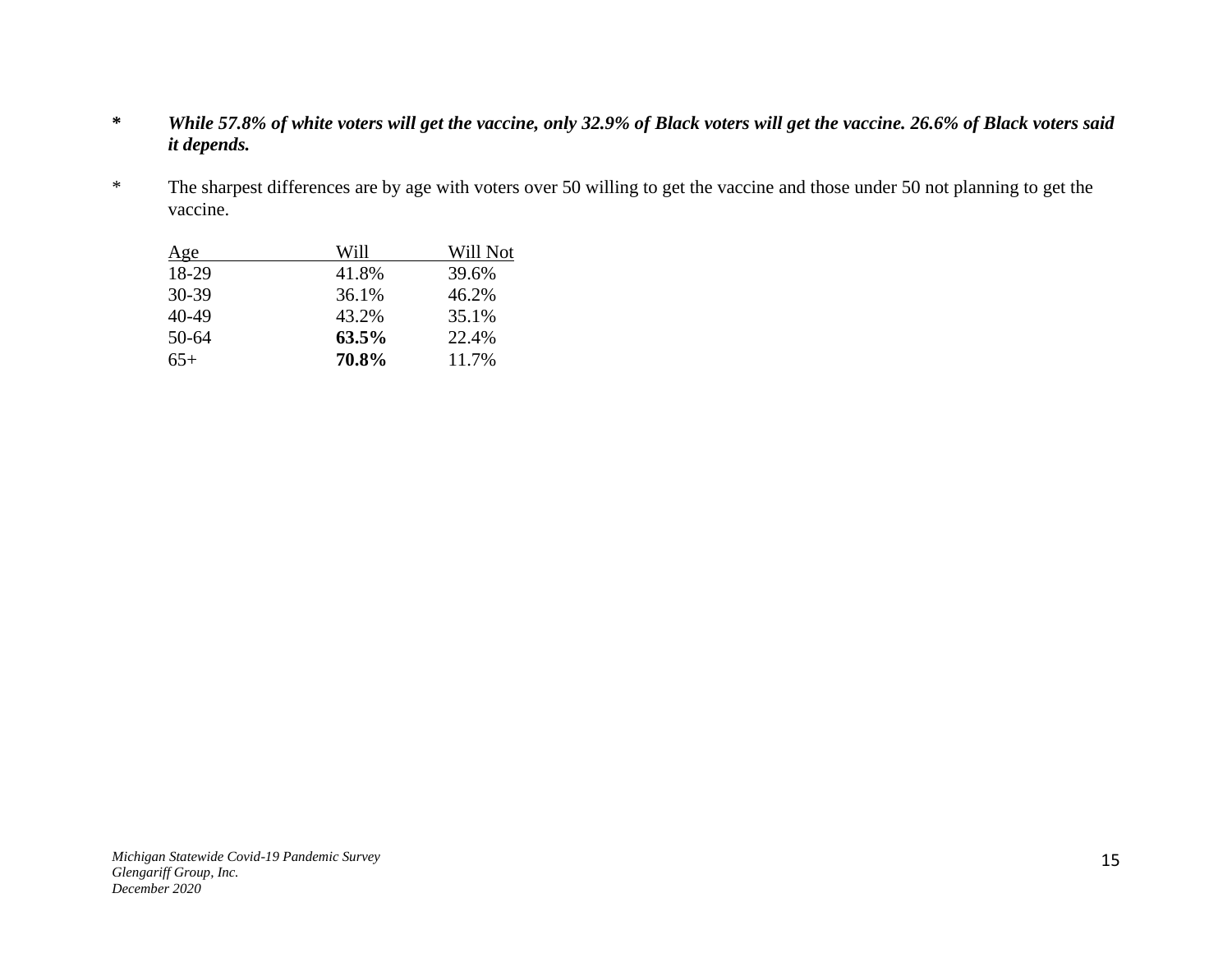#### **MICHIGAN STATEWIDE SURVEY NOVEMBER 2020**

Hello, my name is \_\_\_\_\_\_\_\_. I'm not selling anything. I'm doing a quick survey of voters' attitudes in Michigan. It should take approximately six minutes.

| A. |                                                         |  |  |  |
|----|---------------------------------------------------------|--|--|--|
|    | Are you registered to vote at the address I am calling? |  |  |  |

| YesCONTINUE   | 100.0% |
|---------------|--------|
| No. TERMINATE |        |

1. And could you tell me in what county you vote in?

| 1.    | UP/North                                       | 13.0% |
|-------|------------------------------------------------|-------|
| 2.    | West                                           | 11.2% |
| 3.    | Southwest                                      | 8.0%  |
| 4.    | Mid Michigan                                   | 9.0%  |
| 5.    | <b>East Central</b>                            | 7.8%  |
| 6.    | Oakland                                        | 13.0% |
| 7.    | Macomb                                         | 8.7%  |
| 8.    | Wayne                                          | 11.7% |
| 9.    | City of Detroit                                | 6.5%  |
| 10.   | <b>Remainder of Detroit MSA</b>                | 11.2% |
| CODE: |                                                |       |
| 1.    | Outstate                                       | 49.0% |
|       | (UP/North, West, Southwest, Mid, East Central) |       |
| 2.    | Metro Detroit                                  | 51.0% |
|       | (Oakland, Macomb, Wayne, Detroit, Detroit MSA) |       |

2.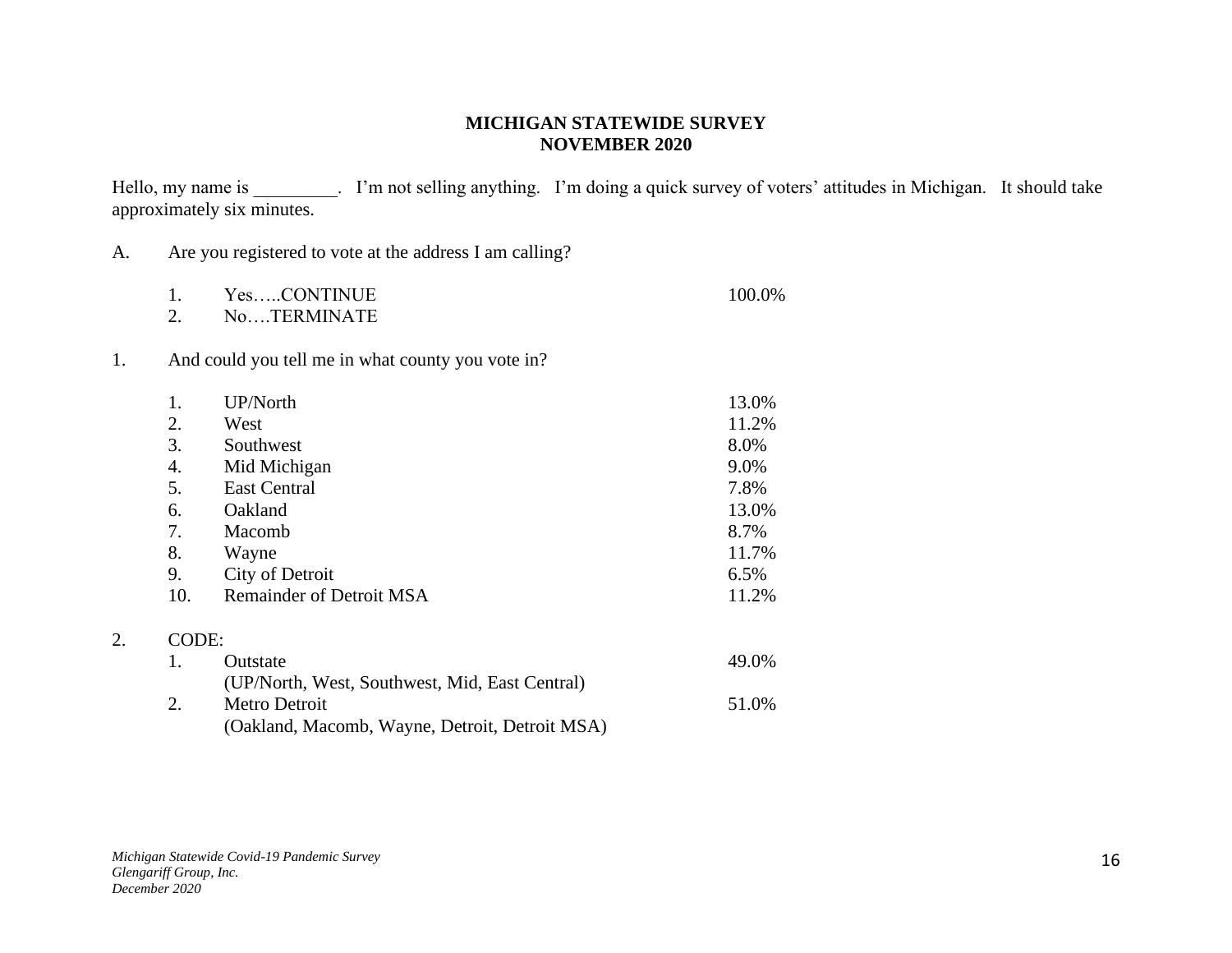3. I would like to ask you some questions about how you see the Covid pandemic here in Michigan. Thinking back to April, would you say the pandemic situation in Michigan is better, worse or the same as it was in the early spring?

| 1.                | <b>Better</b>                  | $10.2\%$ |
|-------------------|--------------------------------|----------|
| 2.                | Worse                          | 51.2%    |
| 3.                | The same                       | 31.5%    |
| $\mathbf{\Delta}$ | Don't Know/RefusedDO NOT OFFER | 6.8%     |

4. And what about in your community, would you say the pandemic situation in your community is better, worse or the same as it was in the early spring?

| 1. | <b>Better</b>                  | 12.3% |
|----|--------------------------------|-------|
| 2. | <b>Worse</b>                   | 42.7% |
| 3. | The same                       | 37.0% |
| 4. | Don't Know/RefusedDO NOT OFFER | 8.0%  |

5. Would you say the health threat of COVID has been exaggerated, downplayed or balanced?

| $\mathbf{1}$ .     | Exaggerated                    | 33.8% |
|--------------------|--------------------------------|-------|
| 2.                 | Downplayed                     | 20.0% |
| 3.                 | <b>Balanced</b>                | 40.3% |
| $\mathbf{\Lambda}$ | Don't Know/RefusedDO NOT OFFER | 5.8%  |

6. Would you say Michigan's economy is better, worse or the same as before the pandemic hit?

| 1. | BetterMOVE TO Q8              | 1.5%  |
|----|-------------------------------|-------|
|    | 2. SameMOVE TO Q8             | 9.7%  |
|    | 3. WorseASK Q7                | 83.7% |
| 4. | Don't Know/ RefusedMOVE TO Q8 | 5.2%  |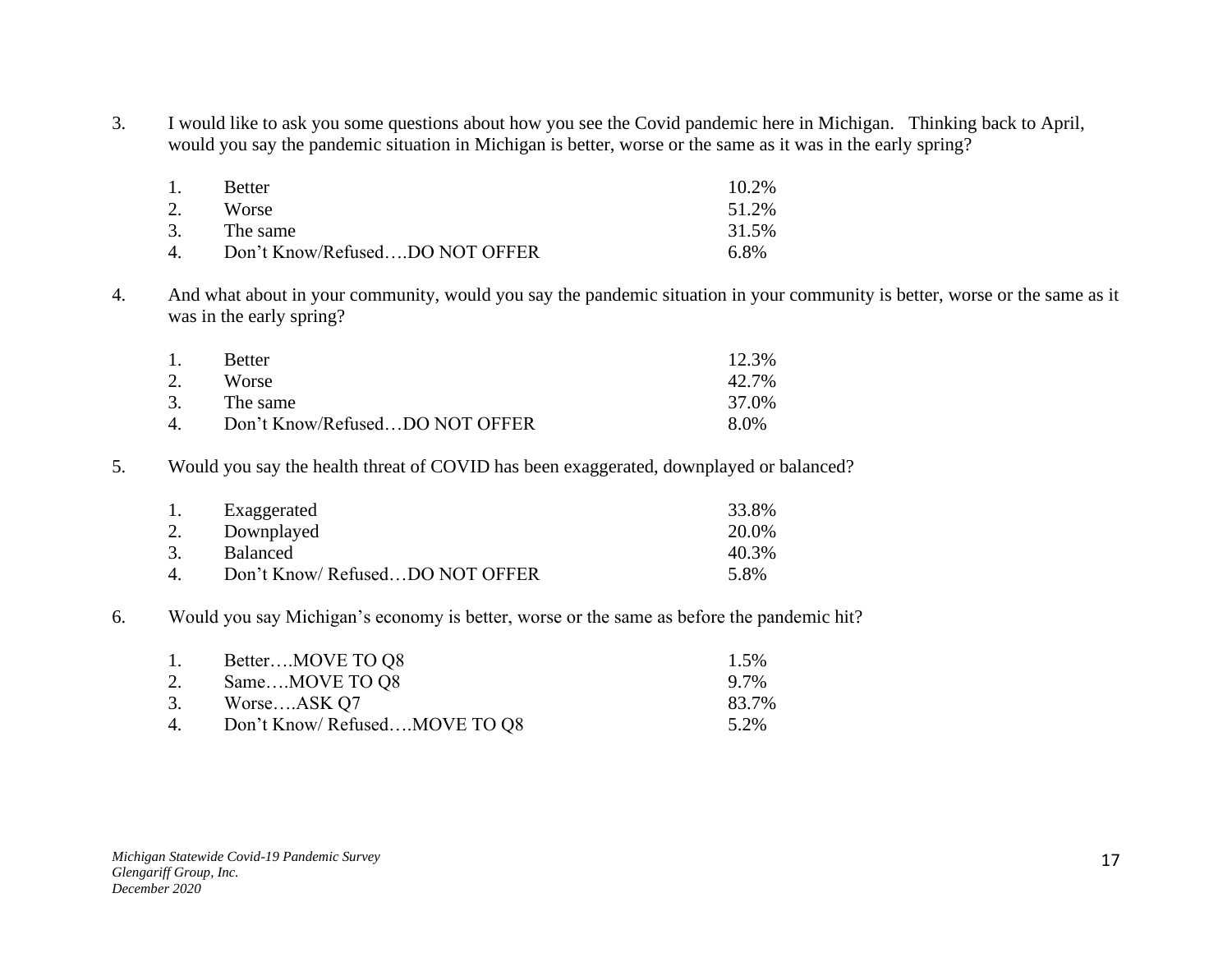7. And would you say the economy is worse because we have not been able to get control of the virus or would you say the economy is worse because elected officials keep forcing businesses to shut down?

| 1.             | Can't get control of the virus                         | 39.6% |
|----------------|--------------------------------------------------------|-------|
| 2.             | Elected officials keep forcing businesses to shut down | 45.8% |
| 3.             | Both equallyDO NOT OFFER                               | 11.4% |
| $\overline{4}$ | Don't Know/RefusedDO NOT OFFER                         | 3.2%  |

8. Would you say that getting the virus under control would help Michigan's economy, hurt Michigan's economy or would you say it would have no effect on Michigan's economy?

| 1. | Help                           | 83.8%   |
|----|--------------------------------|---------|
| 2. | Hurt                           | $1.0\%$ |
|    | 3. Have no effect              | 10.5%   |
| 4  | Don't Know/RefusedDO NOT OFFER | 4.7%    |

9. Would you say the Governor of Michigan is or is not doing everything she can do to get the pandemic under control?

|  | 63.3%                                                  |
|--|--------------------------------------------------------|
|  | 2. Is notASK: AND WHAT ELSE SHOULD SHE BE DOING? 27.0% |

\_\_\_\_\_\_\_\_\_\_\_\_\_\_\_\_\_\_\_\_\_\_\_\_\_\_\_\_\_\_\_\_\_\_\_\_\_\_\_\_\_\_\_\_\_\_\_\_\_\_\_\_

# [RECORD AS STATED/ CODE RESPONSE]

3. Don't Know/ Refused…DO NOT OFFER 9.7%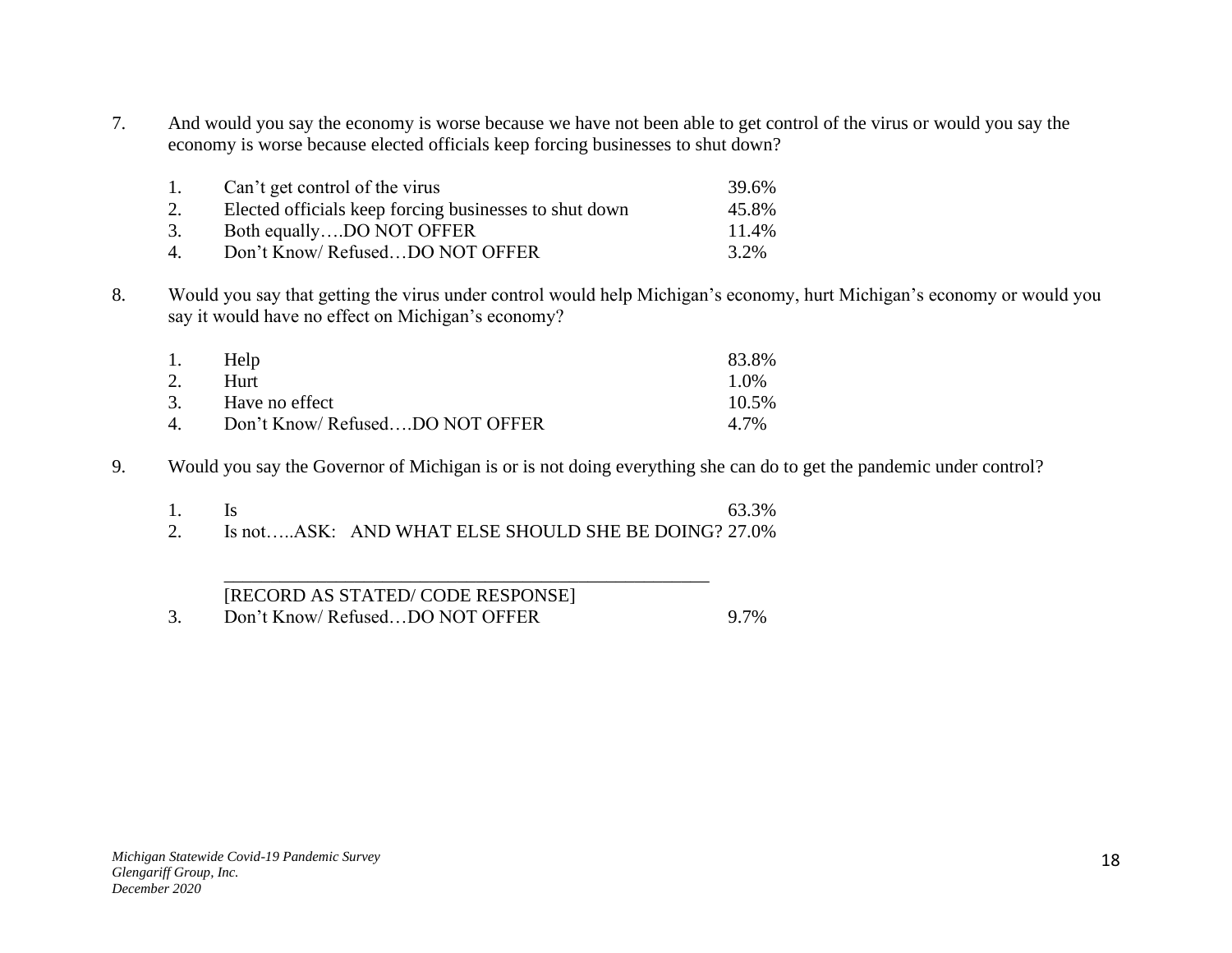AND WHAT ELSE SHOULD SHE BE

| DOING?                                               | Number         | Percent |
|------------------------------------------------------|----------------|---------|
| Open businesses and schools up                       | 53             | 32.7 %  |
| Don't lock us down                                   | 10             | 6.2 %   |
| Allow people to choose how to be safe                | 20             | 12.3 %  |
| Lock us down fully for longer                        | 5              | 3.1 %   |
| Work with Republicans/ Compromise                    | 13             | 8.0%    |
| Resign/Do nothing                                    | 18             | 11.1 %  |
| Be more transparent about data and decisions         | 6              | 3.7 %   |
| Set a better example/ Be consistent                  | 9              | 5.6 %   |
| Get us unemployment/financial help                   | 4              | 2.5 %   |
| Tailor shut down plans to specific areas/communities | 4              | 2.5 %   |
| Come down harder on people not complying with        |                |         |
| mandates                                             | $\overline{2}$ | 1.2 %   |
| Misc                                                 |                | $0.6\%$ |
| Don't know/Refused                                   | 17             | 10.5 %  |
| Total                                                | 162            | 100.0%  |

10. Would you say the leaders of the State Legislature are or are not doing everything they can do to get the pandemic under control?

| 1. | Are                                 | 29.0% |
|----|-------------------------------------|-------|
|    | 2. Are not $ASK:$                   | 46.5% |
|    | AND WHAT ELSE SHOULD THEY BE DOING? |       |

| [RECORD AS STATED/CODE RESPONSE] |       |
|----------------------------------|-------|
| Don't Know/RefusedDO NOT OFFER   | 24.5% |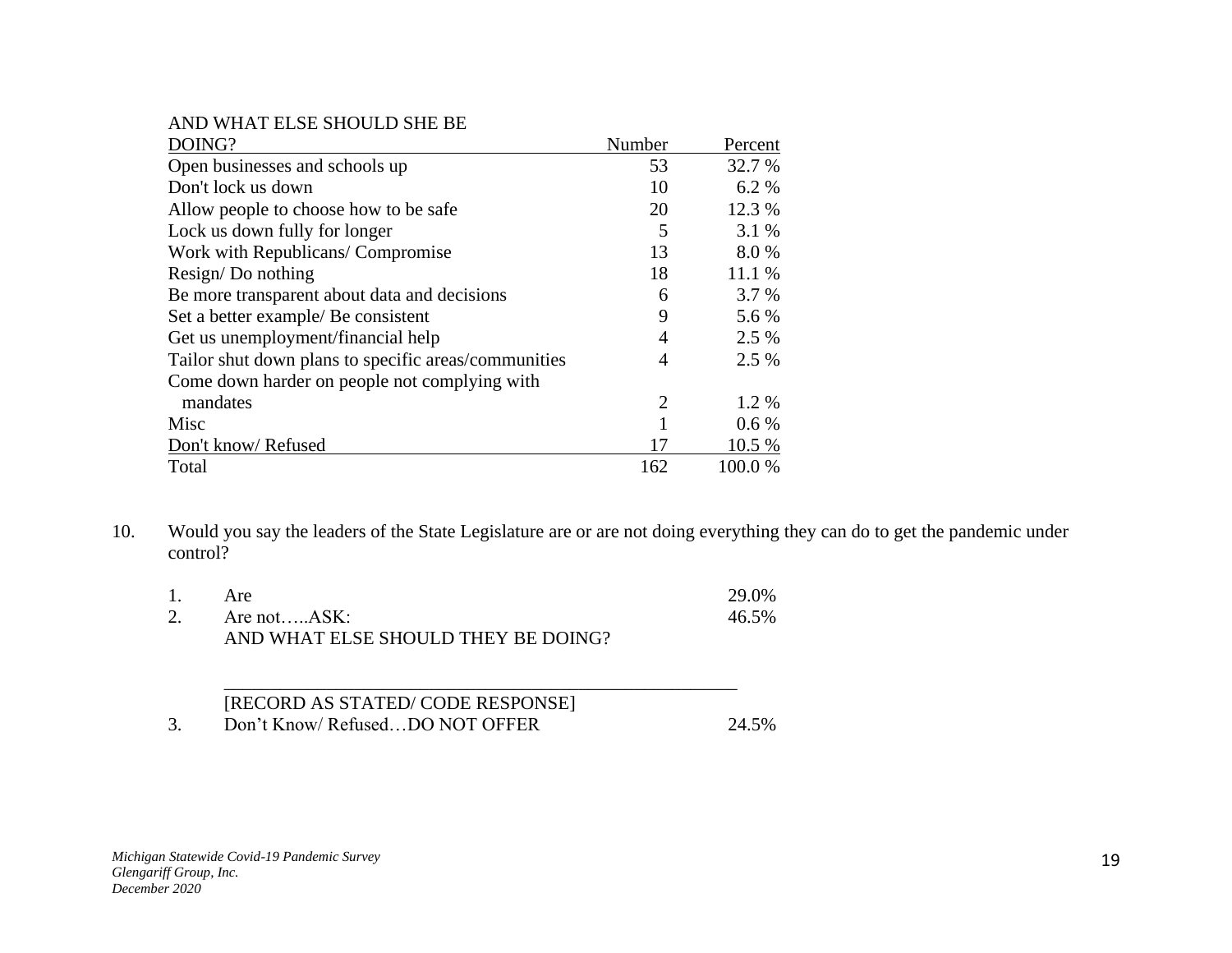AND WHAT ELSE SHOULD THEY BE

| DOING?                                                 | Number         | Percent |
|--------------------------------------------------------|----------------|---------|
| Work with the Governor/Compromise                      | 114            | 40.9 %  |
| Listen to scientists and health officials              | 31             | 11.1 %  |
| Get us financial help/work on a stimulus               | 24             | 8.6 %   |
| Ramp up and enforce restrictions like masks and social |                |         |
| distancing                                             | 23             | 8.2 %   |
| Enforce a strict shutdown/stay home order              | 13             | 4.7 %   |
| Push back against the Governor/ Control the Governor   | 8              | 2.9 %   |
| Open businesses/ Open the state                        | 13             | 4.7 %   |
| Allow people to choose how to be safe                  | 4              | 1.4 %   |
| Protect our constitution and our rights                | 5              | 1.8%    |
| Be productive/Help/Set a good example                  | 11             | 3.9 %   |
| Quit/Resign                                            | 2              | 0.7%    |
| Back the president                                     | $\overline{2}$ | 0.7%    |
| Misc                                                   | $\overline{2}$ | 0.7%    |
| Don't know/Refused                                     | 27             | 9.7 %   |
| Total                                                  | 279            | 100.0 % |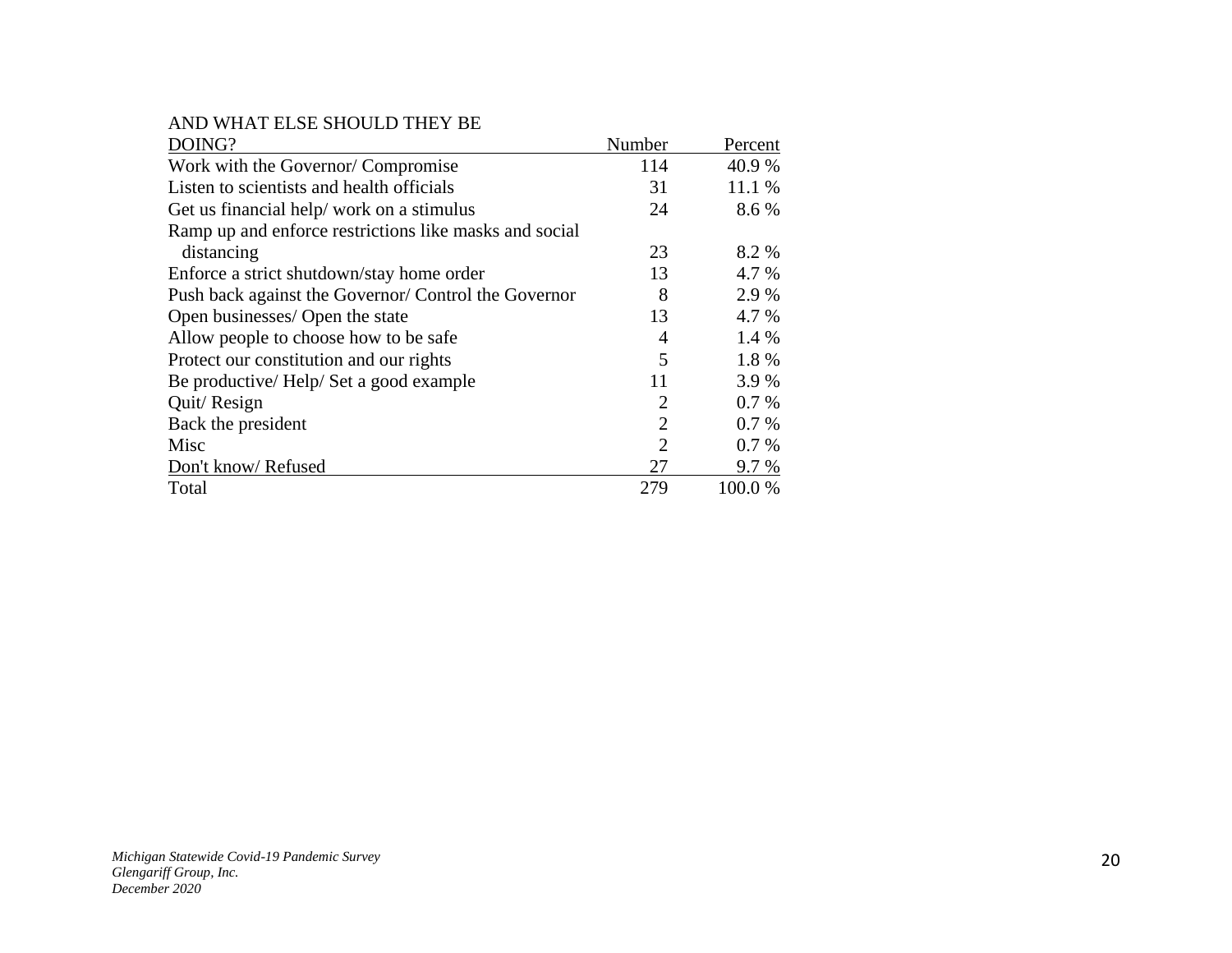11. On a scale of one to ten, with one being very bad and ten being very good , where would you rate Governor Whitmer on working in a bipartisan way to get the pandemic under control? You can choose any number from one to ten.

|  |  |                                                            |  |  | SCORE: $5.8$                |  |
|--|--|------------------------------------------------------------|--|--|-----------------------------|--|
|  |  |                                                            |  |  | 1 2 3 4 5 6 7 8 9 10 DK/REF |  |
|  |  | 21.0% 4.0% 5.3% 3.7% 7.7% 4.0% 13.5% 15.3% 6.0% 17.5% 2.0% |  |  |                             |  |

12. And using that same scale, where would you rate the leaders of the State Legislature on working in a bipartisan way to get the pandemic under control? Again, you choose any number from one to ten.

|  |  |  |  |  | SCORE: $4.5$                                               |
|--|--|--|--|--|------------------------------------------------------------|
|  |  |  |  |  | 1 2 3 4 5 6 7 8 9 10 DK/REF                                |
|  |  |  |  |  | 13.7% 5.7% 11.3% 9.7% 23.8% 7.8% 8.5% 5.8% 0.8% 2.2% 10.7% |

13. In October, the Michigan Supreme Court ruled that the 1945 law giving the Governor the authority to issue executive orders declaring a state of emergency was unconstitutional. Which of the following statements most closely reflects your position on the Michigan Supreme Court's ruling? [READ 1-4]

| 1.               | The Supreme Court decision made it easier for            | 6.7%  |
|------------------|----------------------------------------------------------|-------|
|                  | Michigan to get the pandemic under control.              |       |
| 2.               | The Supreme Court decision made it harder for            | 34.5% |
|                  | Michigan to get the pandemic under control.              |       |
| 3.               | The Supreme Court decision had no impact on the          | 17.0% |
|                  | pandemic because the Governor and the State Legislature  |       |
|                  | have other ways to get the pandemic under control.       |       |
| $\overline{4}$ . | The Supreme Court decision had no impact on the pandemic | 34.0% |
|                  | because it was not brought under control before and it   |       |
|                  | is not under control now.                                |       |
|                  | Don't Know/ Refused/ OtherDO NOT OFFER                   | 7.8%  |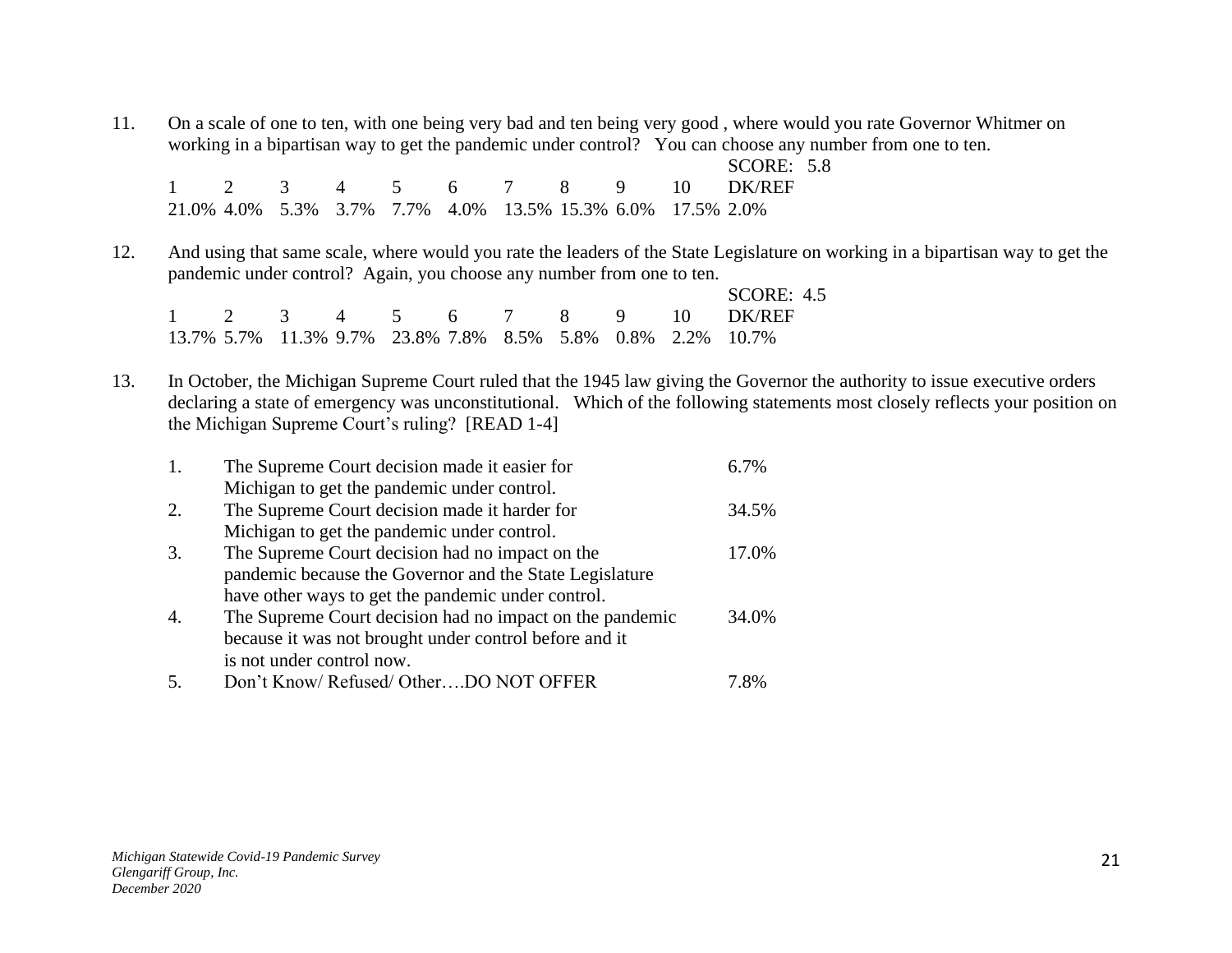14. This summer, cases of the virus flattened in Michigan, but they are now surpassing record levels in Michigan. What do you think is the biggest reason for the rapid increase in Covid cases over the past month?

## [RECORD AS STATED/CODE RESPONSE]

| What do you think is the                            |                |         |
|-----------------------------------------------------|----------------|---------|
| biggest reason for the rapid increase in Covid      |                |         |
| cases over the past month?                          | Number         | Percent |
| More testing                                        | 49             | 8.2 %   |
| Cold weather/It's cold and flu season               | 68             | 11.3 %  |
| Politics and confusion from political statements    | 33             | 5.5 %   |
| The testing isn't accurate/ We're being lied to.    | 33             | 5.5 %   |
| People let their guard down/ We thought it was over | 40             | 6.7 %   |
| Covid fatigue/ People are tired of the mandates     | 48             | 8.0%    |
| People aren't following safety protocols            | 110            | 18.3%   |
| Large gatherings and get togethers                  | 46             | 7.7 %   |
| Downplaying of the virus/ Misinformation/ Ignorance | 45             | 7.5 %   |
| Holiday travel and shopping                         | 24             | 4.0 %   |
| Schools opening back up                             | 10             | 1.7 %   |
| We opened up too soon                               | 22             | 3.7 %   |
| Bars and restaurants being open                     | 6              | 1.0%    |
| This is the natural progression of the virus        | 7              | 1.2%    |
| Being trapped inside                                | 5              | 0.8%    |
| People think masks work and they don't              | $\overline{4}$ | 0.7%    |
| Misc                                                | 4              | 0.7%    |
| Don't know/Refused                                  | 46             | 7.7 %   |
| Total                                               | 600            | 100.0%  |

\_\_\_\_\_\_\_\_\_\_\_\_\_\_\_\_\_\_\_\_\_\_\_\_\_\_\_\_\_\_\_\_\_\_\_\_\_\_\_\_\_\_\_\_\_\_\_\_\_\_\_\_\_\_\_\_\_\_\_\_\_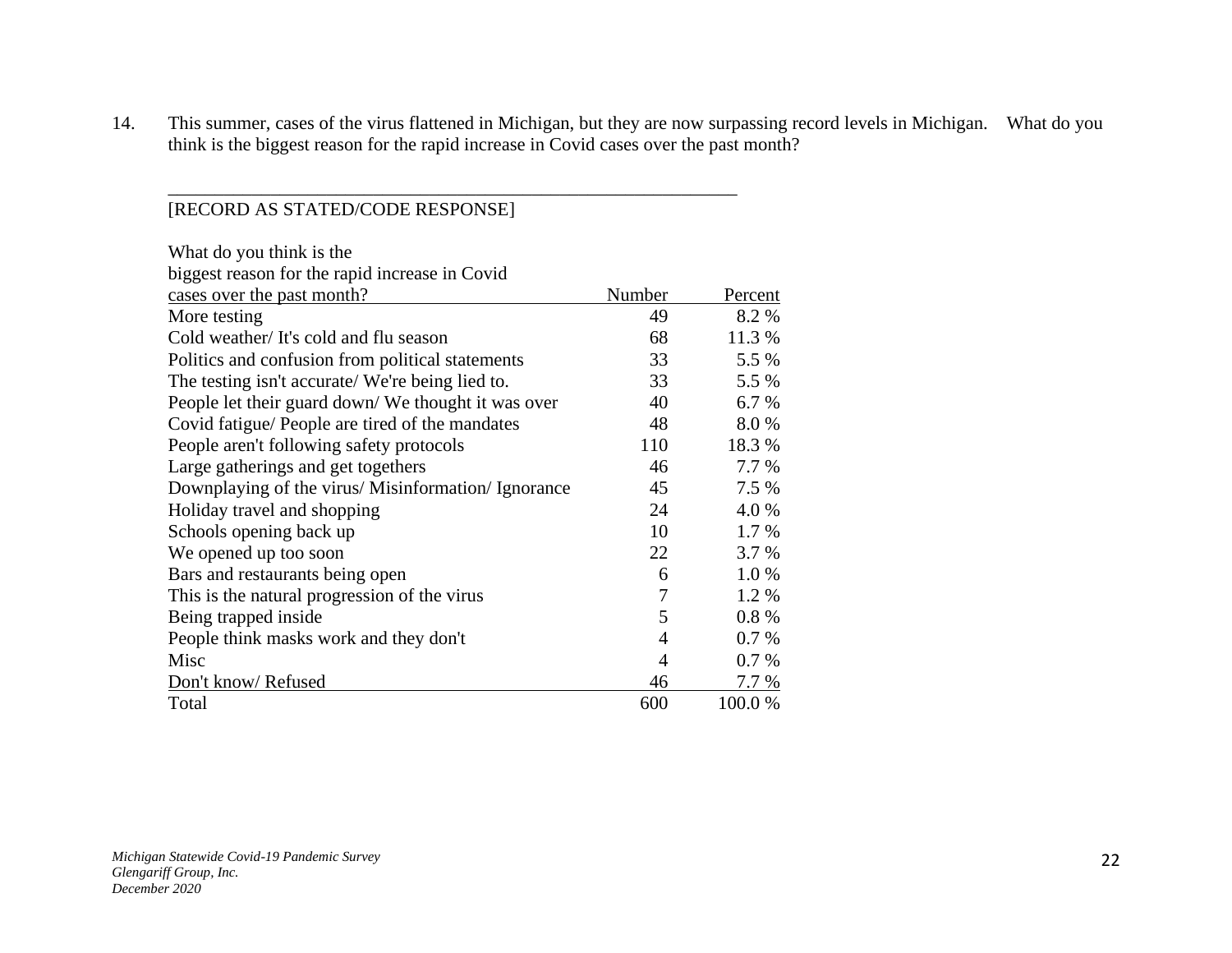15. Given the current caseloads in Michigan, would you say it is safe to send children to school or do you think for now school should be held online?

| $\mathbf{1}$       | Safe to send children to school    | 36.0%   |
|--------------------|------------------------------------|---------|
| 2.                 | School should be held online       | 49.7%   |
| 3 <sub>1</sub>     | Combination of the twoDO NOT OFFER | $6.5\%$ |
| $\mathbf{\Lambda}$ | Don't Know/RefusedDO NOT OFFER     | 7.8%    |

16. If Michigan could only allow one of the five following areas to be fully open during the pandemic, which ONE would you say is the MOST important for Michigan to keep open. [READ/ROTATE 1-5]

| 1. | Manufacturing plants                           | 30.3% |
|----|------------------------------------------------|-------|
| 2. | Retail and small businesses                    | 22.8% |
| 3. | Restaurants                                    | 3.5%  |
| 4. | Construction companies                         | 3.8%  |
| 5. | $K-12$ schools                                 | 18.7% |
| 6. | Don't Know/ All of them/ None of them/ Refused | 20.8% |

17. When Michigan emerges from the pandemic, what is the first issue that state leaders should work on?

| 1. | Helping small businesses bounce back         | 58.0% |
|----|----------------------------------------------|-------|
| 2. | Fixing Michigan's roads and bridges          | 2.3%  |
| 3. | Improving Michigan's schools                 | 5.8%  |
| 4. | Job training for people hurt by the pandemic | 6.3%  |
| 5. | Lowering the cost of college tuition         | 2.2%  |
| 6. | Improving access to health care              | 6.7%  |
| 7. | Attracting more jobs to the state            | 6.2%  |
| 8. | Or would you say something else?             | 5.2%  |
| 9. | Don't Know/ RefusedDO NOT OFFER              | 7.3%  |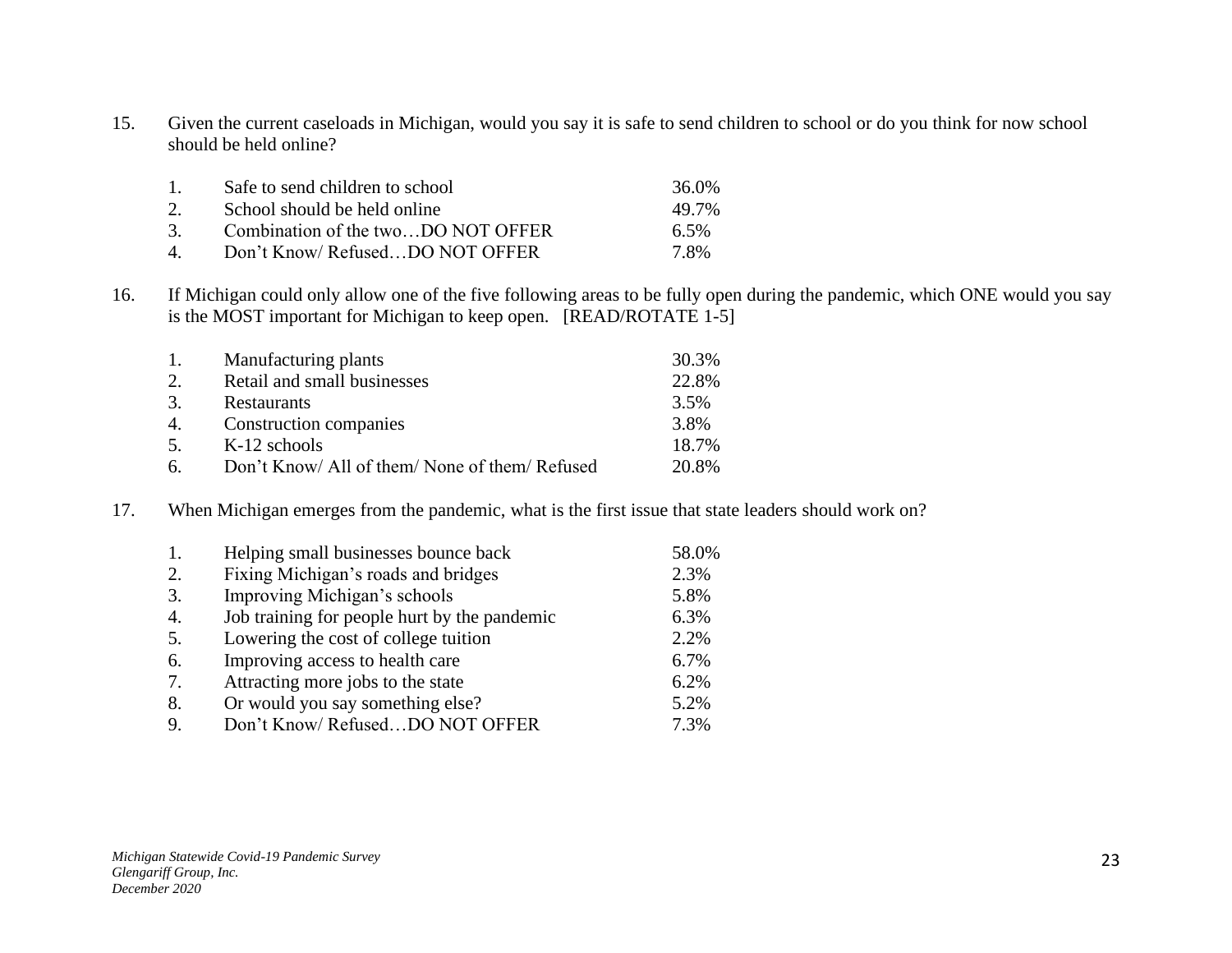Now, I would like to ask you some questions about how the virus is affecting you personally.

18. How would you describe the impact that COVID has had on your household finances? Would you say it has been a catastrophic effect, a major effect, a minor effect or no effect at all?

| $\mathbf{1}$ . | Catastrophic effect                    | $6.2\%$ |
|----------------|----------------------------------------|---------|
| 2.             | Major effect                           | 18.0%   |
| 3.             | Minor effect                           | 34.2%   |
| $\mathbf{4}$   | No effect                              | 41.0%   |
| 5 <sub>1</sub> | Don't Know/ Other/ RefusedDO NOT OFFER | $0.7\%$ |

I'm going to read you some places people typically go. On a scale of one to ten, please tell me how comfortable you would feel going to that location next week if they were to be open. One means you are not comfortable at all. Ten means you are very comfortable. You can choose any number between one and ten.

19. To a grocery store

|     | 1<br>5.7%  | 2.0%                 | 3<br>2.3% | 4<br>2.2%      | 5<br>11.5% 3.7% | 6    | 7<br>9.2% | 8<br>10.5% 5.8% | 9    | 10<br>46.7% 0.5% | <b>SCORE: 7.8</b><br><b>DK/REF</b> |  |
|-----|------------|----------------------|-----------|----------------|-----------------|------|-----------|-----------------|------|------------------|------------------------------------|--|
| 20. | To church  |                      |           |                |                 |      |           |                 |      |                  |                                    |  |
|     |            |                      |           |                |                 |      |           |                 |      |                  | <b>SCORE: 5.9</b>                  |  |
|     |            |                      | 3         | $\overline{4}$ | 5               | 6    | 7         | 8               | 9    | 10               | <b>DK/REF</b>                      |  |
|     | 25.0% 5.5% |                      | 2.7%      | 2.5%           | 9.8%            | 2.0% | 6.7%      | 6.3%            | 2.8% | 32.3% 4.3%       |                                    |  |
| 21. |            | A health club or gym |           |                |                 |      |           |                 |      |                  |                                    |  |
|     |            |                      |           |                |                 |      |           |                 |      |                  | <b>SCORE: 4.5</b>                  |  |
|     |            |                      | 3         | $\overline{4}$ | 5               | 6    | 7         | 8               | 9    | 10               | <b>DK/REF</b>                      |  |
|     | 36.0% 6.3% |                      | 5.7%      | 4.8%           | 8.8%            | 3.3% | 3.8%      | 4.0%            | 1.8% | 20.8% 4.5%       |                                    |  |

*Michigan Statewide Covid-19 Pandemic Survey Glengariff Group, Inc. December 2020*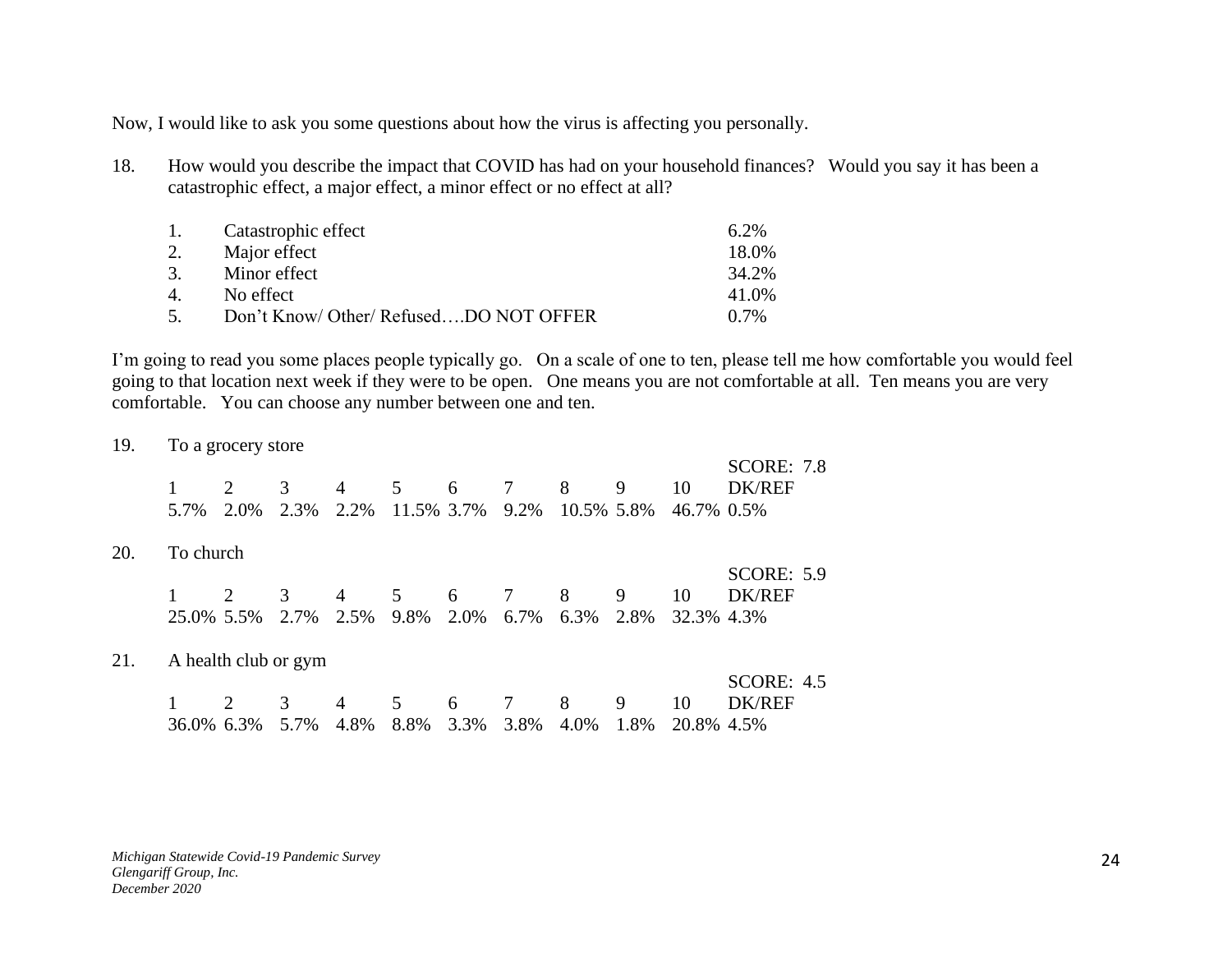| 22. |                            | To the movies |              |                                              |                                   |           |                              |                 |           |                  |                                    |
|-----|----------------------------|---------------|--------------|----------------------------------------------|-----------------------------------|-----------|------------------------------|-----------------|-----------|------------------|------------------------------------|
|     | $\mathbf{1}$<br>36.3% 6.5% | 2             | 3<br>$6.0\%$ | $\overline{4}$<br>5.3% 9.8%                  | 5 <sup>5</sup>                    | 6<br>3.3% | $7\overline{ }$<br>3.3% 4.8% | 8               | 9<br>1.5% | 10<br>21.0% 2.0% | SCORE: $4.5$<br><b>DK/REF</b>      |
| 23. |                            |               |              | To eat indoors at a restaurant               |                                   |           |                              |                 |           |                  |                                    |
|     | $\mathbf{1}$<br>25.7% 5.2% | 2             | 3<br>5.5%    | $\overline{4}$                               | 5 <sup>5</sup><br>5.5% 11.5% 3.7% | 6         | $7\overline{ }$<br>6.5%      | 8<br>8.8%       | 9<br>2.3% | 10<br>25.0% 0.3% | <b>SCORE: 5.4</b><br><b>DK/REF</b> |
| 24. | To a bar                   |               |              |                                              |                                   |           |                              |                 |           |                  |                                    |
|     | $\mathbf{1}$<br>44.5% 5.7% | 2             | 3<br>4.3%    | 4<br>4.0% 8.0%                               | 5 <sup>5</sup>                    | 6         | $7\overline{ }$<br>2.8% 3.2% | 8<br>4.0%       | 9<br>1.5% | 10<br>17.7% 4.3% | <b>SCORE: 4.0</b><br><b>DK/REF</b> |
| 25. | To work                    |               |              |                                              |                                   |           |                              |                 |           |                  |                                    |
|     | $\mathbf{1}$<br>9.7% 1.5%  | 2             | 3<br>2.7%    | $\overline{4}$                               | $5^{\circ}$<br>2.7% 10.7% 4.0%    | 6         | $7\degree$<br>5.5%           | 8<br>10.3% 4.8% | 9         | 10<br>39.7% 8.5% | <b>SCORE: 7.3</b><br><b>DK/REF</b> |
| 26. |                            |               |              | To socialize with friends or family outdoors |                                   |           |                              |                 |           |                  |                                    |
|     | 8.8% 2/5%                  | 2             | 3            | 4<br>2.5% 3.32% 8.5% 4.5% 9.3% 12.2% 5.7%    | 5 <sup>5</sup>                    | 6         | $7\overline{ }$              | 8               | 9         | 10<br>42.0% 0.7% | <b>SCORE: 7.4</b><br><b>DK/REF</b> |
| 27. |                            |               |              | To socialize with friends or family indoors  |                                   |           |                              |                 |           |                  |                                    |
|     | 20.2% 6.7%                 | 2             | 3<br>6.8%    | 4                                            | 5<br>5.32% 12.3% 3.8% 6.5%        | 6         | $7\phantom{.0}$              | 8<br>7.8%       | 9<br>2.2% | 10<br>27.7% 0.7% | <b>SCORE: 5.7</b><br>DK/REF        |

*Michigan Statewide Covid-19 Pandemic Survey Glengariff Group, Inc. December 2020*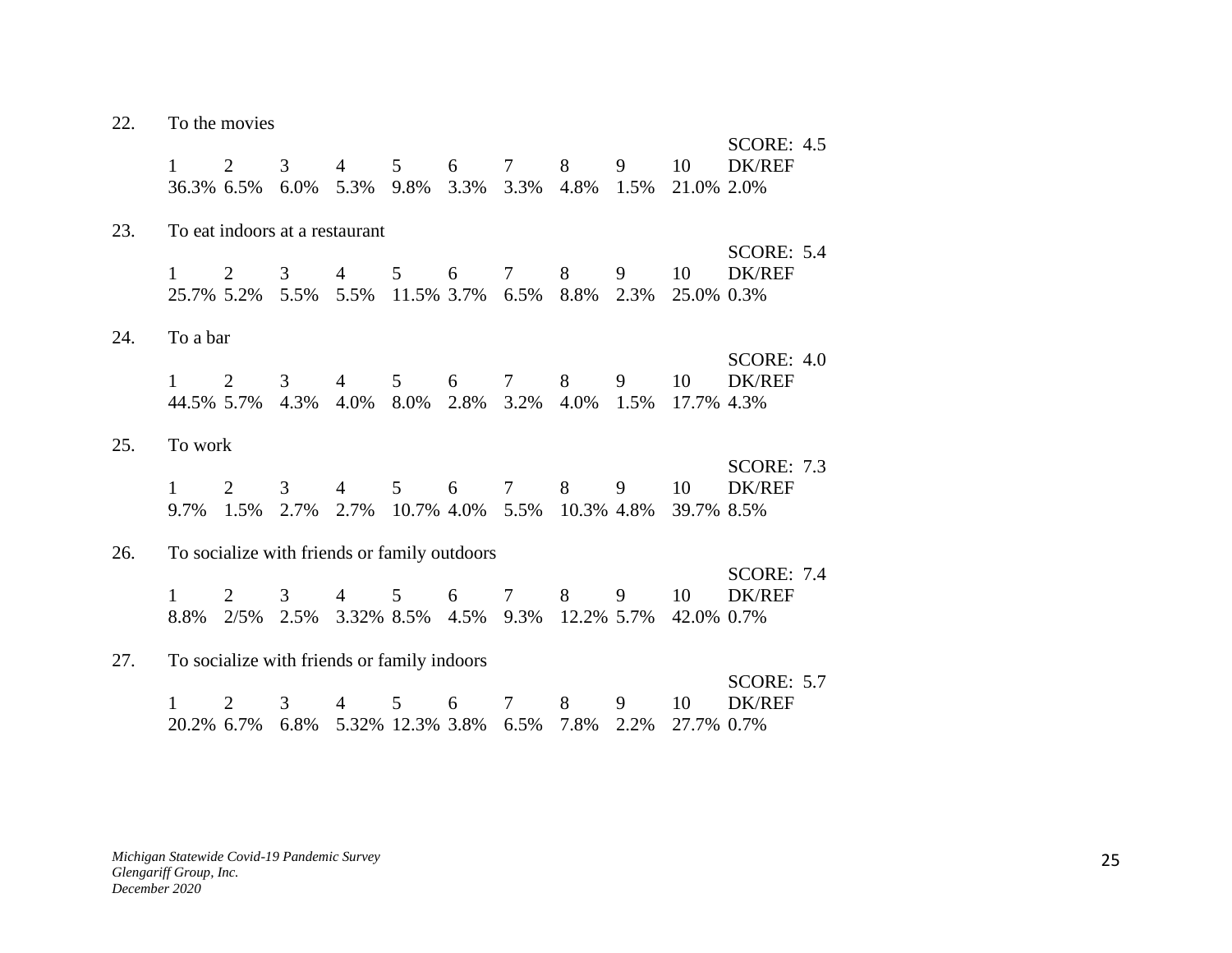28. Would you say you have or have not changed your holiday plans this year compared to past years as a result of the pandemic?

| [RECORD AS STATED/CODE RESPONSE] |         |
|----------------------------------|---------|
| Nο                               | 23.7%   |
| Don't Know/RefusedDO NOT OFFER   | $0.2\%$ |

| AND HOW DID YOU CHANGE THEM?                          | Number         | Percent |
|-------------------------------------------------------|----------------|---------|
| Smaller gatherings                                    | 91             | 19.9 %  |
| Immediate family only                                 | 47             | 10.3 %  |
| No traveling                                          | 91             | 19.9 %  |
| Cancelled plans                                       | 58             | 12.7 %  |
| Used virtual connections like Zoom                    | 13             | 2.8%    |
| No family get together                                | 46             | 10.1 %  |
| No gatherings at all/Staying alone                    | 82             | 17.9 %  |
| Keeping away from more susceptible friends and family | 12             | 2.6 %   |
| Testing and quarantining before meeting               | 5              | $1.1\%$ |
| We utilize safety measures like masks and distancing  | 4              | 0.9%    |
| The borders being closed kept us from family          | $\overline{2}$ | 0.4%    |
| We traveled                                           | 3              | $0.7\%$ |
| Misc                                                  |                | $0.2\%$ |
| Don't know/Refused                                    | 2              | 0.4%    |
| Total                                                 | 457            | 100.0%  |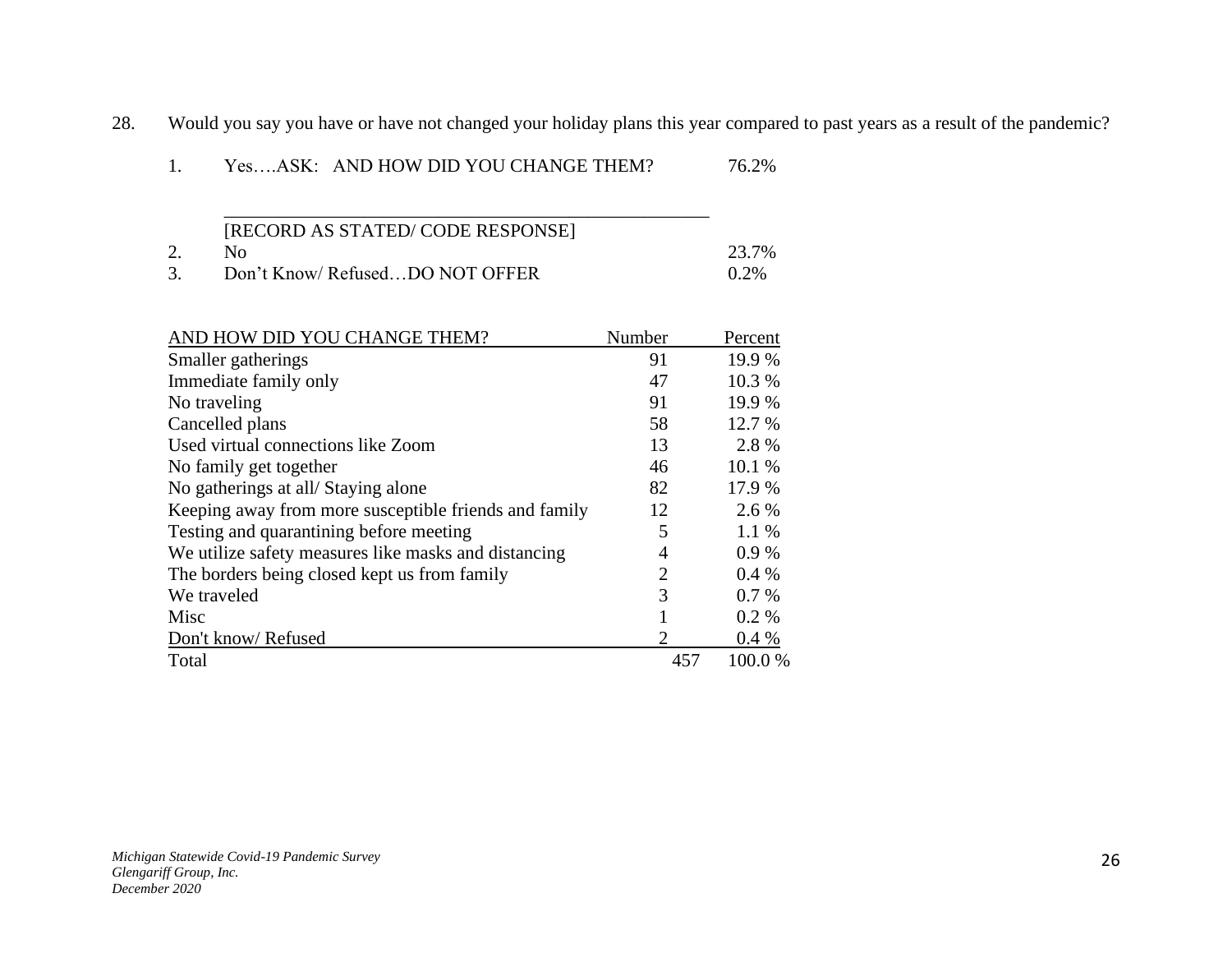29. Would you say it is or is not important to wear a mask while in public?

| 1. | Is important                   | 85.3% |
|----|--------------------------------|-------|
| 2. | Is not important               | 12.5% |
| 3. | Don't Know/RefusedDO NOT OFFER | 2.2%  |

30. And how often would you say you wear a mask when you are indoors in public? Always, most of the time, occasionally or never?

| $\mathbf{1}$ . | AlwaysMOVE TO Q33                          | 79.8%   |
|----------------|--------------------------------------------|---------|
| 2.             | Most of the timeMOVE TO Q33                | 13.3%   |
| 3.             | OccasionallyMOVE TO Q31                    | 3.5%    |
| 4.             | NeverMOVE TO Q31                           | 2.8%    |
| 5.             | Don't Know/RefusedDO NOT OFFER/MOVE TO 033 | $0.5\%$ |

## 31.

And why do you not always wear a mask in

| public?                                  | Number | Percent |
|------------------------------------------|--------|---------|
| I have a health condition                | 6      | 15.8%   |
| They don't work                          | 11     | 28.9 %  |
| I don't need it/ I'm not scared of Covid | 6      | 15.8 %  |
| They're inconvenient and uncomfortable   | 3      | 7.9 %   |
| It depends on how many people I'm near   | 4      | 10.5 %  |
| I only wear it when I'm forced to        | 2      | 5.3 %   |
| It's politically motivated               |        | 2.6 %   |
| It's my choice                           |        | 2.6 %   |
| I already had Covid                      |        | 2.6 %   |
| I forget sometimes                       |        | 2.6 %   |
| Misc                                     |        | 2.6 %   |
| Don't know/Refused                       |        | 2.6 %   |
| Total                                    | 38     | 100.0%  |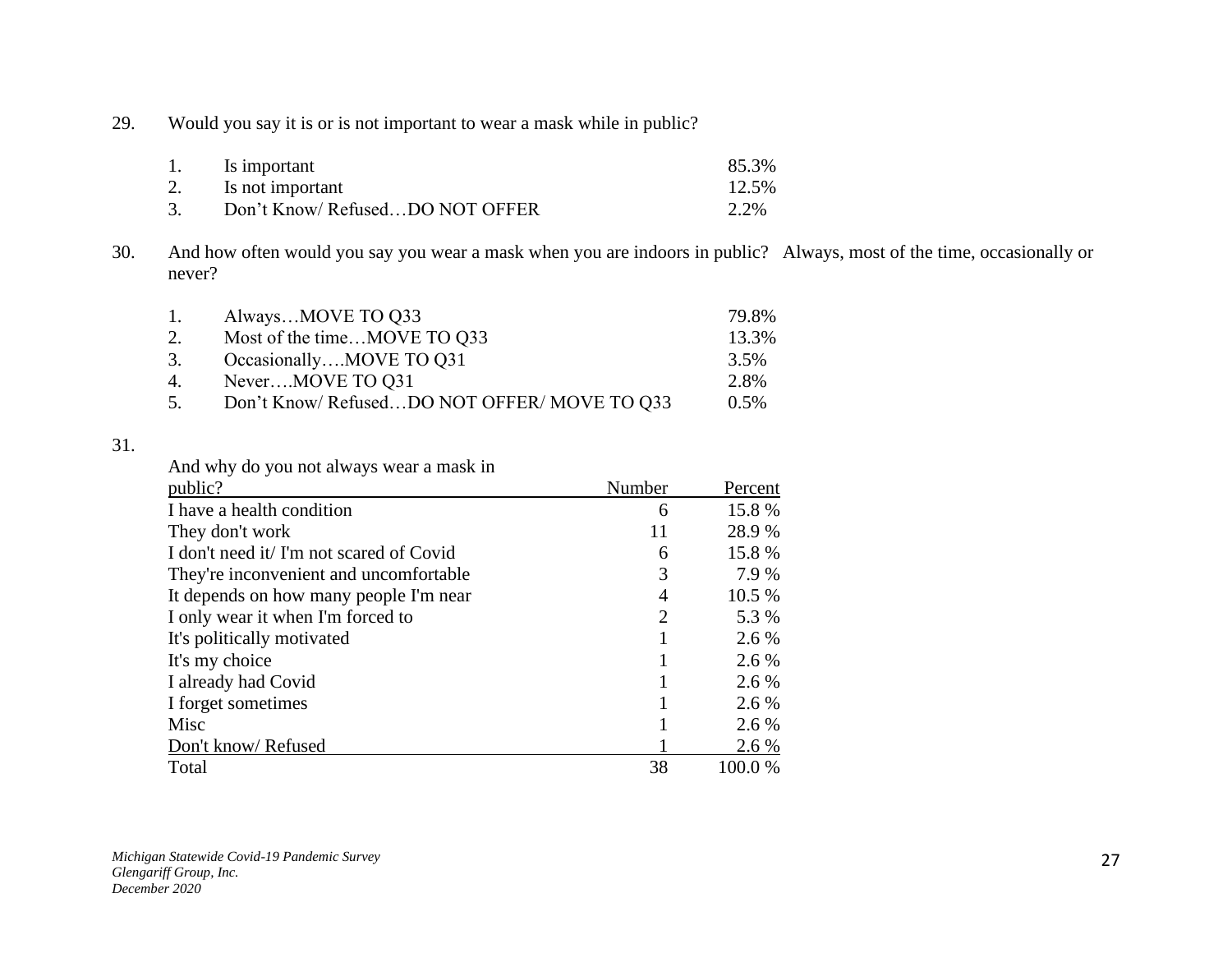32. And what would get you to wear a mask in public all the time?

| And what would get you to wear a mask in |                |         |
|------------------------------------------|----------------|---------|
| public all the time?                     | Number         | Percent |
| <b>Nothing</b>                           | 26             | 68.4 %  |
| Being constantly around old people       | $\overline{2}$ | 5.3 %   |
| If I was sick                            | 3              | 7.9 %   |
| If I was in close quarters all the time  |                | 2.6 %   |
| Prove Covid is dangerous                 |                | 2.6 %   |
| Prove masks work                         |                | 2.6 %   |
| Misc                                     | $\overline{0}$ | $0.0\%$ |
| Don't know/Refused                       | 4              | 10.5 %  |
| Total                                    | 38             | 100.0%  |

33. Would you say you support or oppose the State Legislature passing a requirement that everyone must wear a mask indoors in public places.

| 1. | Support                        | 68.2% |
|----|--------------------------------|-------|
|    | 2. Oppose                      | 29.8% |
| 3. | Don't Know/RefusedDO NOT OFFER | 2.0%  |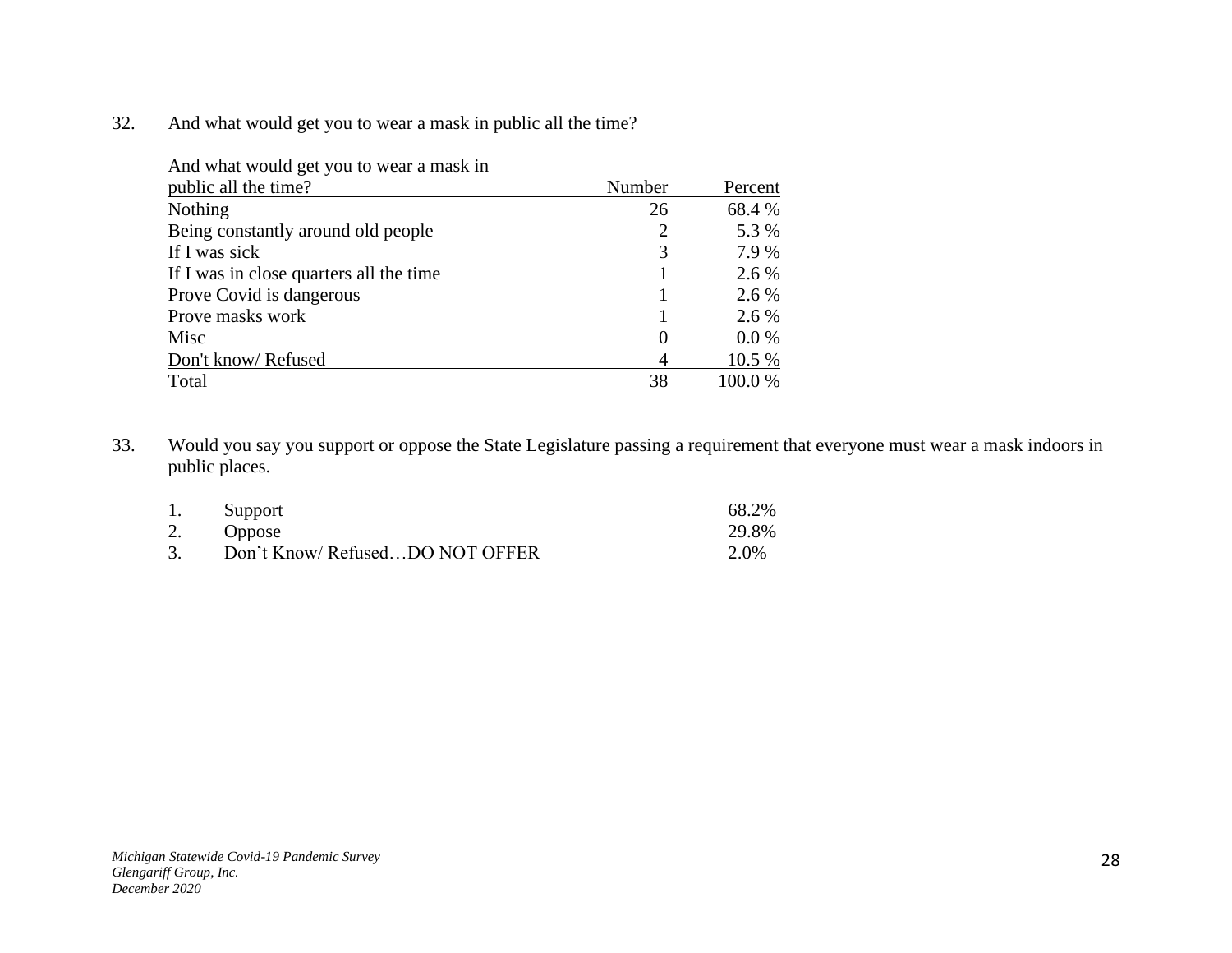I am going to read you things people can do to reduce the spread of the virus. Using a scale of one to ten with one being very low confidence and ten being very high confidence, please tell me how confident seeing people do that would make you feel that the virus was under control.

| 34. |                 |                                     |                       |                                                                    |                 | To see everyone wearing a mask in public |                |                                 |           |                  |                                    |  |
|-----|-----------------|-------------------------------------|-----------------------|--------------------------------------------------------------------|-----------------|------------------------------------------|----------------|---------------------------------|-----------|------------------|------------------------------------|--|
|     | 1<br>12.5% 2.5% | 2                                   | 3<br>2.0%             | 4<br>1.5%                                                          | 5               | 6                                        | $\tau$         | 8<br>10.7% 4.0% 9.3% 15.0% 6.5% | 9         | 10<br>35.5% 0.5% | <b>SCORE: 7.1</b><br>DK/REF        |  |
| 35. |                 |                                     |                       | To see people remaining at least six feet apart                    |                 |                                          |                |                                 |           |                  |                                    |  |
|     | 1<br>8.5%       | 2<br>2.0%                           | 3<br>1.7%             | $\overline{4}$<br>1.3%                                             | 5<br>12.8% 5.3% | 6                                        | $\tau$         | 8<br>9.8% 15.5% 8.2%            | 9         | 10<br>34.2% 0.7% | <b>SCORE: 7.3</b><br><b>DK/REF</b> |  |
| 36. |                 |                                     |                       | To know people are regularly washing their hands                   |                 |                                          |                |                                 |           |                  |                                    |  |
|     | 1<br>3.5%       | $\mathcal{D}_{\mathcal{L}}$<br>1.2% | $\mathcal{F}$<br>1.7% | 4<br>2.0%                                                          | 5<br>8.2%       | 6<br>5.2%                                | $\tau$<br>6.7% | 8<br>14.8% 8.5%                 | 9         | 10<br>47.0% 1.3% | <b>SCORE: 8.1</b><br><b>DK/REF</b> |  |
| 37. |                 |                                     |                       | To know that people are avoiding gatherings of ten or more people. |                 |                                          |                |                                 |           |                  |                                    |  |
|     | 11.7% 3.3%      | $\mathcal{D}_{\mathcal{L}}$         | 3<br>3.3%             | 4<br>3.2%                                                          | 5<br>9.8%       | 6<br>4.8%                                | $\tau$         | 8<br>7.5% 13.8% 7.2%            | 9         | 10<br>33.0% 2.3% | <b>SCORE: 6.9</b><br><b>DK/REF</b> |  |
| 38. |                 |                                     |                       | To see people getting vaccinated                                   |                 |                                          |                |                                 |           |                  |                                    |  |
|     |                 | 2                                   | 3                     | 4                                                                  | 5               | 6<br>11.5% 3.3% 6.7%                     | $\tau$         | 8<br>7.0%                       | 9<br>6.8% | 10               | <b>SCORE: 6.9</b><br><b>DK/REF</b> |  |
|     | 14.7% 1.0%      |                                     | 1.7%                  | 2.2%                                                               |                 |                                          |                |                                 |           | 35.5% 9.7%       |                                    |  |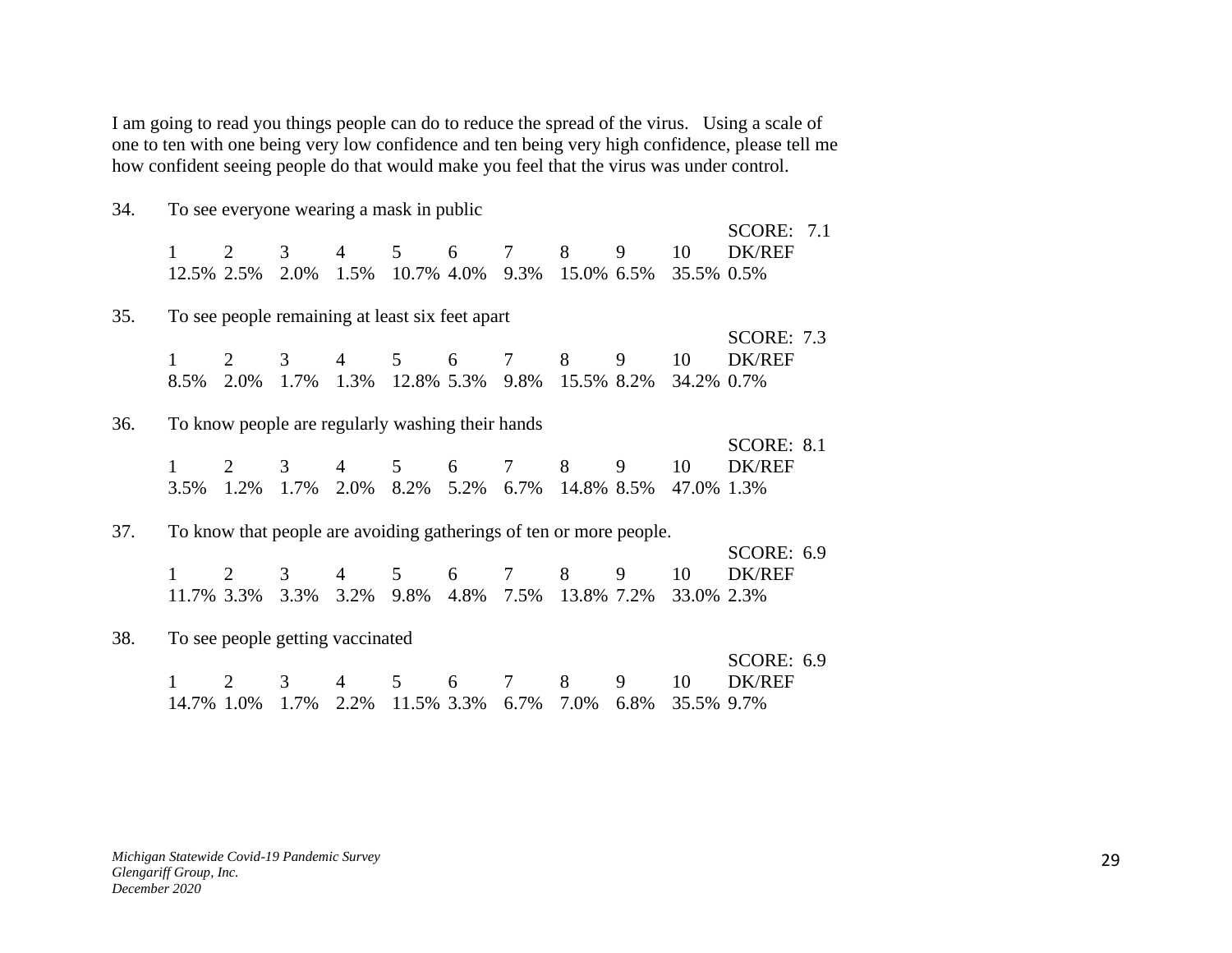39. If an FDA approved vaccine for COVID becomes available, would you say you will or will not get the vaccine?

| 1. | Will get the vaccine           | 52.5% |
|----|--------------------------------|-------|
| 2. | Will not get the vaccine       | 30.0% |
| 3. | DependsDO NOT OFFER            | 13.2% |
| 4  | Don't Know/RefusedDO NOT OFFER | 4.3%  |

Now just a couple of questions for statistical purposes.

40. Generally speaking, would you say you tend to vote mostly for Republican candidates, do you vote mostly for Democratic candidates, or would you say you vote equally for both Republican and Democratic candidates? IF VOTE EQUALLY ASK: WOULD YOU SAY YOU LEAN MORE TO THE DEMOCRATIC PARTY ORMORE TO THE REPUBLICAN PARTY, OR WOULD YOU SAY YOU ARE AN INDEPENDENT VOTER?

| 1. | <b>Strongly Democratic</b>           | 28.7% |
|----|--------------------------------------|-------|
| 2. | Lean Democratic                      | 9.3%  |
| 3. | Independent                          | 21.7% |
| 4. | Lean Republican                      | 9.0%  |
| 5. | <b>Strong Republican</b>             | 26.3% |
| 6. | Other/Refused/Don't KnowDO NOT OFFER | 5.0%  |

## 41. What would be the last year of schooling you completed?

| 1.             | High school graduate or less                            | 22.7%   |
|----------------|---------------------------------------------------------|---------|
| 2.             | Vocational Training/Some Community College/Some College | 36.2%   |
| 3.             | College Graduate                                        | 40.8%   |
| $\overline{4}$ | Don't Know/RefusedDO NOT OFFER                          | $0.3\%$ |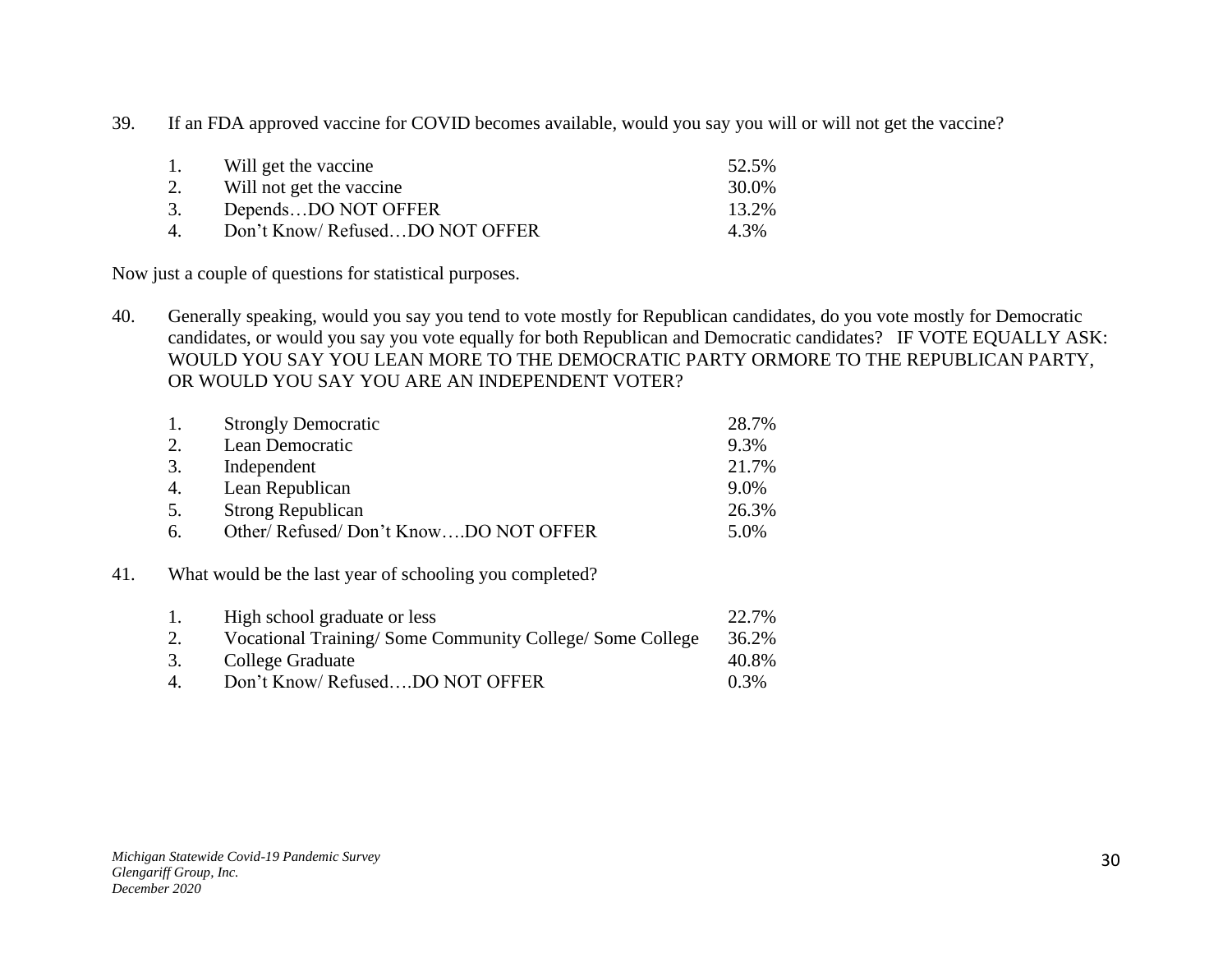42. Could you please tell me in what year you were born?

| $\overline{1}$ . | 18-29 | $(1991 - 2002)$                | 15.2% |
|------------------|-------|--------------------------------|-------|
| 2.               | 30-39 | $(1981-1990)$                  | 19.8% |
| 3.               | 40-49 | $(1971-1980)$                  | 18.5% |
| 4.               | 50-64 | $(1956-1970)$                  | 26.0% |
| 5.               | $65+$ | $(1955 \text{ and before})$    | 20.0% |
| 6.               |       | Don't Know/RefusedDO NOT OFFER | 0.5%  |

## 43. And would you say you live in an urban area, a suburban area, a small town, or a rural area?

|     |     | Urban                                       | 18.7%   |
|-----|-----|---------------------------------------------|---------|
|     | 2.  | Suburban                                    | 34.7%   |
|     | 3.  | <b>Small Town</b>                           | 23.2%   |
|     | 4.  | Rural                                       | 23.0%   |
|     | .5. | Don't Know/ RefusedDO NOT OFFER             | $0.5\%$ |
| 44. |     | And what is your race or ethnic background? |         |

|                | Caucasian                              | 77.5% |
|----------------|----------------------------------------|-------|
| 2.             | African American                       | 13.2% |
| 3.             | Hispanic/Puerto Rican/Mexican American | 0.8%  |
| 4.             | Asian                                  | 0.5%  |
| 5 <sub>1</sub> | Mixed RaceDO NOT OFFER                 | 2.7%  |
| 6.             | Native American                        | 0.3%  |
| 7              | Other/Don't Know/RefusedDO NOT OFFER   | 5.0%  |

# 45. And do you have any children 18 years of age or younger?

| 1.    | Yes                 | 34.0%   |
|-------|---------------------|---------|
| 2. No |                     | 65.5%   |
| 3.    | RefusedDO NOT OFFER | $0.5\%$ |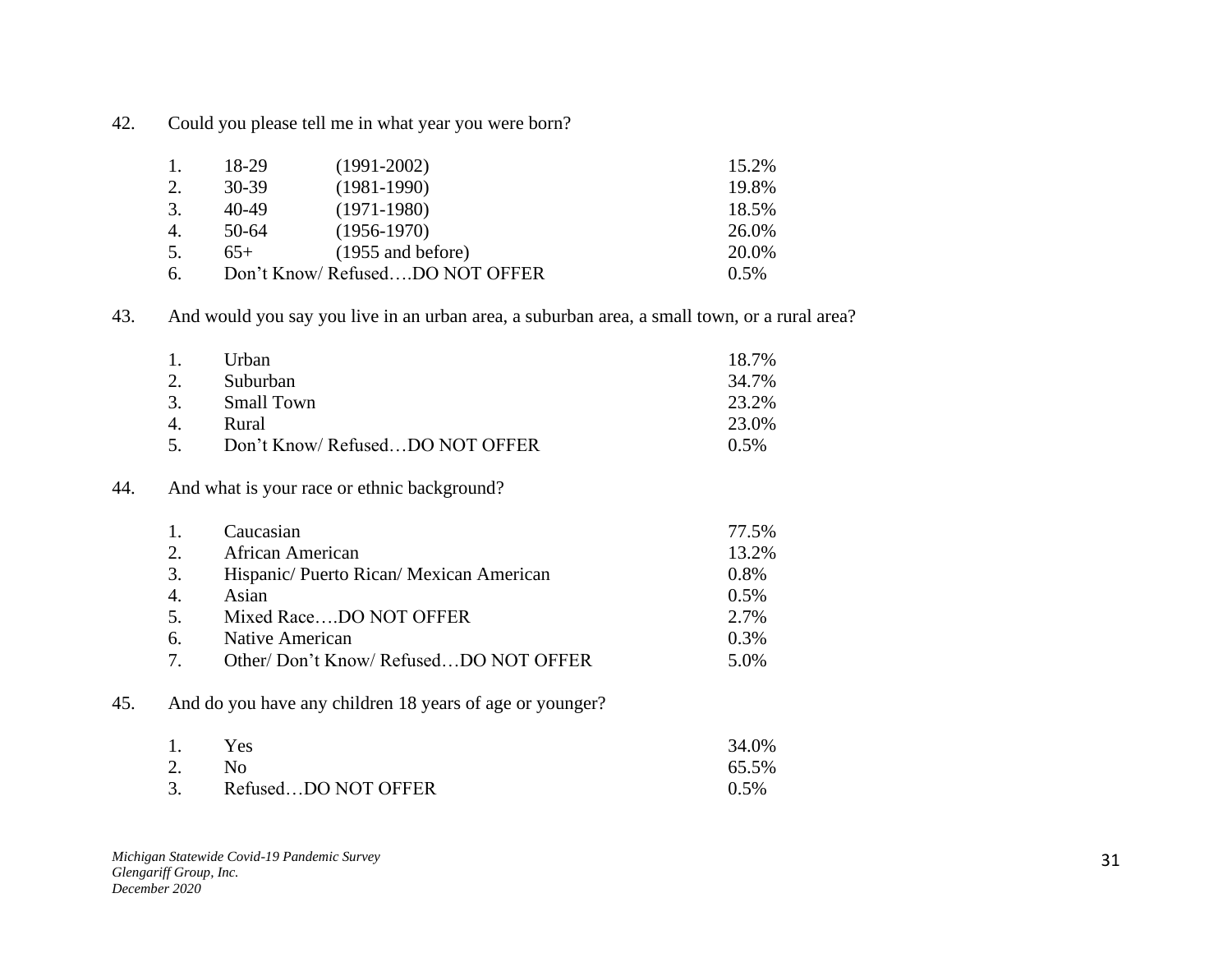## 46. Gender: BY OBSERVATION

|     | 1.<br>2.  | Male<br>Female | 48.2%<br>51.8% |
|-----|-----------|----------------|----------------|
| 47. | Telephone |                |                |
|     | 1.        | Cell           | 50.0%          |

2. Landline 50.0%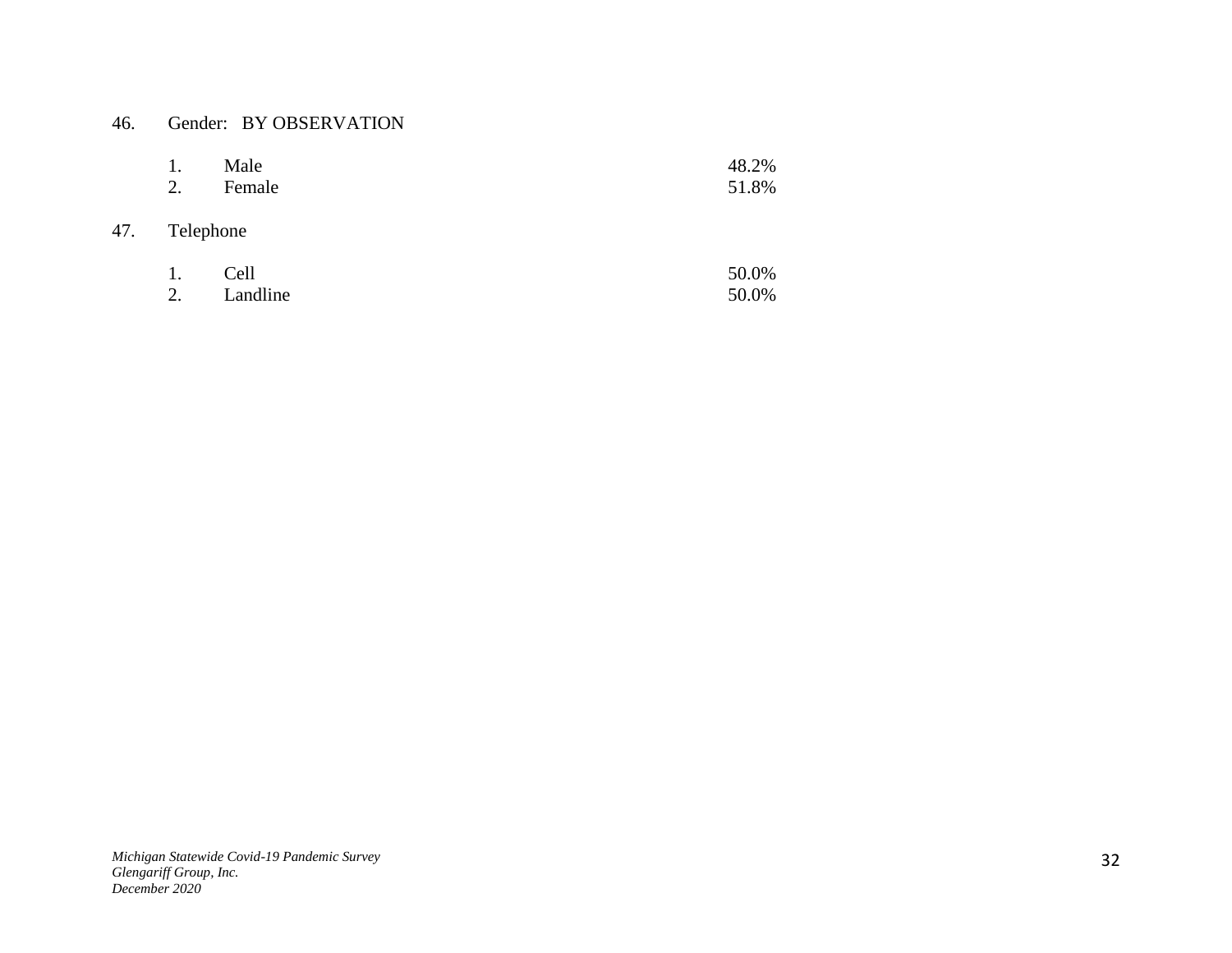3. I would like to ask you some questions about how you see the Covid pandemic here in Michigan. Thinking back to April, would you say the pandemic situation in Michigan is better, worse or the same as it was in the early spring?

|                    | <b>Better</b> | Worse | Same  |
|--------------------|---------------|-------|-------|
| Out                | 9.2%          | 50.7% | 31.6% |
| Metro              | 11.1%         | 52.3% | 31.4% |
|                    |               |       |       |
| <b>Strong Dem</b>  | 4.1%          | 68.6% | 24.4% |
| Lean Dem           | 7.1%          | 62.5% | 30.4% |
| Independent        | 8.5%          | 47.7% | 32.3% |
| Lean GOP           | 11.1%         | 46.3% | 33.3% |
| <b>Strong GOP</b>  | 19.0%         | 36.7% | 36.7% |
|                    |               |       |       |
| Male               | 9.0%          | 52.6% | 31.8% |
| Female             | 11.3%         | 50.5% | 31.2% |
|                    |               |       |       |
| <b>High School</b> | 8.8%          | 42.6% | 39.0% |
| Some Post          | 9.2%          | 56.2% | 27.6% |
| College            | 11.8%         | 52.2% | 30.6% |
|                    |               |       |       |
| 18-29              | 14.3%         | 47.3% | 28.6% |
| 30-39              | 10.1%         | 47.9% | 36.1% |
| 40-49              | 10.8%         | 44.1% | 38.7% |
| 50-64              | 10.9%         | 53.8% | 32.1% |
| $65+$              | 5.8%          | 61.7% | 21.7% |
|                    |               |       |       |
| White              | 10.1%         | 51.6% | 31.6% |
| <b>Black</b>       | 8.9%          | 54.4% | 30.4% |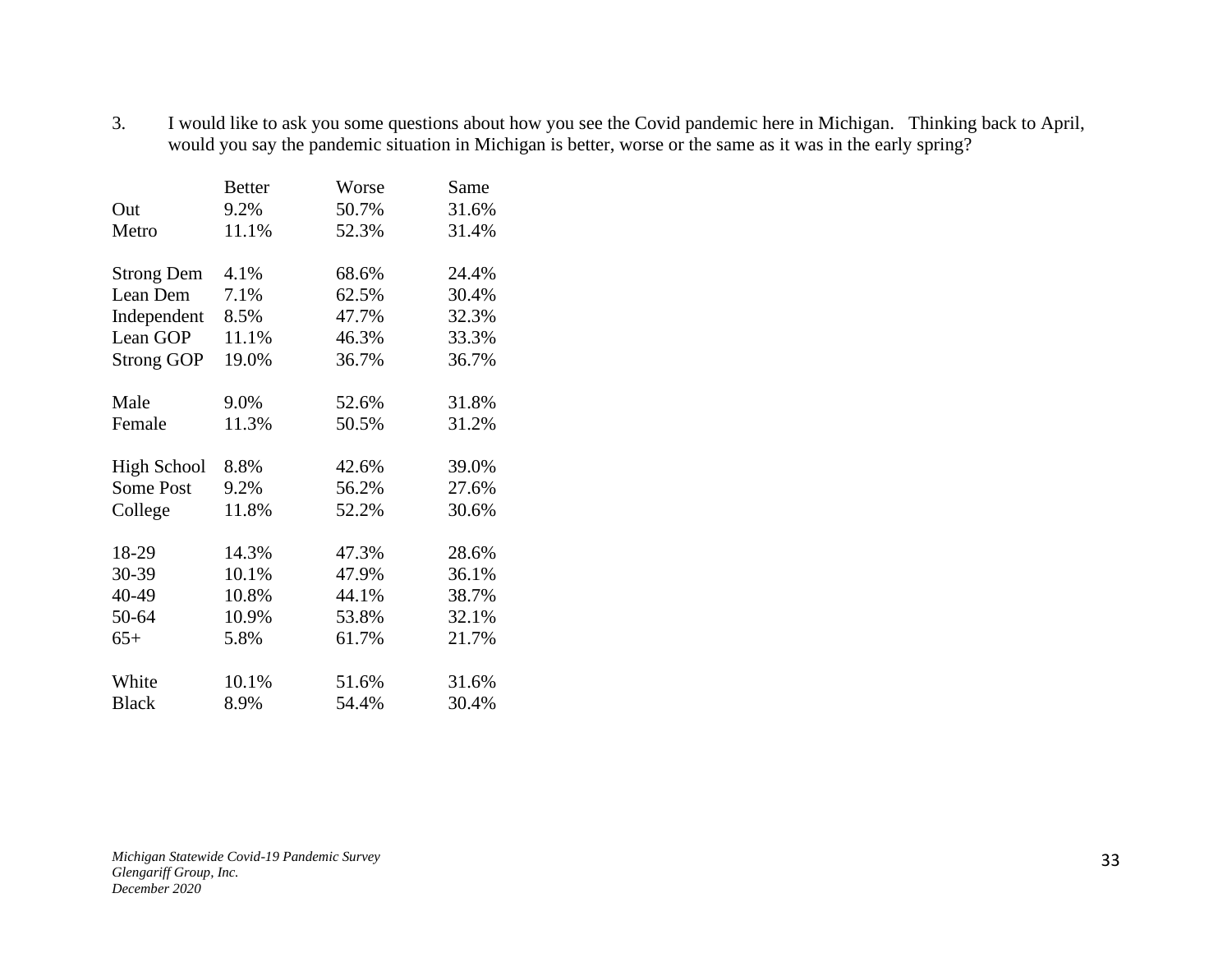4. And what about in your community, would you say the pandemic situation in your community is better, worse or the same as it was in the early spring?

|                    | <b>Better</b> | Worse | Same  |
|--------------------|---------------|-------|-------|
| Out                | 12.2%         | 47.6% | 34.4% |
| Metro              | 12.4%         | 37.9% | 39.5% |
|                    |               |       |       |
| <b>Strong Dem</b>  | 6.4%          | 54.7% | 30.8% |
| Lean Dem           | 10.7%         | 50.0% | 35.7% |
| Independent        | 10.8%         | 41.5% | 39.2% |
| Lean GOP           | 11.1%         | 31.5% | 48.1% |
| <b>Strong GOP</b>  | 20.3%         | 34.2% | 37.3% |
|                    |               |       |       |
| Male               | 13.5%         | 41.9% | 36.3% |
| Female             | 11.3%         | 43.4% | 37.6% |
|                    |               |       |       |
| <b>High School</b> | 12.5%         | 34.6% | 39.7% |
| <b>Some Post</b>   | 10.1%         | 44.7% | 36.9% |
| College            | 14.3%         | 45.3% | 35.5% |
|                    |               |       |       |
| 18-29              | 16.5%         | 35.2% | 40.7% |
| 30-39              | 14.3%         | 44.5% | 37.0% |
| 40-49              | 14.4%         | 39.6% | 37.8% |
| 50-64              | 10.3%         | 44.2% | 39.7% |
| $65+$              | 8.3%          | 45.8% | 30.8% |
|                    |               |       |       |
| White              | 12.0%         | 45.4% | 35.3% |
| <b>Black</b>       | 10.1%         | 38.0% | 39.2% |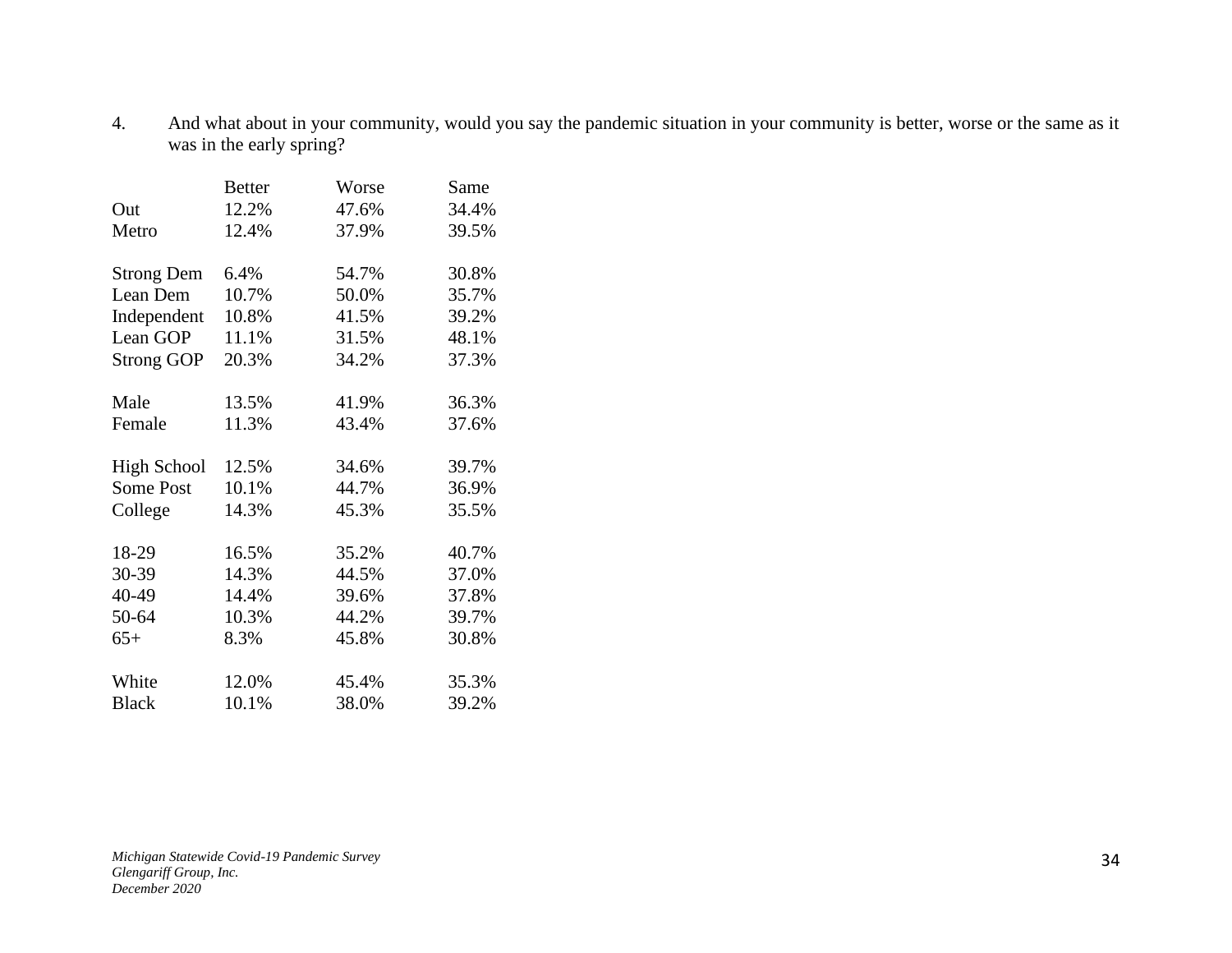|                    | Exaggerated | Downplayed | <b>Balanced</b> |
|--------------------|-------------|------------|-----------------|
| Out                | 40.8%       | 15.6%      | 37.8%           |
| Metro              | 27.1%       | 24.2%      | 42.8%           |
| <b>Strong Dem</b>  | 5.2%        | 36.0%      | 54.1%           |
| Lean Dem           | 10.7%       | 37.5%      | 48.2%           |
| Independent        | 28.5%       | 14.6%      | 46.9%           |
| Lean GOP           | 53.7%       | 5.6%       | 33.3%           |
| <b>Strong GOP</b>  | 70.3%       | 5.1%       | 20.9%           |
| Male               | 34.6%       | 20.1%      | 39.4%           |
| Female             | 33.1%       | 19.9%      | 41.2%           |
| <b>High School</b> | 39.7%       | 18.4%      | 36.0%           |
| Some Post          | 34.6%       | 18.0%      | 39.6%           |
| College            | 29.8%       | 22.4%      | 43.7%           |
| 18-29              | 29.7%       | 26.4%      | 37.4%           |
| 30-39              | 37.0%       | 18.5%      | 39.5%           |
| 40-49              | 37.8%       | 18.9%      | 35.1%           |
| 50-64              | 42.3%       | 16.0%      | 37.2%           |
| $65+$              | 20.0%       | 22.5%      | 51.7%           |
| White              | 37.2%       | 17.8%      | 38.7%           |
| <b>Black</b>       | 11.4%       | 34.2%      | 50.6%           |

5. Would you say the health threat of COVID has been exaggerated, downplayed or balanced?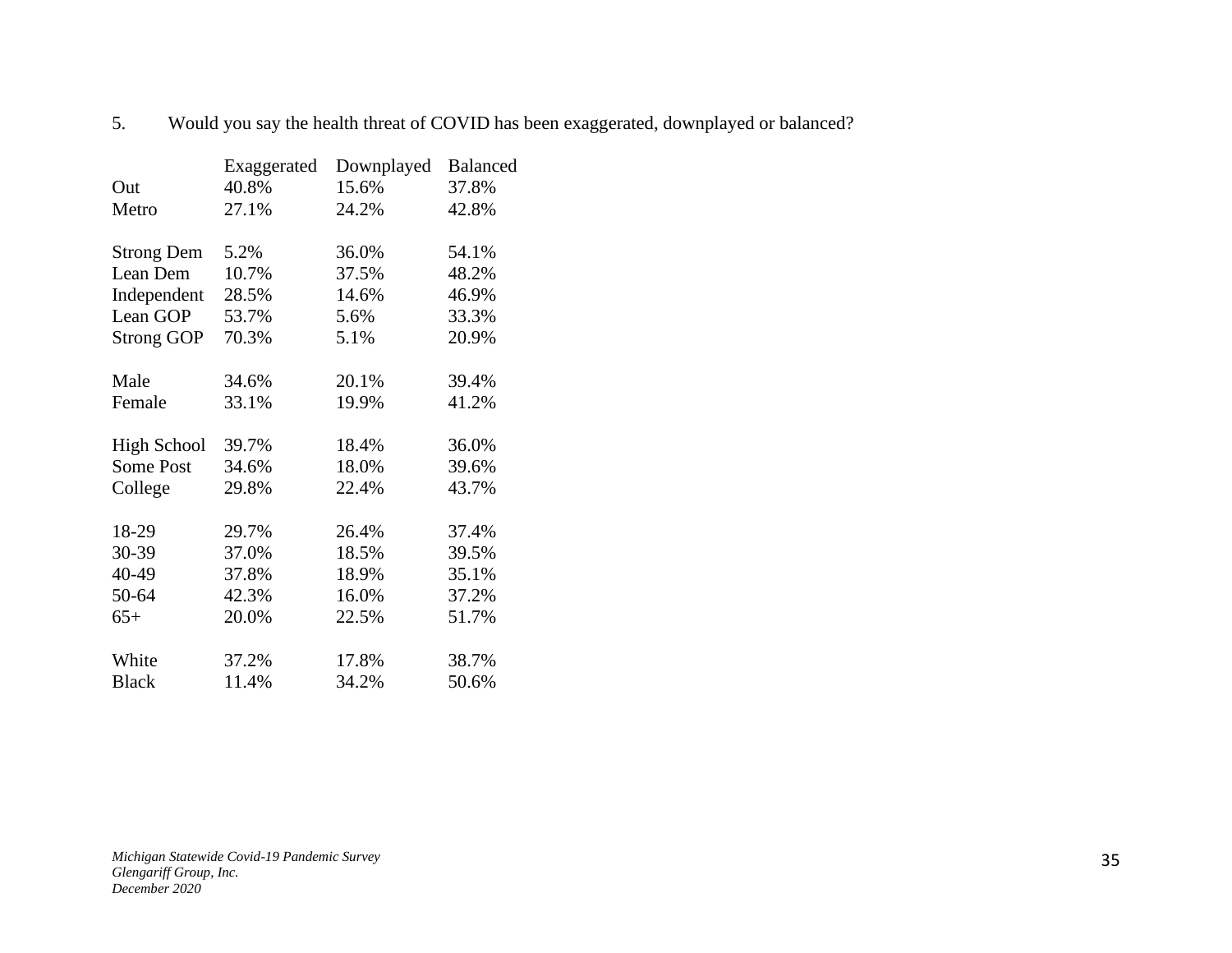6. Would you say Michigan's economy is better, worse or the same as before the pandemic hit?

|                    | <b>Better</b> | Same  | Worse |
|--------------------|---------------|-------|-------|
| Out                | 1.0%          | 9.2%  | 85.7% |
| Metro              | 2.0%          | 10.1% | 81.7% |
|                    |               |       |       |
| <b>Strong Dem</b>  | 2.3%          | 11.6% | 77.9% |
| Lean Dem           | $0.0\%$       | 10.7% | 82.1% |
| Independent        | 0.8%          | 11.5% | 84.6% |
| Lean GOP           | 5.6%          | 5.6%  | 85.2% |
| <b>Strong GOP</b>  | 0.6%          | 6.3%  | 90.5% |
| Male               | 1.7%          | 10.7% | 83.0% |
| Female             | 1.3%          | 8.7%  | 84.2% |
|                    |               |       |       |
| <b>High School</b> | 2.9%          | 12.5% | 80.1% |
| Some Post          | 0.9%          | 7.4%  | 84.3% |
| College            | 1.2%          | 10.2% | 84.9% |
| 18-29              | 2.2%          | 8.8%  | 76.9% |
| 30-39              | 0.0%          | 11.8% | 79.8% |
|                    |               |       |       |
| 40-49              | 1.8%          | 14.4% | 78.4% |
| 50-64              | 1.3%          | 7.1%  | 90.4% |
| $65+$              | 2.5%          | 7.5%  | 88.3% |
| White              | 1.1%          | 10.1% | 83.9% |
| <b>Black</b>       | 5.1%          | 11.4% | 77.2% |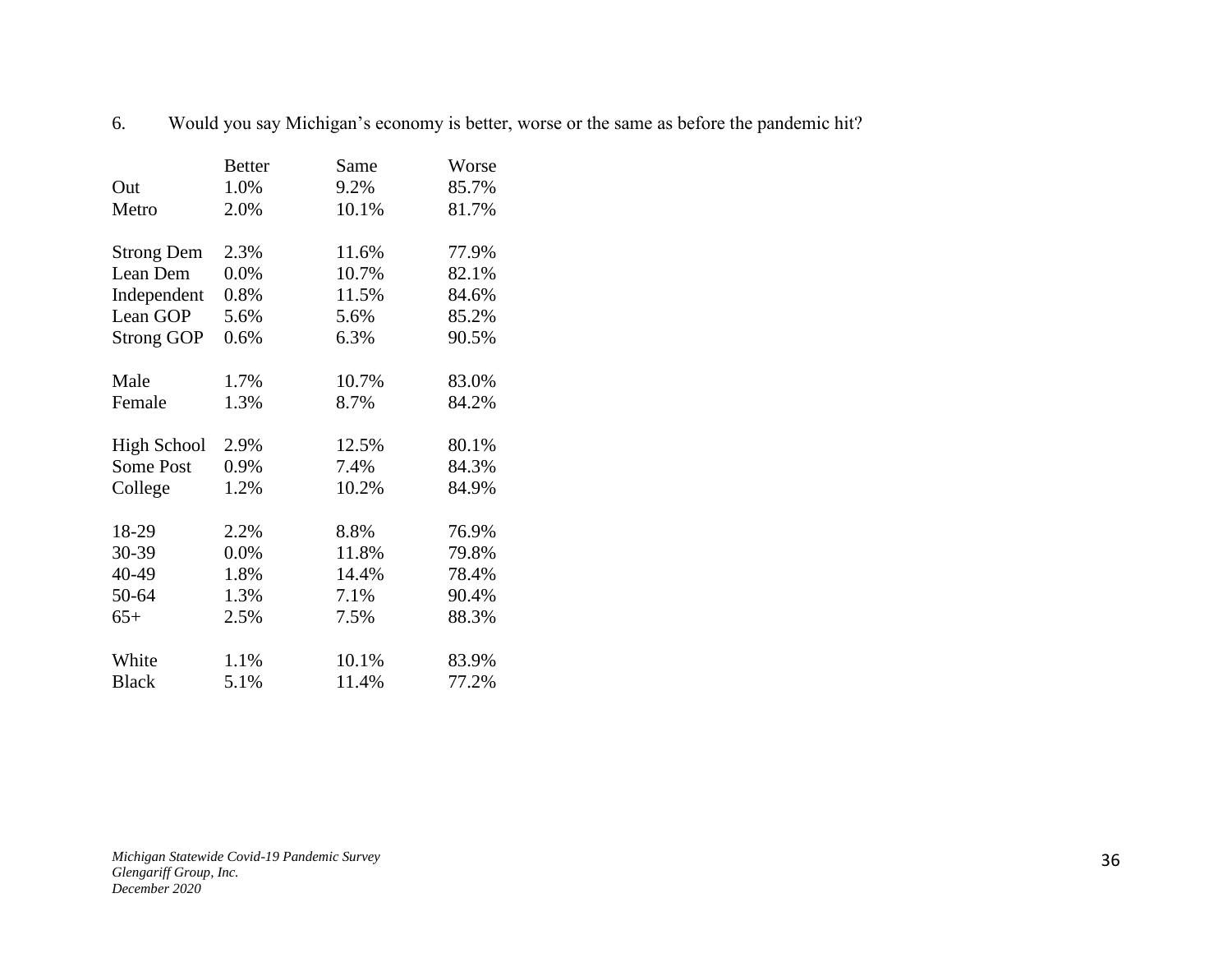7. And would you say the economy is worse because we have not been able to get control of the virus or would you say the economy is worse because elected officials keep forcing businesses to shut down?

|                    | Control | Shut              | <b>Both</b> |
|--------------------|---------|-------------------|-------------|
|                    | Virus   | <b>Businesses</b> | Equally     |
| Out                | 33.7%   | 54.8%             | 7.9%        |
| Metro              | 45.6%   | 36.8%             | 14.8%       |
|                    |         |                   |             |
| <b>Strong Dem</b>  | 76.9%   | 9.7%              | 9.0%        |
| Lean Dem           | 65.2%   | 15.2%             | 15.2%       |
| Independent        | 36.4%   | 42.7%             | 18.2%       |
| Lean GOP           | 13.0%   | 67.4%             | 17.4%       |
| <b>Strong GOP</b>  | 8.4%    | 84.6%             | 5.6%        |
|                    |         |                   |             |
| Male               | 36.7%   | 45.8%             | 13.3%       |
| Female             | 42.4%   | 45.8%             | 9.5%        |
| <b>High School</b> | 26.6%   | 57.8%             | 14.7%       |
| <b>Some Post</b>   | 33.9%   | 50.3%             | 9.8%        |
| College            | 51.4%   | 36.1%             | 11.1%       |
|                    |         |                   |             |
| 18-29              | 37.1%   | 48.6%             | 10.0%       |
| 30-39              | 34.7%   | 48.4%             | 14.7%       |
| 40-49              | 36.8%   | 55.2%             | 8.0%        |
| 50-64              | 37.6%   | 50.4%             | 7.8%        |
| $65+$              | 49.1%   | 29.2%             | 17.0%       |
|                    |         |                   |             |
| White              | 36.7%   | 49.7%             | 10.5%       |
| <b>Black</b>       | 62.3%   | 19.7%             | 14.8%       |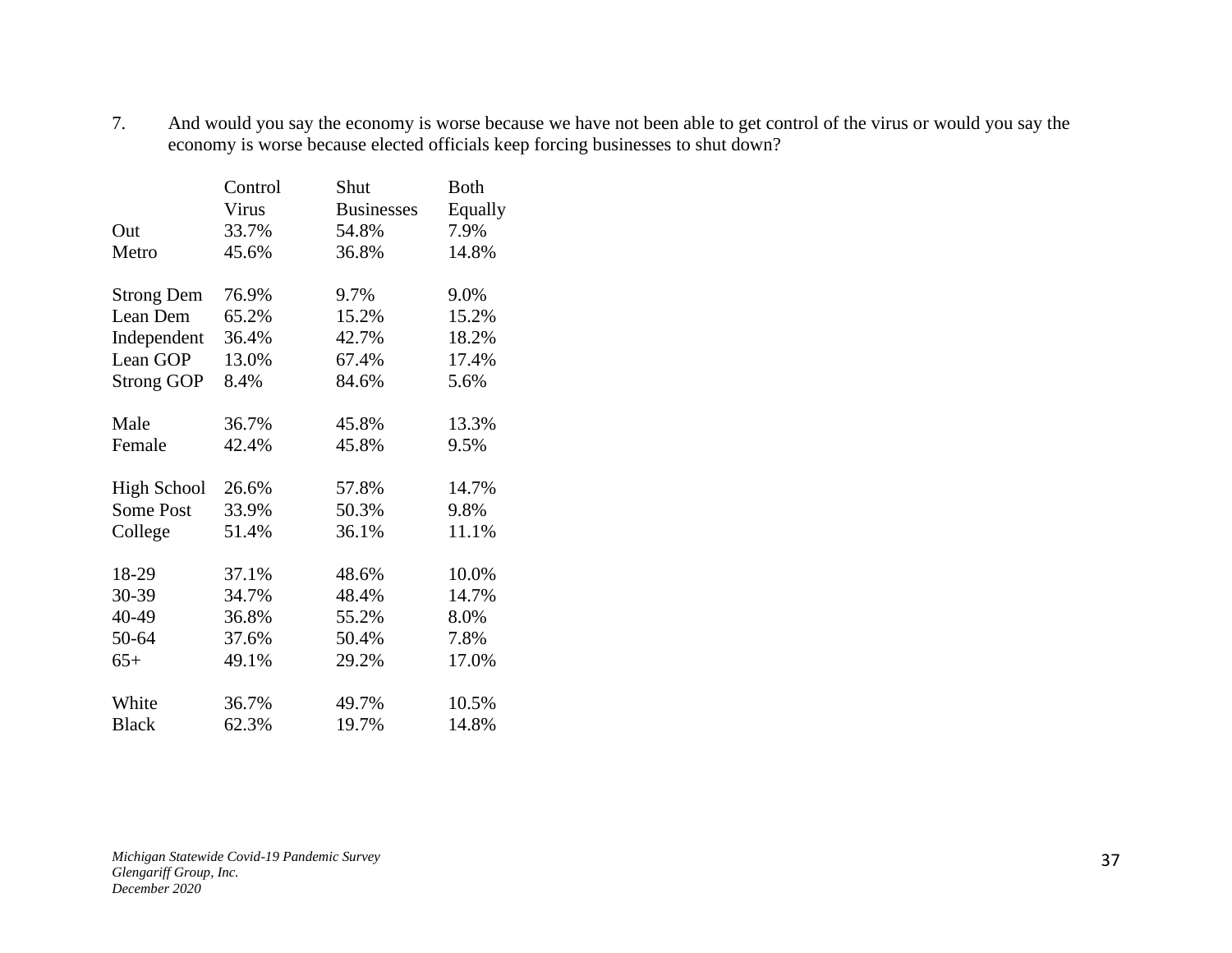8. Would you say that getting the virus under control would help Michigan's economy, hurt Michigan's economy or would you say it would have no effect on Michigan's economy?

|                    | Help  | Hurt | No Effect |
|--------------------|-------|------|-----------|
| Out                | 81.3% | 1.0% | 10.9%     |
| Metro              | 86.3% | 1.0% | 10.1%     |
| <b>Strong Dem</b>  | 94.2% | 1.2% | 2.9%      |
| Lean Dem           | 91.1% | 1.8% | 7.1%      |
| Independent        | 82.3% | 0.8% | 11.5%     |
| Lean GOP           | 81.5% | 0.0% | 13.0%     |
| <b>Strong GOP</b>  | 73.4% | 1.3% | 17.7%     |
| Male               | 86.5% | 0.7% | 8.3%      |
| Female             | 81.4% | 1.3% | 12.5%     |
| <b>High School</b> | 77.9% | 0.7% | 14.0%     |
| <b>Some Post</b>   | 83.9% | 1.8% | 10.1%     |
| College            | 86.9% | 0.4% | 9.0%      |
| 18-29              | 81.3% | 0.0% | 14.3%     |
| 30-39              | 80.7% | 1.7% | 12.6%     |
| 40-49              | 79.3% | 2.7% | 10.8%     |
| 50-64              | 86.5% | 0.6% | 9.0%      |
| $65+$              | 89.2% | 0.0% | 7.5%      |
| White              | 83.9% | 1.1% | 10.5%     |
| <b>Black</b>       | 89.9% | 1.3% | 6.3%      |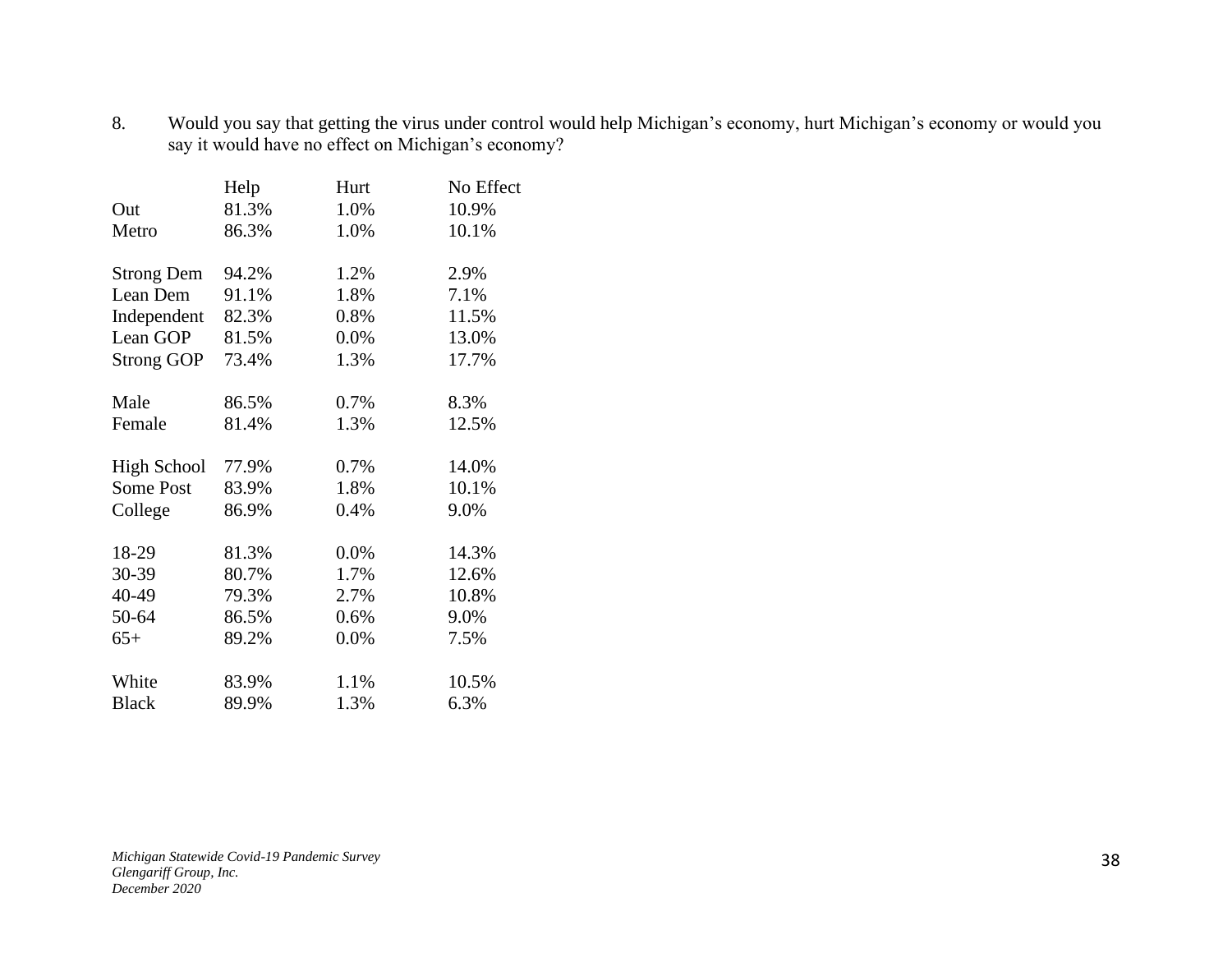9. Would you say the Governor of Michigan is or is not doing everything she can do to get the pandemic under control?

|                    | Is    | Is Not |
|--------------------|-------|--------|
| Out                | 56.1% | 36.1%  |
| Metro              | 70.3% | 18.3%  |
|                    |       |        |
| <b>Strong Dem</b>  | 95.3% | 2.3%   |
| Lean Dem           | 89.3% | 5.4%   |
| Independent        | 63.1% | 25.4%  |
| Lean GOP           | 37.0% | 50.0%  |
| <b>Strong GOP</b>  | 30.4% | 53.8%  |
|                    |       |        |
| Male               | 64.0% | 27.3%  |
| Female             | 62.7% | 26.7%  |
|                    |       |        |
| <b>High School</b> | 58.1% | 30.1%  |
| <b>Some Post</b>   | 60.4% | 28.1%  |
| College            | 68.6% | 24.5%  |
|                    |       |        |
| 18-29              | 61.5% | 25.3%  |
| 30-39              | 61.3% | 27.7%  |
| 40-49              | 60.4% | 30.6%  |
| 50-64              | 55.1% | 34.6%  |
| $65+$              | 79.2% | 15.0%  |
|                    |       |        |
| White              | 59.4% | 30.1%  |
| <b>Black</b>       | 91.1% | 5.1%   |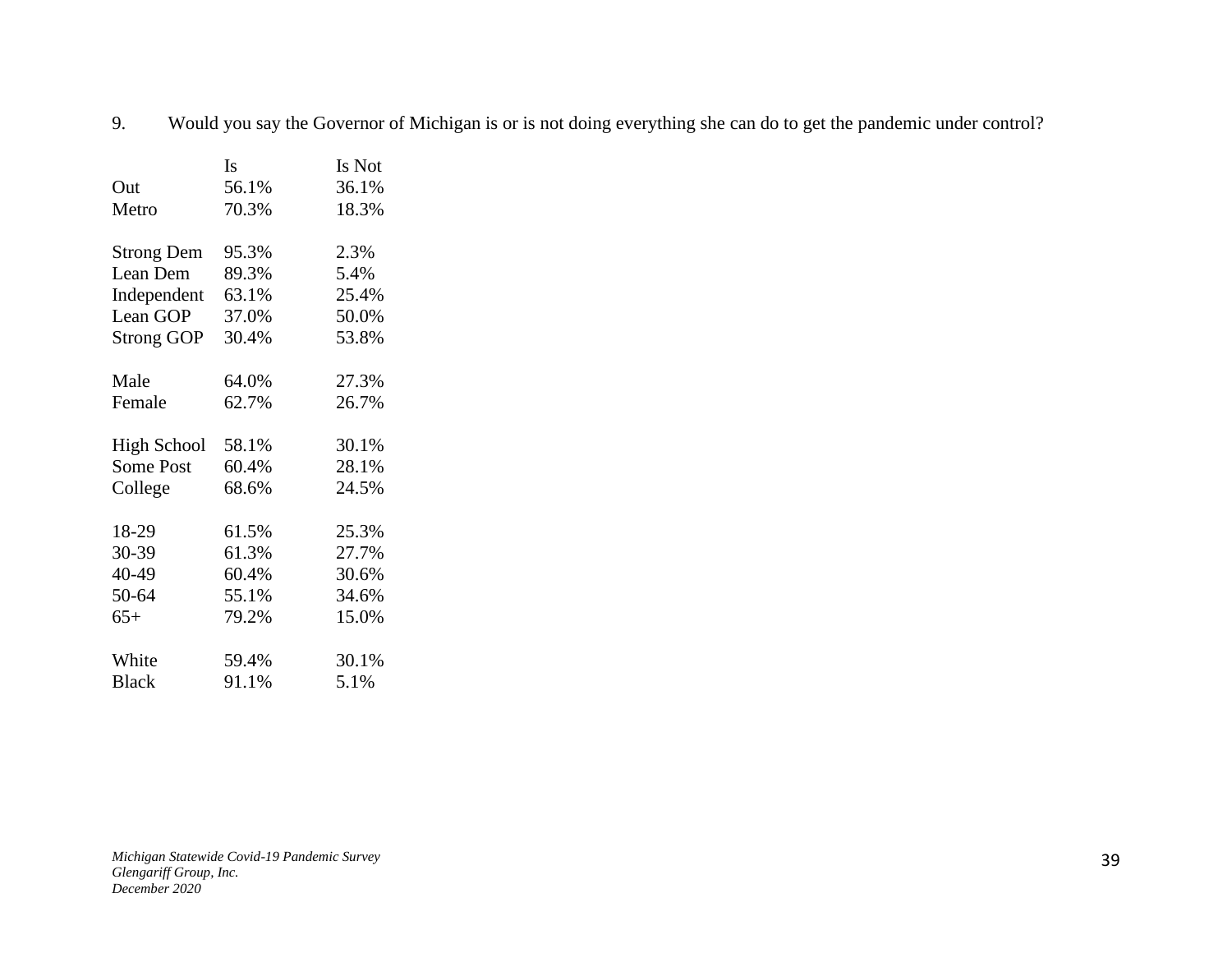10. Would you say the leaders of the State Legislature are or are not doing everything they can do to get the pandemic under control?

|                    | Are   | Are Not |
|--------------------|-------|---------|
| Out                | 32.7% | 41.5%   |
| Metro              | 25.5% | 51.3%   |
| <b>Strong Dem</b>  | 21.5% | 65.1%   |
| Lean Dem           | 28.6% | 41.1%   |
| Independent        | 26.9% | 46.2%   |
| Lean GOP           | 38.9% | 25.9%   |
| <b>Strong GOP</b>  | 35.4% | 38.6%   |
| Male               | 28.7% | 51.2%   |
| Female             | 29.3% | 42.1%   |
| <b>High School</b> | 32.4% | 34.6%   |
| <b>Some Post</b>   | 34.1% | 42.4%   |
| College            | 22.9% | 56.7%   |
| 18-29              | 33.0% | 37.4%   |
| 30-39              | 31.9% | 40.3%   |
| 40-49              | 29.7% | 44.1%   |
| 50-64              | 26.3% | 51.9%   |
| $65+$              | 25.0% | 55.0%   |
| White              | 29.7% | 44.9%   |
| <b>Black</b>       | 21.5% | 59.5%   |
|                    |       |         |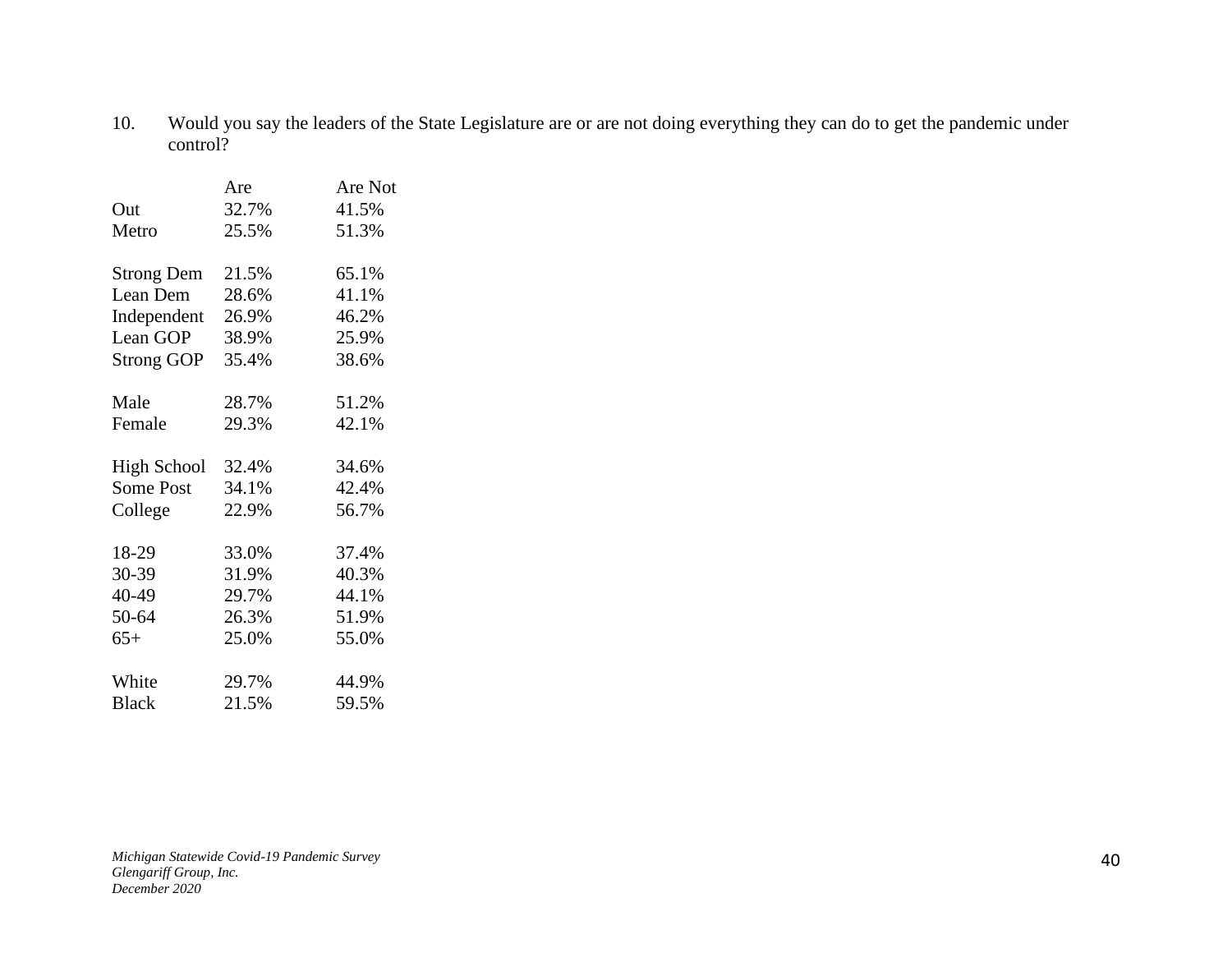11. On a scale of one to ten, with one being very bad and ten being very good , where would you rate Governor Whitmer on working in a bipartisan way to get the pandemic under control? You can choose any number from one to ten.

|                    | <b>SCORE</b> |
|--------------------|--------------|
| Out                | 5.1          |
| Metro              | 6.5          |
|                    |              |
| <b>Strong Dem</b>  | 8.4          |
| Lean Dem           | 7.6          |
| Independent        | 6.0          |
| Lean GOP           | 4.1          |
| <b>Strong GOP</b>  | 2.9          |
|                    |              |
| Male               | 5.4          |
| Female             | 6.1          |
|                    |              |
| <b>High School</b> | 5.4          |
| <b>Some Post</b>   | 5.5          |
| College            | 6.2          |
|                    |              |
| 18-29              | 5.9          |
| 30-39              | 5.5          |
| 40-49              | 5.7          |
| 50-64              | 5.3          |
| $65+$              | 6.7          |
|                    |              |
| White              | 5.4          |
| <b>Black</b>       | 8.3          |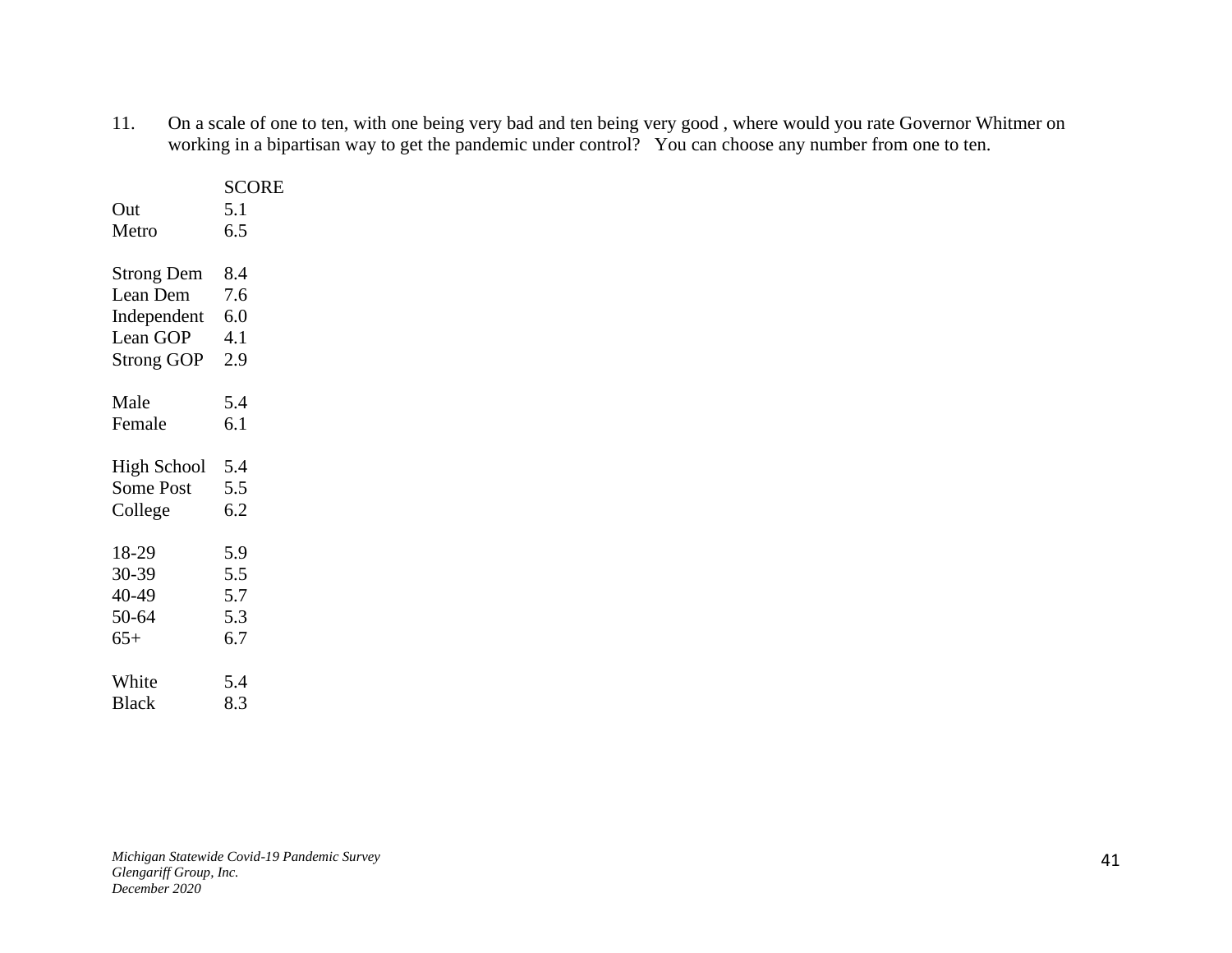12. And using that same scale, where would you rate the leaders of the State Legislature on working in a bipartisan way to get the pandemic under control? Again, you choose any number from one to ten.

|                    | <b>SCORE</b> |
|--------------------|--------------|
| Out                | 4.5          |
| Metro              | 4.4          |
|                    |              |
| <b>Strong Dem</b>  | 4.1          |
| Lean Dem           | 5.3          |
| Independent 4.9    |              |
| Lean GOP           | 4.6          |
| <b>Strong GOP</b>  | 4.2          |
|                    |              |
| Male               | 4.2          |
| Female             | 4.8          |
|                    |              |
| <b>High School</b> | 4.9          |
| <b>Some Post</b>   | 4.6          |
| College            | 4.2          |
|                    |              |
| 18-29              | 5.2          |
| 30-39              | 5.0          |
| 40-49              | 4.5          |
| 50-64              | 4.2          |
| $65+$              | 3.8          |
|                    |              |
| White              | 4.4          |
| <b>Black</b>       | 4.8          |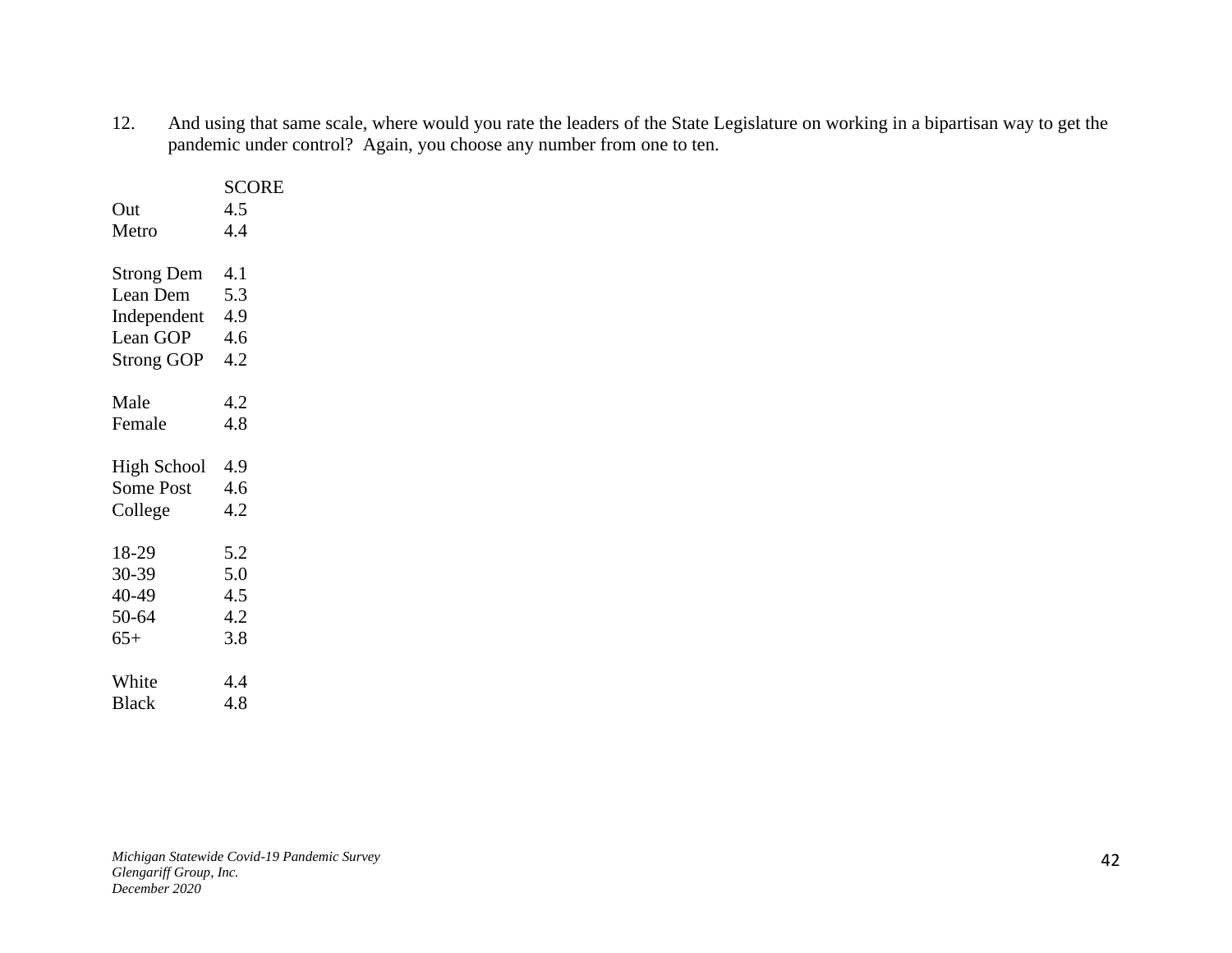13. In October, the Michigan Supreme Court ruled that the 1945 law giving the Governor the authority to issue executive orders declaring a state of emergency was unconstitutional. Which of the following statements most closely reflects your position on the Michigan Supreme Court's ruling? [READ 1-4]

|                    | Easier | Harder | No Impact/ Other Tools | No Impact/Never Under Control |
|--------------------|--------|--------|------------------------|-------------------------------|
| Out                | 5.4%   | 29.9%  | 17.3%                  | 37.4%                         |
| Metro              | 7.8%   | 38.9%  | 16.7%                  | 30.7%                         |
| <b>Strong Dem</b>  | 4.7%   | 67.4%  | 7.6%                   | 15.7%                         |
| Lean Dem           | 5.4%   | 50.0%  | 16.1%                  | 23.2%                         |
| Independent        | 3.8%   | 33.1%  | 11.5%                  | 43.8%                         |
| Lean GOP           | 9.3%   | 9.3%   | 25.9%                  | 44.4%                         |
| <b>Strong GOP</b>  | 11.4%  | 7.0%   | 29.1%                  | 43.7%                         |
| Male               | 5.5%   | 32.9%  | 19.0%                  | 34.9%                         |
| Female             | 7.7%   | 36.0%  | 15.1%                  | 33.1%                         |
| <b>High School</b> | 8.1%   | 19.9%  | 14.7%                  | 41.2%                         |
| Some Post          | 6.0%   | 34.6%  | 16.1%                  | 38.7%                         |
| College            | 6.5%   | 42.4%  | 19.2%                  | 25.7%                         |
| 18-29              | 7.7%   | 27.5%  | 18.7%                  | 40.7%                         |
| $30 - 39$          | 8.4%   | 33.6%  | 16.8%                  | 35.3%                         |
| 40-49              | 2.7%   | 36.0%  | 17.1%                  | 33.3%                         |
|                    |        |        |                        |                               |
| 50-64              | 7.7%   | 32.7%  | 20.5%                  | 30.8%                         |
| $65+$              | 6.7%   | 41.7%  | 11.7%                  | 31.7%                         |
| White              | 6.5%   | 31.2%  | 19.4%                  | 35.1%                         |
| <b>Black</b>       | 8.9%   | 54.4%  | 10.1%                  | 22.8%                         |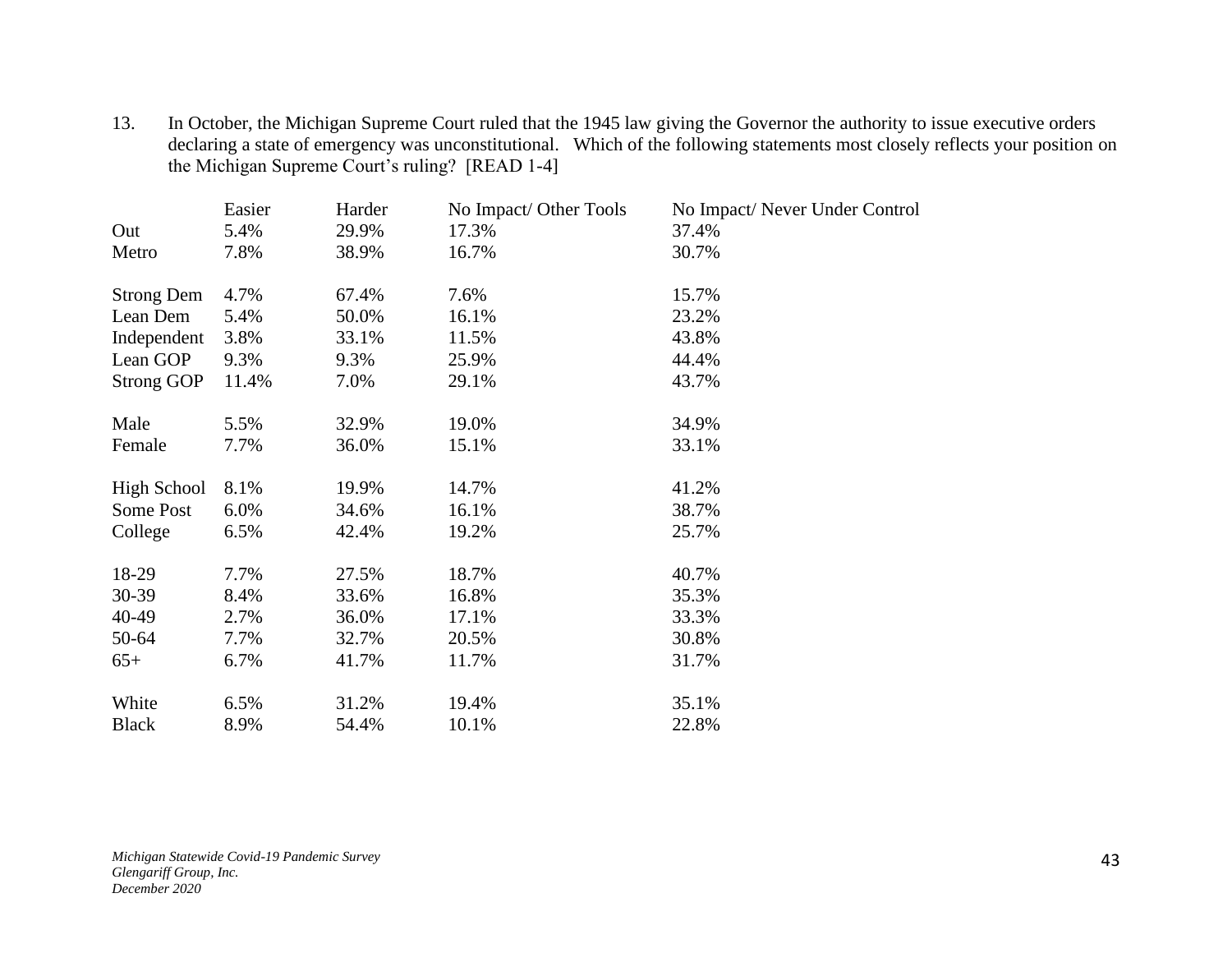15. Given the current caseloads in Michigan, would you say it is safe to send children to school or do you think for now school should be held online?

|                    | In Person | Online | Combination |
|--------------------|-----------|--------|-------------|
| Out                | 43.5%     | 43.2%  | 6.1%        |
| Metro              | 28.8%     | 55.9%  | 6.9%        |
| <b>Strong Dem</b>  | 8.1%      | 73.3%  | 8.7%        |
| Lean Dem           | 25.0%     | 60.7%  | 7.1%        |
| Independent        | 27.7%     | 57.7%  | 4.6%        |
| Lean GOP           | 51.9%     | 27.8%  | 9.3%        |
| <b>Strong GOP</b>  | 70.3%     | 22.8%  | 3.8%        |
| Male               | 37.4%     | 47.1%  | 7.3%        |
| Female             | 34.7%     | 52.1%  | 5.8%        |
| <b>High School</b> | 38.2%     | 49.3%  | 3.7%        |
| Some Post          | 37.8%     | 51.6%  | 4.6%        |
| College            | 33.1%     | 48.2%  | 9.8%        |
| 18-29              | 23.1%     | 67.0%  | 4.4%        |
| 30-39              | 42.9%     | 47.9%  | 5.9%        |
| 40-49              | 32.4%     | 53.2%  | 9.9%        |
| 50-64              | 44.2%     | 40.4%  | 7.1%        |
| $65+$              | 32.5%     | 46.7%  | 5.0%        |
| White              | 40.0%     | 45.8%  | 6.2%        |
| <b>Black</b>       | 11.4%     | 74.7%  | 7.6%        |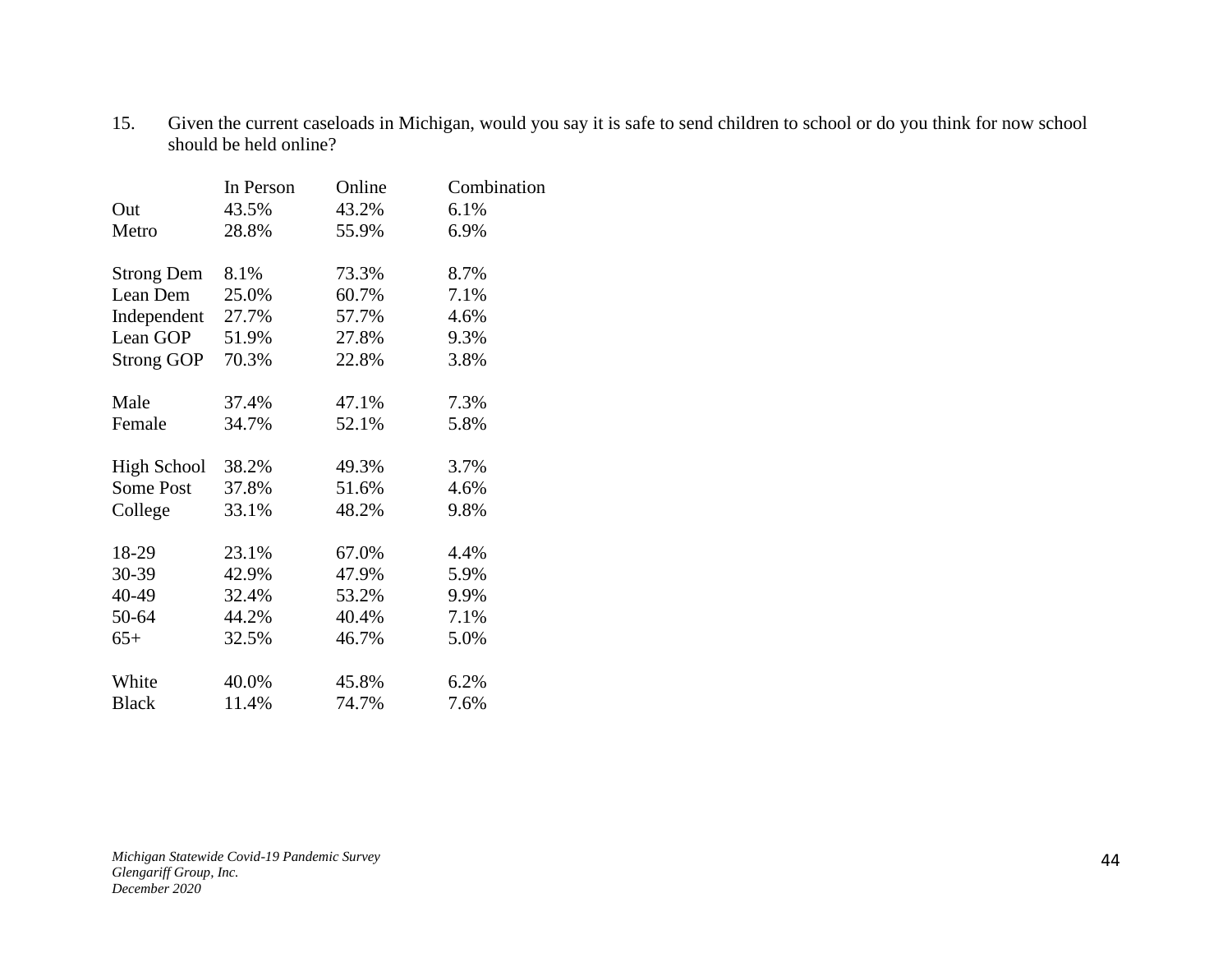|                    | Plants | Small Biz | <b>Restaurants</b> | Construction | $K-12$ |
|--------------------|--------|-----------|--------------------|--------------|--------|
| Out                | 26.2%  | 26.9%     | 2.4%               | 3.4%         | 18.4%  |
| Metro              | 34.3%  | 19.0%     | 4.6%               | 4.2%         | 19.0%  |
| <b>Strong Dem</b>  | 34.9%  | 24.4%     | 2.3%               | 7.6%         | 14.0%  |
| Lean Dem           | 39.3%  | 26.8%     | 1.8%               | 3.6%         | 25.0%  |
| Independent        | 32.3%  | 23.1%     | 2.3%               | 3.1%         | 13.8%  |
| Lean GOP           | 33.3%  | 16.7%     | 3.7%               | 0.0%         | 22.2%  |
| <b>Strong GOP</b>  | 21.5%  | 22.2%     | 6.3%               | 1.9%         | 24.1%  |
| Male               | 31.8%  | 20.4%     | 4.2%               | 3.8%         | 17.0%  |
| Female             | 28.9%  | 25.1%     | 2.9%               | 3.9%         | 20.3%  |
| <b>High School</b> | 30.9%  | 25.0%     | 2.2%               | 2.9%         | 13.2%  |
| Some Post          | 28.1%  | 23.5%     | 5.1%               | 4.6%         | 17.1%  |
| College            | 32.2%  | 20.8%     | 2.9%               | 3.7%         | 22.9%  |
| 18-29              | 34.1%  | 33.0%     | 5.5%               | 4.4%         | 7.7%   |
| 30-39              | 22.7%  | 26.9%     | 2.5%               | 1.7%         | 29.4%  |
| 40-49              | 28.8%  | 27.0%     | 2.7%               | 4.5%         | 18.9%  |
| 50-64              | 31.4%  | 16.7%     | 4.5%               | 2.6%         | 19.2%  |
| $65+$              | 35.0%  | 15.0%     | 2.5%               | 6.7%         | 15.8%  |
| White              | 32.3%  | 21.7%     | 3.9%               | 2.6%         | 19.8%  |
| <b>Black</b>       | 30.4%  | 26.6%     | 2.5%               | 11.4%        | 13.9%  |

16. If Michigan could only allow one of the five following areas to be fully open during the pandemic, which ONE would you say is the MOST important for Michigan to keep open. [READ/ROTATE 1-5]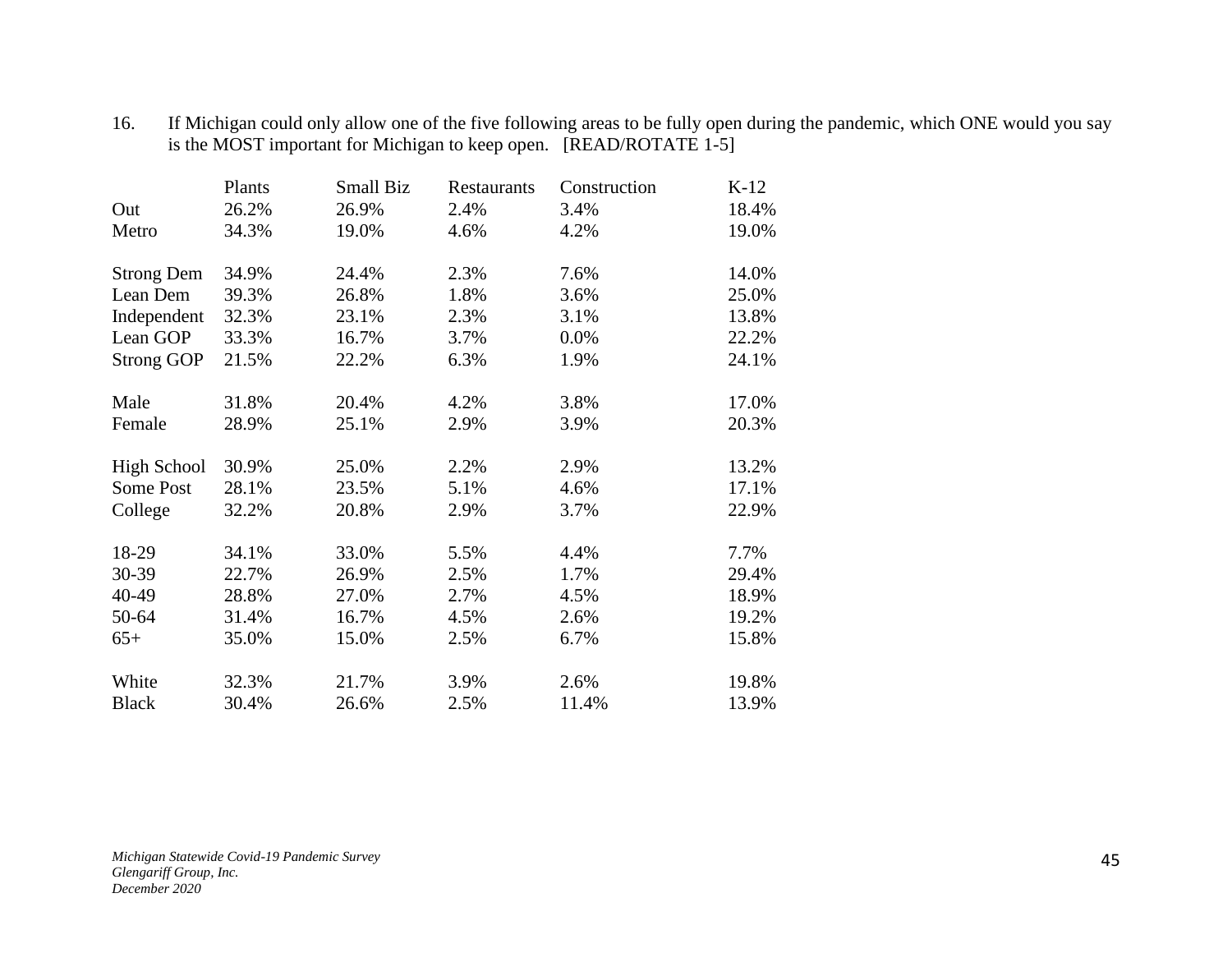|                    | Small Biz | Roads | Schools | <b>Job Training</b> | Tuition | Health | Jobs  | Other |
|--------------------|-----------|-------|---------|---------------------|---------|--------|-------|-------|
| Out                | 59.9%     | 2.0%  | 6.1%    | 5.4%                | 2.0%    | 5.4%   | 6.1%  | 4.1%  |
| Metro              | 56.2%     | 2.6%  | 5.6%    | 7.2%                | 2.3%    | 7.8%   | 6.2%  | 6.2%  |
| <b>Strong Dem</b>  | 53.5%     | 0.6%  | 7.6%    | 8.1%                | 2.3%    | 12.8%  | 7.0%  | 2.3%  |
| Lean Dem           | 58.9%     | 0.0%  | 5.4%    | 7.1%                | 1.8%    | 10.7%  | 3.6%  | 5.4%  |
| Independent        | 50.0%     | 4.6%  | 6.2%    | 6.9%                | 3.8%    | 5.4%   | 5.4%  | 9.2%  |
| Lean GOP           | 74.1%     | 1.9%  | 3.7%    | 5.6%                | $0.0\%$ | 1.9%   | 1.9%  | 3.7%  |
| <b>Strong GOP</b>  | 65.2%     | 2.5%  | 5.1%    | 3.8%                | 0.6%    | 1.3%   | 9.5%  | 5.1%  |
| Male               | 60.2%     | 3.1%  | 5.9%    | 4.2%                | 1.7%    | 5.2%   | 6.2%  | 7.3%  |
| Female             | 55.9%     | 1.6%  | 5.8%    | 8.4%                | 2.6%    | 8.0%   | 6.1%  | 3.2%  |
| <b>High School</b> | 55.1%     | 2.2%  | 8.8%    | 7.4%                | 2.2%    | 2.2%   | 6.6%  | 5.9%  |
| Some Post          | 56.2%     | 2.3%  | 4.6%    | 6.0%                | 2.3%    | 8.3%   | 6.9%  | 5.5%  |
| College            | 61.2%     | 2.4%  | 5.3%    | 6.1%                | 2.0%    | 7.8%   | 5.3%  | 4.5%  |
| 18-29              | 60.4%     | 0.0%  | 4.4%    | 8.8%                | 1.1%    | 11.0%  | 5.5%  | 6.6%  |
| 30-39              | 59.7%     | 0.0%  | 3.4%    | 10.1%               | 1.7%    | 6.7%   | 6.7%  | 7.6%  |
| 40-49              | 49.5%     | 2.7%  | 12.6%   | 8.1%                | 3.6%    | 6.3%   | 8.1%  | 4.5%  |
| 50-64              | 60.9%     | 4.5%  | 5.1%    | 1.3%                | 1.9%    | 5.8%   | 7.1%  | 5.1%  |
| $65+$              | 59.2%     | 3.3%  | 4.2%    | 5.8%                | 2.5%    | 4.2%   | 3.3%  | 2.5%  |
| White              | 62.6%     | 2.4%  | 4.7%    | 5.2%                | 1.9%    | 5.2%   | 5.4%  | 5.4%  |
| <b>Black</b>       | 41.8%     | 2.5%  | 13.9%   | 10.1%               | 3.8%    | 13.9%  | 11.4% | 0.0%  |

#### 17. When Michigan emerges from the pandemic, what is the first issue that state leaders should work on?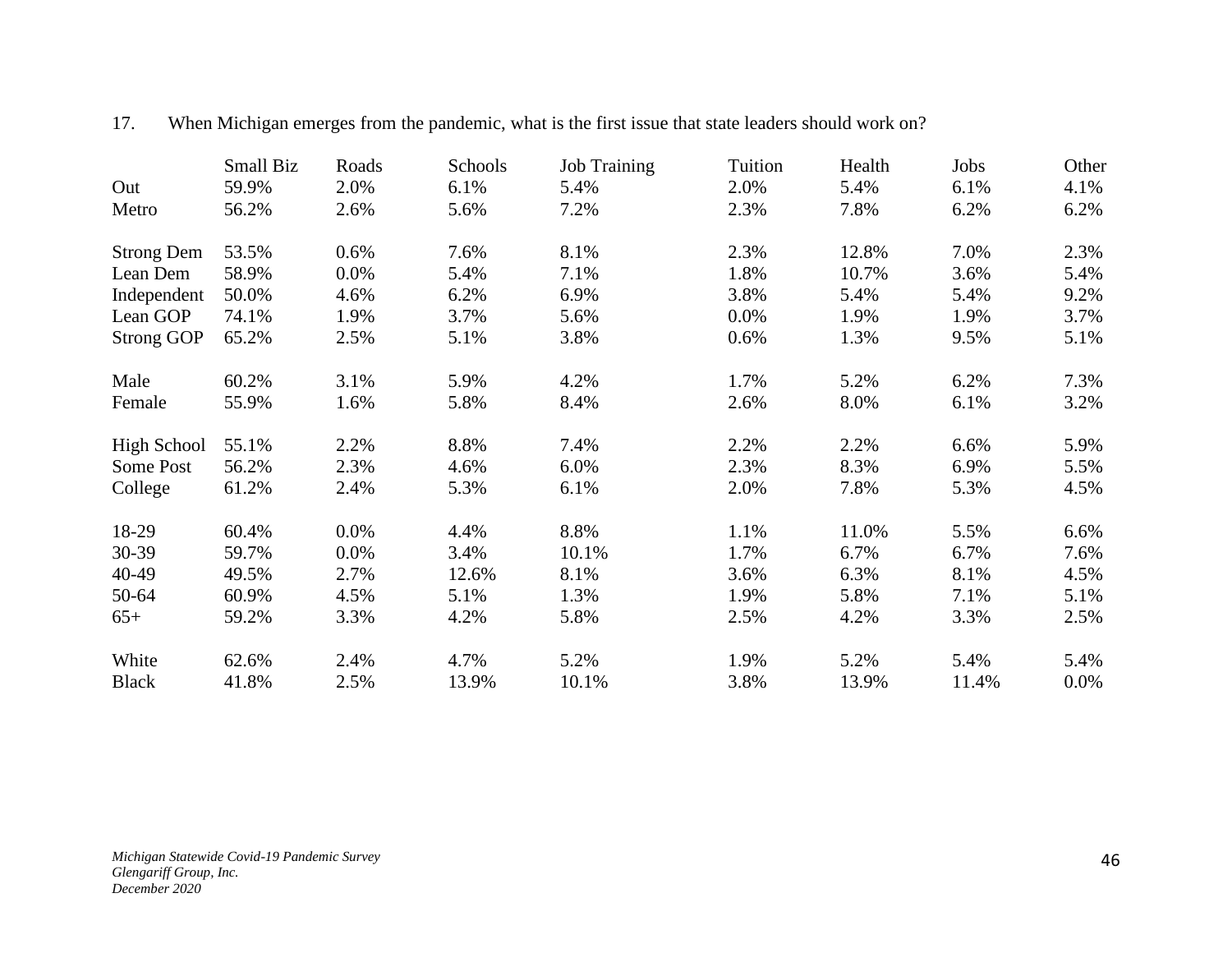|                    | Catastrophic | Major | Minor | No Effect |
|--------------------|--------------|-------|-------|-----------|
| Out                | 6.1%         | 15.6% | 34.0% | 43.2%     |
| Metro              | 6.2%         | 20.3% | 34.3% | 38.9%     |
| <b>Strong Dem</b>  | 2.9%         | 18.0% | 37.8% | 40.1%     |
| Lean Dem           | 8.9%         | 14.3% | 33.9% | 42.9%     |
| Independent        | 7.7%         | 25.4% | 31.5% | 35.4%     |
| Lean GOP           | 5.6%         | 16.7% | 35.2% | 42.6%     |
| <b>Strong GOP</b>  | 6.3%         | 15.2% | 30.4% | 46.8%     |
| Male               | 4.8%         | 17.6% | 32.9% | 44.6%     |
| Female             | 7.4%         | 18.3% | 35.4% | 37.6%     |
| <b>High School</b> | 8.8%         | 19.1% | 33.1% | 37.5%     |
| <b>Some Post</b>   | 7.8%         | 18.4% | 32.7% | 41.0%     |
| College            | 3.3%         | 16.7% | 35.9% | 43.3%     |
| 18-29              | 7.7%         | 26.4% | 35.2% | 30.8%     |
| 30-39              | 10.1%        | 22.7% | 41.2% | 23.5%     |
| 40-49              | 9.9%         | 15.3% | 32.4% | 42.3%     |
| 50-64              | 3.2%         | 15.4% | 32.1% | 48.7%     |
| $65+$              | 1.7%         | 12.5% | 30.8% | 55.0%     |
| White              | 4.9%         | 17.2% | 34.8% | 42.2%     |
| <b>Black</b>       | 8.9%         | 21.5% | 29.1% | 40.5%     |

18. How would you describe the impact that COVID has had on your household finances? Would you say it has been a catastrophic effect, a major effect, a minor effect or no effect at all?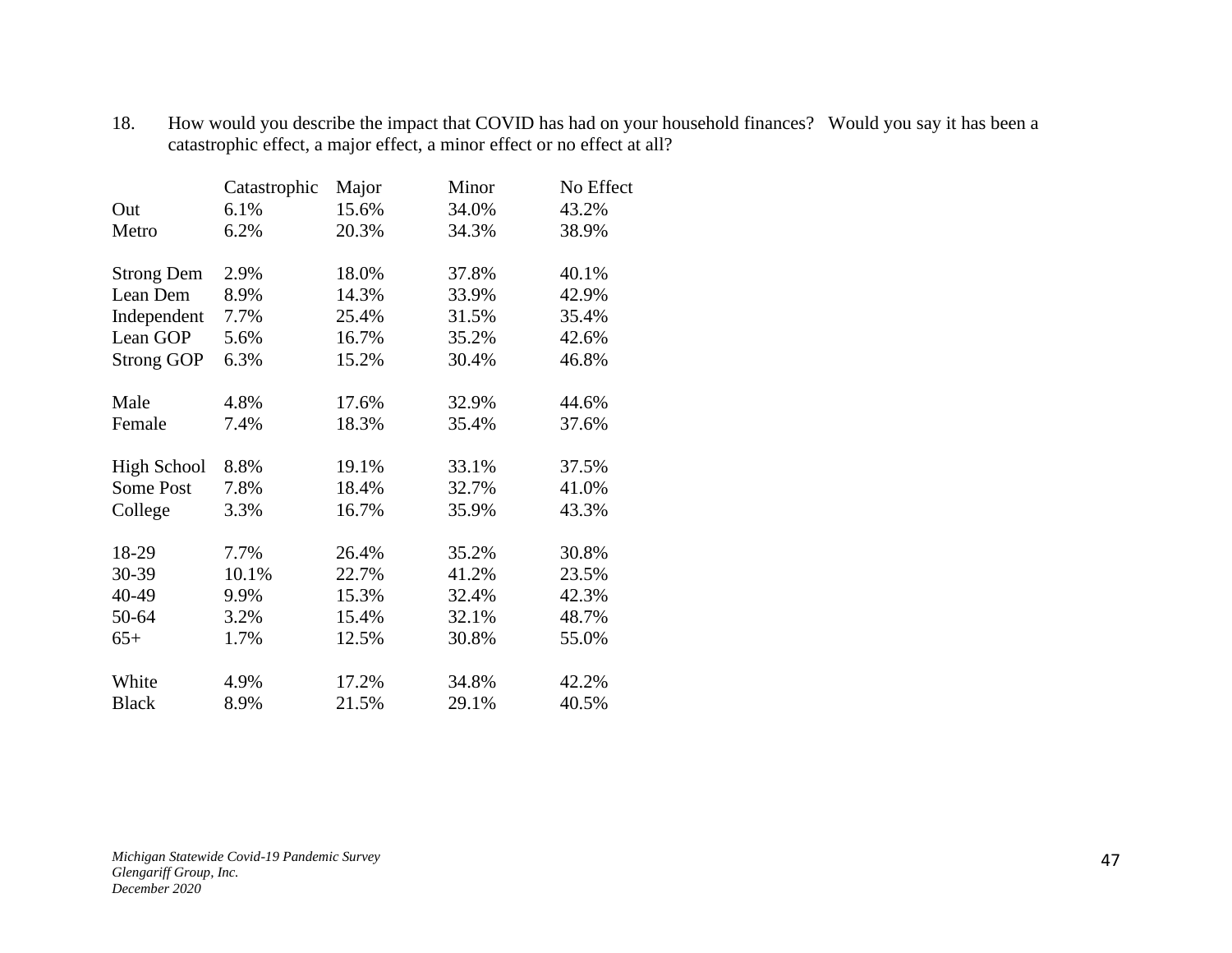#### 19. To a grocery store

| Out<br>Metro       | <b>SCORE</b><br>7.9<br>7.6 |
|--------------------|----------------------------|
|                    |                            |
| <b>Strong Dem</b>  | 6.8                        |
| Lean Dem           | 7.0                        |
| Independent        | 7.5                        |
| Lean GOP           | 8.8                        |
| <b>Strong GOP</b>  | 9.0                        |
|                    |                            |
| Male               | 7.9                        |
| Female             | 7.6                        |
|                    |                            |
| <b>High School</b> | 7.9                        |
| <b>Some Post</b>   | 7.6                        |
| College            | 7.8                        |
| 18-29              | 7.7                        |
| 30-39              | 7.9                        |
|                    |                            |
| 40-49              | 8.1                        |
| 50-64              | 8.1                        |
| $65+$              | 7.0                        |
| White              | 7.9                        |
| <b>Black</b>       | 7.0                        |
|                    |                            |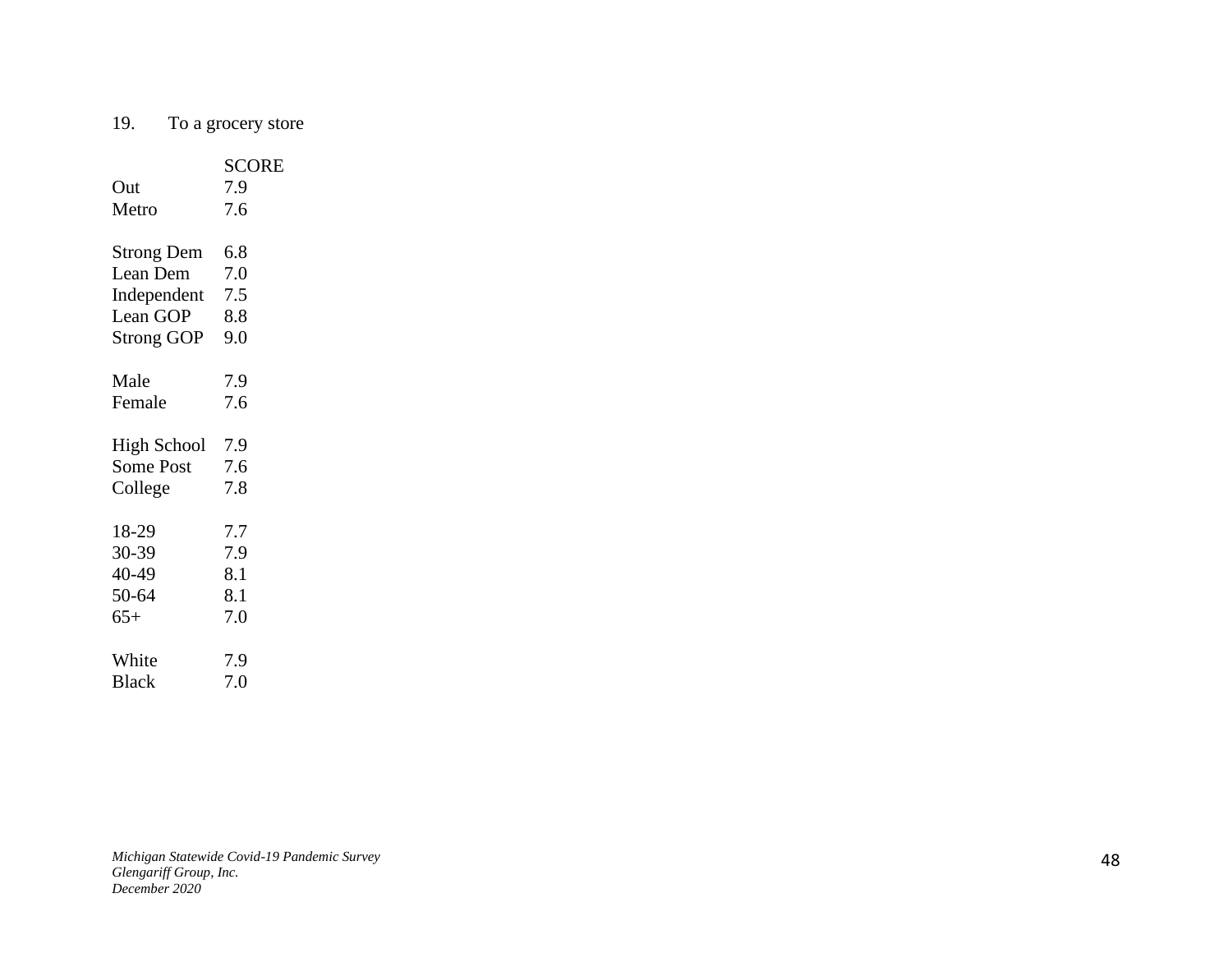20. To church

|                    | <b>SCORE</b> |
|--------------------|--------------|
| Out                | 6.2          |
| Metro              | 5.5          |
|                    |              |
| <b>Strong Dem</b>  | 3.5          |
| Lean Dem           | 4.0          |
| Independent        | 5.4          |
| Lean GOP           | 7.9          |
| <b>Strong GOP</b>  | 8.6          |
|                    |              |
| Male               | 6.1          |
| Female             | 5.7          |
|                    |              |
| <b>High School</b> | 6.5          |
| <b>Some Post</b>   | 6.0          |
| College            | 5.4          |
|                    |              |
| 18-29              | 5.9          |
| 30-39              | 6.2          |
| 40-49              | 6.3          |
| 50-64              | 6.0          |
| $65+$              | 5.0          |
|                    |              |
| White              | 6.0          |
| <b>Black</b>       | 4.9          |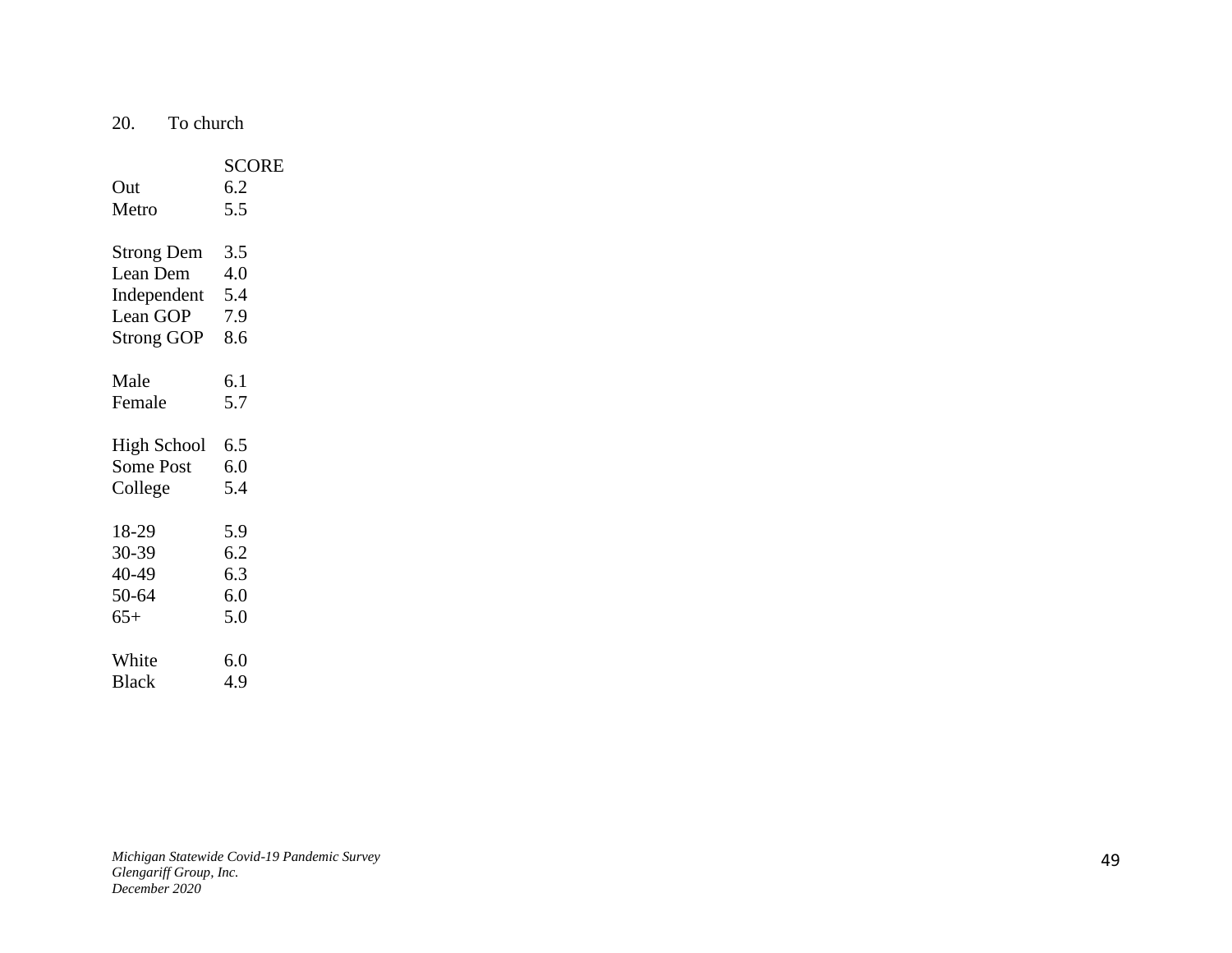# 21. A health club or gym

|                    | <b>SCORE</b> |
|--------------------|--------------|
| Out                | 5.0          |
| Metro              | 4.1          |
|                    |              |
| <b>Strong Dem</b>  | 2.4          |
| Lean Dem           | 3.4          |
| Independent        | 4.0          |
| Lean GOP           | 6.1          |
| <b>Strong GOP</b>  | 7.1          |
|                    |              |
| Male               | 4.8          |
| Female             | 4.3          |
|                    |              |
| <b>High School</b> | -4.8         |
| <b>Some Post</b>   | 5.0          |
| College            | 4.0          |
|                    |              |
| 18-29              | 5.1          |
| 30-39              | 5.4          |
| 40-49              | 4.5          |
| 50-64              | 4.6          |
| $65+$              | 3.3          |
|                    |              |
| White              | 4.7          |
| <b>Black</b>       | 3.2          |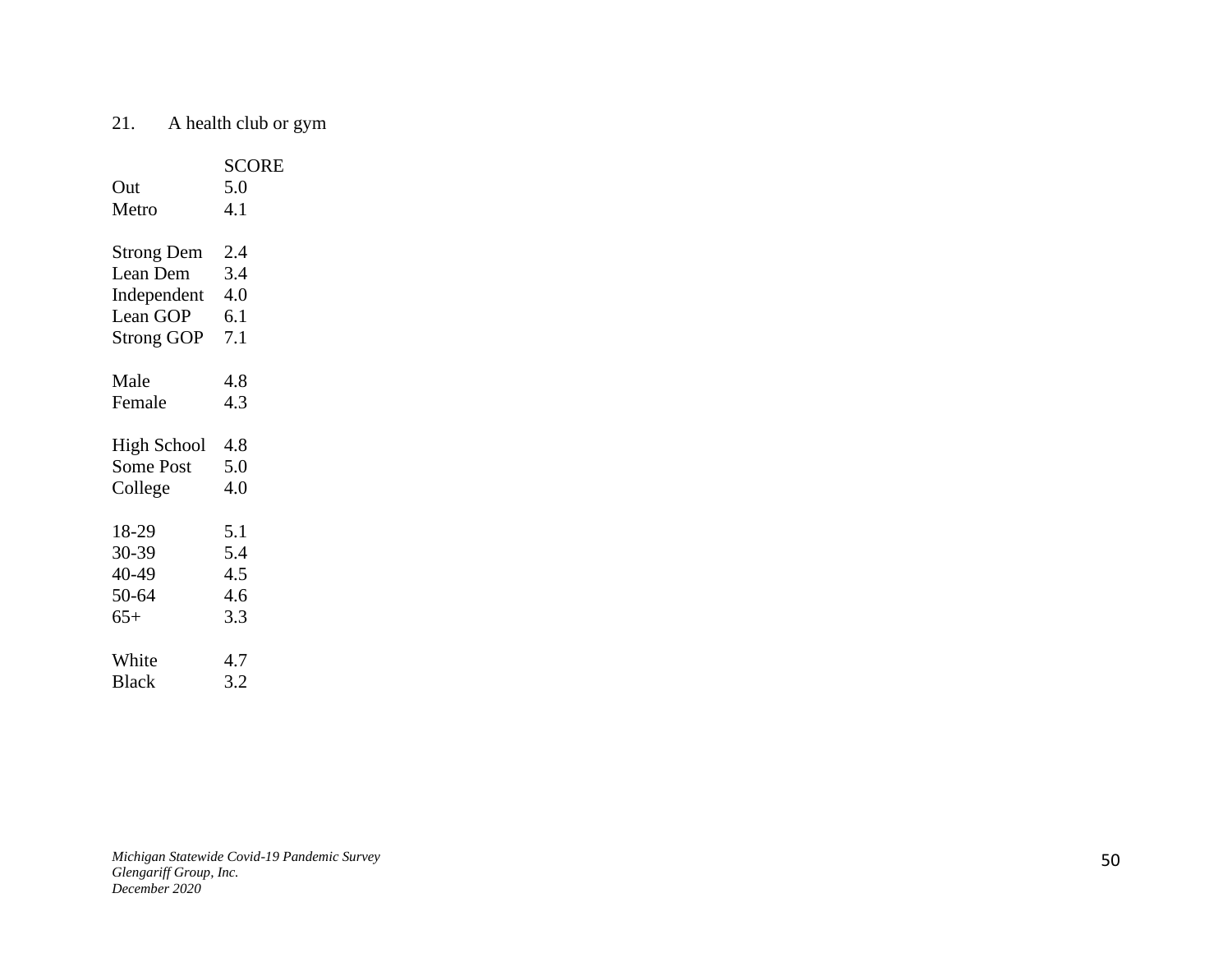22. To the movies

|                   | <b>SCORE</b> |
|-------------------|--------------|
| Out               | 4.9          |
| Metro             | 4.1          |
|                   |              |
| <b>Strong Dem</b> | 2.4          |
| Lean Dem          | 3.2          |
| Independent 4.2   |              |
| Lean GOP          | 6.1          |
| <b>Strong GOP</b> | 7.1          |
|                   |              |
| Male              | 4.6          |
| Female            | 4.5          |
|                   |              |
| High School       | 5.1          |
| <b>Some Post</b>  | 4.7          |
| College           | 4.1          |
|                   |              |
| 18-29             | 4.8          |
| 30-39             | 5.2          |
| 40-49             | 4.6          |
| 50-64             | 4.9          |
| $65+$             | 3.2          |
|                   |              |
| White             | 4.8          |
| <b>Black</b>      | 2.8          |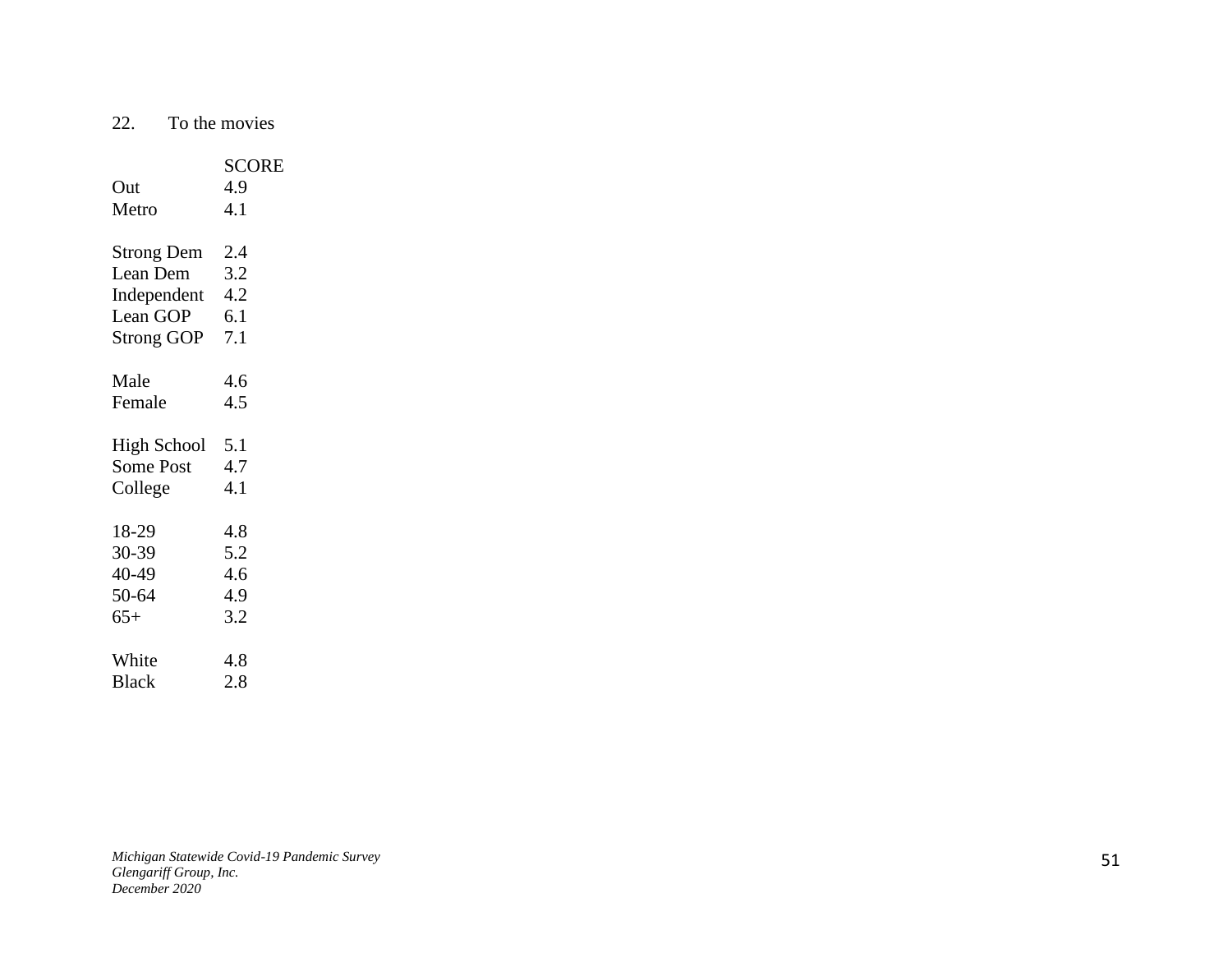#### 23. To eat indoors at a restaurant

|                    | <b>SCORE</b> |
|--------------------|--------------|
| Out                | 5.8          |
| Metro              | 5.1          |
|                    |              |
| <b>Strong Dem</b>  | 3.2          |
| Lean Dem           | 4.3          |
| Independent 5.1    |              |
| Lean GOP           | 7.3          |
| Strong GOP         | 7.9          |
|                    |              |
| Male               | 5.6          |
| Female             | 5.2          |
| <b>High School</b> | 5.9          |
| <b>Some Post</b>   | 5.7          |
| College            | 5.0          |
|                    |              |
| 18-29              | 5.6          |
| 30-39              | 5.9          |
| 40-49              | 5.9          |
| 50-64              | 5.5          |
| $65+$              | 4.3          |
|                    |              |
| White              | 5.7          |
| <b>Black</b>       | 3.6          |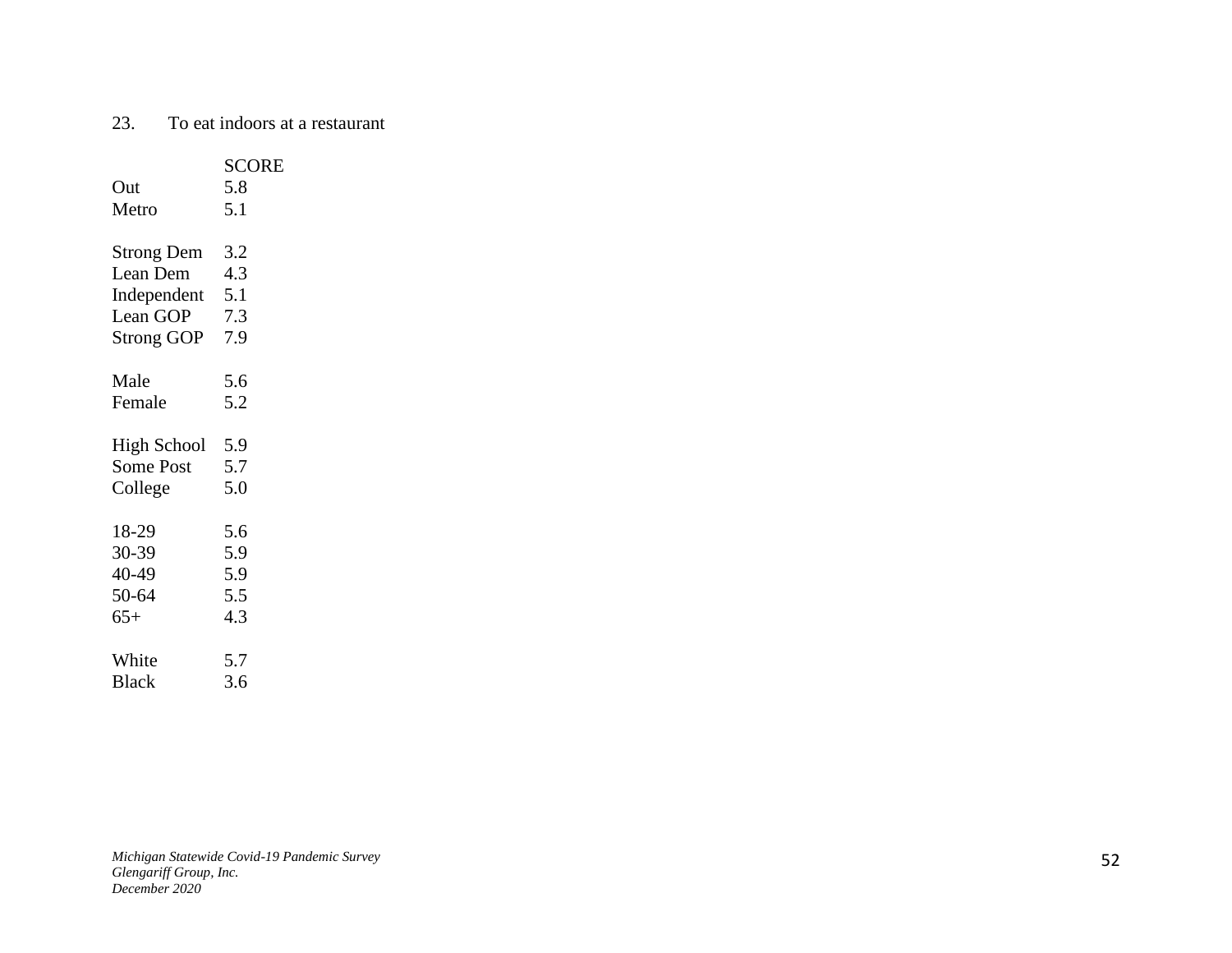24. To a bar

|                    | <b>SCORE</b> |
|--------------------|--------------|
| Out                | 4.5          |
| Metro              | 3.6          |
|                    |              |
| <b>Strong Dem</b>  | 2.0          |
| Lean Dem           | 2.7          |
| Independent        | 3.5          |
| Lean GOP           | 5.6          |
| <b>Strong GOP</b>  | 6.6          |
|                    |              |
| Male               | 4.1          |
| Female             | 4.0          |
|                    |              |
| <b>High School</b> | -4.6         |
| <b>Some Post</b>   | 4.2          |
| College            | 3.6          |
|                    |              |
| 18-29              | 4.2          |
| 30-39              | 4.9          |
| 40-49              | 4.1          |
| 50-64              | 4.3          |
| $65+$              | 2.7          |
|                    |              |
| White              | 4.2          |
| <b>Black</b>       | 2.7          |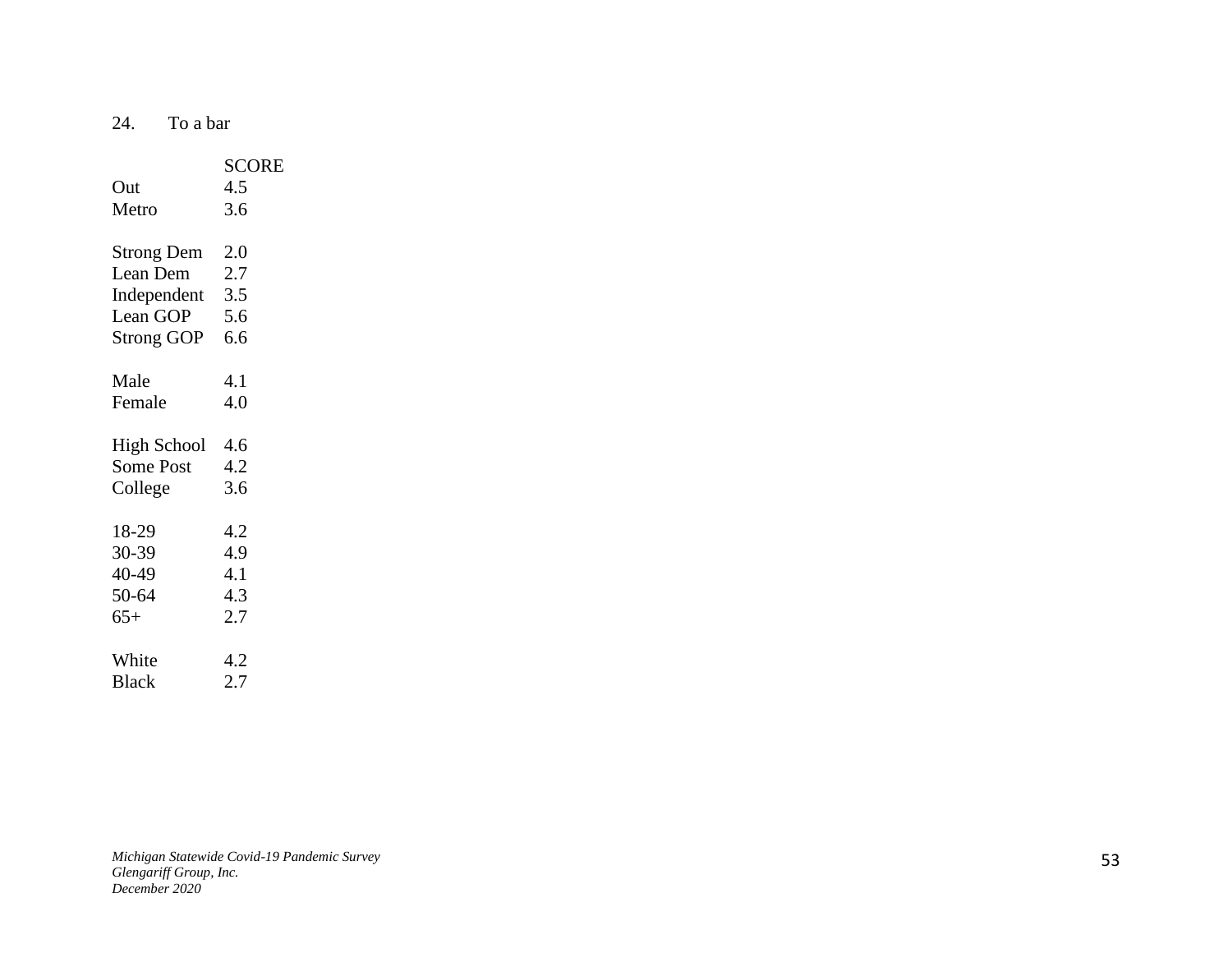25. To work

| Out<br>Metro       | <b>SCORE</b><br>7.8<br>6.8 |
|--------------------|----------------------------|
| <b>Strong Dem</b>  | 5.3                        |
| Lean Dem           | 6.4                        |
| Independent        | 7.6                        |
| Lean GOP           | 8.6                        |
| <b>Strong GOP</b>  | 9.0                        |
| Male               | 7.6                        |
| Female             | 7.1                        |
| <b>High School</b> | 7.4                        |
| <b>Some Post</b>   | 7.5                        |
| College            | 7.1                        |
| 18-29              | 7.8                        |
| 30-39              | 7.7                        |
| 40-49              | 7.7                        |
| 50-64              | 7.6                        |
| $65+$              | 5.7                        |
| White              | 7.6                        |
| <b>Black</b>       | 5.4                        |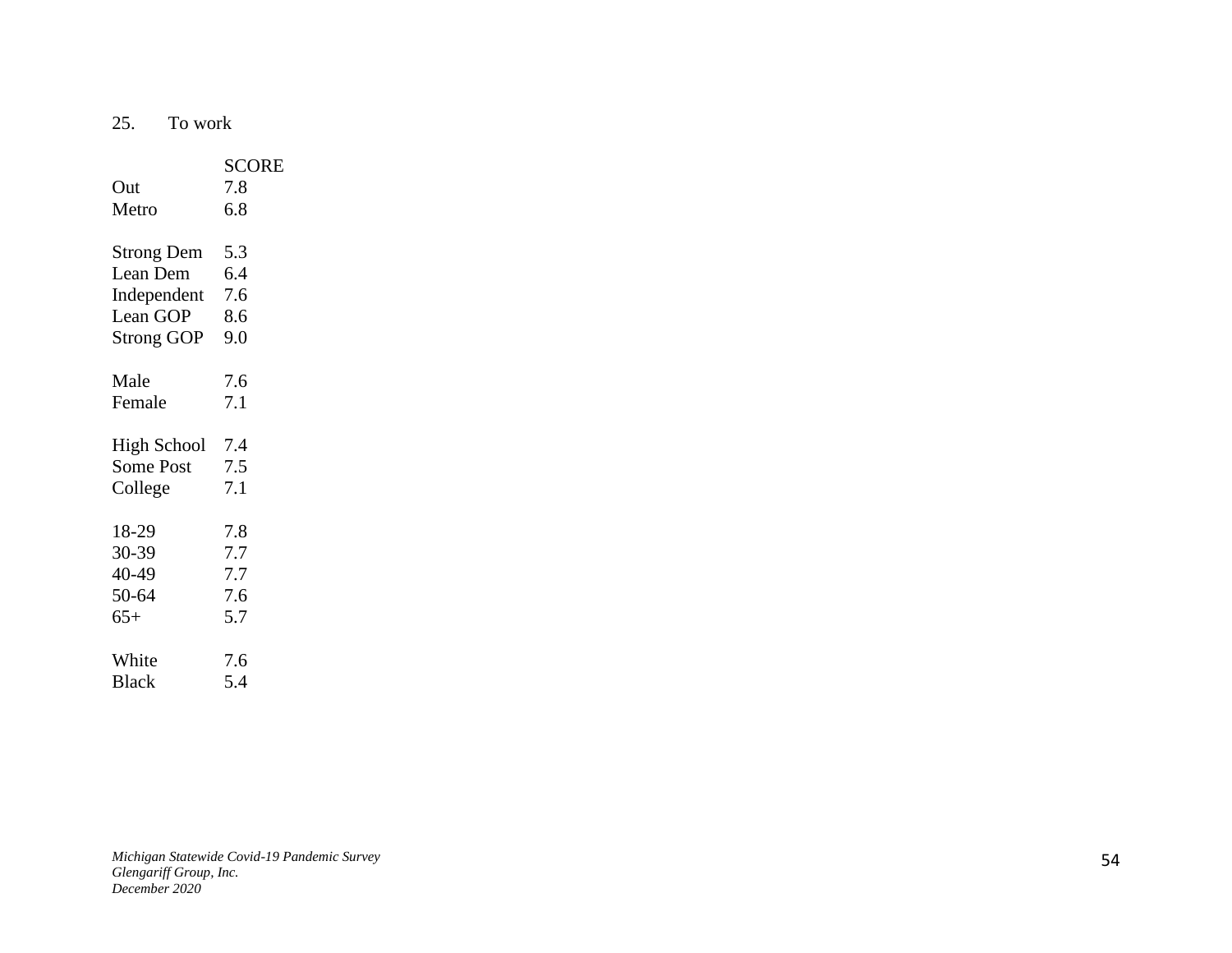|                    | <b>SCORE</b> |
|--------------------|--------------|
| Out                | 7.9          |
| Metro              | 7.0          |
|                    |              |
| <b>Strong Dem</b>  | 5.9          |
| Lean Dem           | 6.5          |
| Independent        | 7.3          |
| Lean GOP           | 8.8          |
| <b>Strong GOP</b>  | 9.1          |
|                    |              |
| Male               | 7.7          |
| Female             | 7.2          |
|                    |              |
| <b>High School</b> | 7.5          |
| <b>Some Post</b>   | 7.5          |
| College            | 7.4          |
|                    |              |
| 18-29              | 7.6          |
| 30-39              | 7.6          |
| 40-49              | 7.8          |
| 50-64              | 7.6          |
| $65+$              | 6.5          |
|                    |              |
| White              | 7.7          |
| <b>Black</b>       | 5.6          |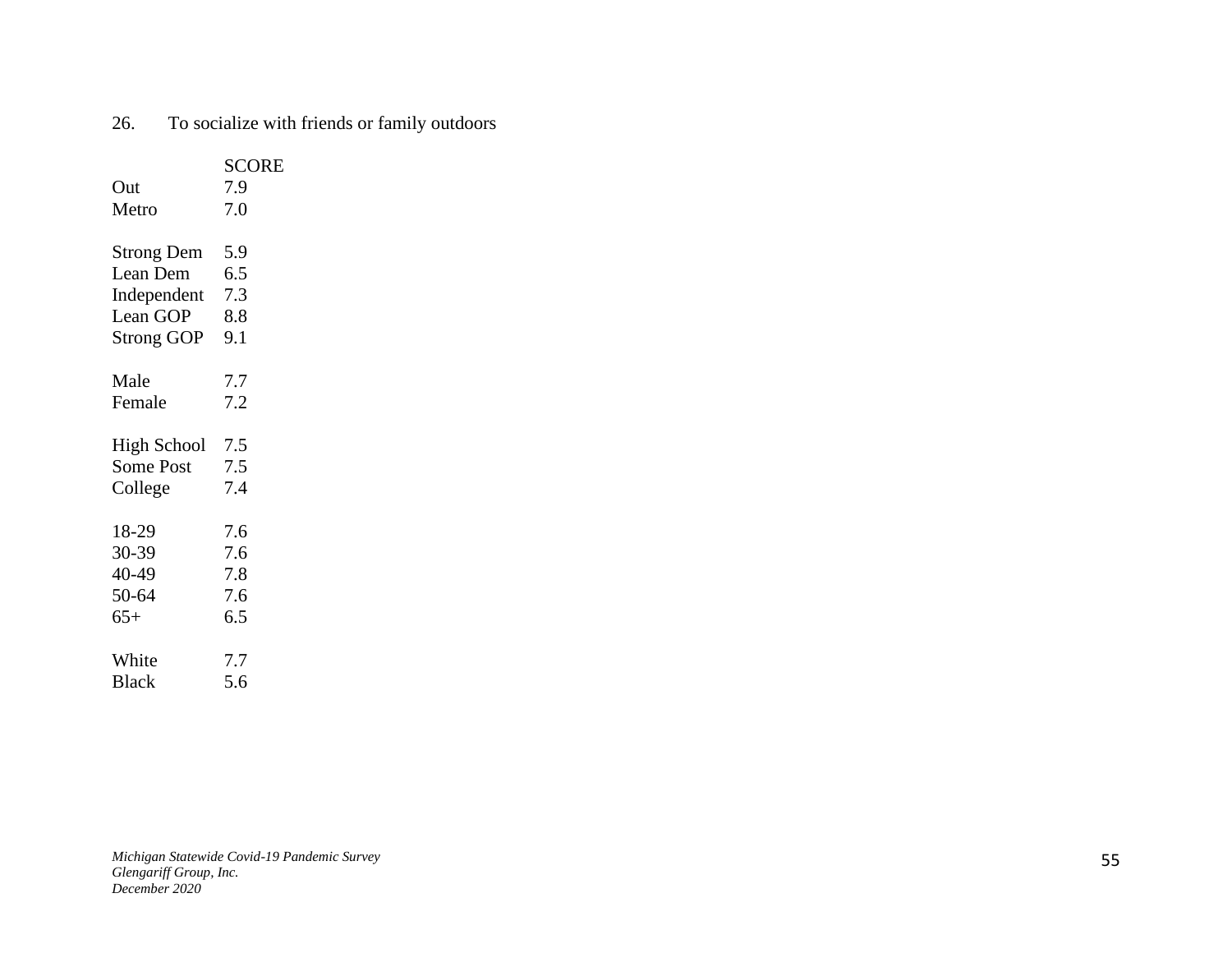| 27.<br>To socialize with friends or family indoors |
|----------------------------------------------------|
|----------------------------------------------------|

|                    | <b>SCORE</b> |
|--------------------|--------------|
| Out                | 6.3          |
| Metro              | 5.1          |
|                    |              |
| <b>Strong Dem</b>  | 3.5          |
| Lean Dem           | 4.5          |
| Independent 5.4    |              |
| Lean GOP           | 7.5          |
| <b>Strong GOP</b>  | 8.0          |
|                    |              |
| Male               | 5.8          |
| Female             | 5.6          |
|                    |              |
| <b>High School</b> | 6.2          |
| <b>Some Post</b>   | 5.9          |
| College            | 5.1          |
|                    |              |
| 18-29              | 6.3          |
| 30-39              | 6.3          |
| 40-49              | 6.0          |
| 50-64              | 5.6          |
| $65+$              | 4.4          |
|                    |              |
| White              | 5.9          |
| <b>Black</b>       | 4.1          |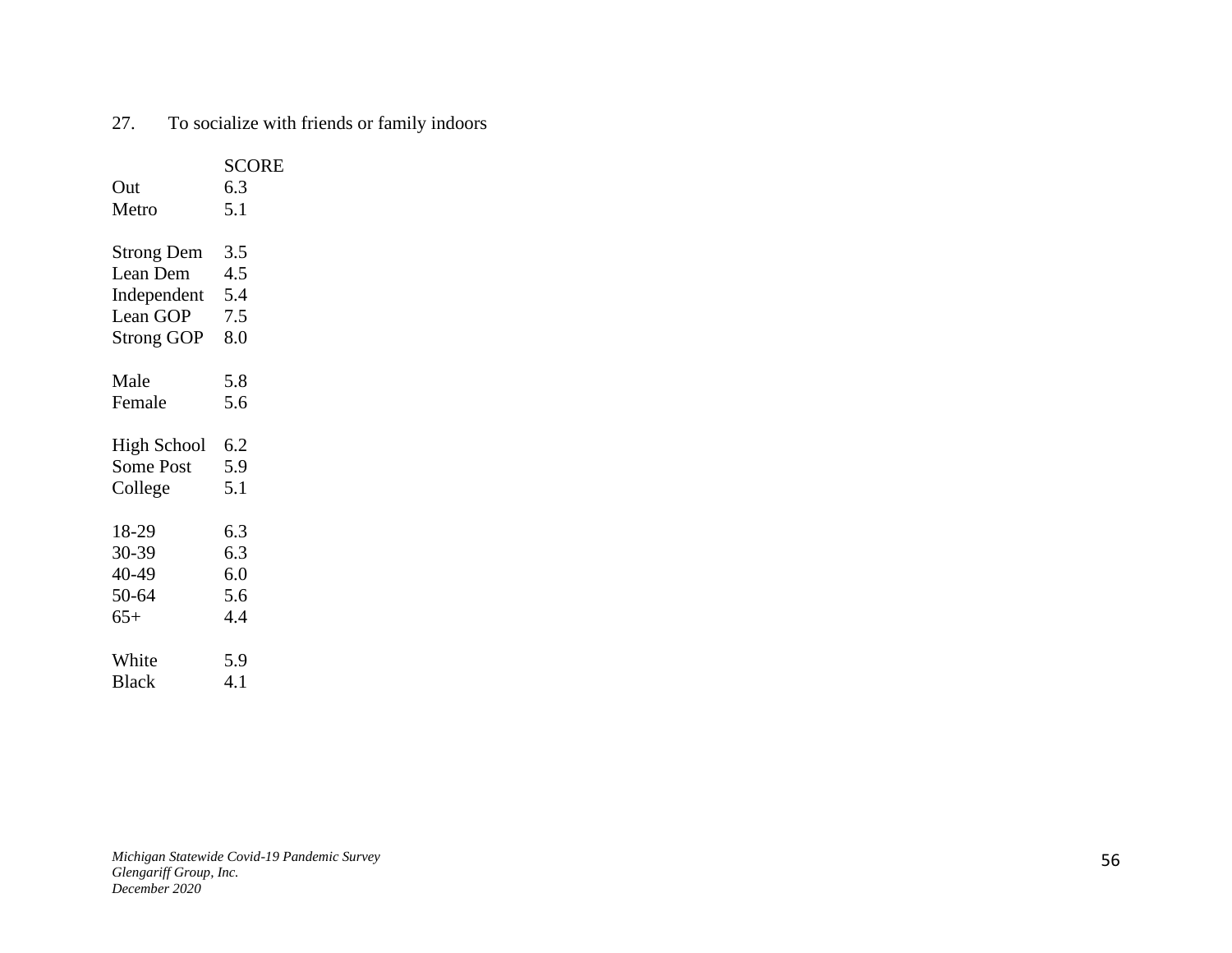28. Would you say you have or have not changed your holiday plans this year compared to past years as a result of the pandemic?

|                    | Yes   | No    |
|--------------------|-------|-------|
| Out                | 71.8% | 27.9% |
| Metro              | 80.4% | 19.6% |
|                    |       |       |
| <b>Strong Dem</b>  | 86.0  | 13.4% |
| Lean Dem           | 92.9% | 7.1%  |
| Independent        | 79.2% | 20.8% |
| Lean GOP           | 70.4% | 29.6% |
| <b>Strong GOP</b>  | 60.1% | 39.9% |
|                    |       |       |
| Male               | 76.5% | 23.2% |
| Female             | 75.9% | 24.1% |
|                    |       |       |
| <b>High School</b> | 67.6% | 32.4% |
| Some Post          | 72.8% | 26.7% |
| College            | 84.1% | 15.9% |
|                    |       |       |
| 18-29              | 75.8% | 24.2% |
| 30-39              | 75.6% | 24.4% |
| 40-49              | 74.8% | 24.3% |
| 50-64              | 72.4% | 27.6% |
| $65+$              | 83.3% | 16.7% |
|                    |       |       |
| White              | 75.7% | 24.1% |
| <b>Black</b>       | 83.5% | 16.5% |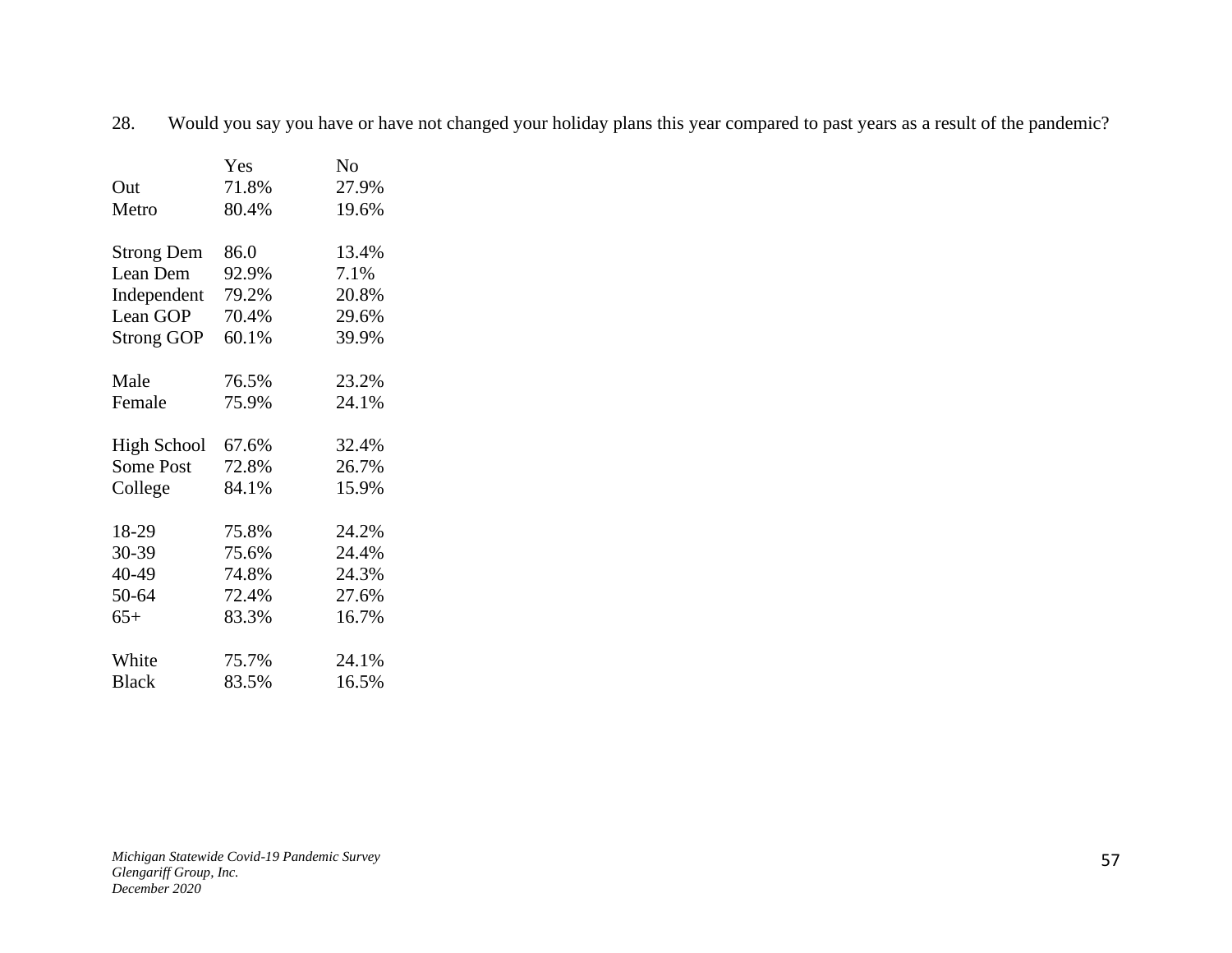|                                                     | Important                                          | Not Important                                             |
|-----------------------------------------------------|----------------------------------------------------|-----------------------------------------------------------|
| Out                                                 | 80.3%                                              | 16.0%                                                     |
| Metro                                               | 90.2%                                              | 9.2%                                                      |
|                                                     |                                                    |                                                           |
| <b>Strong Dem</b>                                   | 99.4%                                              | 0.6%                                                      |
| Lean Dem                                            | 98.2%                                              | 1.8%                                                      |
| Independent                                         | 89.2%                                              | 9.2%                                                      |
| Lean GOP                                            | 81.5%                                              | 16.7%                                                     |
| <b>Strong GOP</b>                                   | 65.2%                                              | 28.5%                                                     |
| Male                                                | 86.9%                                              | 12.5%                                                     |
|                                                     |                                                    |                                                           |
|                                                     |                                                    |                                                           |
| <b>High School</b>                                  | 80.1%                                              | 18.4%                                                     |
| <b>Some Post</b>                                    | 84.8%                                              | 12.4%                                                     |
| College                                             | 88.6%                                              | 9.4%                                                      |
|                                                     |                                                    |                                                           |
|                                                     |                                                    |                                                           |
|                                                     |                                                    |                                                           |
|                                                     |                                                    |                                                           |
|                                                     |                                                    |                                                           |
|                                                     |                                                    |                                                           |
| White                                               | 84.3%                                              |                                                           |
| <b>Black</b>                                        | 98.7%                                              | 1.3%                                                      |
| Female<br>18-29<br>30-39<br>40-49<br>50-64<br>$65+$ | 83.9%<br>84.6%<br>77.3%<br>87.4%<br>82.1%<br>95.8% | 12.5%<br>15.4%<br>21.8%<br>6.3%<br>14.7%<br>4.2%<br>13.8% |

29. Would you say it is or is not important to wear a mask while in public?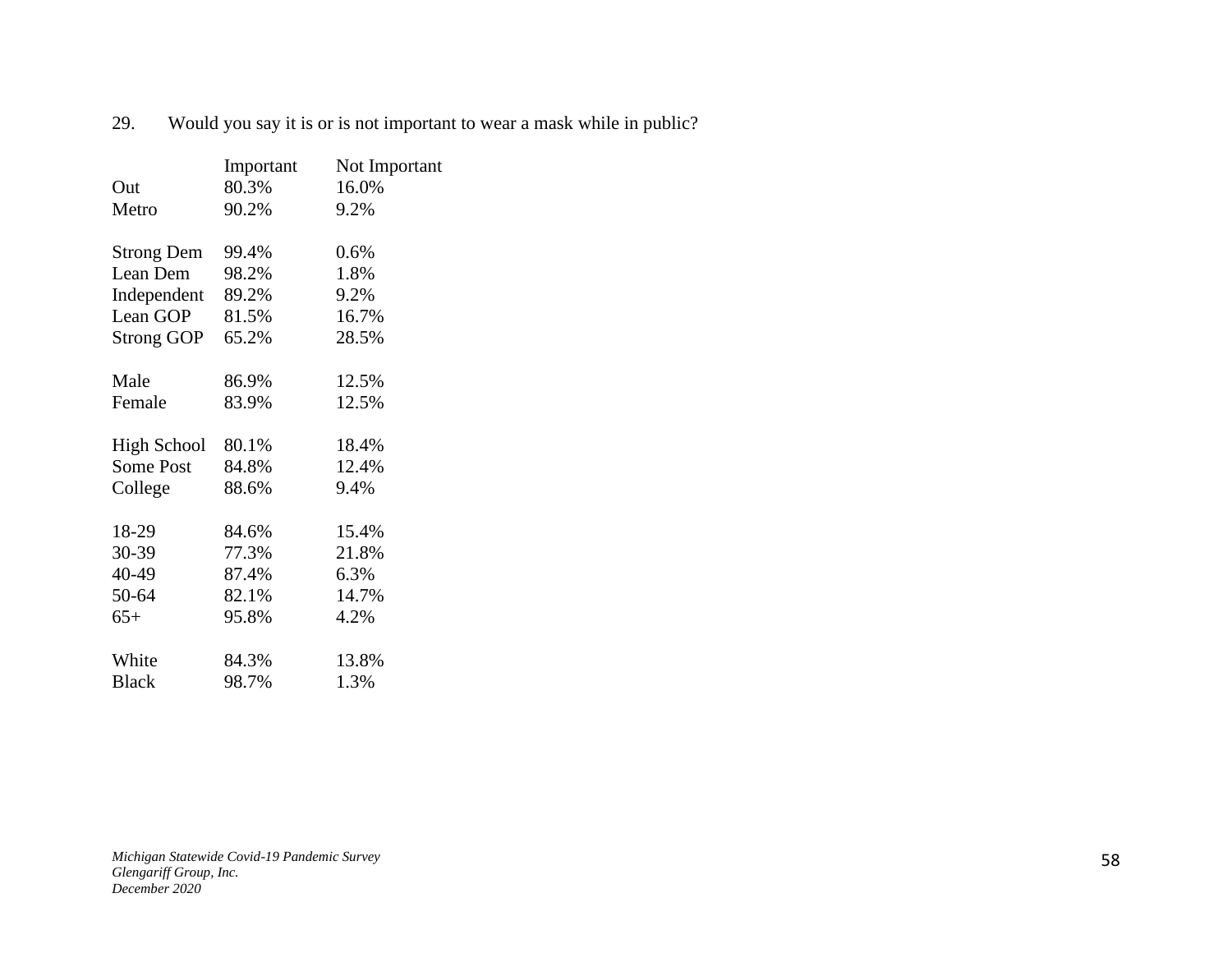30. And how often would you say you wear a mask when you are indoors in public? Always, most of the time, occasionally or never?

|                    | Always | Most  | Occasionally | Never |
|--------------------|--------|-------|--------------|-------|
| Out                | 74.1%  | 16.7% | 4.4%         | 3.7%  |
| Metro              | 85.3%  | 10.1% | 2.6%         | 2.0%  |
| <b>Strong Dem</b>  | 93.0%  | 7.0%  | 0.0%         | 0.0%  |
| Lean Dem           | 91.1%  | 7.1%  | 1.8%         | 0.0%  |
| Independent        | 81.5%  | 12.3% | 3.8%         | 2.3%  |
| Lean GOP           | 70.4%  | 16.7% | 5.6%         | 5.6%  |
| <b>Strong GOP</b>  | 63.9%  | 22.2% | 7.0%         | 5.7%  |
| Male               | 77.2%  | 15.2% | 4.5%         | 2.8%  |
| Female             | 82.3%  | 11.6% | 2.6%         | 2.9%  |
| <b>High School</b> | 77.2%  | 12.5% | 3.7%         | 4.4%  |
| <b>Some Post</b>   | 80.2%  | 11.1% | 5.1%         | 3.7%  |
| College            | 80.8%  | 15.9% | 2.0%         | 1.2%  |
| 18-29              | 81.3%  | 9.9%  | 5.5%         | 3.3%  |
| 30-39              | 70.6%  | 19.3% | 5.0%         | 3.4%  |
| 40-49              | 84.7%  | 9.0%  | 5.4%         | 0.9%  |
| 50-64              | 75.0%  | 17.9% | 1.9%         | 4.5%  |
| $65+$              | 89.2%  | 8.3%  | 0.8%         | 1.7%  |
| White              | 78.5%  | 13.8% | 3.7%         | 3.4%  |
| <b>Black</b>       | 92.4%  | 6.3%  | 1.3%         | 0.0%  |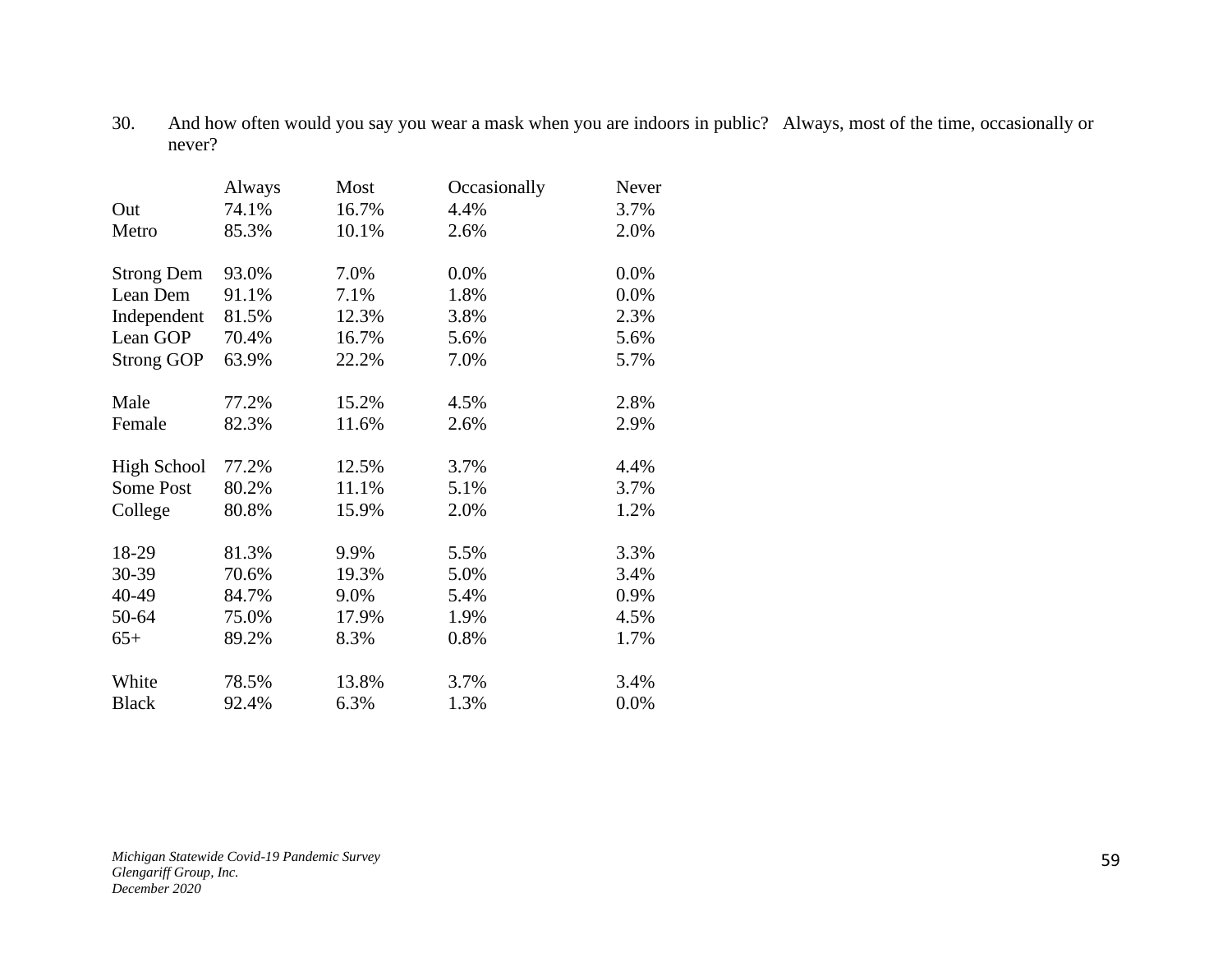33. Would you say you support or oppose the State Legislature passing a requirement that everyone must wear a mask indoors in public places.

|                    | Support | Oppose |
|--------------------|---------|--------|
| Out                | 60.5%   | 36.7%  |
| Metro              | 75.5%   | 23.2%  |
| <b>Strong Dem</b>  | 95.9%   | 1.7%   |
| Lean Dem           | 91.1%   | 7.1%   |
| Independent        | 72.3%   | 26.2%  |
| Lean GOP           | 50.0%   | 48.1%  |
| <b>Strong GOP</b>  | 33.5%   | 63.9%  |
| Male               | 66.4%   | 31.8%  |
|                    |         |        |
| Female             | 69.8%   | 28.0%  |
| <b>High School</b> | 64.7%   | 32.4%  |
| <b>Some Post</b>   | 65.4%   | 31.8%  |
| College            | 72.2%   | 26.9%  |
| 18-29              | 71.4%   | 27.5%  |
| 30-39              | 60.5%   | 38.7%  |
| 40-49              | 68.5%   | 28.8%  |
|                    |         |        |
| 50-64              | 62.8%   | 35.9%  |
| $65+$              | 79.2%   | 16.7%  |
| White              | 65.6%   | 32.7%  |
| <b>Black</b>       | 89.9%   | 6.3%   |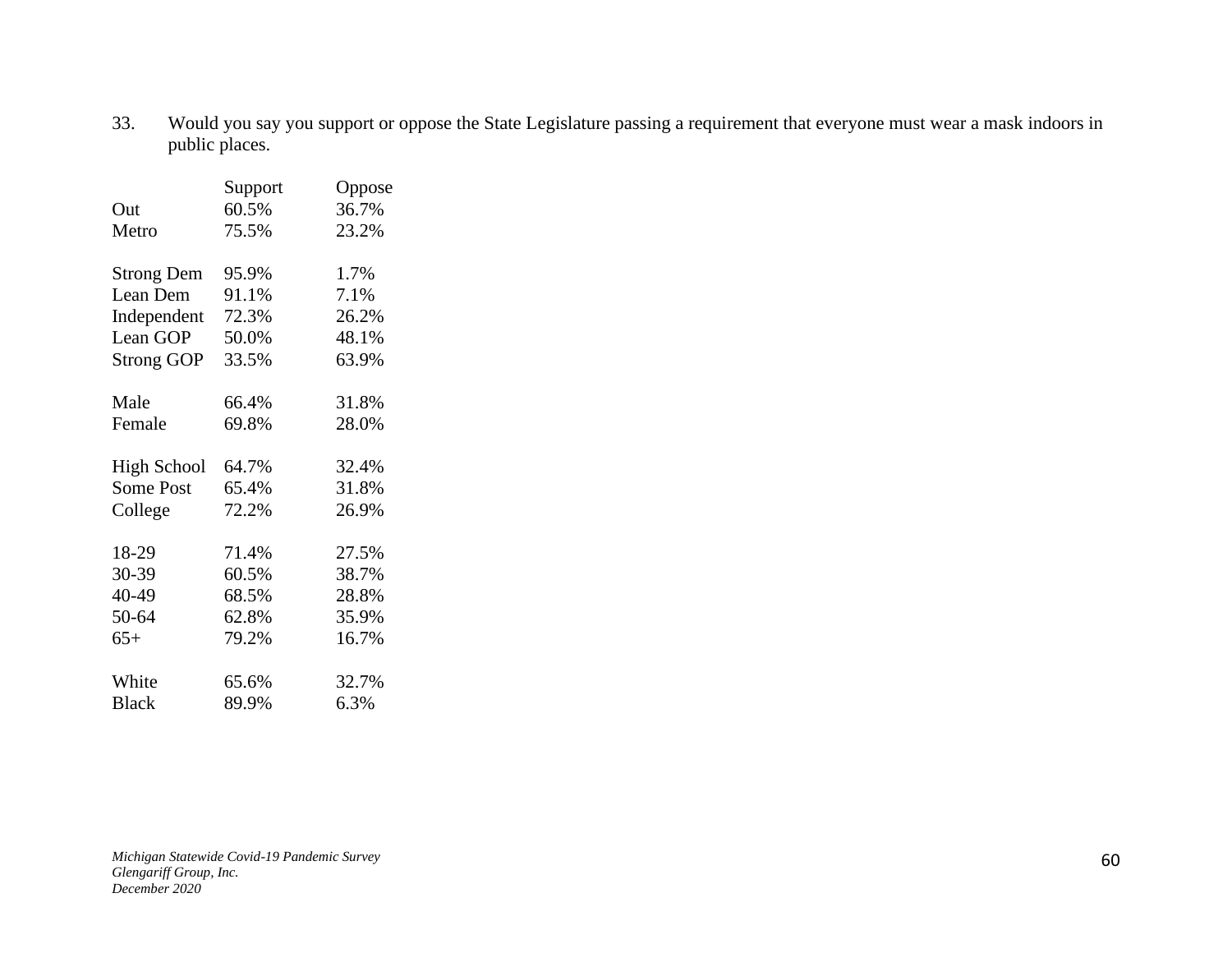# 34. To see everyone wearing a mask in public

| Out<br>Metro       | <b>SCORE</b><br>6.7<br>7.5 |
|--------------------|----------------------------|
| <b>Strong Dem</b>  | 8.5                        |
| Lean Dem           | 8.5                        |
| Independent        | 7.2                        |
| Lean GOP           | 6.3                        |
| <b>Strong GOP</b>  | 5.4                        |
| Male               | 7.1                        |
| Female             | 7.1                        |
| <b>High School</b> | 6.7                        |
| <b>Some Post</b>   | 7.2                        |
| College            | 7.2                        |
| 18-29              | 7.1                        |
| 30-39              | 6.4                        |
| 40-49              | 7.1                        |
| 50-64              | 7.0                        |
| $65+$              | 7.9                        |
| White              | 6.9                        |
| <b>Black</b>       | 8.5                        |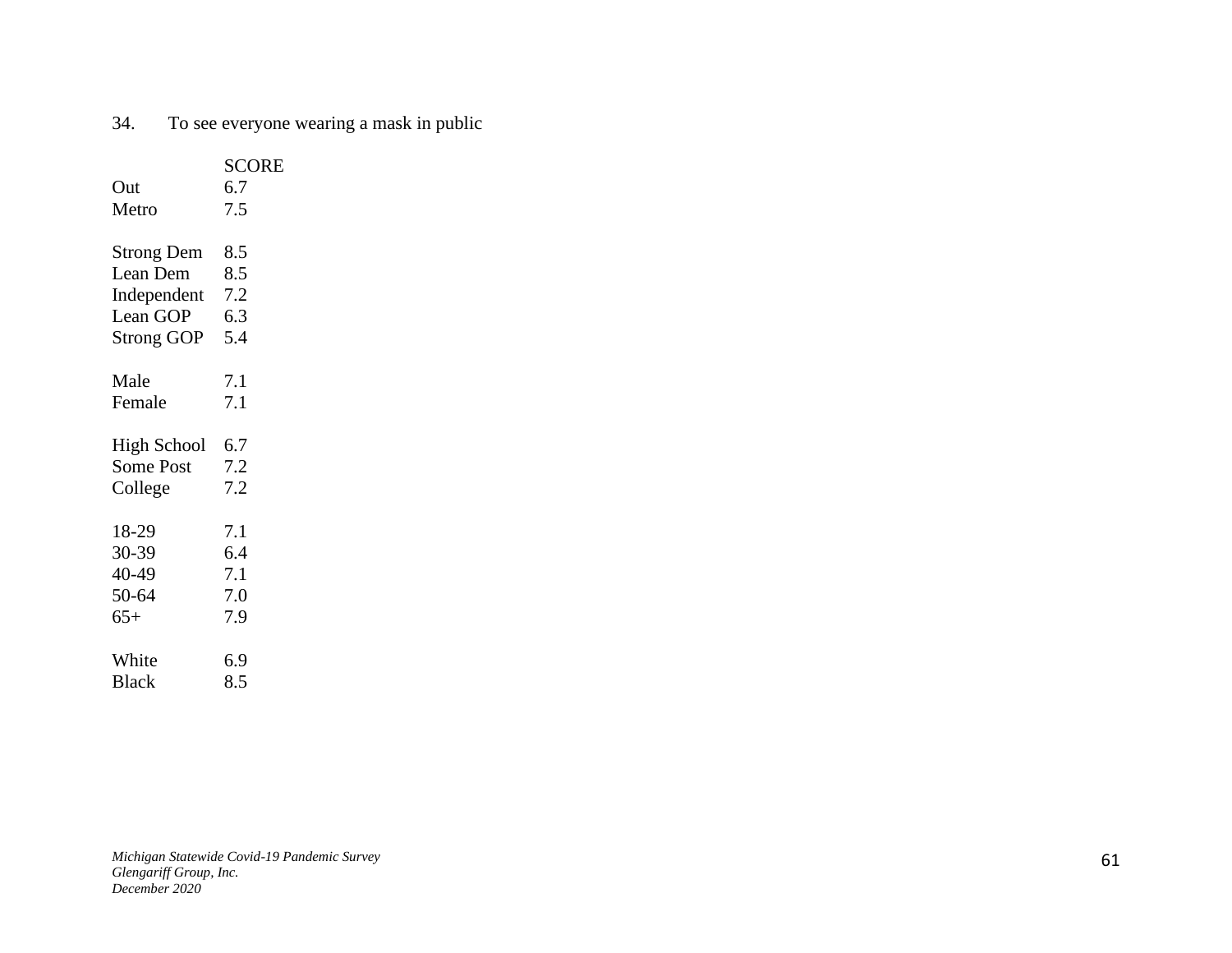| Out<br>Metro       | <b>SCORE</b><br>6.9<br>7.7 |
|--------------------|----------------------------|
| <b>Strong Dem</b>  | 8.3                        |
| Lean Dem           | 8.2                        |
| Independent        | 7.5                        |
| Lean GOP           | 6.9                        |
| <b>Strong GOP</b>  | 6.2                        |
| Male               | 7.3                        |
| Female             | 7.3                        |
| <b>High School</b> | 7.0                        |
| <b>Some Post</b>   | 7.3                        |
| College            | 7.5                        |
| 18-29              | 7.2                        |
| 30-39              | 6.6                        |
| 40-49              | 7.5                        |
| 50-64              | 7.4                        |
| $65+$              | 7.8                        |
| White              | 7.2                        |
| <b>Black</b>       | 8.4                        |

35. To see people remaining at least six feet apart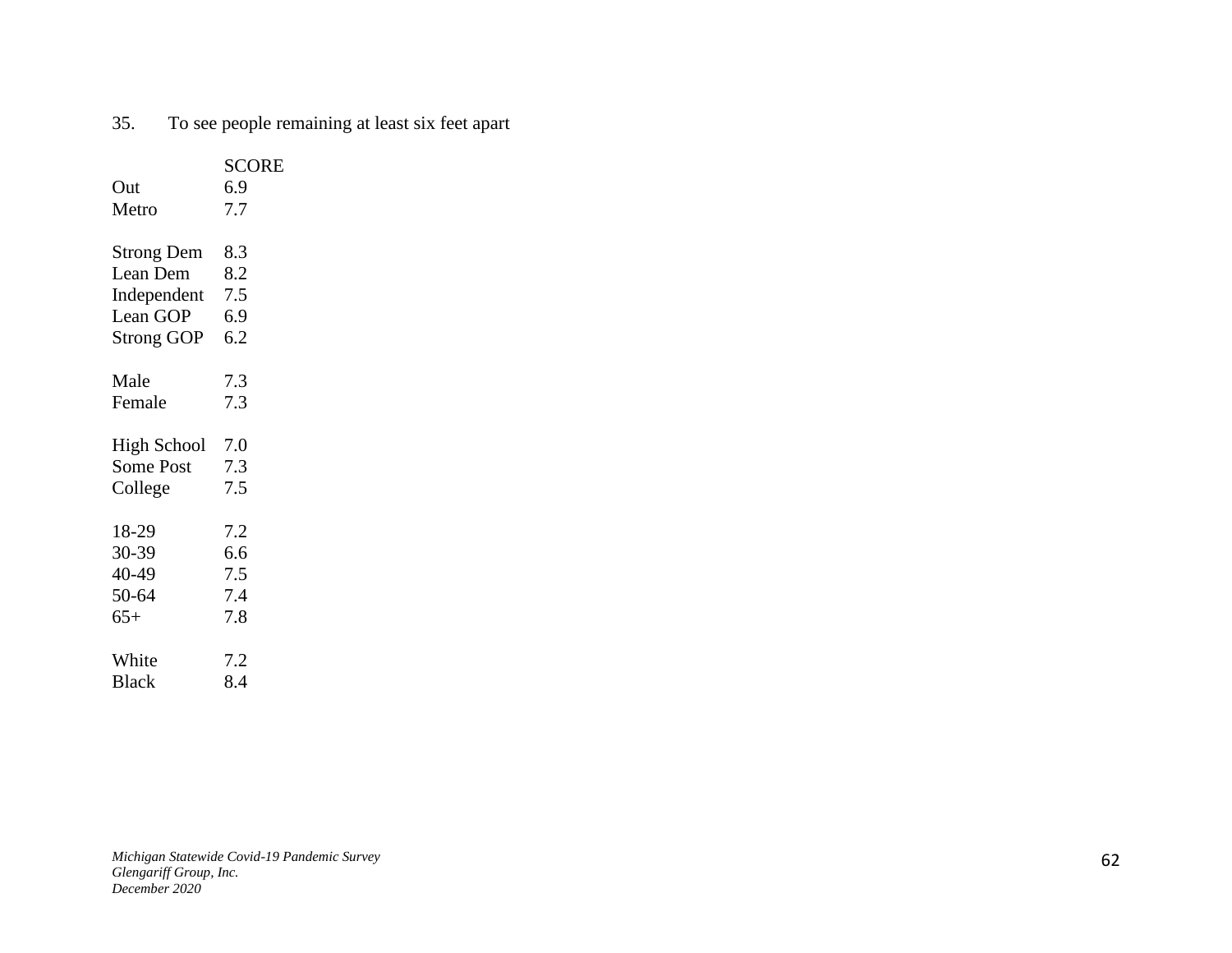| 8.5<br>Metro<br><b>Strong Dem</b><br>8.6<br>Lean Dem<br>8.5<br>8.2<br>Independent<br>Lean GOP<br>8.2<br>7.6<br><b>Strong GOP</b><br>Male<br>7.9<br>8.3<br>Female<br><b>High School</b><br>7.8<br><b>Some Post</b><br>8.3<br>8.2<br>College<br>18-29<br>8.5<br>30-39<br>8.0<br>40-49<br>8.2<br>50-64<br>8.1<br>8.1<br>$65+$<br>White<br>8.0 | Out          | <b>SCORE</b><br>7.7 |
|--------------------------------------------------------------------------------------------------------------------------------------------------------------------------------------------------------------------------------------------------------------------------------------------------------------------------------------------|--------------|---------------------|
|                                                                                                                                                                                                                                                                                                                                            |              |                     |
|                                                                                                                                                                                                                                                                                                                                            |              |                     |
|                                                                                                                                                                                                                                                                                                                                            |              |                     |
|                                                                                                                                                                                                                                                                                                                                            |              |                     |
|                                                                                                                                                                                                                                                                                                                                            |              |                     |
|                                                                                                                                                                                                                                                                                                                                            |              |                     |
|                                                                                                                                                                                                                                                                                                                                            |              |                     |
|                                                                                                                                                                                                                                                                                                                                            |              |                     |
|                                                                                                                                                                                                                                                                                                                                            |              |                     |
|                                                                                                                                                                                                                                                                                                                                            |              |                     |
|                                                                                                                                                                                                                                                                                                                                            |              |                     |
|                                                                                                                                                                                                                                                                                                                                            |              |                     |
|                                                                                                                                                                                                                                                                                                                                            |              |                     |
|                                                                                                                                                                                                                                                                                                                                            |              |                     |
|                                                                                                                                                                                                                                                                                                                                            |              |                     |
|                                                                                                                                                                                                                                                                                                                                            |              |                     |
|                                                                                                                                                                                                                                                                                                                                            |              |                     |
|                                                                                                                                                                                                                                                                                                                                            | <b>Black</b> | 8.8                 |

# 36. To know people are regularly washing their hands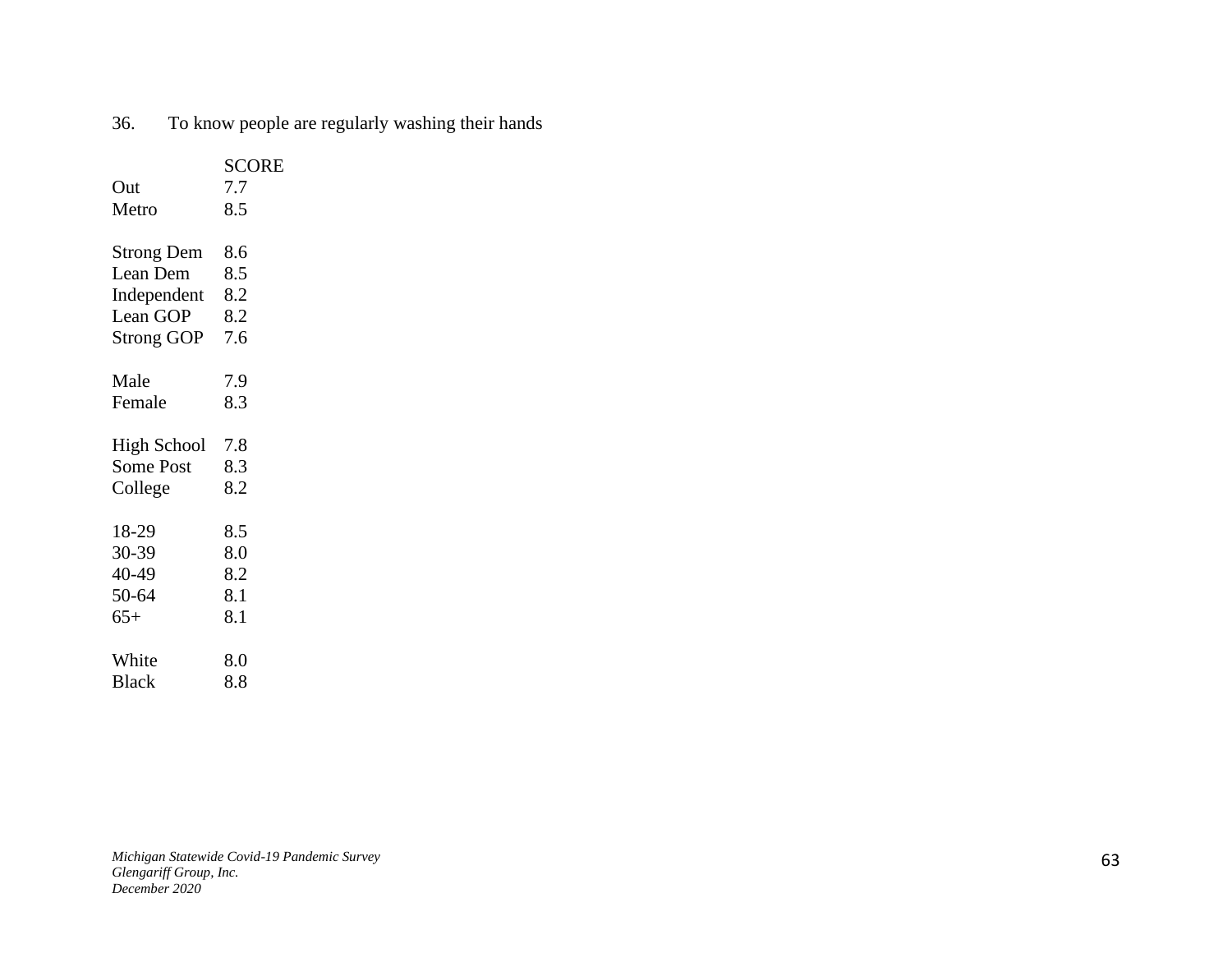37. To know that people are avoiding gatherings of ten or more people.

|                    | <b>SCORE</b> |
|--------------------|--------------|
| Out                | 6.4          |
| Metro              | 7.4          |
|                    |              |
| <b>Strong Dem</b>  | 8.5          |
| Lean Dem           | 8.4          |
| Independent        | 7.1          |
| Lean GOP           | 6.3          |
| <b>Strong GOP</b>  | 5.1          |
|                    |              |
| Male               | 6.8          |
| Female             | 7.0          |
|                    |              |
| <b>High School</b> | 6.3          |
| <b>Some Post</b>   | 6.9          |
| College            | 7.2          |
|                    |              |
| 18-29              | 7.1          |
| 30-39              | 6.3          |
| 40-49              | 6.7          |
| 50-64              | 6.9          |
| $65+$              | 7.6          |
|                    |              |
| White              | 6.8          |
| <b>Black</b>       | 8.4          |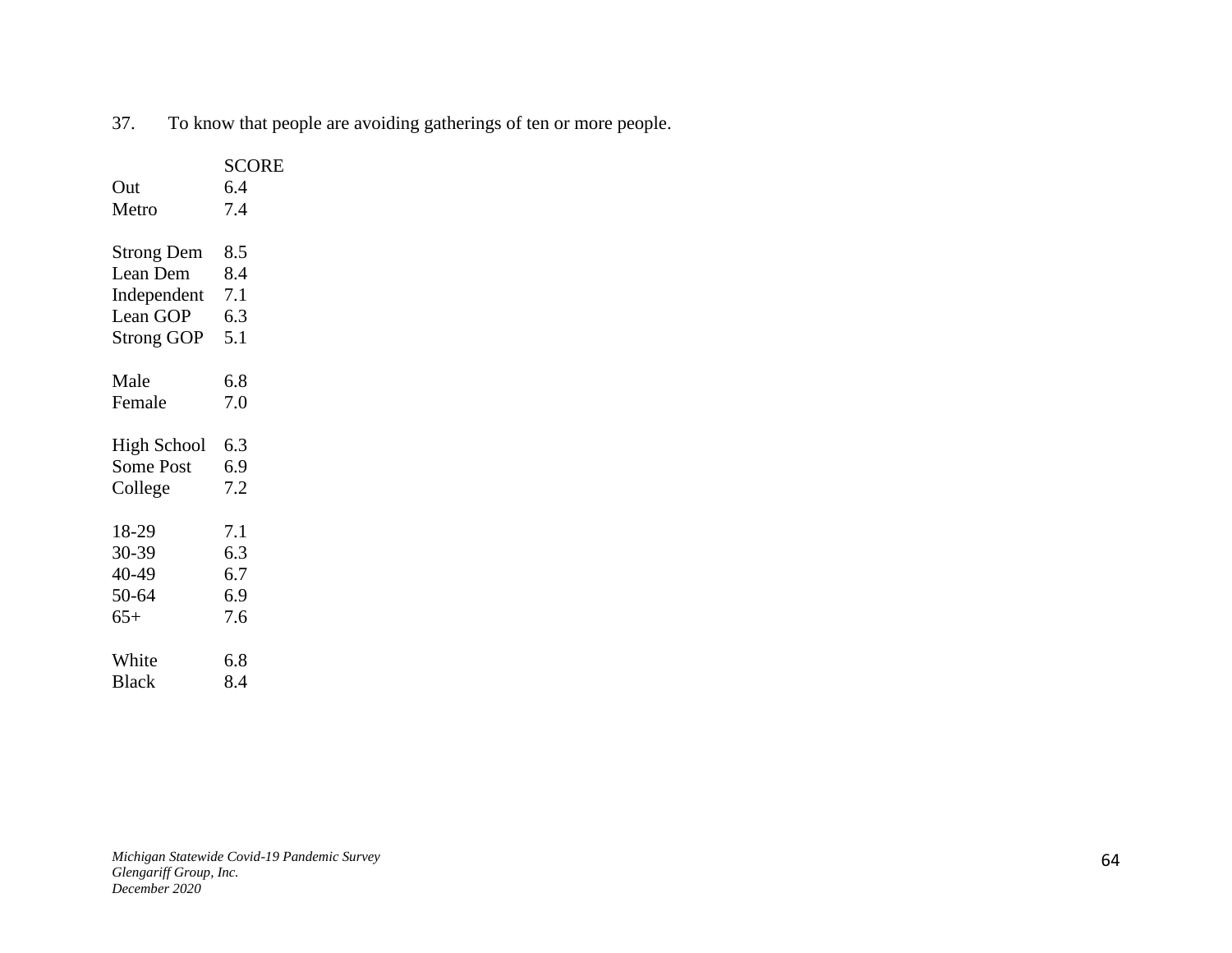# 38. To see people getting vaccinated

| Out<br>Metro       | <b>SCORE</b><br>6.7<br>7.1 |
|--------------------|----------------------------|
| <b>Strong Dem</b>  | 8.1                        |
| Lean Dem           | 7.7                        |
| Independent        | 7.0                        |
| Lean GOP           | 6.6                        |
| <b>Strong GOP</b>  | 5.6                        |
| Male               | 7.6                        |
| Female             | 6.4                        |
| <b>High School</b> | 6.4                        |
| <b>Some Post</b>   | 6.7                        |
| College            | 7.4                        |
| 18-29              | 6.2                        |
| 30-39              | 5.7                        |
| 40-49              | 6.4                        |
| 50-64              | 7.6                        |
| $65+$              | 8.3                        |
| White              | 7.2                        |
| <b>Black</b>       | 6.6                        |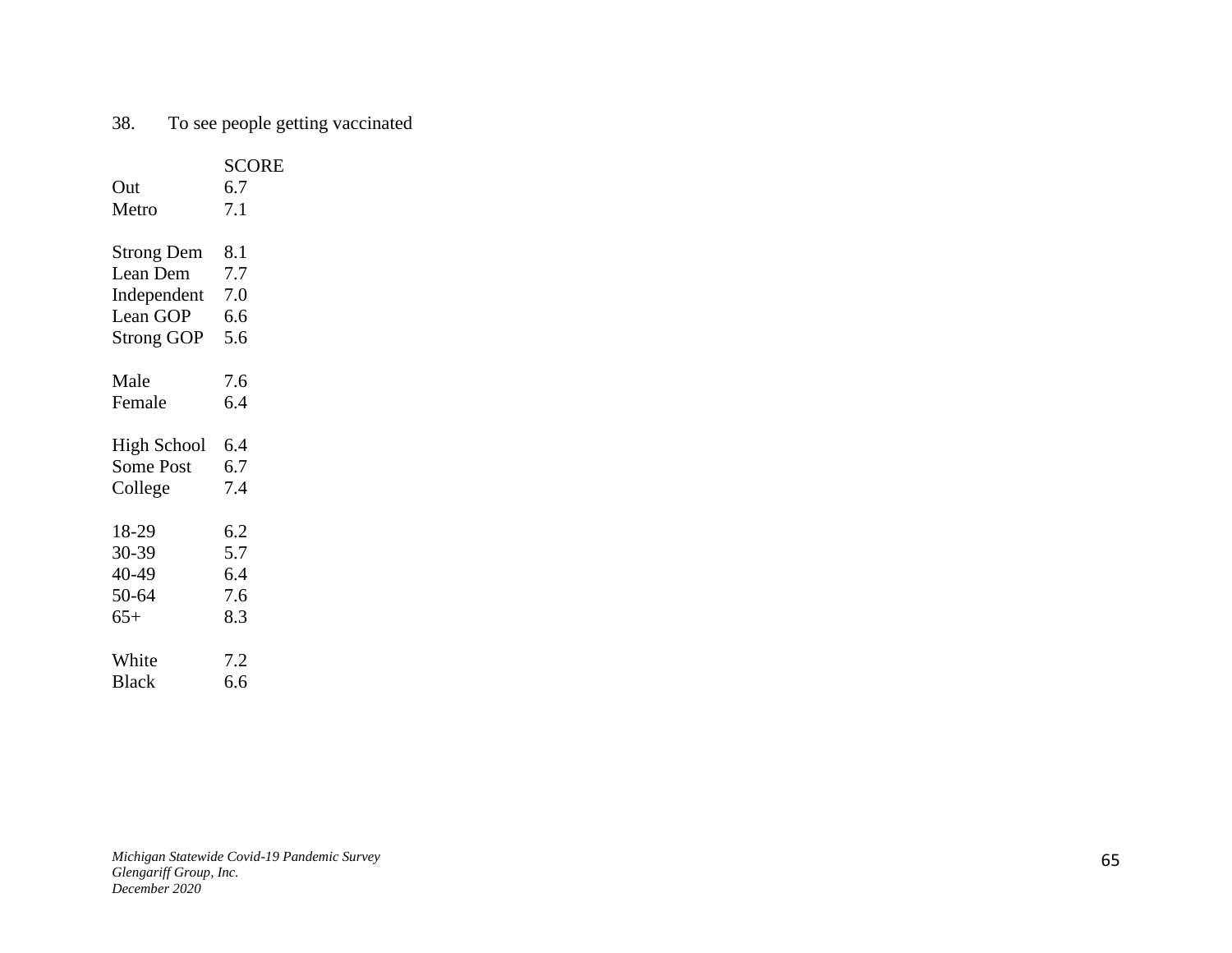|                    | Will  | Will Not | Depends |
|--------------------|-------|----------|---------|
| Out                | 52.0% | 36.4%    | 8.2%    |
| Metro              | 52.9% | 23.9%    | 18.0%   |
| <b>Strong Dem</b>  | 67.4% | 16.3%    | 14.0%   |
| Lean Dem           | 51.8% | 14.3%    | 26.8%   |
| Independent        | 50.8% | 28.5%    | 15.4%   |
| Lean GOP           | 51.9% | 31.5%    | 11.1%   |
| <b>Strong GOP</b>  | 41.1% | 47.5%    | 7.0%    |
| Male               | 60.6% | 21.8%    | 13.8%   |
| Female             | 45.0% | 37.6%    | 12.5%   |
| <b>High School</b> | 45.6% | 39.0%    | 11.0%   |
| <b>Some Post</b>   | 45.6% | 34.1%    | 16.1%   |
| College            | 62.4% | 21.2%    | 11.8%   |
| 18-29              | 41.8% | 39.6%    | 14.3%   |
| 30-39              | 36.1% | 46.2%    | 12.6%   |
| 40-49              | 43.2% | 35.1%    | 18.0%   |
| 50-64              | 63.5% | 22.4%    | 8.3%    |
| $65+$              | 70.8% | 11.7%    | 15.0%   |
| White              | 57.8% | 28.0%    | 10.3%   |
| <b>Black</b>       | 32.9% | 34.2%    | 26.6%   |

39. If an FDA approved vaccine for COVID becomes available, would you say you will or will not get the vaccine?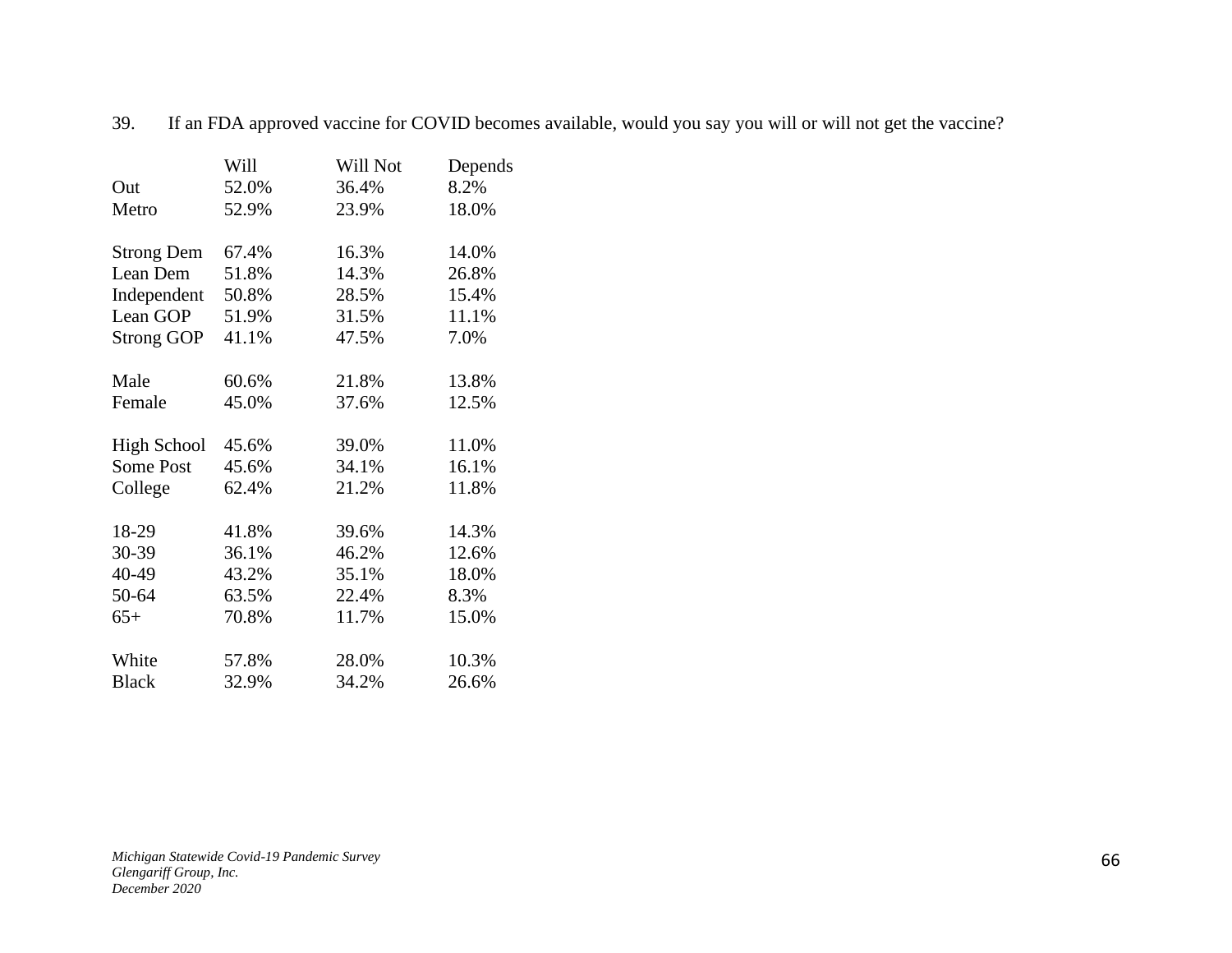#### APPENDIX A: QUESTION 9

AND WHAT ELSE SHOULD SHE BE

| DOING?                                                      | Number       | Percent |
|-------------------------------------------------------------|--------------|---------|
| Let the legislature do their jobs.                          |              | 0.6 %   |
| Listening to constituents and trying to work with the       |              |         |
| legislature.                                                | 1            | 0.6 %   |
| She should not lock down the economy.                       | $\mathbf{1}$ | 0.6%    |
| She should ease up on the laws and give people the          |              |         |
| benefit of the doubt.                                       | $\mathbf{1}$ | 0.6%    |
| Set a better example for the citizens.                      | 1            | 0.6%    |
| The Governor should have kids back in school.               | 1            | 0.6%    |
| Don't know.                                                 | 17           | 10.5 %  |
| She shouldn't have closed restaurants, churches, and        |              |         |
| schools.                                                    | $\mathbf{1}$ | 0.6 %   |
| Allow people to be normal and stop the spread.              | 1            | 0.6 %   |
| She needs to allow people to choose how to be safe          |              |         |
| and open up the economy.                                    | 1            | 0.6 %   |
| She should let us get back to business instead of           |              |         |
| mandating what we should be doing.                          | 1            | $0.6\%$ |
| Backing off of it and letting people run their restaurants. | 1            | $0.6\%$ |
| Resigning.                                                  | 1            | 0.6 %   |
| She has to be more understanding of people needing to       |              |         |
| see people for the holidays and hunting.                    | 1            | 0.6 %   |
| She should give us freedom to work.                         | 1            | $0.6\%$ |
| Open up all the businesses now so we can help our           |              |         |
| economy.                                                    | 1            | $0.6\%$ |
| She shouldn't be shutting businesses down.                  | 1            | $0.6\%$ |
| Open the state.                                             | $\mathbf{1}$ | $0.6\%$ |
| Listening to the people.                                    | 1            | 0.6 %   |
| Stop shutting everything down and go with the herd          |              |         |
| immunity.                                                   | 1            | 0.6 %   |
| Don't close down businesses.                                | $\mathbf{1}$ | 0.6 %   |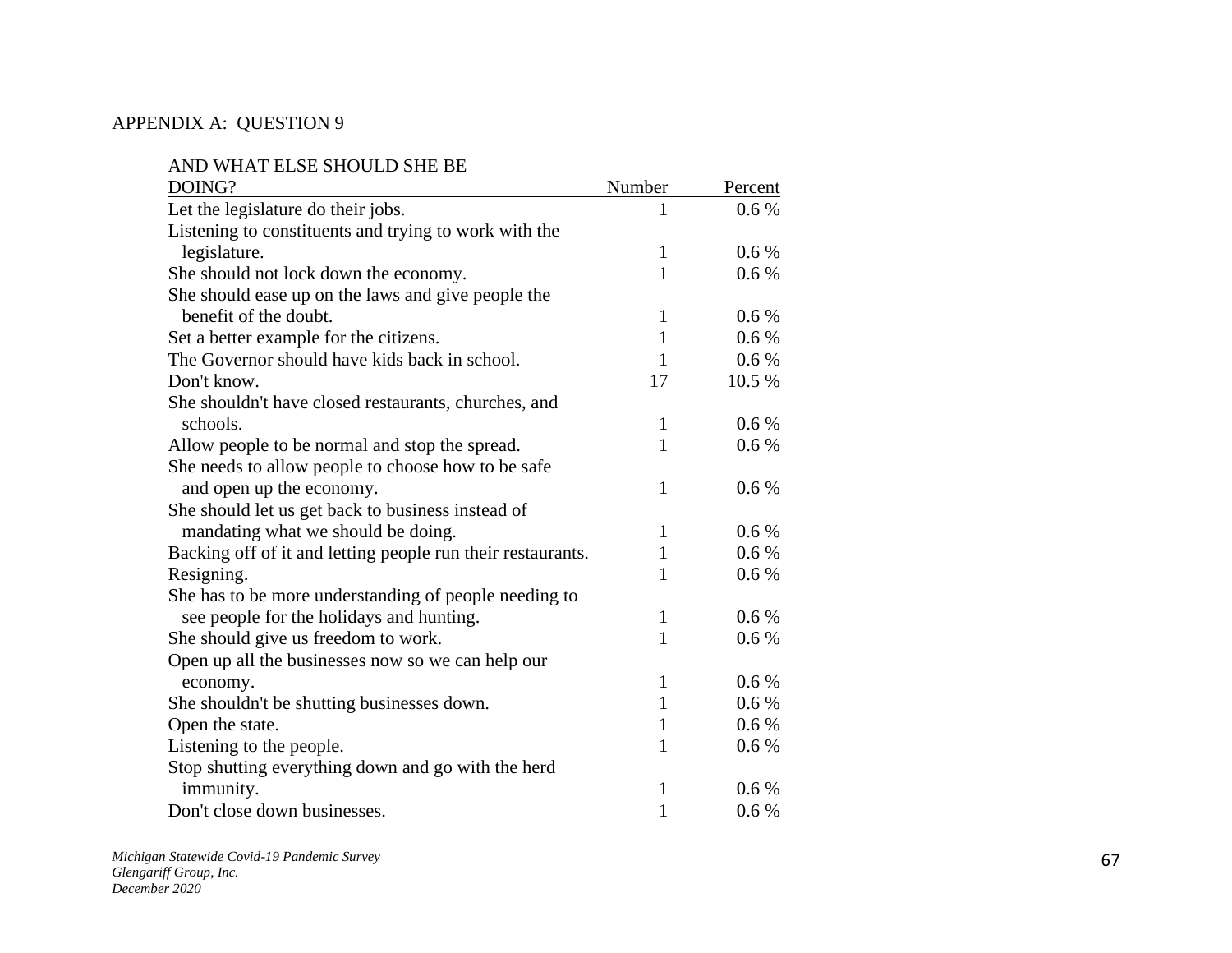| Leave us alone.                                          | $\mathbf{1}$   | 0.6 %     |
|----------------------------------------------------------|----------------|-----------|
| Not closing restaurants.                                 | $\mathbf{1}$   | $0.6\%$   |
| Get out of office.                                       | $\overline{2}$ | 1.2%      |
| Where it's more populated have stricter restrictions and |                |           |
| in the rural areas lighten them.                         | $\mathbf{1}$   | 0.6%      |
| Opening the businesses.                                  | $\mathbf{1}$   | $0.6\,\%$ |
| We should go into a longer than 3 week shutdown.         | $\mathbf{1}$   | 0.6 %     |
| She's closing up too many businesses and schools and     |                |           |
| it's hurting our state and people.                       | $\mathbf{1}$   | 0.6%      |
| Let people go back to work.                              | $\mathbf{1}$   | $0.6\,\%$ |
| Opening the economy and jobs.                            | $\mathbf{1}$   | $0.6\,\%$ |
| She needs to open small businesses back up and shut      |                |           |
| down Walmart.                                            | $\mathbf{1}$   | 0.6%      |
| Helping small businesses and people more, some           |                |           |
| people still haven't received unemployment.              | $\mathbf{1}$   | 0.6 %     |
| She should open up the businesses, no more shutdowns.    | $\mathbf{1}$   | 0.6 %     |
| Stop playing favorites and don't shut everything down.   | $\mathbf{1}$   | $0.6\%$   |
| Open small businesses.                                   | 1              | $0.6\,\%$ |
| Being more realistic and working with Republicans to     |                |           |
| come to an agreement on money.                           | $\mathbf{1}$   | 0.6 %     |
| Get us opened up so we can get back to work.             | $\mathbf{1}$   | 0.6 %     |
| She should be allowing businesses and schools to open.   | 1              | $0.6\,\%$ |
| Listen to us on some things that we're saying.           | $\mathbf{1}$   | 0.6 %     |
| She would do well to open businesses up.                 | 1              | 0.6 %     |
| Leave office.                                            | $\mathbf{1}$   | 0.6%      |
| Do the things she said she would to get into office      |                |           |
| because she's done nothing.                              | $\mathbf{1}$   | 0.6 %     |
| The shutdowns are hurtful, not helpful.                  | $\mathbf{1}$   | 0.6 %     |
| Backing off on these hyped up rules.                     | $\mathbf{1}$   | 0.6 %     |
| Letting us use our own judgement.                        | 1              | $0.6\,\%$ |
| Keeping businesses open and just learning to live with   |                |           |
| disease.                                                 | $\mathbf{1}$   | 0.6 %     |
| Quitting her job.                                        | $\mathbf{1}$   | 0.6 %     |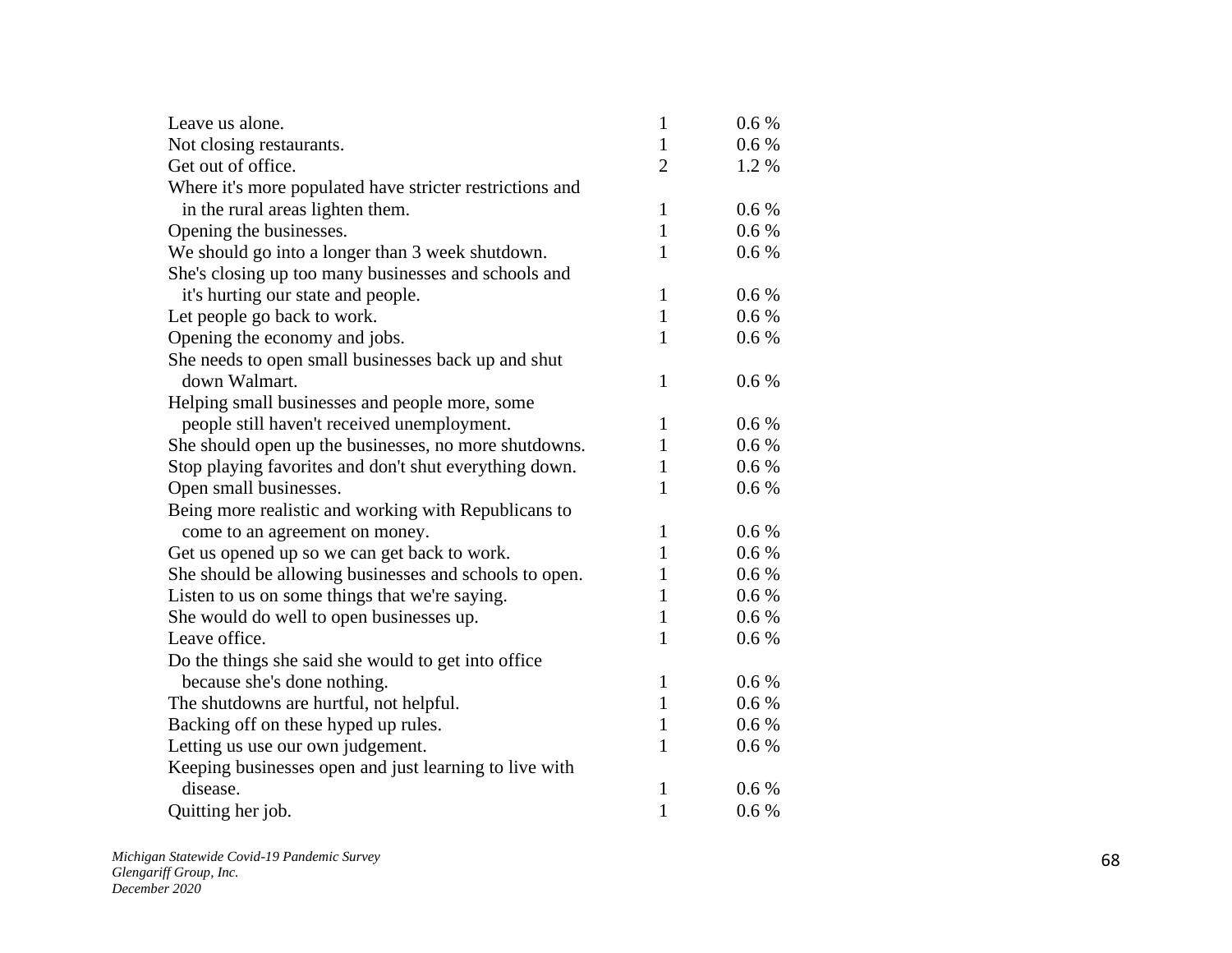| The people need more assistance and financial help.<br>0.6 %<br>1<br>Restructuring the rural areas so they're open fully as<br>long as we're following safety instructions.<br>$\mathbf{1}$<br>0.6 %<br>She should let society open up and leave people alone.<br>0.6 %<br>1 |
|------------------------------------------------------------------------------------------------------------------------------------------------------------------------------------------------------------------------------------------------------------------------------|
|                                                                                                                                                                                                                                                                              |
|                                                                                                                                                                                                                                                                              |
|                                                                                                                                                                                                                                                                              |
|                                                                                                                                                                                                                                                                              |
| She needs to be kicked out of office.<br>$\overline{2}$<br>1.2%                                                                                                                                                                                                              |
| Stop just going along with the Democratic party, talk to                                                                                                                                                                                                                     |
| businesses and open them up.<br>$\mathbf{1}$<br>$0.6\%$                                                                                                                                                                                                                      |
| $\mathbf{1}$<br>She should be doing nothing.<br>0.6 %                                                                                                                                                                                                                        |
| She has destroyed the economy and needs to open                                                                                                                                                                                                                              |
| businesses so we can deal with the pandemic.<br>0.6 %<br>1                                                                                                                                                                                                                   |
| $\overline{2}$<br>1.2%<br>Resign.                                                                                                                                                                                                                                            |
| She needs to let the people choose, especially with                                                                                                                                                                                                                          |
| $\mathbf{1}$<br>$0.6\%$<br>restaurants.                                                                                                                                                                                                                                      |
| 0.6 %<br>Letting people open up their businesses.<br>$\mathbf{1}$                                                                                                                                                                                                            |
| Shut us down fully.<br>1<br>0.6%                                                                                                                                                                                                                                             |
| Working with the legislature to come up with a plan on                                                                                                                                                                                                                       |
| how to move forward.<br>$\mathbf{1}$<br>0.6 %                                                                                                                                                                                                                                |
| Actually working with the legislature to get real change.<br>$\mathbf{1}$<br>0.6 %                                                                                                                                                                                           |
| She should stop locking down businesses.<br>1<br>0.6 %                                                                                                                                                                                                                       |
| She shouldn't close businesses.<br>1<br>$0.6\%$                                                                                                                                                                                                                              |
| Open the state and just regulate it better.<br>$\mathbf{1}$<br>0.6 %                                                                                                                                                                                                         |
| Not going camping like she's telling us not to.<br>0.6 %<br>1                                                                                                                                                                                                                |
| She needs to step back and let people live their lives.<br>1<br>0.6%                                                                                                                                                                                                         |
| She's overstepping her bounds, so loosen the reins and                                                                                                                                                                                                                       |
| don't be so controlling.<br>$\mathbf{1}$<br>0.6 %                                                                                                                                                                                                                            |
| Reporting more accurate details showing how hospitals                                                                                                                                                                                                                        |
| are doing and what age groups are affected.<br>$\mathbf{1}$<br>0.6 %                                                                                                                                                                                                         |
| She needs to allow less lock down.<br>$\mathbf{1}$<br>0.6 %                                                                                                                                                                                                                  |
| $\sqrt{2}$<br>Lockdowns aren't the answer.<br>1.2%                                                                                                                                                                                                                           |
| $\mathbf{1}$<br>Shut down.<br>0.6 %                                                                                                                                                                                                                                          |
| $\mathbf{1}$<br>Being fired.<br>0.6 %                                                                                                                                                                                                                                        |
| 1<br>Stop fighting with everybody else.<br>0.6 %                                                                                                                                                                                                                             |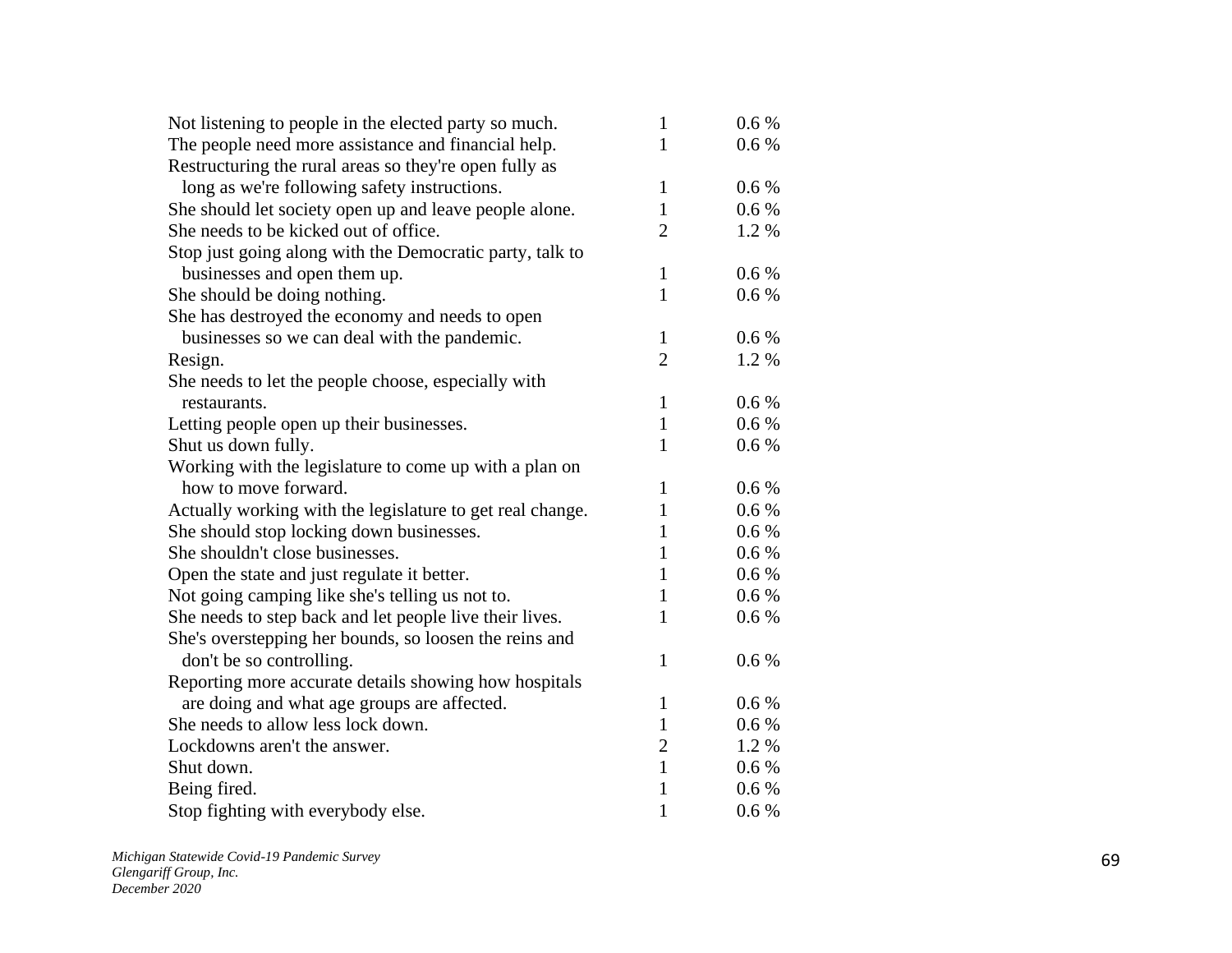| Open businesses up with wearing masks.                  | $\mathbf{1}$   | 0.6 %     |
|---------------------------------------------------------|----------------|-----------|
| She shouldn't play with politics.                       | $\mathbf{1}$   | 0.6 %     |
| She needs to work more with everyone else.              | 1              | $0.6\,\%$ |
| Schools should be open and so should all the            |                |           |
| businesses.                                             | $\mathbf{1}$   | $0.6\,\%$ |
| She should open up the state.                           | $\mathbf{1}$   | $0.6\,\%$ |
| She should resign.                                      | $\mathbf{1}$   | $0.6\,\%$ |
| She should calm everyone down.                          | $\overline{c}$ | 1.2%      |
| Lifting the mandates and letting businesses open.       | $\mathbf{1}$   | 0.6 %     |
| Opening up the whole state again.                       | $\mathbf{1}$   | 0.6 %     |
| Dealing with trying to work with people to get vaccines |                |           |
| not shutting down restaurants.                          | $\mathbf{1}$   | 0.6%      |
| Becoming more transparent with the data that she's      |                |           |
| using.                                                  | $\mathbf{1}$   | 0.6 %     |
| She should stop shutting us down.                       | $\mathbf{1}$   | 0.6 %     |
| Focus on the spreaders, high schoolers and young        |                |           |
| adults, and devise a plan around that.                  | $\mathbf{1}$   | 0.6 %     |
| She shouldn't shut us down again.                       | $\mathbf{1}$   | 0.6 %     |
| She needs to open the economy.                          | $\mathbf{1}$   | 0.6 %     |
| Leave everybody alone.                                  | $\mathbf{1}$   | 0.6 %     |
| Opening up businesses.                                  | $\mathbf{1}$   | 0.6 %     |
| She shouldn't stop companies.                           | $\mathbf{1}$   | 0.6 %     |
| Complete shut down.                                     | $\mathbf{1}$   | 0.6 %     |
| Make a law for masks.                                   | $\mathbf{1}$   | $0.6\,\%$ |
| Opening businesses up.                                  | $\mathbf{1}$   | 0.6 %     |
| She shut down the state and people can't live.          | $\mathbf{1}$   | 0.6 %     |
| Opening the economy back up.                            | $\mathbf{1}$   | 0.6 %     |
| Be more worried about individuals than her own          |                |           |
| agenda.                                                 | $\mathbf{1}$   | 0.6 %     |
| She should resign and be gone.                          | $\mathbf{1}$   | 0.6 %     |
| Compromising a little more.                             | $\mathbf{1}$   | 0.6 %     |
| Fixing peoples' unemployment.                           | $\mathbf{1}$   | 0.6 %     |
| Open the small businesses.                              | $\mathbf{1}$   | 0.6 %     |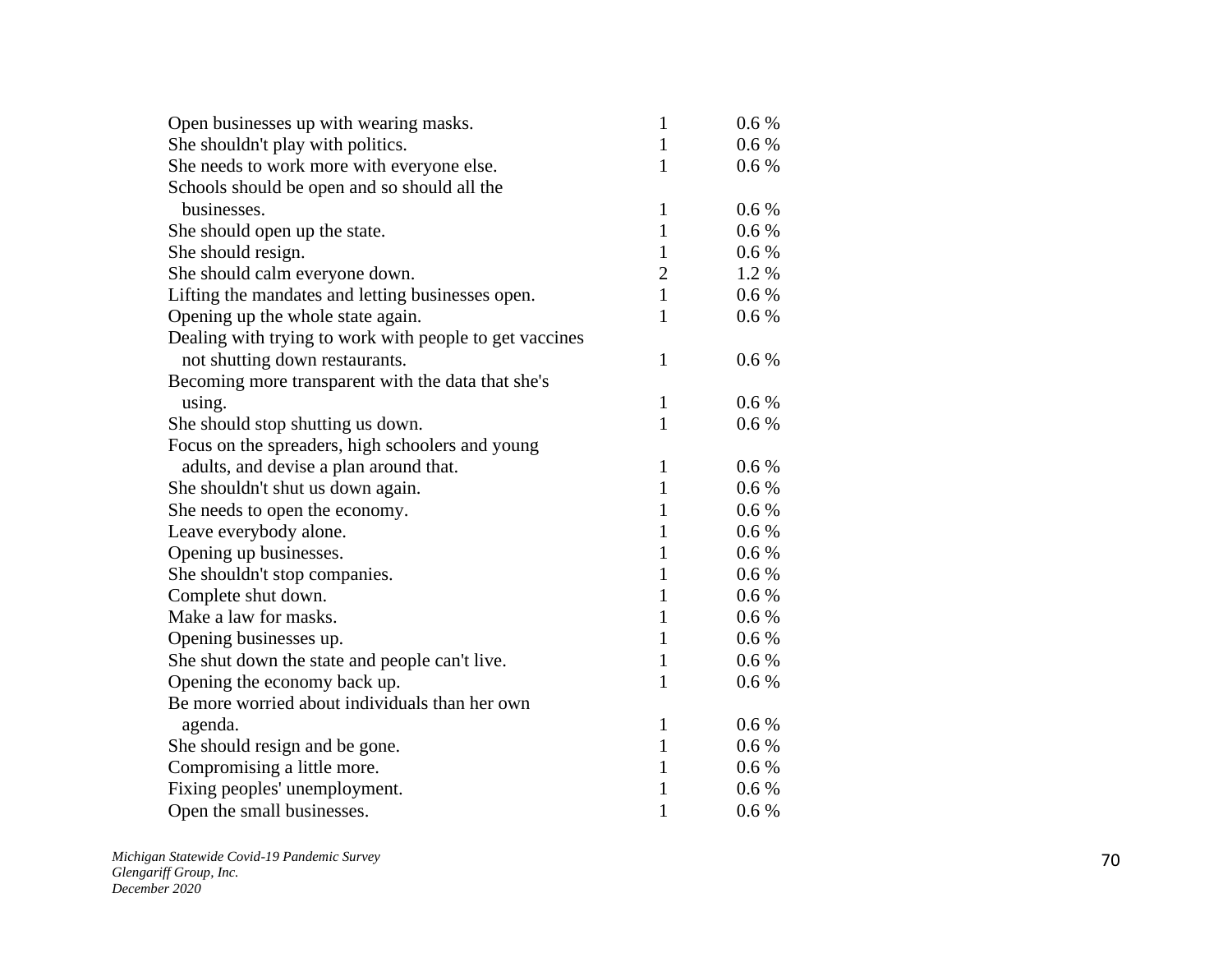| Quit telling people how to leave their houses.           | $\mathbf{1}$   | $0.6\%$ |
|----------------------------------------------------------|----------------|---------|
| She should open the state and let people make money.     | $\mathbf{1}$   | $0.6\%$ |
| Stepping down and letting someone else take over.        | 1              | $0.6\%$ |
| Nothing.                                                 | $\mathbf{1}$   | 0.6 %   |
| Allowing people to have a choice.                        | $\mathbf{1}$   | $0.6\%$ |
| A heavy fine for businesses not complying.               | $\mathbf{1}$   | $0.6\%$ |
| She's trying to stop life to deal with it.               | 1              | 0.6 %   |
| She should stay more consistent throughout the State of  |                |         |
| Michigan.                                                | $\mathbf{1}$   | 0.6 %   |
| Stop closing companies.                                  | $\overline{c}$ | 1.2 %   |
| She needs to learn more data.                            | $\mathbf{1}$   | $0.6\%$ |
| She should quit.                                         | $\mathbf{1}$   | $0.6\%$ |
| She should allow businesses to remain open.              | $\mathbf{1}$   | $0.6\%$ |
| Lessen restrictions and let a lot of businesses open.    | $\mathbf{1}$   | 0.6 %   |
| Stop playing politics with the pandemic.                 | 1              | $0.6\%$ |
| Allowing some companies to open.                         | $\mathbf{1}$   | $0.6\%$ |
| She's doing too much.                                    | $\mathbf{1}$   | $0.6\%$ |
| Stop shutting everything down.                           | $\mathbf{1}$   | 0.6 %   |
| Open up the state and let us work.                       | $\mathbf{1}$   | 0.6 %   |
| Acknowledge that a virus can't be controlled by a        |                |         |
| person.                                                  | $\mathbf{1}$   | 0.6 %   |
| She's not worried for her position.                      | $\mathbf{1}$   | $0.6\%$ |
| Not forcing people to do things that make it better.     | $\mathbf{1}$   | 0.6 %   |
| I don't think any schools, bars, restaurants, or casinos |                |         |
| should be open.                                          | $\mathbf{1}$   | 0.6 %   |
| Not shutting the state down.                             | $\mathbf{1}$   | $0.6\%$ |
| Open places up and let people get jobs.                  | $\mathbf{1}$   | $0.6\%$ |
| She should let me go to work.                            | $\mathbf{1}$   | 0.6 %   |
| Frontline workers should be more heard and should be     |                |         |
| 1st in line to get a vaccine only if they want.          | $\mathbf{1}$   | 0.6 %   |
| Step back and let the people decide.                     | $\mathbf{1}$   | $0.6\%$ |
| Open everything back up.                                 | $\mathbf{1}$   | $0.6\%$ |
| Allowing the legislature to do their jobs.               | $\mathbf{1}$   | 0.6 %   |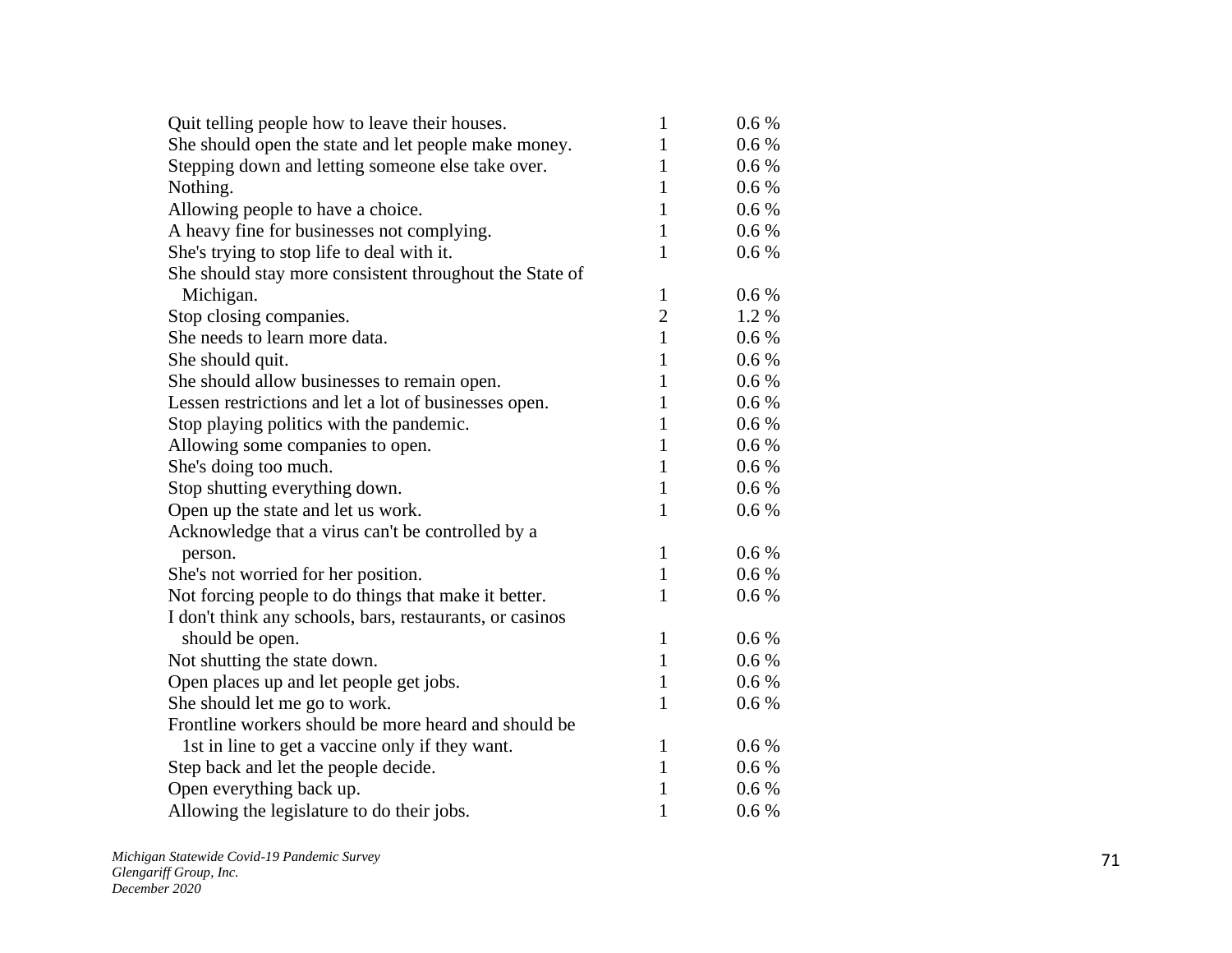| Focus on the economy instead of the virus.             |     | $0.6\%$ |
|--------------------------------------------------------|-----|---------|
| Be even handed in what she does.                       |     | $0.6\%$ |
| Stay consistent so I don't have to battle masks.       |     | $0.6\%$ |
| Let the virus run it's course, nothing can be done.    |     | $0.6\%$ |
| Use more educated decisions.                           |     | $0.6\%$ |
| I'd like her to be more transparent about the specific |     |         |
| number of cases we need to get down to.                |     | $0.6\%$ |
| Leave us all alone.                                    |     | $0.6\%$ |
| She needs to be more worried about our economy.        |     | $0.6\%$ |
| Leave office and resign.                               |     | $0.6\%$ |
| Trying harder to get government assistance.            |     | $0.6\%$ |
| Total                                                  | 162 | 100.0%  |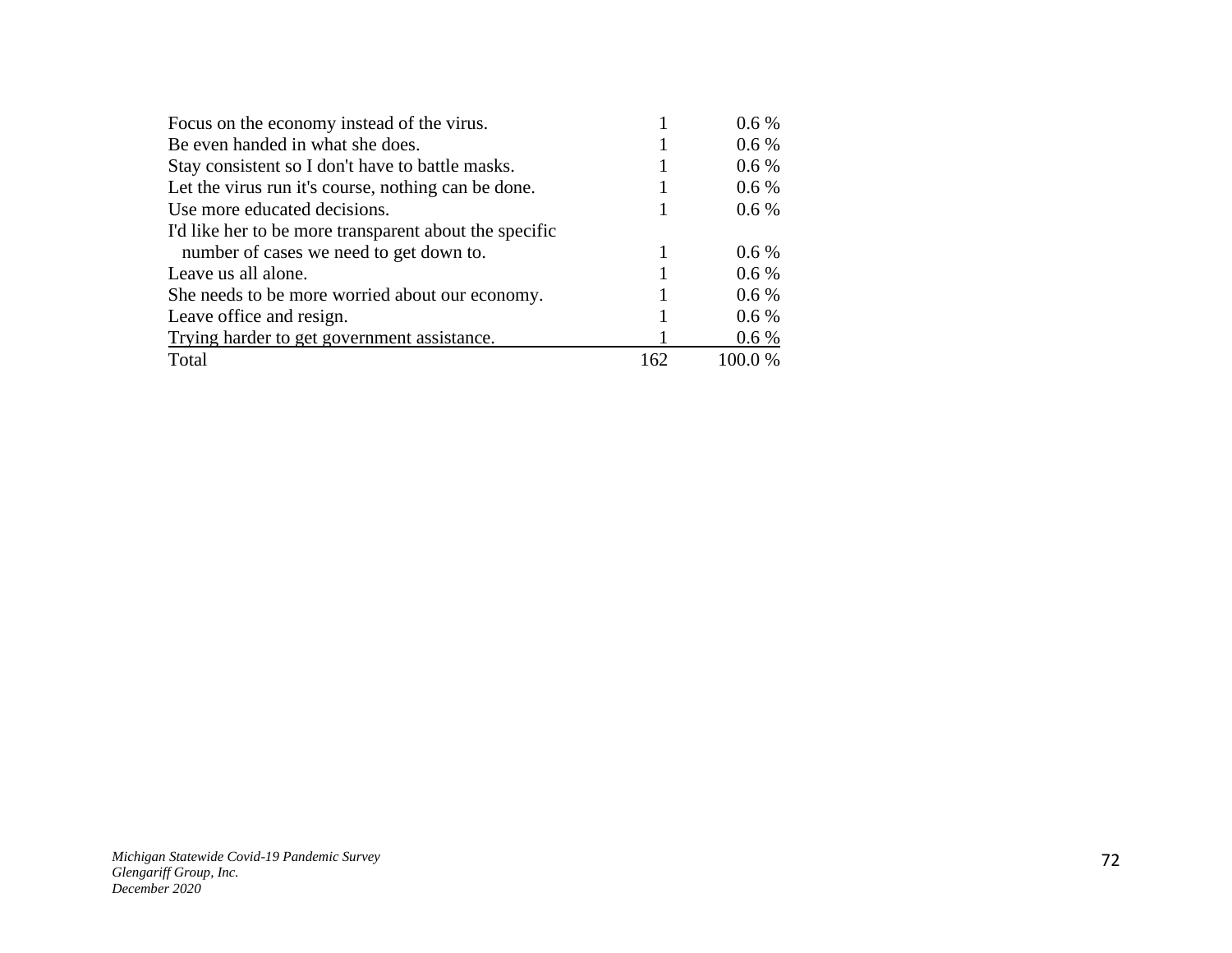## APPENDIX B: QUESTION 10

| DOING?                                                   | Number         | Percent |
|----------------------------------------------------------|----------------|---------|
| Don't know.                                              | 27             | 9.7 %   |
| By following at least the Governor's recommendation      |                |         |
| for masks in the capital building.                       | 1              | 0.4%    |
| Helping out financially.                                 | 1              | 0.4%    |
| Some sort of regulations would be helpful.               | 1              | 0.4%    |
| Issue a statewide mask requirement.                      | 1              | 0.4%    |
| Trying to pass more legislation to help small businesses |                |         |
| financially.                                             | $\mathbf{1}$   | 0.4%    |
| Get onboard and help small businesses and people.        | 1              | 0.4%    |
| Recognize the virus is a real issue.                     | 1              | 0.4%    |
| Not arguing but working together.                        | 1              | 0.4%    |
| They should be working on bipartisan results and issues. | 1              | 0.4%    |
| Helping the Governor in any way possible to control the  |                |         |
| pandemic.                                                | 1              | 0.4%    |
| They need to enforce the masks, too many of them         |                |         |
| don't believe the mask is a benefit.                     | $\mathbf{1}$   | 0.4%    |
| They should act different and help the Governor.         | 1              | 0.4%    |
| They could support the Governor more and not             |                |         |
| chastise every move she makes.                           | 1              | 0.4%    |
| Working together with the Governor.                      | $\overline{2}$ | 0.7%    |
| Help the Governor.                                       | 5              | 1.8%    |
| They should be working with the governor and             |                |         |
| following science.                                       | $\mathbf{1}$   | 0.4%    |
| They should stay in session, instead of taking 2 weeks   |                |         |
| off, and help our Governor.                              | 1              | 0.4%    |
| Enforce stricter community regulations like restaurants  |                |         |
| closing sooner.                                          | $\mathbf{1}$   | 0.4%    |
| Reach across the aisle to help the community with a      |                |         |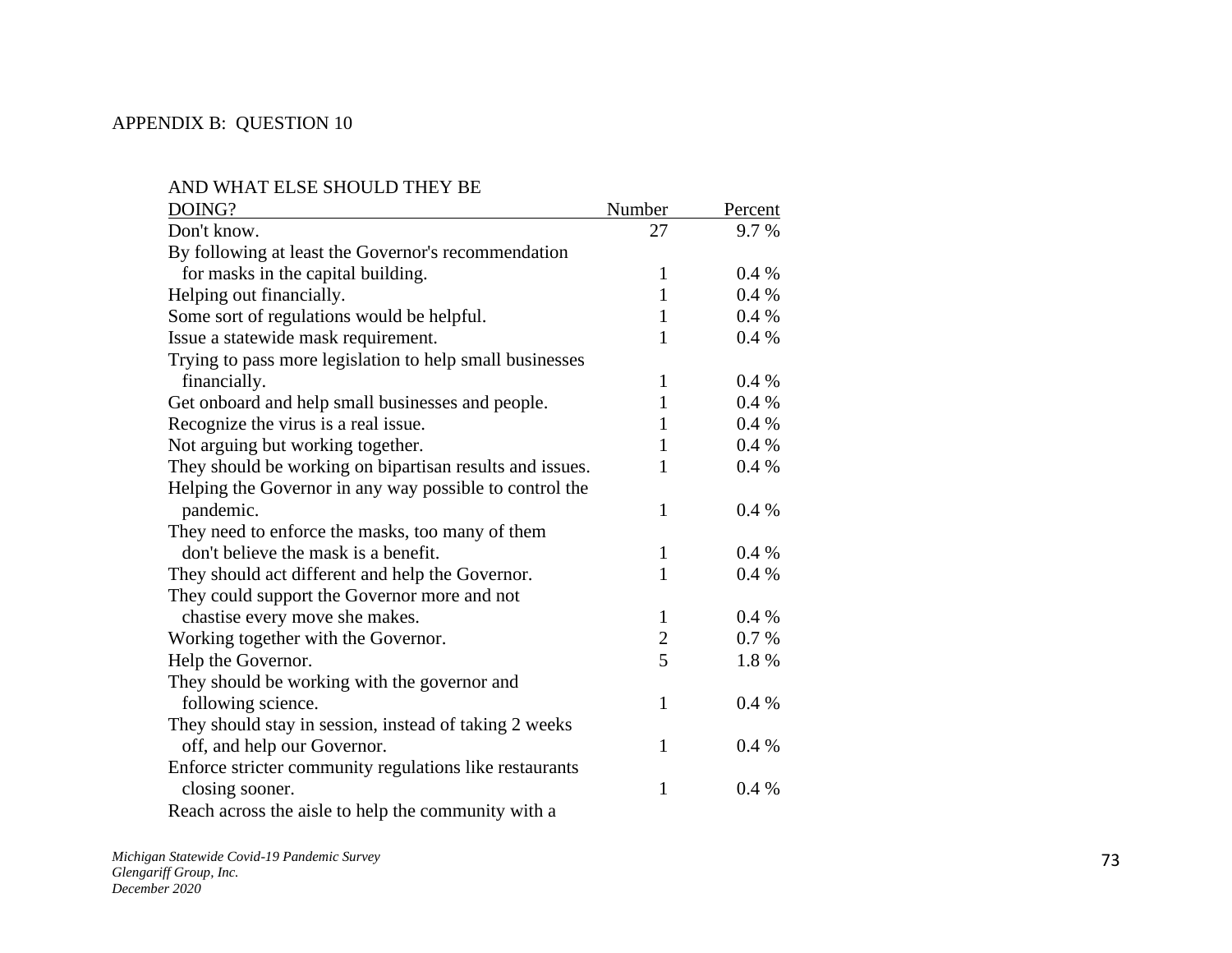| stimulus.                                                | $\mathbf{1}$   | 0.4%     |
|----------------------------------------------------------|----------------|----------|
| They need to help.                                       | $\mathbf{1}$   | 0.4%     |
| Close everything down.                                   | $\mathbf{1}$   | 0.4%     |
| Work and communicate with the Governor.                  | $\mathbf{1}$   | 0.4%     |
| Enforcing mask laws.                                     | $\mathbf{1}$   | 0.4 %    |
| Ramp up restrictions.                                    | $\mathbf{1}$   | 0.4%     |
| They should work on restrictions to keep the virus       |                |          |
| under control.                                           | $\mathbf{1}$   | 0.4%     |
| Passing comprehensive relief packages supporting         |                |          |
| public health guidelines.                                | $\mathbf{1}$   | 0.4%     |
| Stop fighting the Governor and help her more.            | $\mathbf{1}$   | 0.4%     |
| Supporting the Governor.                                 | $\overline{2}$ | 0.7 %    |
| Work more with the Governor and scientists.              | $\mathbf{1}$   | $0.4~\%$ |
| Follow the Governor.                                     | $\overline{2}$ | 0.7%     |
| Both sides should be working together more.              | $\mathbf{1}$   | 0.4%     |
| Have an alternate authority for giving people some hope. | $\mathbf{1}$   | 0.4 %    |
| They need to support people out of work.                 | $\mathbf{1}$   | 0.4%     |
| They should follow the people.                           | $\mathbf{1}$   | 0.4%     |
| Follow the Governor's example better.                    | $\mathbf{1}$   | 0.4%     |
| Realizing there is a pandemic and we should be wearing   |                |          |
| masks.                                                   | $\mathbf{1}$   | 0.4%     |
| Following science.                                       | $\mathbf{1}$   | 0.4%     |
| They should be working alongside the Governor and        |                |          |
| put party differences aside.                             | $\mathbf{1}$   | 0.4%     |
| Unite and fight together to get rid of the pandemic      |                |          |
| instead of making it difficult for the Governor.         | $\mathbf{1}$   | 0.4%     |
| They aught to be talking across the aisle.               | $\mathbf{1}$   | 0.4%     |
| They should put lives before money.                      | $\mathbf{1}$   | 0.4%     |
| Supporting the efforts to control the virus.             | $\mathbf{1}$   | 0.4%     |
| Open up the businesses.                                  | $\mathbf{1}$   | 0.4%     |
| Support the Governor.                                    | $\overline{2}$ | 0.7 %    |
| Working with the Governor.                               | 6              | 2.2 %    |
| Listening to the CDC.                                    | $\mathbf{1}$   | 0.4%     |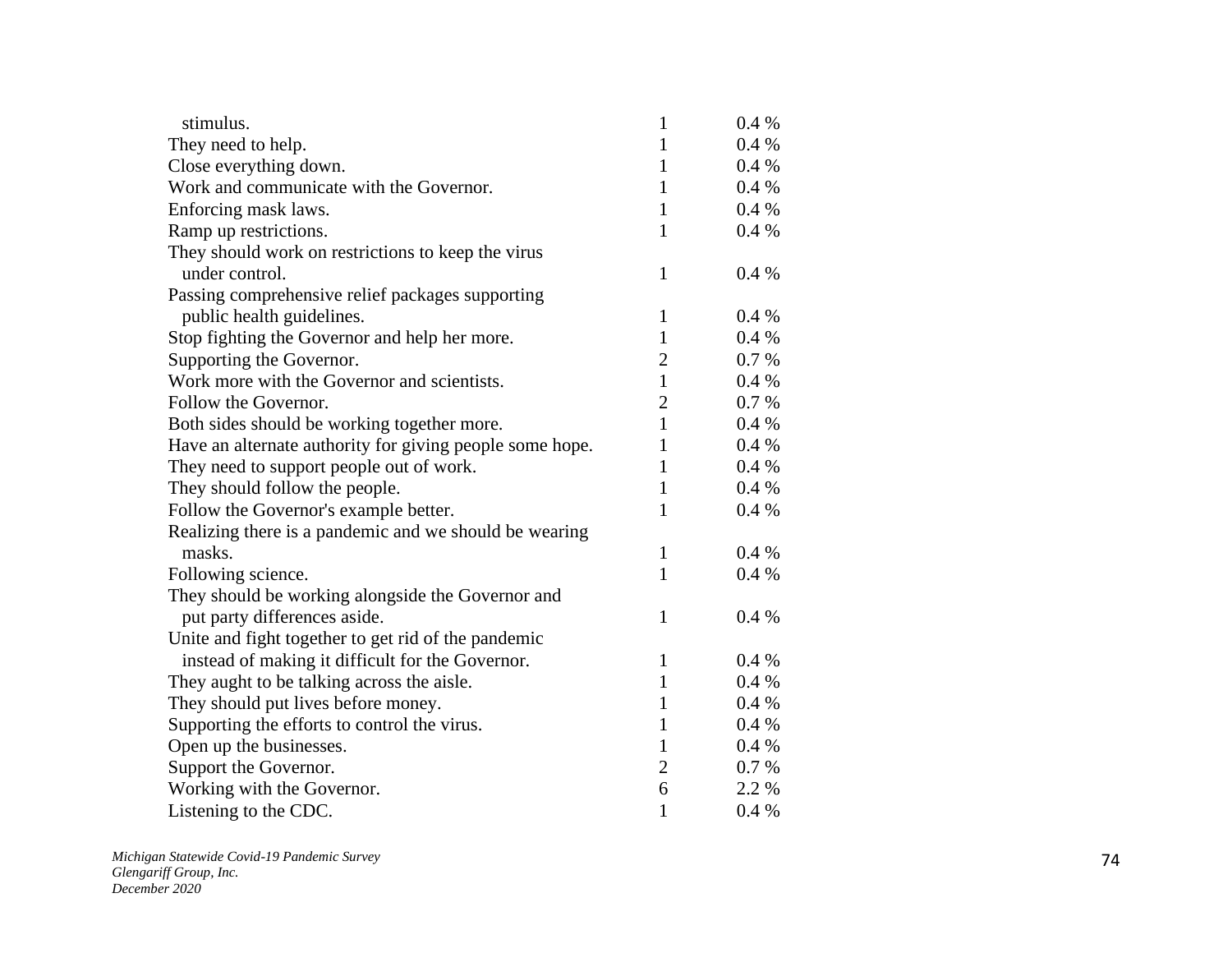| Get off your butts and get something done.                 | $\mathbf{1}$   | 0.4%    |
|------------------------------------------------------------|----------------|---------|
| Taking a more proactive approach.                          | $\mathbf{1}$   | $0.4\%$ |
| I wish they would allow her to do more, the whole state    |                |         |
| should be locked down.                                     | 1              | 0.4%    |
| Stop obstructing efforts to control the spread.            | $\mathbf{1}$   | $0.4\%$ |
| Get in line with that the health officials are saying.     | 1              | 0.4%    |
| They should be backing up the Governor.                    | 1              | 0.4%    |
| Stop arguing and figure this out.                          | 1              | 0.4%    |
| Get on the same page.                                      | $\mathbf{1}$   | $0.4\%$ |
| Backing up our Governor.                                   | $\mathbf{1}$   | 0.4%    |
| Enforce a mandatory mask mandate.                          | $\mathbf{1}$   | 0.4%    |
| Cooperating with the Governor.                             | $\overline{2}$ | 0.7 %   |
| Make people stay home.                                     | $\mathbf{1}$   | 0.4%    |
| Quit fighting and do what's for the state of Michigan,     |                |         |
| not individual parties.                                    | 1              | 0.4%    |
| Keeping the people more informed of what the plan is       |                |         |
| and what's going on.                                       | $\mathbf{1}$   | 0.4%    |
| Not undermining the Governor.                              | $\mathbf{1}$   | 0.4%    |
| Help the Governor get control.                             | 1              | $0.4\%$ |
| Quit backing down from fining people.                      | 1              | 0.4%    |
| Just at least trying to get it under control as opposed to |                |         |
| doing nothing.                                             | $\mathbf{1}$   | 0.4%    |
| There's too much politics.                                 | $\mathbf{1}$   | $0.4\%$ |
| Providing aid to all restaurants in Michigan.              | $\mathbf{1}$   | 0.4%    |
| They should listen to the science and not be partisan.     | $\mathbf{1}$   | 0.4%    |
| Not fighting our Governor.                                 | 1              | 0.4%    |
| Working with the Governor to shut high risk places         |                |         |
| down.                                                      | 1              | 0.4%    |
| They need to put politics aside and just help people.      | $\mathbf{1}$   | 0.4%    |
| Working with the governor.                                 | 1              | 0.4%    |
| If everyone was on the same page it would help.            | 1              | 0.4%    |
| Have a mask mandate.                                       | 1              | $0.4\%$ |
| Stop giving Whitmer opposition.                            | 1              | 0.4%    |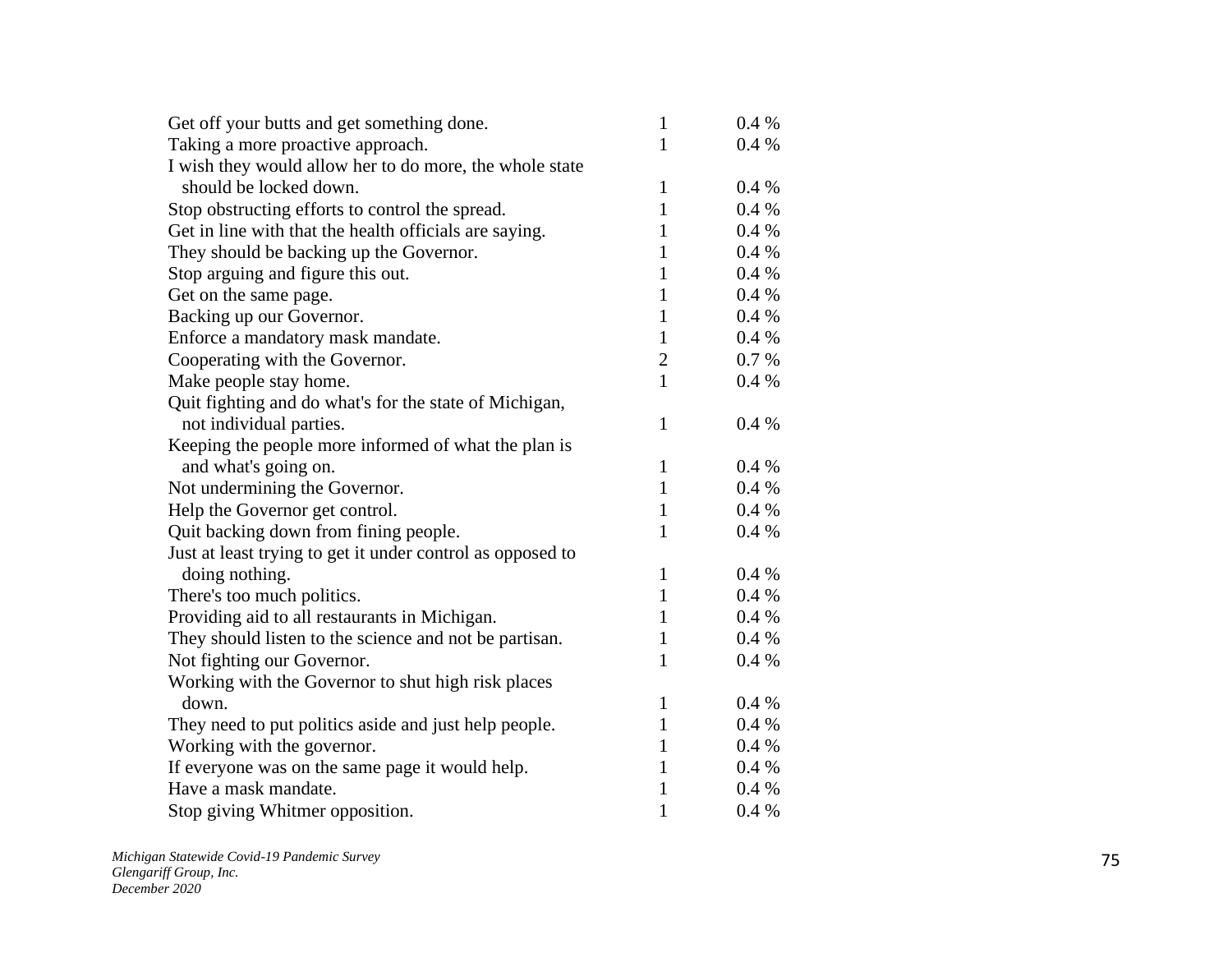| More for family funding.                              | 1              | $0.4\%$ |
|-------------------------------------------------------|----------------|---------|
| Working with the health department and Governor.      | $\mathbf{1}$   | 0.4%    |
| They need to be less difficult and cooperate with the |                |         |
| governor.                                             | 1              | $0.4\%$ |
| Cooperate the Whitmer.                                | 1              | 0.4%    |
| Listen to the science.                                | $\overline{2}$ | 0.7 %   |
| Work with our Governor.                               | $\mathbf{1}$   | 0.4%    |
| Have everyone wear masks and social distance.         | $\mathbf{1}$   | 0.4%    |
| Work with scientists more and listen when they say to |                |         |
| act quickly.                                          | $\mathbf{1}$   | 0.4%    |
| Work with the Governor.                               | 3              | 1.1%    |
| Listening to the Governor.                            | $\overline{2}$ | 0.7 %   |
| They should be cooperating and more bipartisan.       | $\mathbf{1}$   | $0.4\%$ |
| Helping our Governor with a pandemic relief bill.     | $\mathbf{1}$   | 0.4%    |
| Helping our Governor instead of fighting her.         | $\mathbf{1}$   | 0.4%    |
| Support the governor.                                 | $\mathbf{1}$   | 0.4%    |
| They should all get together and know that Covid is   |                |         |
| serious.                                              | $\mathbf{1}$   | 0.4%    |
| Enforcing more rules like social distancing.          | $\mathbf{1}$   | 0.4%    |
| Crack down like Canada did, they have people placed   |                |         |
| in every town to watch for violations.                | $\mathbf{1}$   | 0.4%    |
| Shut down the state.                                  | $\mathbf{1}$   | 0.4%    |
| Lead by example, go to the table and put it on TV.    | $\mathbf{1}$   | 0.4%    |
| Backing up the Governor and health department.        | 1              | $0.4\%$ |
| Getting a vaccine.                                    | $\mathbf{1}$   | 0.4%    |
| Work together and stop fighting the Governor.         | 1              | 0.4%    |
| They should help.                                     | $\mathbf{1}$   | 0.4%    |
| Don't try and stop what the Governor is doing.        | 1              | 0.4%    |
| They need to be backing our president.                | $\mathbf{1}$   | 0.4%    |
| Listen to the scientists.                             | $\mathbf{1}$   | 0.4%    |
| Let the Governor do her job.                          | 3              | 1.1%    |
| They should be more accepting of the safety protocols |                |         |
| as recommended by the CDC.                            | 1              | 0.4%    |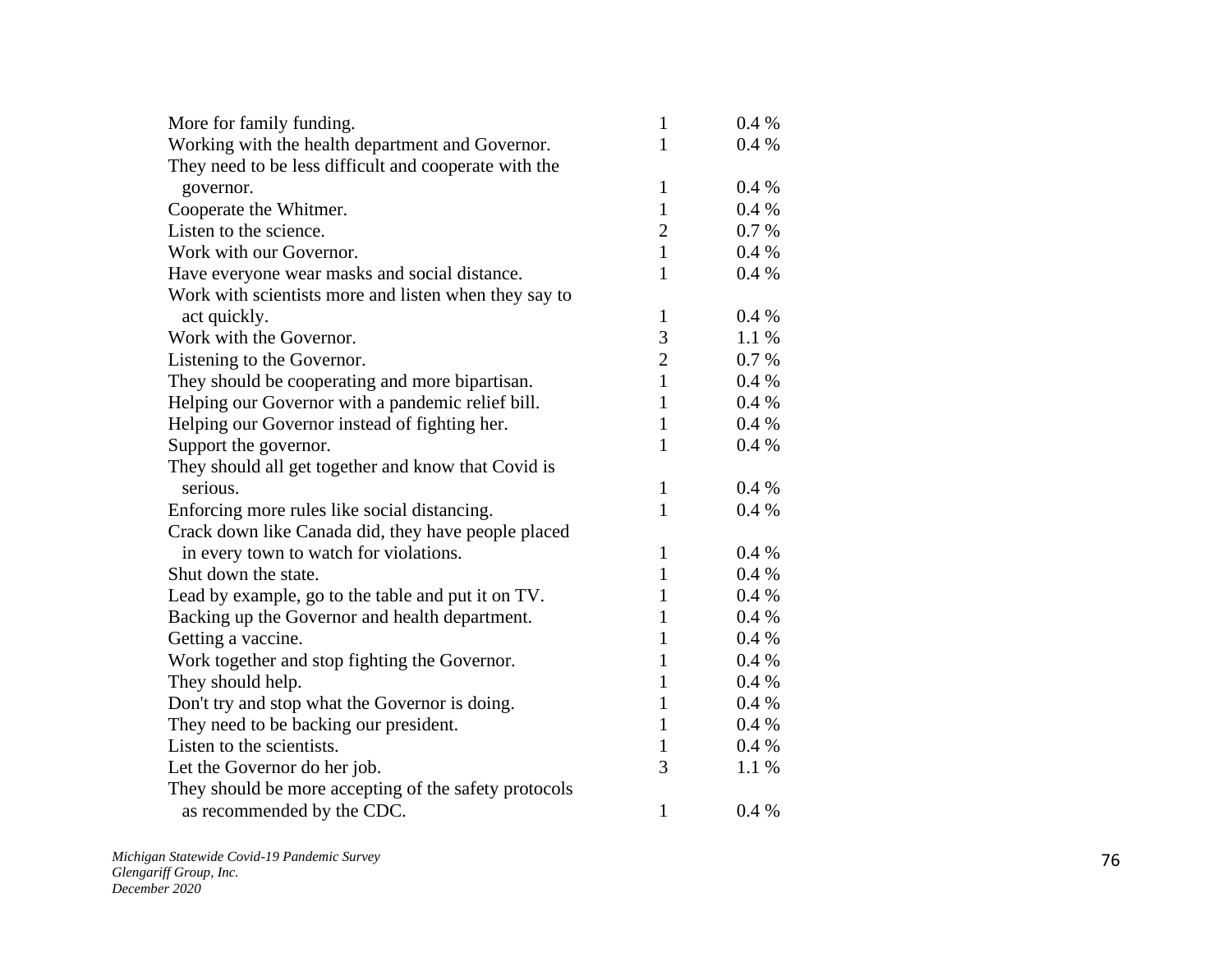| The should have listened to the Governor and stayed    |              |       |
|--------------------------------------------------------|--------------|-------|
| home for 2 weeks.                                      | 1            | 0.4 % |
| Working across the aisle and telling everybody to wear |              |       |
| masks instead of suing the Governor.                   | 1            | 0.4%  |
| Try to pass relief for Michiganders.                   | $\mathbf{1}$ | 0.4%  |
| They need to take it seriously.                        | 1            | 0.4%  |
| Taking the lead of the Governor and supporting her     |              |       |
| decisions so they act fast enough.                     | 1            | 0.4%  |
| Be more able to enforce the laws.                      | $\mathbf{1}$ | 0.4%  |
| They need to stop arguing and help people.             | $\mathbf{1}$ | 0.4%  |
| They should help back up the Governor and stop taking  |              |       |
| her to court.                                          | $\mathbf{1}$ | 0.4%  |
| Getting funds to small businesses.                     | $\mathbf{1}$ | 0.4%  |
| Shut Michigan down again.                              | 1            | 0.4%  |
| They need to reach across party lines and reach a      |              |       |
| solution.                                              | $\mathbf{1}$ | 0.4%  |
| Cooperate and stop just trying to get reelected.       | $\mathbf{1}$ | 0.4%  |
| Working with the Governor instead of fighting against  |              |       |
| her.                                                   | $\mathbf{1}$ | 0.4%  |
| Get back in session.                                   | $\mathbf{1}$ | 0.4%  |
| Getting it together.                                   | $\mathbf{1}$ | 0.4%  |
| Let the governor take control again.                   | $\mathbf{1}$ | 0.4%  |
| They could work together better.                       | $\mathbf{1}$ | 0.4%  |
| They should enforce masking and curfews.               | $\mathbf{1}$ | 0.4%  |
| Listening to health care officials' advice.            | $\mathbf{1}$ | 0.4%  |
| Start listening to the Governor.                       | 1            | 0.4%  |
| Listening to the health professionals and using their  |              |       |
| advice to guide them.                                  | 1            | 0.4%  |
| They should work with the Governor and stop trying to  |              |       |
| undermine her.                                         | 1            | 0.4%  |
| The should be working with the Governor.               | $\mathbf{1}$ | 0.4%  |
| They should be more closely working with scientists,   |              |       |
| not making it political.                               | $\mathbf{1}$ | 0.4%  |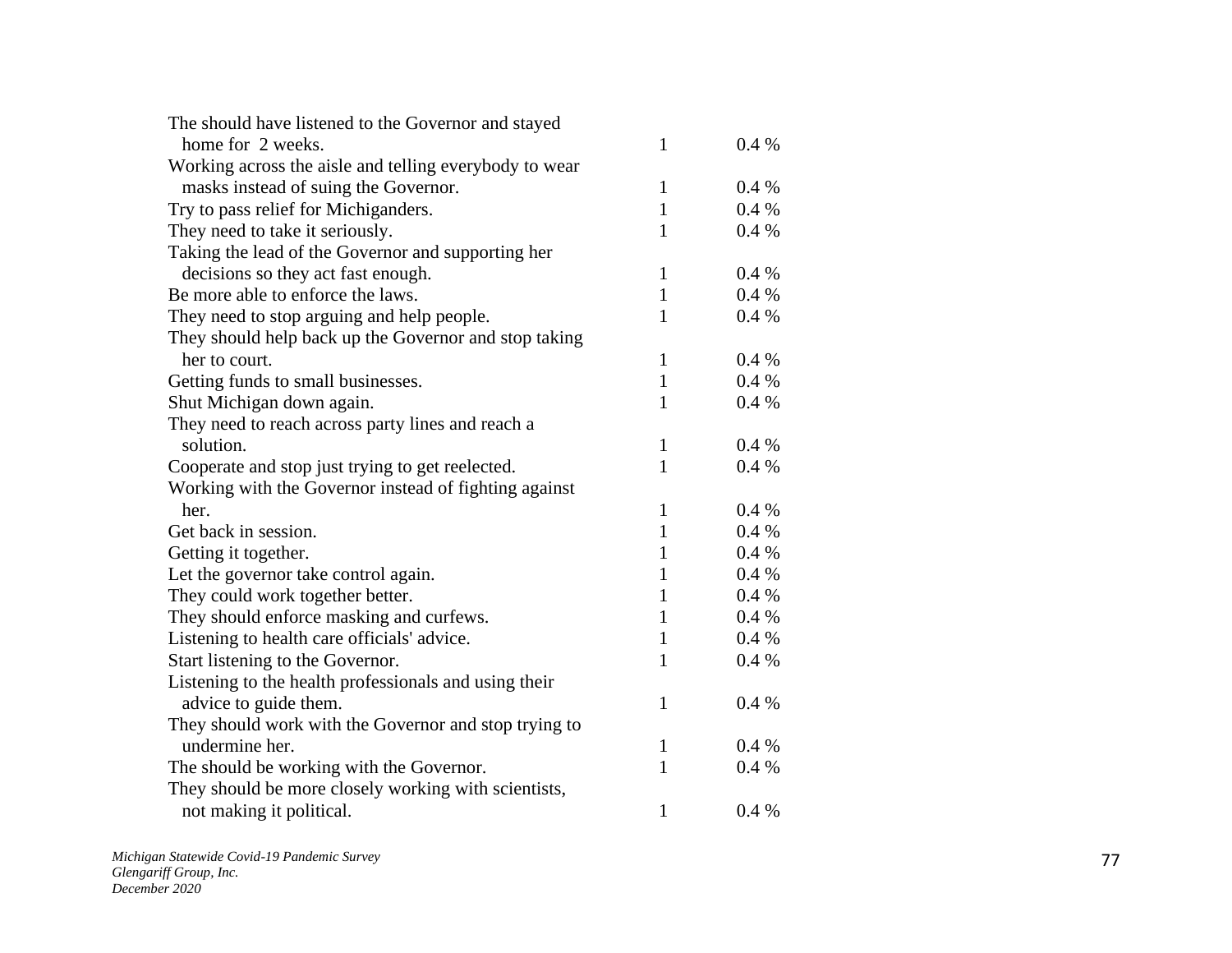| Enforcing masks.                                          | 1            | $0.4\%$ |
|-----------------------------------------------------------|--------------|---------|
| They could look out for the older people.                 | $\mathbf{1}$ | 0.4%    |
| They're being awful.                                      | $\mathbf{1}$ | 0.4 %   |
| Making sure people are okay financially.                  | $\mathbf{1}$ | 0.4%    |
| They need to help nursing homes.                          | $\mathbf{1}$ | 0.4%    |
| Be open to the Governor's plan.                           | $\mathbf{1}$ | 0.4%    |
| Make a stimulus plan.                                     | $\mathbf{1}$ | 0.4%    |
| Helping businesses that have to shut down.                | $\mathbf{1}$ | 0.4%    |
| Protect the vulnerable.                                   | $\mathbf{1}$ | $0.4\%$ |
| Taking it seriously.                                      | 1            | 0.4%    |
| Supporting the Governor a little more.                    | $\mathbf{1}$ | 0.4%    |
| Another stay at home order.                               | $\mathbf{1}$ | 0.4%    |
| They're looking too short term.                           | $\mathbf{1}$ | 0.4%    |
| Do a strict shutdown.                                     | $\mathbf{1}$ | 0.4%    |
| They should work together with the Governor to make       |              |         |
| progress.                                                 | 1            | 0.4%    |
| Working with the Governor instead of blocking her.        | $\mathbf{1}$ | 0.4%    |
| Stop filing silly lawsuits and wasting time.              | $\mathbf{1}$ | 0.4%    |
| They should be wearing masks as an example.               | $\mathbf{1}$ | 0.4%    |
| Working together to have uniform mandates.                | $\mathbf{1}$ | 0.4%    |
| They need to work together with the Governor.             | $\mathbf{1}$ | 0.4%    |
| More enforcement of laws.                                 | $\mathbf{1}$ | 0.4%    |
| Working to pass a relief bill making wearing masks        |              |         |
| mandatory.                                                | 1            | $0.4\%$ |
| They aren't helping people like myself with the financial |              |         |
| burden of the pandemic.                                   | $\mathbf{1}$ | 0.4%    |
| They should be recognizing this as a global health crisis |              |         |
| and not an economic one.                                  | 1            | 0.4%    |
| Support our Governor.                                     | $\mathbf{1}$ | 0.4%    |
| A state funded stimulus package.                          | 1            | $0.4\%$ |
| Not denying facts and passing legislation that's more     |              |         |
| consistent with Covid.                                    | $\mathbf{1}$ | 0.4%    |
| They could do a better job enforcing masks and social     |              |         |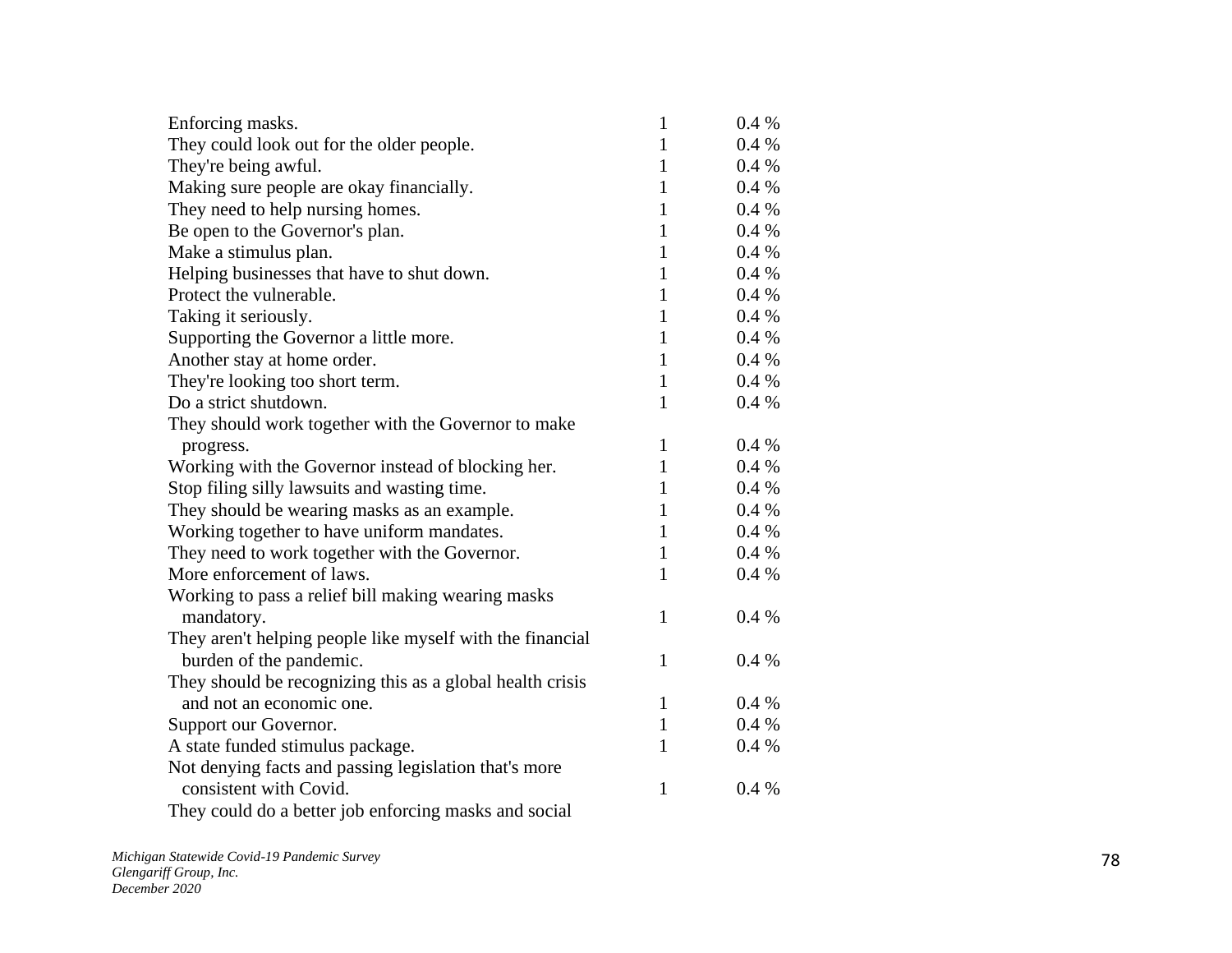| distancing.                                               | $\mathbf{1}$   | 0.4%  |
|-----------------------------------------------------------|----------------|-------|
| Talk together and compromise.                             | $\mathbf{1}$   | 0.4%  |
| Work together a lot better.                               | $\mathbf{1}$   | 0.4%  |
| They should trust the Governor and put more limits on     |                |       |
| what people do.                                           | $\mathbf{1}$   | 0.4%  |
| Being honest with themselves and others about the virus.  | 1              | 0.4%  |
| They should be taking the pandemic seriously and          |                |       |
| working with the Governor.                                | 1              | 0.4%  |
| Set up state policies working with our Governor.          | $\mathbf{1}$   | 0.4%  |
| They need to work across the aisle.                       | $\mathbf{1}$   | 0.4%  |
| Quitting their jobs too.                                  | $\mathbf{1}$   | 0.4%  |
| Stand up for themselves, not the party.                   | $\mathbf{1}$   | 0.4%  |
| Provide more financial assistance to the people.          | 1              | 0.4%  |
| Look out for more vulnerable people, don't put Covid      |                |       |
| infected people back into nursing homes.                  | $\mathbf{1}$   | 0.4%  |
| Warn people 7 days before a 21 day shutdown and           |                |       |
| punish those breaking it with community service.          | $\mathbf{1}$   | 0.4%  |
| They need to force Governor Whitmer out of office.        | $\mathbf{1}$   | 0.4%  |
| Follow the constitution.                                  | $\overline{2}$ | 0.7 % |
| Get businesses open.                                      | $\mathbf{1}$   | 0.4%  |
| Standing up to our Governor.                              | 1              | 0.4%  |
| They should worry about people's economic needs           |                |       |
| during this trying time.                                  | $\mathbf{1}$   | 0.4%  |
| Resign.                                                   | $\mathbf{1}$   | 0.4%  |
| We need to find better guidelines to safety without       |                |       |
| closing so many businesses.                               | $\mathbf{1}$   | 0.4%  |
| Open up the state and stop trying to ruin lives.          | $\mathbf{1}$   | 0.4%  |
| Shut us down.                                             | 1              | 0.4 % |
| Backing the president in getting a vaccine out.           | $\mathbf{1}$   | 0.4%  |
| Stop being little children and work for the betterment of |                |       |
| the state.                                                | $\mathbf{1}$   | 0.4%  |
| Go on the media to try to get the Governor to work        |                |       |
| with them.                                                | $\mathbf{1}$   | 0.4%  |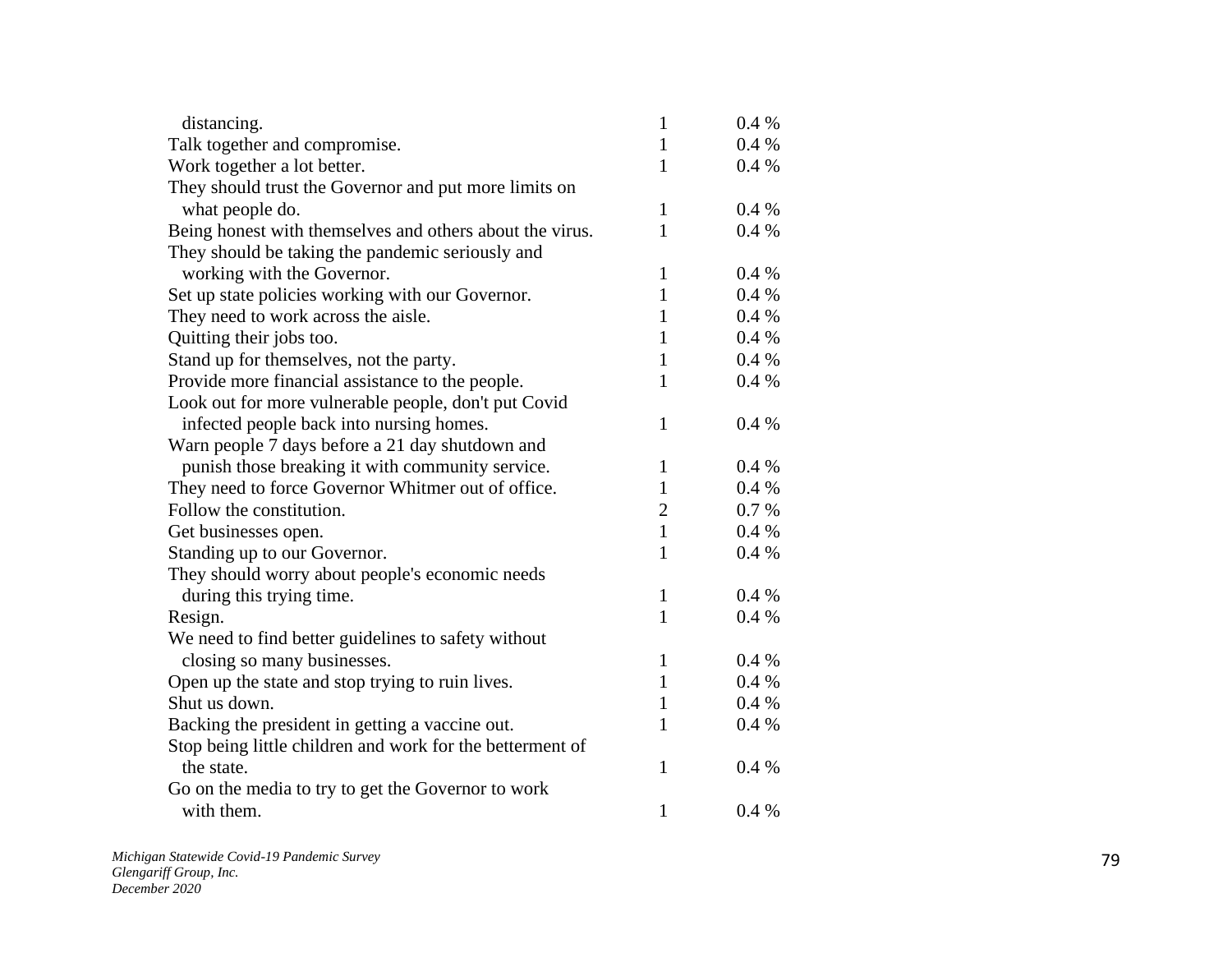| Tell the Governor to cooperate.                        | $\mathbf{1}$   | $0.4\%$ |
|--------------------------------------------------------|----------------|---------|
| Stop locking down the state.                           | $\mathbf{1}$   | 0.4 %   |
| Stop the Governor.                                     | $\mathbf{1}$   | $0.4\%$ |
| More testing.                                          | $\mathbf{1}$   | 0.4%    |
| Helping more businesses.                               | $\mathbf{1}$   | 0.4%    |
| Governing and letting people live.                     | $\mathbf{1}$   | $0.4\%$ |
| Make sure our rights are protected.                    | $\mathbf{1}$   | 0.4%    |
| They should focus on the communities gravely effected. | $\mathbf{1}$   | $0.4\%$ |
| Working together.                                      | $\overline{2}$ | $0.7\%$ |
| Open up the state more.                                | $\mathbf{1}$   | 0.4%    |
| Working together to get a solution.                    | $\overline{2}$ | $0.7\%$ |
| Shut down.                                             | $\mathbf{1}$   | $0.4\%$ |
| Removing their heads from their butts.                 | $\mathbf{1}$   | 0.4%    |
| They need to work together.                            | $\mathbf{1}$   | $0.4\%$ |
| They need to impeach our Governor.                     | $\mathbf{1}$   | $0.4\%$ |
| They shouldn't be shutting the state down.             | $\mathbf{1}$   | 0.4%    |
| They should push back harder.                          | $\mathbf{1}$   | $0.4\%$ |
| Reach across the aisle.                                | $\overline{2}$ | 0.7 %   |
| Removing the Governor's restrictions.                  | $\mathbf{1}$   | $0.4\%$ |
| They just don't care.                                  | $\mathbf{1}$   | $0.4\%$ |
| They should be working with the private sector like    |                |         |
| restaurants.                                           | $\mathbf{1}$   | $0.4\%$ |
| They need to put their agenda's aside.                 | $\mathbf{1}$   | $0.4\%$ |
| Allow businesses and people to make decisions on their |                |         |
| own.                                                   | $\mathbf{1}$   | $0.4\%$ |
| Stop playing politics.                                 | $\mathbf{1}$   | $0.4\%$ |
| Not restricting our rights as Americans.               | $\mathbf{1}$   | 0.4%    |
| Economic relief bill.                                  | $\mathbf{1}$   | $0.4\%$ |
| Leave everybody alone.                                 | $\mathbf{1}$   | 0.4%    |
| Not letting kids go back to school.                    | $\mathbf{1}$   | $0.4\%$ |
| Work on a better way and don't close business.         | $\mathbf{1}$   | $0.4\%$ |
| Complete shutdown.                                     | $\mathbf{1}$   | 0.4%    |
| Have meetings more often and get everyone on the       |                |         |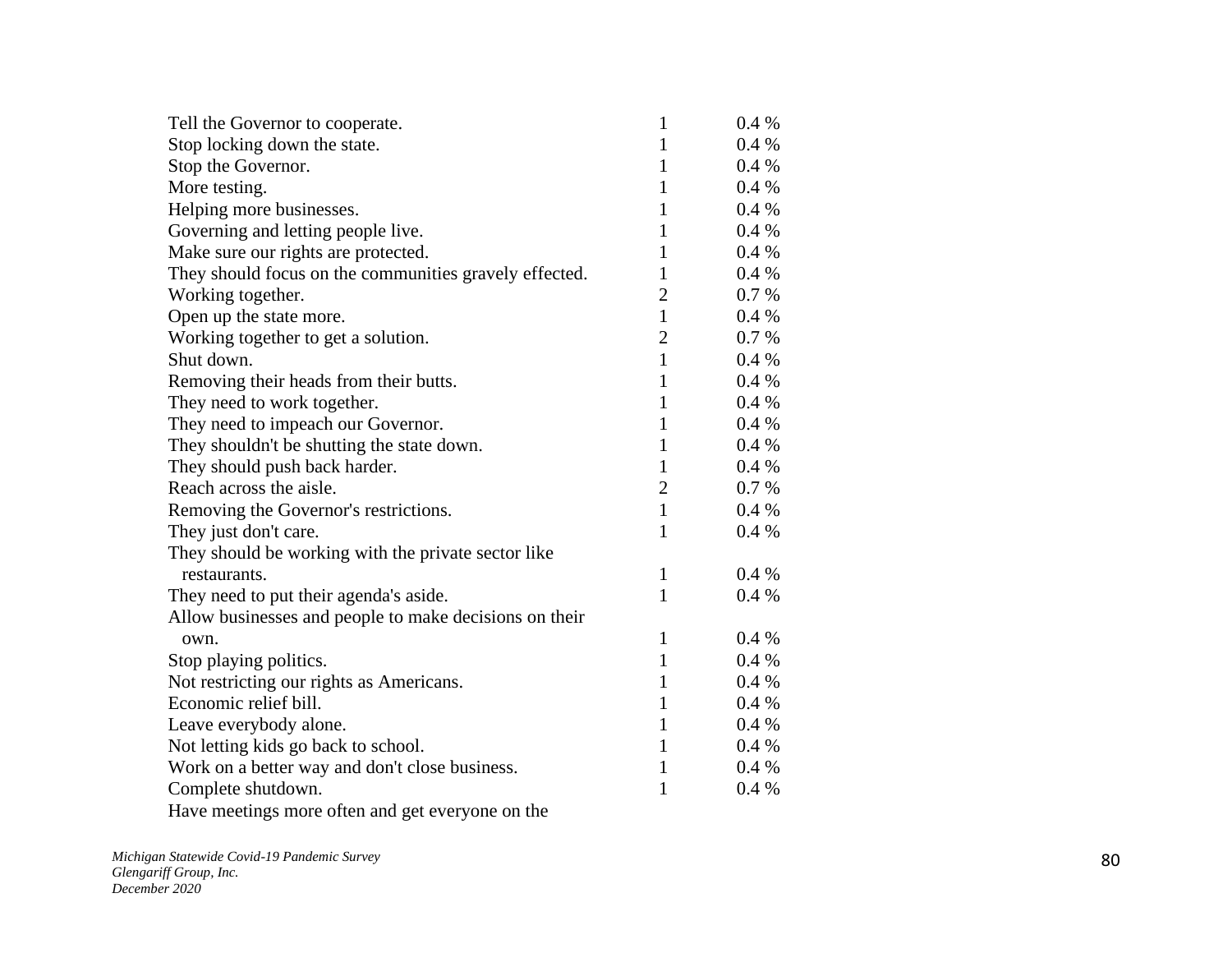| same page.                                              | 1            | $0.4\%$ |
|---------------------------------------------------------|--------------|---------|
| Opening up businesses.                                  | 1            | 0.4%    |
| They can't control the Governor.                        | 1            | $0.4\%$ |
| Enforcing our constitution.                             | 1            | 0.4%    |
| Opening the economy.                                    | $\mathbf{1}$ | $0.4\%$ |
| Not giving out stimulus packages.                       | 1            | $0.4\%$ |
| Get unemployment for people who own small               |              |         |
| businesses.                                             | 1            | $0.4\%$ |
| Compromising.                                           | 1            | $0.4\%$ |
| Work together.                                          | 1            | 0.4%    |
| Fine people for not wearing masks.                      | 1            | $0.4\%$ |
| Start to let people take their own lives in their own   |              |         |
| hands.                                                  | 1            | $0.4\%$ |
| Don't let the Governor go around them.                  | 1            | 0.4%    |
| Not closing everything down.                            | 1            | $0.4\%$ |
| Have more localized informative meetings narrowing      |              |         |
| down the protocols that actually work.                  | 1            | $0.4\%$ |
| Provide signs on public buildings saying that to enter, |              |         |
| masks are required.                                     | 1            | 0.4%    |
| They're working against each other.                     | 1            | $0.4\%$ |
| Trying to help small businesses and people out of work. | 1            | 0.4%    |
| We need more state funds for this pandemic.             | 1            | $0.4\%$ |
| A second round of stimulus checks.                      | 1            | 0.4%    |
| Fight harder to unlock parts of the state.              |              | 0.4 %   |
| Total                                                   | 279          | 100.0 % |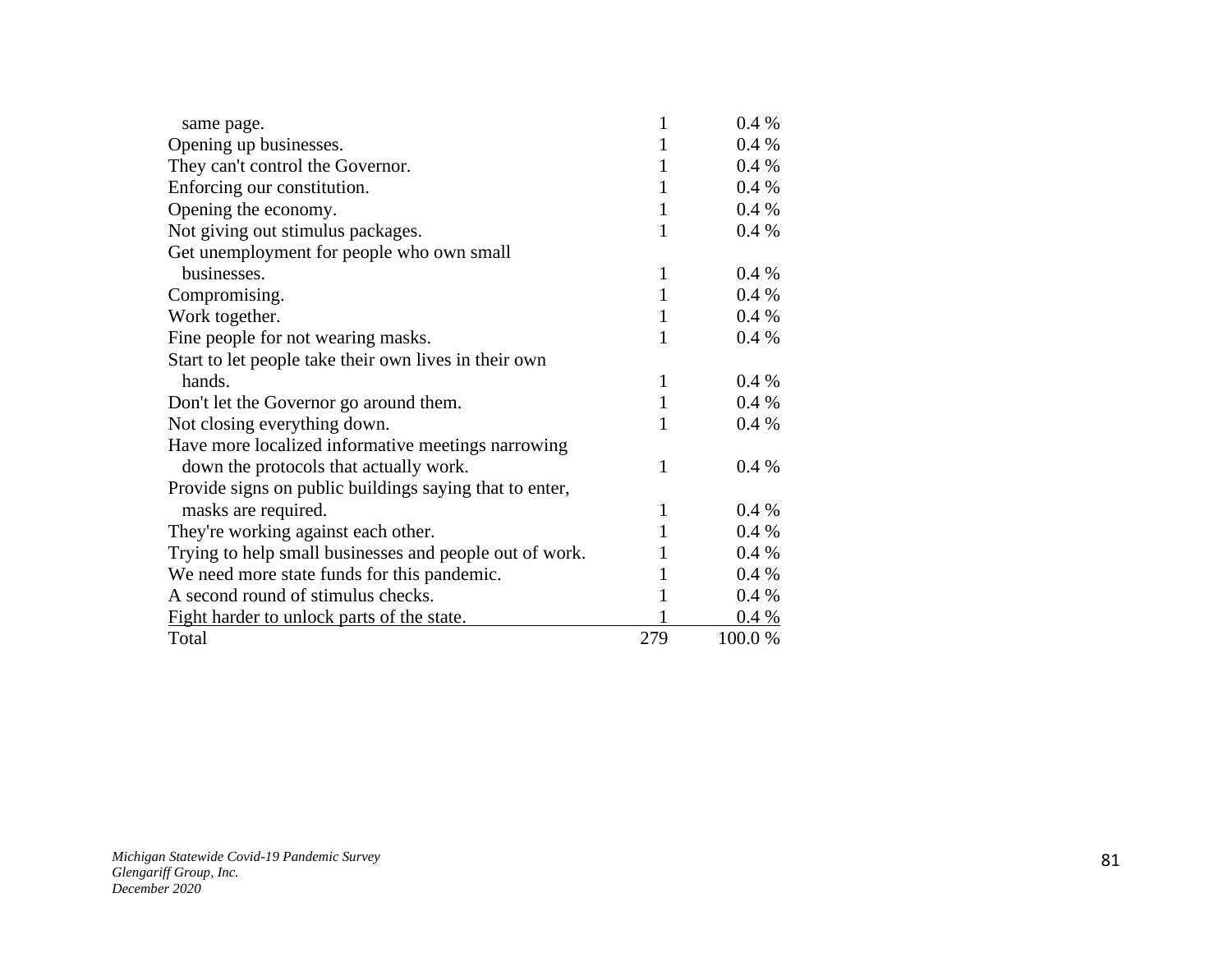## APPENDIX C: QUESTION 14

| This summer, cases of the virus flattened in         |                |         |
|------------------------------------------------------|----------------|---------|
| Michigan, but they are now surpassing record         |                |         |
| levels in Michigan. What do you think is the         |                |         |
| biggest reason for the rapid increase in Covid       |                |         |
| cases over the past month?                           | Number         | Percent |
| Everyone was outside and distanced during the summer |                |         |
| as opposed to now.                                   | $\mathbf{1}$   | $0.2\%$ |
| Don't know.                                          | 45             | 7.5 %   |
| Too many people gathering in close proximity and not |                |         |
| wearing masks.                                       | $\mathbf{1}$   | 0.2 %   |
| The refusal to wear masks.                           | $\mathbf{1}$   | $0.2\%$ |
| Donald Trump caused most of this.                    | $\mathbf{1}$   | 0.2 %   |
| Lack of people wearing masks.                        | $\mathbf{1}$   | $0.2\%$ |
| They're not remaining 6 feet apart.                  | $\mathbf{1}$   | $0.2\%$ |
| The temperature.                                     | $\mathbf{1}$   | 0.2 %   |
| Bars opening up.                                     | $\mathbf{1}$   | 0.2 %   |
| People not following rules.                          | $\overline{2}$ | 0.3%    |
| People's ignorance about the virus overall.          | $\mathbf{1}$   | 0.2 %   |
| Exposure.                                            | $\mathbf{1}$   | $0.2\%$ |
| People not wearing masks.                            | 12             | 2.0%    |
| It's the flu season.                                 | $\overline{2}$ | 0.3%    |
| A lot of other illness being attributed to Covid.    | $\mathbf{1}$   | 0.2 %   |
| More testing available.                              | $\mathbf{1}$   | 0.2 %   |
| Holiday travels.                                     | $\mathbf{1}$   | 0.2 %   |
| Too many gatherings.                                 | $\overline{2}$ | 0.3%    |
| People don't want to be told what to do.             | $\mathbf{1}$   | 0.2 %   |
| The lack of people caring.                           | $\mathbf{1}$   | 0.2 %   |
| People are too illiterate and ignorant to understand |                |         |
| we're going through a pandemic.                      | $\mathbf{1}$   | 0.2 %   |
| Everyone not taking it seriously.                    | $\mathbf{1}$   | 0.2 %   |
|                                                      |                |         |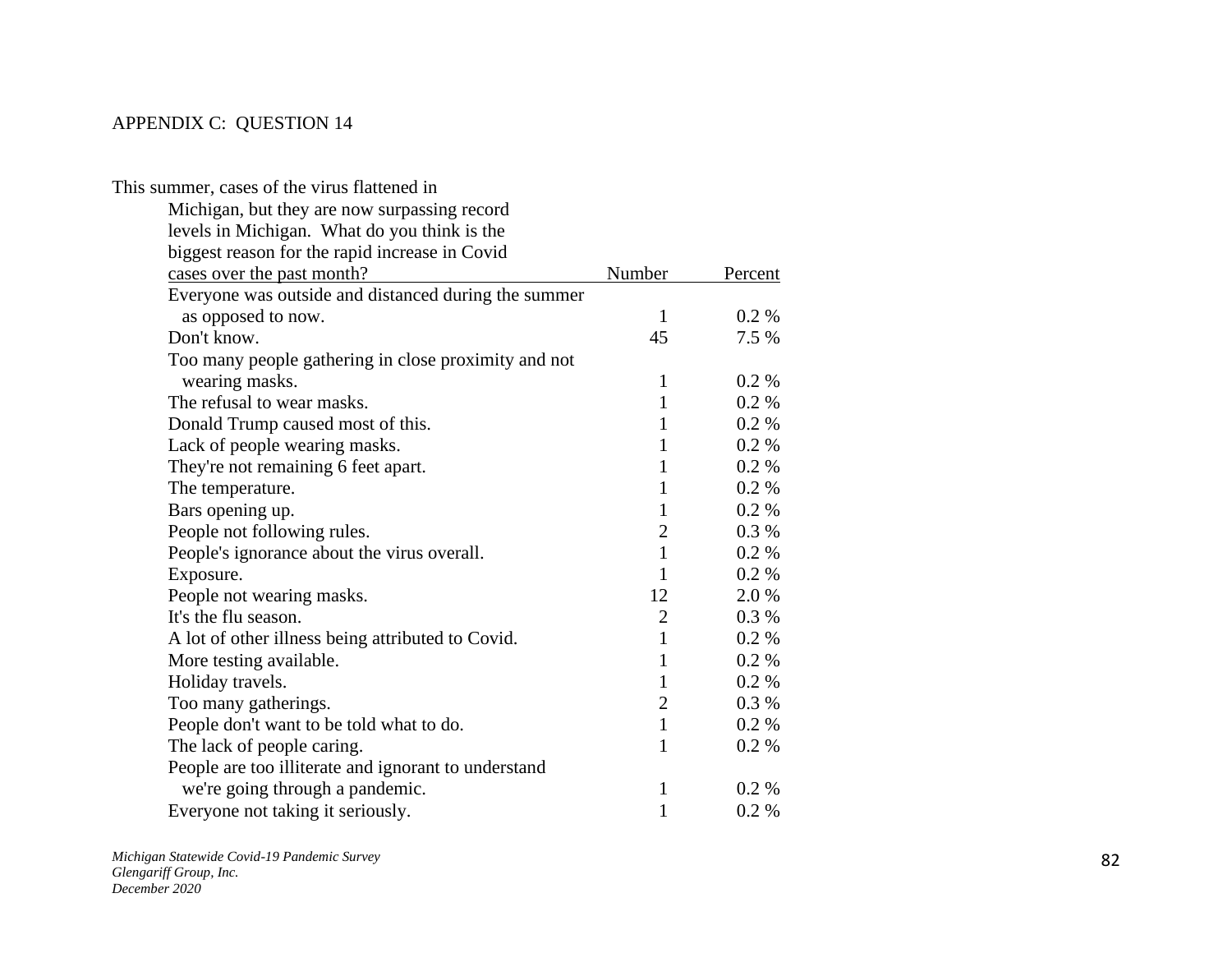| We have way too many people who don't believe it's<br>$\mathbf{1}$<br>0.2 %<br>real.<br>Young people gathering again, not following the rules<br>like wearing masks and social distancing.<br>$\mathbf{1}$<br>0.2 %<br>0.2 %<br>People ignoring what they're supposed to do.<br>$\mathbf{1}$<br>People getting cabin fever and gathering in groups.<br>$0.2\%$<br>1<br>A lot of people coming to Michigan from out of state.<br>$\mathbf{1}$<br>0.2 %<br>Everyone went to normal.<br>$\mathbf{1}$<br>0.2 %<br>Wearing a mask is suppressing the immune systems so<br>$\mathbf{1}$<br>more people are susceptible to it.<br>0.2 %<br>It's been politicized from president to the governor, no<br>unification across the board, causing confusion and<br>chaos.<br>0.2 %<br>$\mathbf{1}$<br>5<br>Colder weather.<br>0.8%<br>3<br>Weather.<br>$0.5\%$<br>Too many people getting together and not following the<br>mask rule.<br>0.2 %<br>$\mathbf{1}$<br>$\mathbf{1}$<br>0.2 %<br>People getting together without masks.<br>People aren't following simple rules.<br>$\mathbf{1}$<br>0.2%<br>$\mathbf{2}$<br>People not taking it seriously anymore.<br>$0.3\%$<br>People don't like masks.<br>$\mathbf{1}$<br>0.2 %<br>People not following the rules of washing hands and<br>$\mathbf{1}$<br>wearing masks.<br>0.2 %<br>People aren't wearing their masks.<br>$\mathbf{1}$<br>0.2 %<br>5<br>The weather.<br>0.8%<br>More testing.<br>13<br>2.2 %<br>0.2 %<br>People get sick in the winter.<br>1<br>Family gatherings and not using masks like they should.<br>$\mathbf{1}$<br>0.2 %<br>Increased testing.<br>$\overline{4}$<br>0.7 %<br>$\mathbf{1}$<br>Having everything open.<br>0.2 %<br>Increase in the flu being mistaken for Covid.<br>$\mathbf{1}$<br>0.2 % | People being stupid and not wearing masks. | $\mathbf{1}$ | 0.2 % |
|---------------------------------------------------------------------------------------------------------------------------------------------------------------------------------------------------------------------------------------------------------------------------------------------------------------------------------------------------------------------------------------------------------------------------------------------------------------------------------------------------------------------------------------------------------------------------------------------------------------------------------------------------------------------------------------------------------------------------------------------------------------------------------------------------------------------------------------------------------------------------------------------------------------------------------------------------------------------------------------------------------------------------------------------------------------------------------------------------------------------------------------------------------------------------------------------------------------------------------------------------------------------------------------------------------------------------------------------------------------------------------------------------------------------------------------------------------------------------------------------------------------------------------------------------------------------------------------------------------------------------------------------------------------------------------------------------------------------------------------------------------------------|--------------------------------------------|--------------|-------|
|                                                                                                                                                                                                                                                                                                                                                                                                                                                                                                                                                                                                                                                                                                                                                                                                                                                                                                                                                                                                                                                                                                                                                                                                                                                                                                                                                                                                                                                                                                                                                                                                                                                                                                                                                                     |                                            |              |       |
|                                                                                                                                                                                                                                                                                                                                                                                                                                                                                                                                                                                                                                                                                                                                                                                                                                                                                                                                                                                                                                                                                                                                                                                                                                                                                                                                                                                                                                                                                                                                                                                                                                                                                                                                                                     |                                            |              |       |
|                                                                                                                                                                                                                                                                                                                                                                                                                                                                                                                                                                                                                                                                                                                                                                                                                                                                                                                                                                                                                                                                                                                                                                                                                                                                                                                                                                                                                                                                                                                                                                                                                                                                                                                                                                     |                                            |              |       |
|                                                                                                                                                                                                                                                                                                                                                                                                                                                                                                                                                                                                                                                                                                                                                                                                                                                                                                                                                                                                                                                                                                                                                                                                                                                                                                                                                                                                                                                                                                                                                                                                                                                                                                                                                                     |                                            |              |       |
|                                                                                                                                                                                                                                                                                                                                                                                                                                                                                                                                                                                                                                                                                                                                                                                                                                                                                                                                                                                                                                                                                                                                                                                                                                                                                                                                                                                                                                                                                                                                                                                                                                                                                                                                                                     |                                            |              |       |
|                                                                                                                                                                                                                                                                                                                                                                                                                                                                                                                                                                                                                                                                                                                                                                                                                                                                                                                                                                                                                                                                                                                                                                                                                                                                                                                                                                                                                                                                                                                                                                                                                                                                                                                                                                     |                                            |              |       |
|                                                                                                                                                                                                                                                                                                                                                                                                                                                                                                                                                                                                                                                                                                                                                                                                                                                                                                                                                                                                                                                                                                                                                                                                                                                                                                                                                                                                                                                                                                                                                                                                                                                                                                                                                                     |                                            |              |       |
|                                                                                                                                                                                                                                                                                                                                                                                                                                                                                                                                                                                                                                                                                                                                                                                                                                                                                                                                                                                                                                                                                                                                                                                                                                                                                                                                                                                                                                                                                                                                                                                                                                                                                                                                                                     |                                            |              |       |
|                                                                                                                                                                                                                                                                                                                                                                                                                                                                                                                                                                                                                                                                                                                                                                                                                                                                                                                                                                                                                                                                                                                                                                                                                                                                                                                                                                                                                                                                                                                                                                                                                                                                                                                                                                     |                                            |              |       |
|                                                                                                                                                                                                                                                                                                                                                                                                                                                                                                                                                                                                                                                                                                                                                                                                                                                                                                                                                                                                                                                                                                                                                                                                                                                                                                                                                                                                                                                                                                                                                                                                                                                                                                                                                                     |                                            |              |       |
|                                                                                                                                                                                                                                                                                                                                                                                                                                                                                                                                                                                                                                                                                                                                                                                                                                                                                                                                                                                                                                                                                                                                                                                                                                                                                                                                                                                                                                                                                                                                                                                                                                                                                                                                                                     |                                            |              |       |
|                                                                                                                                                                                                                                                                                                                                                                                                                                                                                                                                                                                                                                                                                                                                                                                                                                                                                                                                                                                                                                                                                                                                                                                                                                                                                                                                                                                                                                                                                                                                                                                                                                                                                                                                                                     |                                            |              |       |
|                                                                                                                                                                                                                                                                                                                                                                                                                                                                                                                                                                                                                                                                                                                                                                                                                                                                                                                                                                                                                                                                                                                                                                                                                                                                                                                                                                                                                                                                                                                                                                                                                                                                                                                                                                     |                                            |              |       |
|                                                                                                                                                                                                                                                                                                                                                                                                                                                                                                                                                                                                                                                                                                                                                                                                                                                                                                                                                                                                                                                                                                                                                                                                                                                                                                                                                                                                                                                                                                                                                                                                                                                                                                                                                                     |                                            |              |       |
|                                                                                                                                                                                                                                                                                                                                                                                                                                                                                                                                                                                                                                                                                                                                                                                                                                                                                                                                                                                                                                                                                                                                                                                                                                                                                                                                                                                                                                                                                                                                                                                                                                                                                                                                                                     |                                            |              |       |
|                                                                                                                                                                                                                                                                                                                                                                                                                                                                                                                                                                                                                                                                                                                                                                                                                                                                                                                                                                                                                                                                                                                                                                                                                                                                                                                                                                                                                                                                                                                                                                                                                                                                                                                                                                     |                                            |              |       |
|                                                                                                                                                                                                                                                                                                                                                                                                                                                                                                                                                                                                                                                                                                                                                                                                                                                                                                                                                                                                                                                                                                                                                                                                                                                                                                                                                                                                                                                                                                                                                                                                                                                                                                                                                                     |                                            |              |       |
|                                                                                                                                                                                                                                                                                                                                                                                                                                                                                                                                                                                                                                                                                                                                                                                                                                                                                                                                                                                                                                                                                                                                                                                                                                                                                                                                                                                                                                                                                                                                                                                                                                                                                                                                                                     |                                            |              |       |
|                                                                                                                                                                                                                                                                                                                                                                                                                                                                                                                                                                                                                                                                                                                                                                                                                                                                                                                                                                                                                                                                                                                                                                                                                                                                                                                                                                                                                                                                                                                                                                                                                                                                                                                                                                     |                                            |              |       |
|                                                                                                                                                                                                                                                                                                                                                                                                                                                                                                                                                                                                                                                                                                                                                                                                                                                                                                                                                                                                                                                                                                                                                                                                                                                                                                                                                                                                                                                                                                                                                                                                                                                                                                                                                                     |                                            |              |       |
|                                                                                                                                                                                                                                                                                                                                                                                                                                                                                                                                                                                                                                                                                                                                                                                                                                                                                                                                                                                                                                                                                                                                                                                                                                                                                                                                                                                                                                                                                                                                                                                                                                                                                                                                                                     |                                            |              |       |
|                                                                                                                                                                                                                                                                                                                                                                                                                                                                                                                                                                                                                                                                                                                                                                                                                                                                                                                                                                                                                                                                                                                                                                                                                                                                                                                                                                                                                                                                                                                                                                                                                                                                                                                                                                     |                                            |              |       |
|                                                                                                                                                                                                                                                                                                                                                                                                                                                                                                                                                                                                                                                                                                                                                                                                                                                                                                                                                                                                                                                                                                                                                                                                                                                                                                                                                                                                                                                                                                                                                                                                                                                                                                                                                                     |                                            |              |       |
|                                                                                                                                                                                                                                                                                                                                                                                                                                                                                                                                                                                                                                                                                                                                                                                                                                                                                                                                                                                                                                                                                                                                                                                                                                                                                                                                                                                                                                                                                                                                                                                                                                                                                                                                                                     |                                            |              |       |
|                                                                                                                                                                                                                                                                                                                                                                                                                                                                                                                                                                                                                                                                                                                                                                                                                                                                                                                                                                                                                                                                                                                                                                                                                                                                                                                                                                                                                                                                                                                                                                                                                                                                                                                                                                     |                                            |              |       |
|                                                                                                                                                                                                                                                                                                                                                                                                                                                                                                                                                                                                                                                                                                                                                                                                                                                                                                                                                                                                                                                                                                                                                                                                                                                                                                                                                                                                                                                                                                                                                                                                                                                                                                                                                                     |                                            |              |       |
|                                                                                                                                                                                                                                                                                                                                                                                                                                                                                                                                                                                                                                                                                                                                                                                                                                                                                                                                                                                                                                                                                                                                                                                                                                                                                                                                                                                                                                                                                                                                                                                                                                                                                                                                                                     |                                            |              |       |
|                                                                                                                                                                                                                                                                                                                                                                                                                                                                                                                                                                                                                                                                                                                                                                                                                                                                                                                                                                                                                                                                                                                                                                                                                                                                                                                                                                                                                                                                                                                                                                                                                                                                                                                                                                     |                                            |              |       |
|                                                                                                                                                                                                                                                                                                                                                                                                                                                                                                                                                                                                                                                                                                                                                                                                                                                                                                                                                                                                                                                                                                                                                                                                                                                                                                                                                                                                                                                                                                                                                                                                                                                                                                                                                                     |                                            |              |       |
|                                                                                                                                                                                                                                                                                                                                                                                                                                                                                                                                                                                                                                                                                                                                                                                                                                                                                                                                                                                                                                                                                                                                                                                                                                                                                                                                                                                                                                                                                                                                                                                                                                                                                                                                                                     |                                            |              |       |
|                                                                                                                                                                                                                                                                                                                                                                                                                                                                                                                                                                                                                                                                                                                                                                                                                                                                                                                                                                                                                                                                                                                                                                                                                                                                                                                                                                                                                                                                                                                                                                                                                                                                                                                                                                     |                                            |              |       |
|                                                                                                                                                                                                                                                                                                                                                                                                                                                                                                                                                                                                                                                                                                                                                                                                                                                                                                                                                                                                                                                                                                                                                                                                                                                                                                                                                                                                                                                                                                                                                                                                                                                                                                                                                                     | Downplaying the virus.                     | $\mathbf{1}$ | 0.2 % |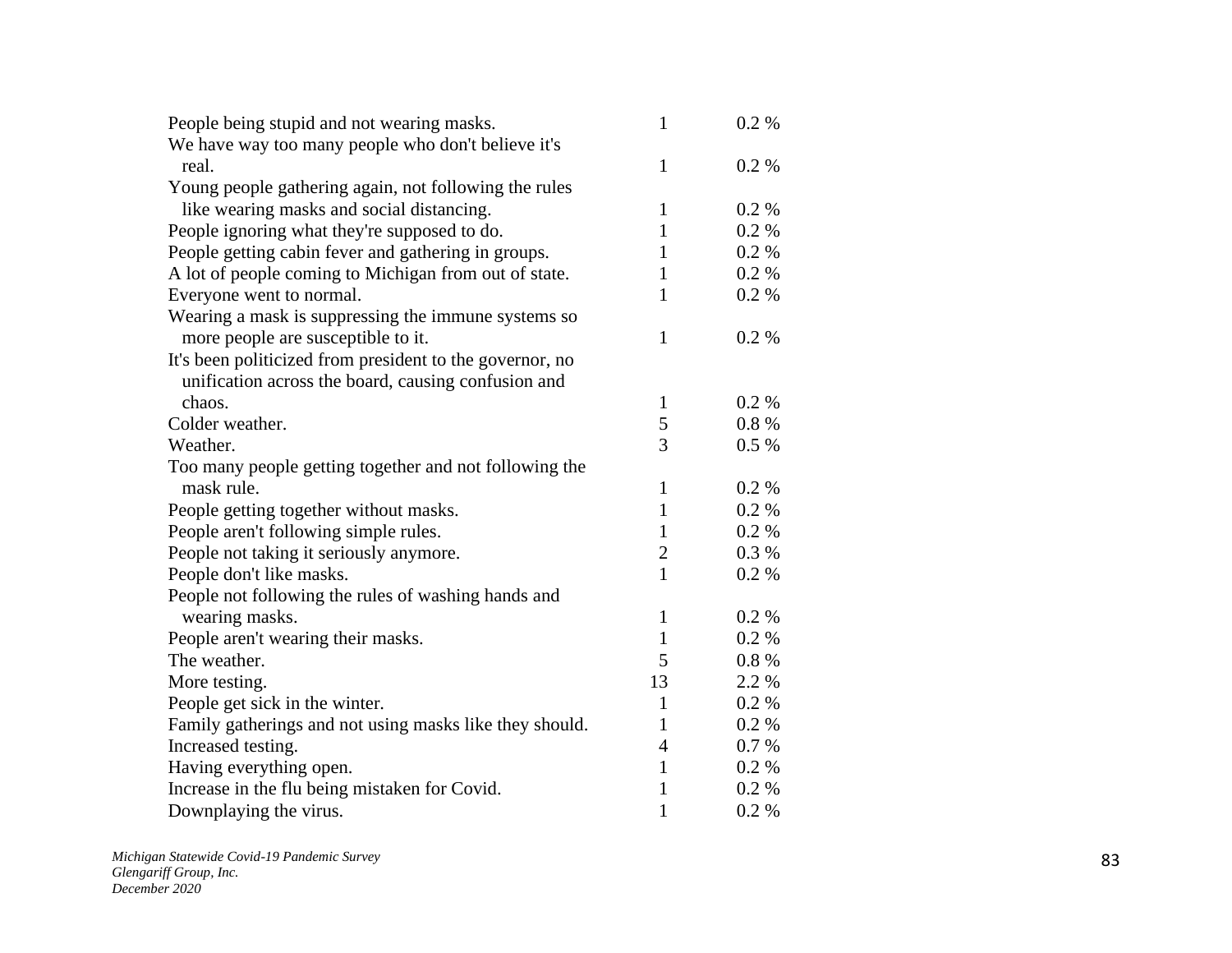| False testing.                                             | $\mathbf{1}$   | $0.2 \%$ |
|------------------------------------------------------------|----------------|----------|
| The holidays bringing people together.                     | 1              | $0.2 \%$ |
| From opening everything up.                                | $\mathbf{1}$   | 0.2 %    |
| People congregating too much.                              | $\mathbf{1}$   | 0.2 %    |
| People are getting sick of using masks.                    | $\mathbf{1}$   | 0.2 %    |
| People don't like to follow the rules.                     | $\mathbf{1}$   | 0.2 %    |
| People are in closer contact because weather is getting    |                |          |
| colder.                                                    | $\mathbf{1}$   | 0.2 %    |
| People aren't wearing masks.                               | 4              | 0.7 %    |
| People taking it for granted as a flu.                     | $\mathbf{1}$   | $0.2 \%$ |
| People don't follow the guidelines.                        | $\mathbf{1}$   | 0.2 %    |
| The population not being compliant.                        | $\mathbf{1}$   | 0.2 %    |
| By contact I guess.                                        | 1              | 0.2 %    |
| People are mixing again.                                   | 1              | 0.2 %    |
| Flu season.                                                | 1              | 0.2 %    |
| The stupidity of our public.                               | $\mathbf{1}$   | 0.2 %    |
| People gathering and not abiding by restrictions.          | $\mathbf{1}$   | 0.2 %    |
| People are inside more being together.                     | $\mathbf{1}$   | 0.2 %    |
| People don't wear masks.                                   | 5              | 0.8%     |
| More people are getting tested.                            | 5              | 0.8%     |
| There's no universal lockdown.                             | $\mathbf{1}$   | 0.2 %    |
| Too much mass gathering.                                   | $\mathbf{1}$   | 0.2 %    |
| College kids and other groups getting together more.       | $\mathbf{1}$   | 0.2 %    |
| Bars being open again while people aren't listening to     |                |          |
| medical professionals advocating masks.                    | $\mathbf{1}$   | 0.2 %    |
| People not taking it seriously.                            | $\overline{2}$ | 0.3 %    |
| People downplaying the severity of it.                     | $\mathbf{1}$   | $0.2 \%$ |
| The increase in inside gatherings.                         | $\mathbf{1}$   | 0.2 %    |
| The public isn't practicing social distancing or taking it |                |          |
| seriously.                                                 | 1              | 0.2 %    |
| Some businesses opened up prematurely.                     | $\mathbf{1}$   | 0.2 %    |
| I think it's miscounted.                                   | 1              | 0.2 %    |
| Not wearing a mask.                                        | $\overline{2}$ | 0.3%     |
|                                                            |                |          |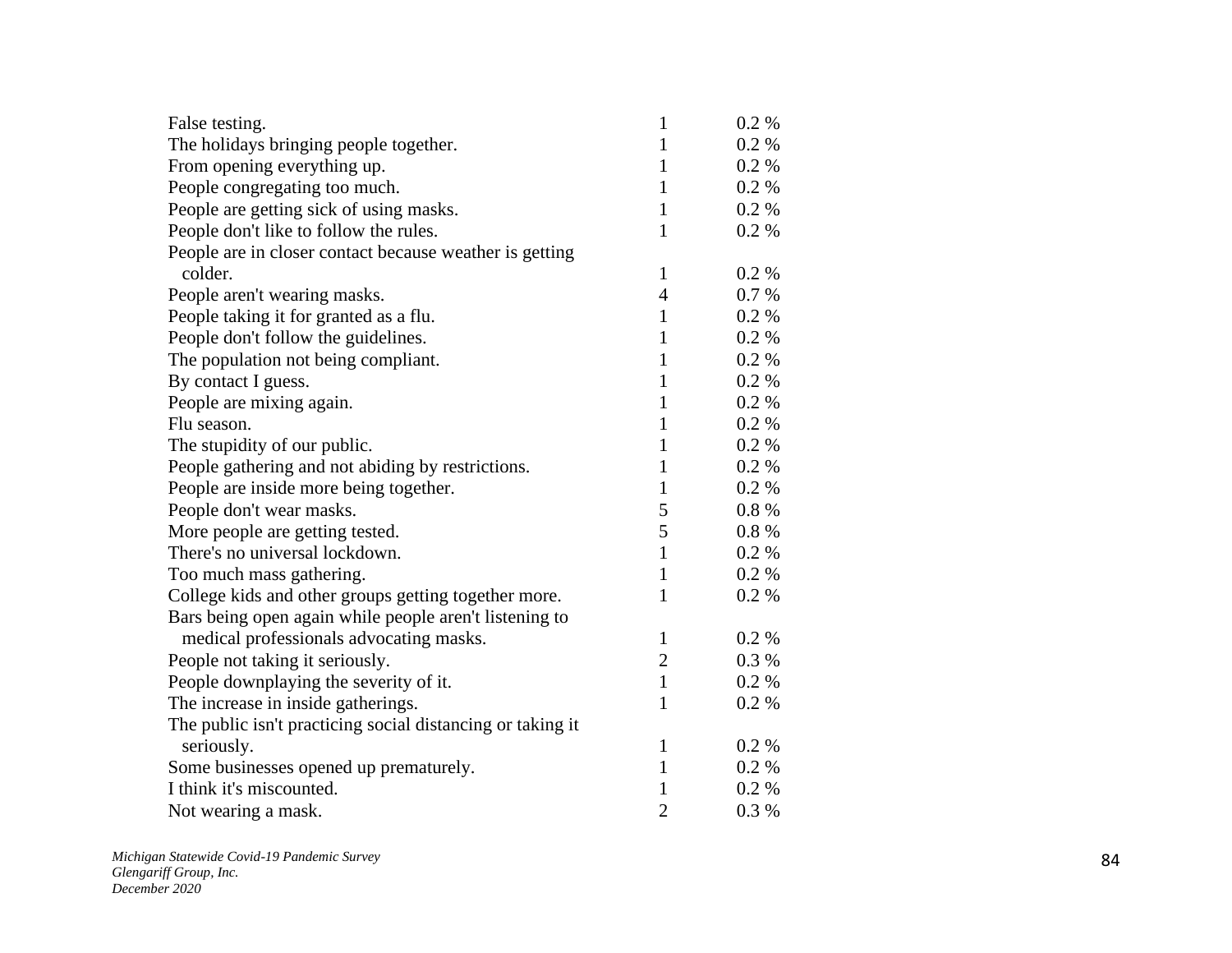| People not being as careful because of the holidays.    | 1              | $0.2 \%$ |
|---------------------------------------------------------|----------------|----------|
| Fatigue and people less worried about sacrifice.        | $\mathbf{1}$   | $0.2 \%$ |
| People not quarantining properly at the beginning.      | 1              | 0.2 %    |
| People assume the battle is over.                       | $\mathbf{1}$   | 0.2 %    |
| People got too free from the last shutdown.             | $\mathbf{1}$   | 0.2 %    |
| Everything opening back up.                             | $\mathbf{1}$   | 0.2 %    |
| People thinking they're untouchable.                    | 1              | 0.2 %    |
| The public doesn't want to cooperate.                   | $\mathbf{1}$   | 0.2 %    |
| People going back out as if Covid is gone.              | $\mathbf{1}$   | 0.2 %    |
| The stuff being transmitted through the air by people.  | 1              | $0.2\%$  |
| Close quarters because of winter.                       | 1              | 0.2 %    |
| People going to gatherings while not wearing masks.     | $\mathbf{1}$   | 0.2 %    |
| The Republicans going to rallies unmasked.              | $\mathbf{1}$   | 0.2 %    |
| People's negligence and not following the restrictions. | $\mathbf{1}$   | 0.2 %    |
| Opening the economy.                                    | $\mathbf{1}$   | 0.2 %    |
| Kids being back to school.                              | $\mathbf{1}$   | 0.2 %    |
| People not following doctors and scientists.            | $\mathbf{1}$   | $0.2\%$  |
| Going back to school.                                   | $\overline{2}$ | 0.3%     |
| Pure exposure to the virus along with more available    |                |          |
| testing.                                                | $\mathbf{1}$   | 0.2 %    |
| Due to the typical winter restriction of being inside.  | $\mathbf{1}$   | $0.2 \%$ |
| People not following protocols.                         | 1              | 0.2 %    |
| People coming up here from down state for the           |                |          |
| holidays.                                               | $\mathbf{1}$   | $0.2 \%$ |
| No vaccine.                                             | $\mathbf{1}$   | 0.2 %    |
| People not wearing face masks.                          | $\mathbf{1}$   | 0.2 %    |
| Mass gatherings.                                        | $\mathbf{1}$   | 0.2 %    |
| Increased and wide spread testing available.            | $\mathbf{1}$   | 0.2 %    |
| Additional testing of asymptomatic people where as      |                |          |
| before we were only testing those on death's door.      | $\mathbf{1}$   | 0.2 %    |
| Keeping people hibernated and they're going to visit    |                |          |
| neighbors anyway, if they were at work they'd be safer. | 1              | 0.2 %    |
| People taking advantage of opening back up.             | $\mathbf{1}$   | 0.2 %    |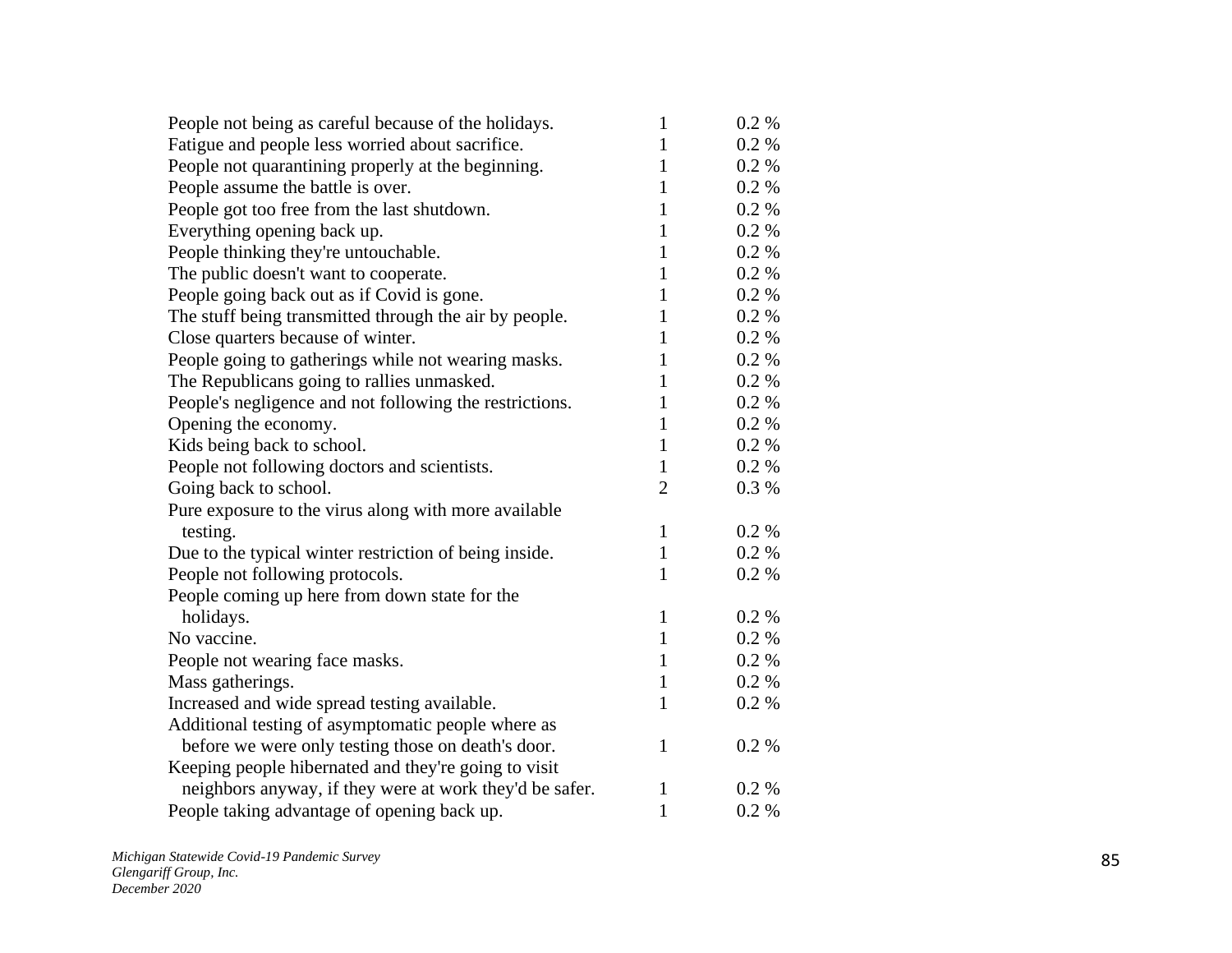| People just haven't been listening to the              |              |       |
|--------------------------------------------------------|--------------|-------|
| recommendations and going to bars.                     | 1            | 0.2 % |
| The testing is wrong.                                  | $\mathbf{1}$ | 0.2 % |
| More testing available to people.                      | $\mathbf{1}$ | 0.2 % |
| It's cold and flu season.                              | 3            | 0.5 % |
| It wasn't here fully yet.                              | $\mathbf{1}$ | 0.2 % |
| It's all political.                                    | $\mathbf{1}$ | 0.2%  |
| It's cold so people are forced inside.                 | $\mathbf{1}$ | 0.2%  |
| Falsified records.                                     | $\mathbf{1}$ | 0.2 % |
| Refused.                                               | $\mathbf{1}$ | 0.2 % |
| People taking it too lightly and not following the     |              |       |
| guidelines.                                            | $\mathbf{1}$ | 0.2 % |
| The non-mask wearers.                                  | $\mathbf{1}$ | 0.2 % |
| Temperature change.                                    | 1            | 0.2 % |
| People are tired of having to comply with the rules in |              |       |
| place.                                                 | $\mathbf{1}$ | 0.2 % |
| People coming in and out of the state.                 | $\mathbf{1}$ | 0.2 % |
| After lockdown, someone going back into the public     |              |       |
| gets everyone sick.                                    | $\mathbf{1}$ | 0.2 % |
| It's a new strain.                                     | $\mathbf{1}$ | 0.2 % |
| They're fixing the books.                              | $\mathbf{1}$ | 0.2 % |
| We're testing more people.                             | $\mathbf{1}$ | 0.2 % |
| We never knew how many people had it in the first      |              |       |
| place so you can't compare now that there's testing.   | $\mathbf{1}$ | 0.2 % |
| People not listening to recommendations.               | $\mathbf{1}$ | 0.2 % |
| They're lying.                                         | $\mathbf{1}$ | 0.2 % |
| False counting, hospitals get paid for reporting false |              |       |
| cases.                                                 | 1            | 0.2 % |
| They're saying the flu is Covid.                       | $\mathbf{1}$ | 0.2 % |
| People not wearing masks while they group together.    | 1            | 0.2 % |
| Private indoor gatherings.                             | $\mathbf{1}$ | 0.2 % |
| More testing with false negatives.                     | 1            | 0.2 % |
| The weather change.                                    | $\mathbf{1}$ | 0.2 % |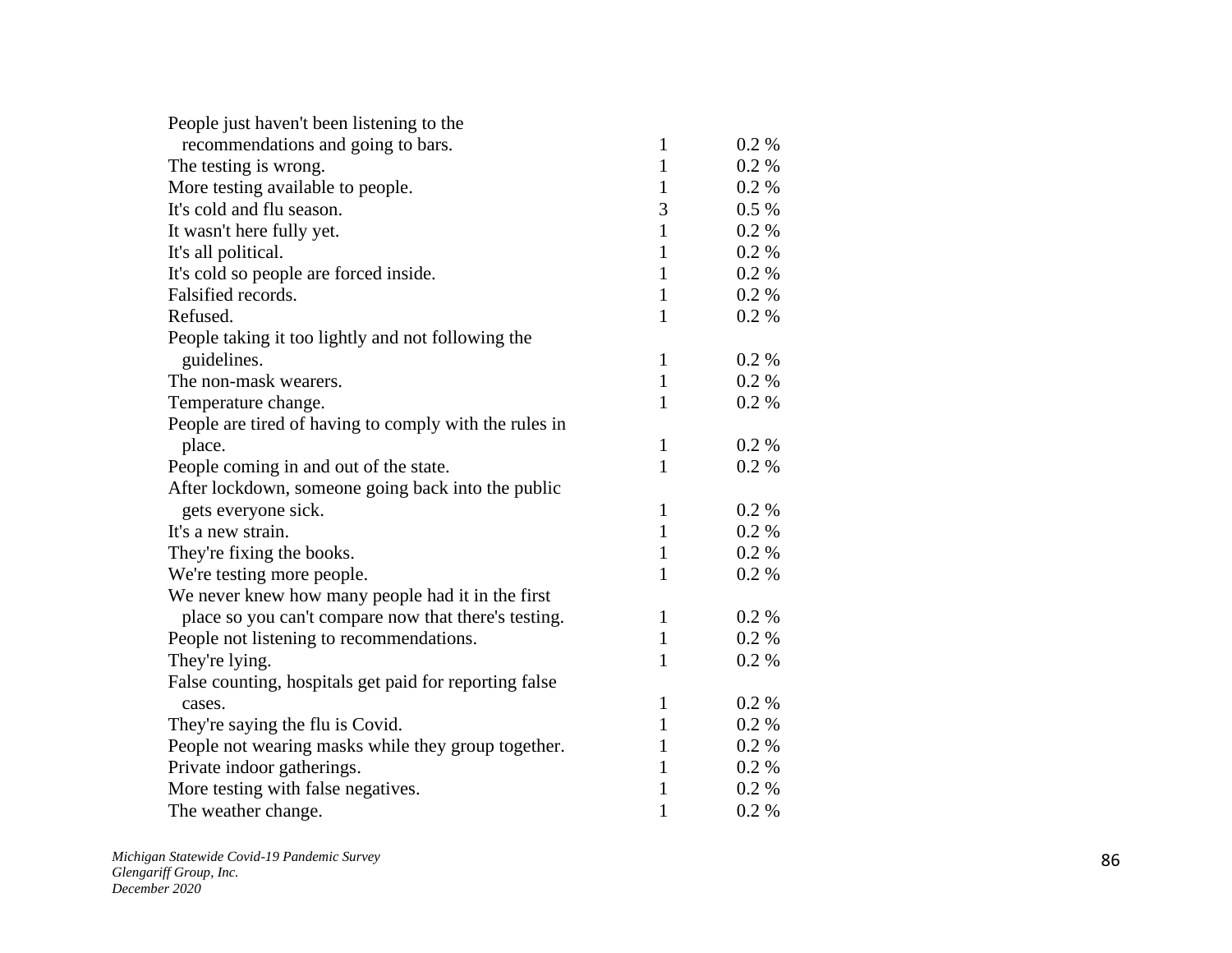| Testing.                                                | 3              | 0.5 % |
|---------------------------------------------------------|----------------|-------|
| School and in person classes without face masks.        | $\mathbf{1}$   | 0.2 % |
| The election.                                           | $\mathbf{1}$   | 0.2%  |
| People don't follow the rules.                          | $\overline{2}$ | 0.3%  |
| That it's the flu season.                               | $\mathbf{1}$   | 0.2%  |
| A disregard for the rules by people who don't trust the |                |       |
| governor.                                               | $\mathbf{1}$   | 0.2 % |
| The season.                                             | $\mathbf{1}$   | 0.2%  |
| People not following the rules.                         | 3              | 0.5%  |
| People are sick of wearing masks.                       | $\mathbf{1}$   | 0.2%  |
| We didn't let the virus tun it's course.                | $\mathbf{1}$   | 0.2 % |
| People wearing masks.                                   | 1              | 0.2%  |
| The season changes.                                     | $\mathbf{1}$   | 0.2%  |
| Falsely labeling flu as Covid.                          | $\mathbf{1}$   | 0.2%  |
| Lack of common sense, people don't use their heads      |                |       |
| and do what would help, like wearing masks.             | $\mathbf{1}$   | 0.2%  |
| Being kept inside.                                      | $\mathbf{1}$   | 0.2 % |
| Big meetings with the president and vice president at   |                |       |
| rallies and the airport with no masks.                  | $\mathbf{1}$   | 0.2%  |
| They're treating Michigan as a whole and should treat   |                |       |
| upper and lower in different ways.                      | $\mathbf{1}$   | 0.2%  |
| Less regulations and more travel.                       | $\mathbf{1}$   | 0.2%  |
| People not heeding warnings of social distancing.       | $\mathbf{1}$   | 0.2%  |
| Not allowing our governor to do her job to protect us.  | $\mathbf{1}$   | 0.2 % |
| Complacency.                                            | $\mathbf{1}$   | 0.2 % |
| Indoor dining.                                          | $\mathbf{1}$   | 0.2%  |
| Idiots who refuse to wear masks.                        | $\mathbf{1}$   | 0.2 % |
| The governor can't give more severe shutdowns now.      | $\mathbf{1}$   | 0.2 % |
| People are tired of not being able to gather so they're |                |       |
| doing it anyway.                                        | $\mathbf{1}$   | 0.2 % |
| People aren't paying attention to quarantine.           | $\mathbf{1}$   | 0.2 % |
| More populated areas from downstate coming to visit     |                |       |
| for holidays.                                           | $\mathbf{1}$   | 0.2 % |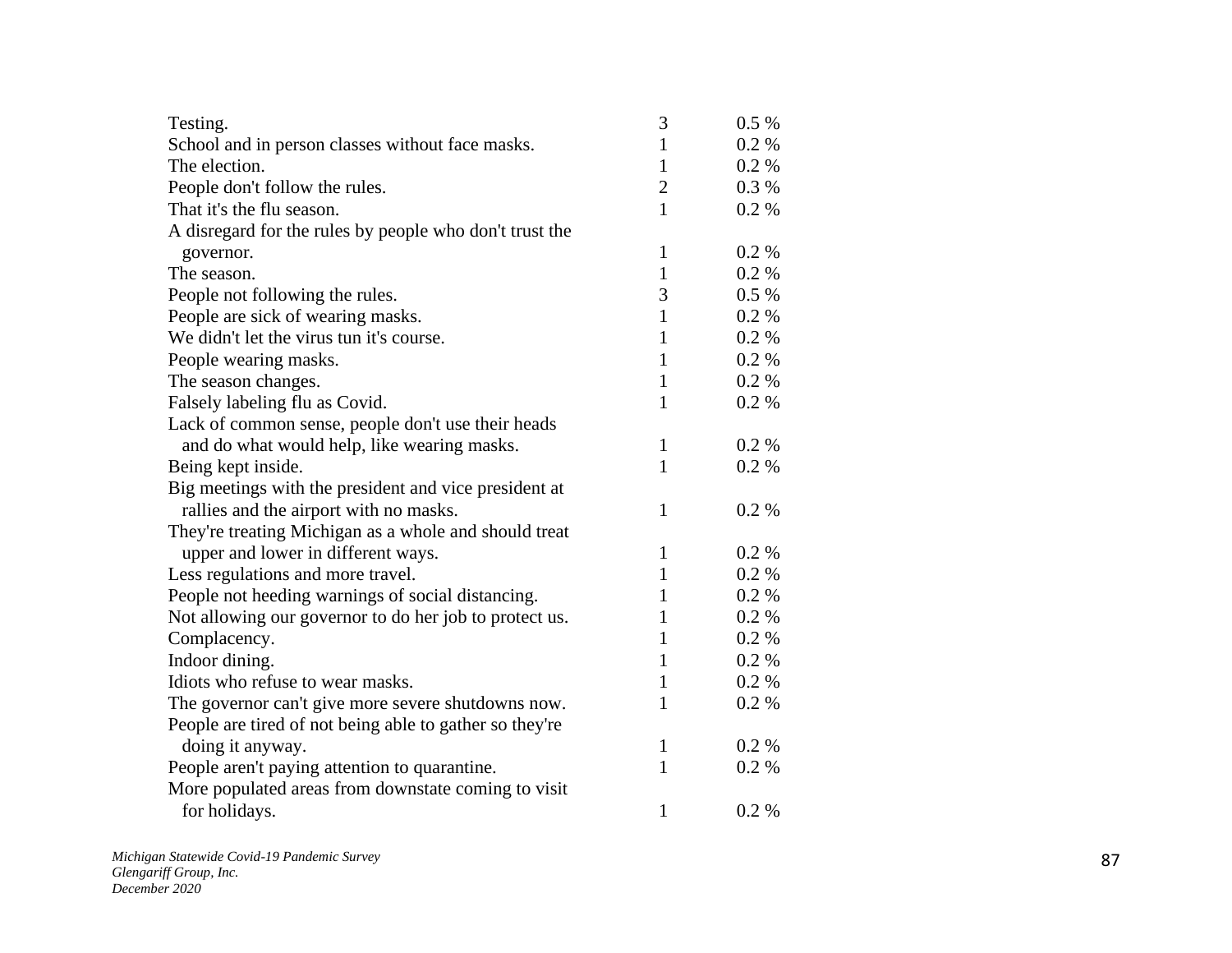| People are staying home.                                      | $\mathbf{1}$ | $0.2\%$  |
|---------------------------------------------------------------|--------------|----------|
| People are getting too complacent.                            | $\mathbf{1}$ | $0.2 \%$ |
| People not following simple rules.                            | $\mathbf{1}$ | $0.2 \%$ |
| People pretend that it isn't real, including our Legislature. | $\mathbf{1}$ | $0.2 \%$ |
| People not being careful when it first happened.              | $\mathbf{1}$ | 0.2 %    |
| People aren't seeing the community perspective of             |              |          |
| Covid, that we need to care for each other better as a        |              |          |
| community rather than viewing Covid as a partisan issue.      | $\mathbf{1}$ | 0.2 %    |
| People traveling and gathering.                               | $\mathbf{1}$ | $0.2 \%$ |
| People not taking it seriously and being in denial.           | $\mathbf{1}$ | 0.2 %    |
| People moving inside and ignoring mask                        |              |          |
| recommendations.                                              | 1            | 0.2 %    |
| People getting tired of isolating receiving mixed             |              |          |
| messages.                                                     | $\mathbf{1}$ | 0.2 %    |
| Lack of social distancing.                                    | $\mathbf{1}$ | 0.2 %    |
| Everyone letting their guard down since people are            |              |          |
| allowed to go out.                                            | $\mathbf{1}$ | $0.2 \%$ |
| People pretending it's not a thing any more.                  | $\mathbf{1}$ | 0.2 %    |
| No masks.                                                     | $\mathbf{1}$ | 0.2 %    |
| People don't wear masks like they're told.                    | $\mathbf{1}$ | 0.2 %    |
| People not paying enough attention to mask wearing            |              |          |
| and ignoring mandates.                                        | $\mathbf{1}$ | $0.2 \%$ |
| People don't mask up.                                         | $\mathbf{1}$ | $0.2 \%$ |
| People not taking care of themselves and wearing a            |              |          |
| mask.                                                         | $\mathbf{1}$ | $0.2 \%$ |
| People just keep partying and being around each other.        | $\mathbf{1}$ | 0.2 %    |
| Lack of the right vitamins.                                   | $\mathbf{1}$ | 0.2 %    |
| People not following mandates.                                | $\mathbf{1}$ | 0.2 %    |
| The average citizen is stupid and doesn't wear masks          |              |          |
| when out in public or with friends like everything is         |              |          |
| normal.                                                       | $\mathbf{1}$ | $0.2 \%$ |
| Our Supreme Court.                                            | $\mathbf{1}$ | $0.2 \%$ |
| Too many people congregating.                                 | $\mathbf{1}$ | 0.2 %    |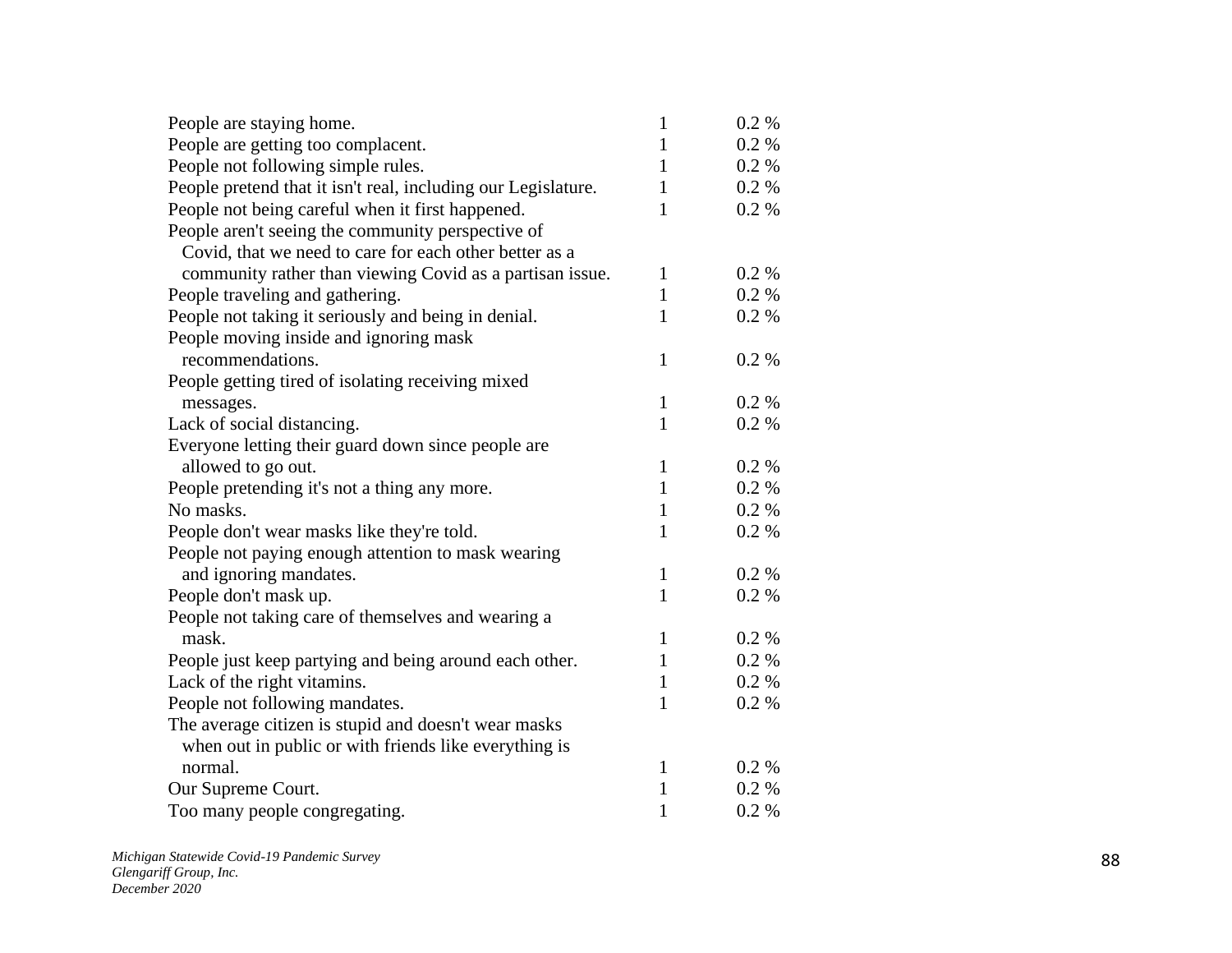| Not believing in the science.                           | $\mathbf{1}$   | 0.2 %   |
|---------------------------------------------------------|----------------|---------|
| Restaurants being open and people not wearing masks.    | 1              | 0.2 %   |
| People have expressed pandemic fatigue on the           |                |         |
| restrictions and they haven't been following CDC        |                |         |
| guidelines.                                             | $\mathbf{1}$   | 0.2 %   |
| The holiday and people getting cold and staying inside. | 1              | 0.2%    |
| We aren't getting enough government help from the       |                |         |
| federal government.                                     | $\mathbf{1}$   | 0.2 %   |
| People don't want to just stay home.                    | 1              | 0.2 %   |
| People have gotten tired of the restrictions and are    |                |         |
| rebelling.                                              | $\mathbf{1}$   | 0.2 %   |
| Carelessness.                                           | $\overline{2}$ | 0.3 %   |
| Over Thanksgiving people got tired of Covid and didn't  |                |         |
| stay within their family circle.                        | $\mathbf{1}$   | 0.2 %   |
| The supreme court overruling the governor's decision to |                |         |
| shut the state down.                                    | 1              | $0.2\%$ |
| People not following the guidelines.                    | $\mathbf{1}$   | 0.2 %   |
| We all were sent back to work too early, we should      |                |         |
| have taken another month or two.                        | 1              | $0.2\%$ |
| Irresponsible behavior of citizens.                     | 1              | 0.2 %   |
| People are forced to be out and many won't wear         |                |         |
| masks.                                                  | $\mathbf{1}$   | $0.2\%$ |
| Return to college.                                      | $\mathbf{1}$   | 0.2 %   |
| People not following guidelines set by health officials |                |         |
| and the Governor.                                       | 1              | 0.2 %   |
| People ignoring the stay home suggestion for            |                |         |
| Thanksgiving.                                           | $\mathbf{1}$   | 0.2 %   |
| People not paying attention to what they're supposed to |                |         |
| be doing.                                               | $\mathbf{1}$   | 0.2 %   |
| People not following the guidelines like not wearing    |                |         |
| masks.                                                  | 1              | $0.2\%$ |
| People not obeying the orders.                          | $\mathbf{1}$   | 0.2 %   |
| People aren't social distancing.                        | $\mathbf{1}$   | 0.2 %   |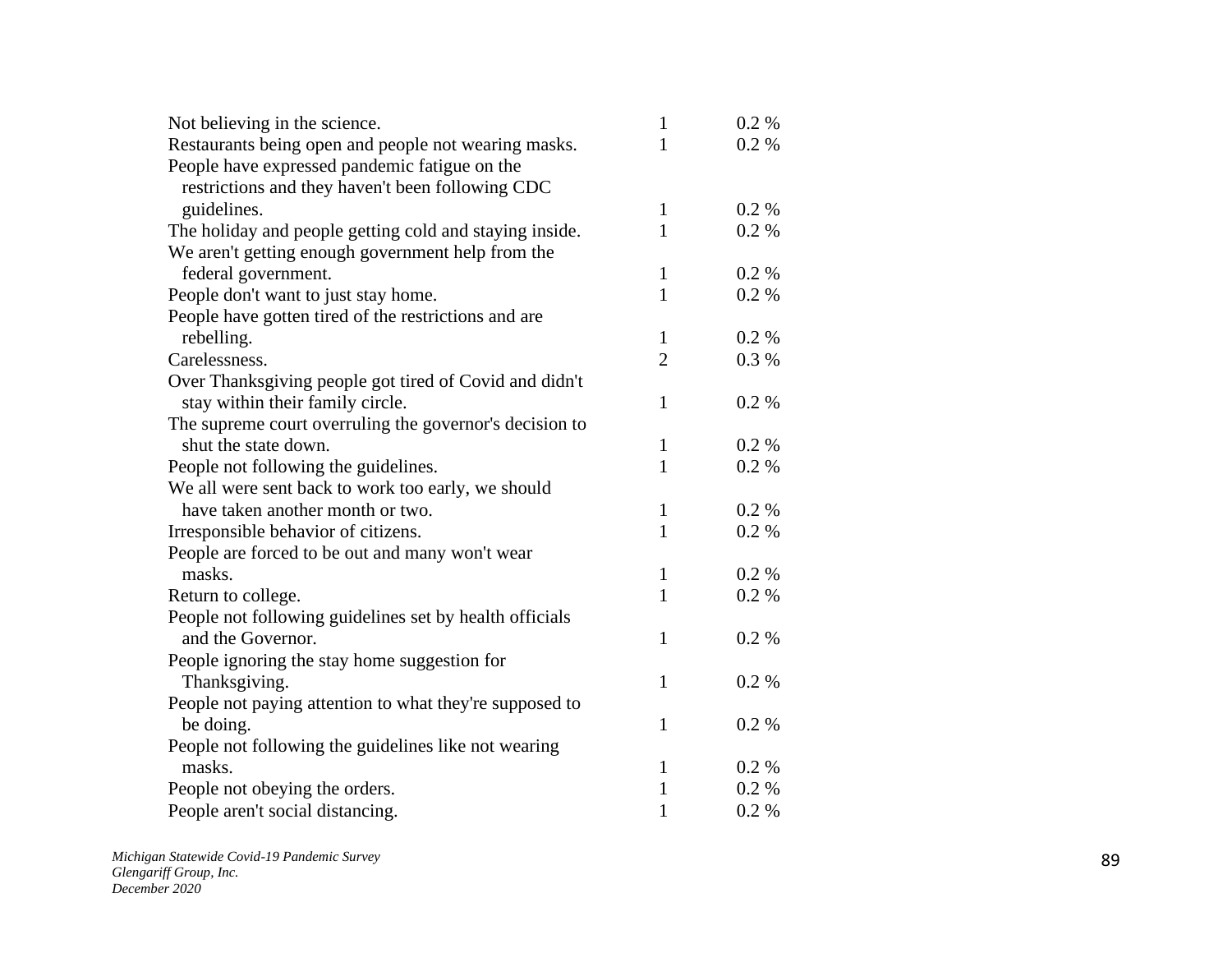| People believe the virus is a hoax and a political ploy of   |                |         |
|--------------------------------------------------------------|----------------|---------|
| the Democrats so they don't take it seriously.               | $\mathbf{1}$   | $0.2\%$ |
| People don't listen.                                         | 3              | $0.5\%$ |
| People won't do what they're asked to do, like wearing       |                |         |
| their masks and social distancing.                           | $\mathbf{1}$   | 0.2%    |
| Lack of resources and public knowledge of when to            |                |         |
| actually get help.                                           | $\mathbf{1}$   | 0.2 %   |
| Nobody is masking.                                           | $\mathbf{1}$   | 0.2 %   |
| Confusion from our political statements because there's      |                |         |
| no united front people are picking and choosing who to       |                |         |
| listen to.                                                   | $\mathbf{1}$   | 0.2 %   |
| The people don't want to wear masks.                         | $\mathbf{1}$   | 0.2 %   |
| Stupid people.                                               | $\mathbf{1}$   | 0.2 %   |
| Schools opening.                                             | $\mathbf{1}$   | 0.2 %   |
| Individual stupidity by people about the wearing of          |                |         |
| masks in public places.                                      | $\mathbf{1}$   | 0.2 %   |
| Cold weather makes people gather inside.                     | $\mathbf{1}$   | 0.2 %   |
| Trump rallies.                                               | $\sqrt{2}$     | 0.3%    |
| Increased indoor gatherings.                                 | $\mathbf{1}$   | 0.2 %   |
| People not wearing masks or being careful.                   | $\mathbf{1}$   | 0.2 %   |
| People have stopped following guidelines.                    | $\mathbf{1}$   | 0.2 %   |
| Politicians and elected officials not doing their jobs right |                |         |
| and playing games.                                           | $\mathbf{1}$   | 0.2 %   |
| People aren't listening to safety precautions.               | $\mathbf{1}$   | 0.2 %   |
| People are tired of the illness so they get lazy.            | 1              | 0.2 %   |
| Covid fatigue.                                               | $\mathbf{1}$   | 0.2 %   |
| People gathering inside in small groups.                     | $\mathbf{1}$   | 0.2%    |
| People let their guard down.                                 | $\overline{2}$ | 0.3 %   |
| Not following the rules.                                     | $\mathbf{1}$   | 0.2 %   |
| People in the state haven't taken it seriously.              | 1              | 0.2 %   |
| The people who don't believe the information not             |                |         |
| wearing masks.                                               | $\mathbf{1}$   | 0.2 %   |
| People are misinformed about the Coronavirus.                | $\mathbf{1}$   | 0.2 %   |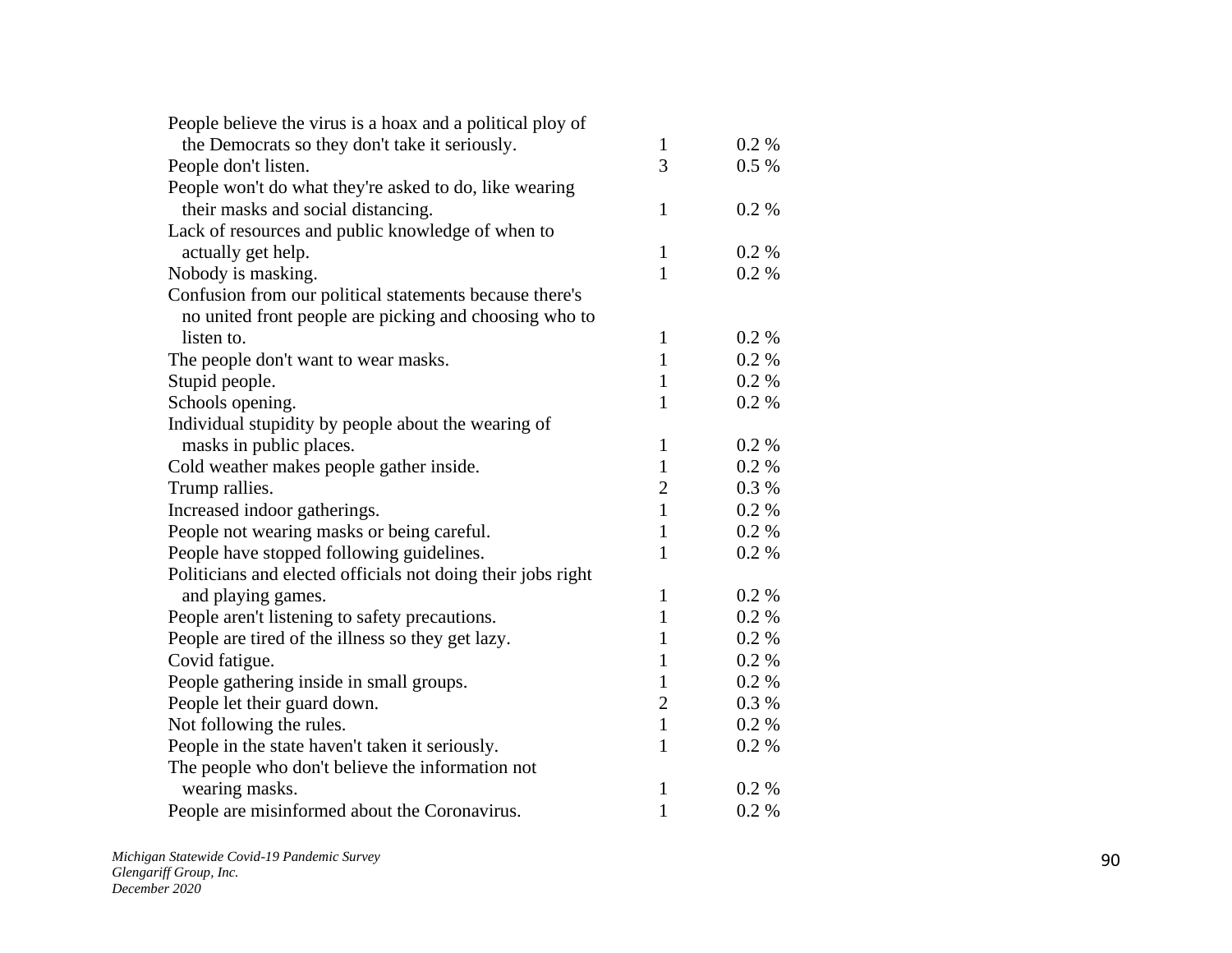| Reopening everything too fast.                             | $\mathbf{1}$   | $0.2\%$  |
|------------------------------------------------------------|----------------|----------|
| Not social distancing.                                     | 1              | 0.2 %    |
| Inconsistent messages from government at levels which      |                |          |
| caused the people to not take seriously the safeguards     |                |          |
| they should have.                                          | 1              | 0.2 %    |
| Privileged white people aren't affected so they don't      |                |          |
| care.                                                      | 1              | 0.2 %    |
| People's lack of willingness to be safe in proper masks.   | $\mathbf{1}$   | 0.2 %    |
| People not following safety recommendations.               | 1              | $0.2 \%$ |
| Our president hasn't promoted people wearing masks.        | 1              | 0.2 %    |
| Holiday gatherings.                                        | $\mathbf{1}$   | 0.2 %    |
| Stupid people doing stupid things like not wearing         |                |          |
| masks.                                                     | 1              | 0.2 %    |
| Trump.                                                     | $\mathbf{1}$   | 0.2 %    |
| Lack of respect for wearing masks.                         | 1              | 0.2 %    |
| There's been no unity in using face coverings and          |                |          |
| knowing that this pandemic is real.                        | $\mathbf{1}$   | 0.2 %    |
| The young people going out to bars and parties.            | $\mathbf{1}$   | $0.2\%$  |
| The opening of public places.                              | 1              | 0.2 %    |
| Half the people said the governor was taking away their    |                |          |
| rights and doing what they wanted anyways.                 | 1              | $0.2\%$  |
| People not social distancing or wearing masks.             | 1              | 0.2 %    |
| Our youth think it's not as serious a pandemic as it is so |                |          |
| they bring it home not considering the consequences to     |                |          |
| elderly family members.                                    | 1              | 0.2 %    |
| People not paying attention and not wearing masks          |                |          |
| when they're supposed to.                                  | 1              | $0.2\%$  |
| We all had to go back since the governor has no power.     | 1              | 0.2 %    |
| The gathering of people.                                   | 1              | 0.2 %    |
| Not wearing masks.                                         | $\overline{2}$ | 0.3%     |
| People not following protocols for safety.                 | $\mathbf{1}$   | 0.2 %    |
| People spending more time inside.                          | 1              | 0.2 %    |
| People's laziness.                                         | $\mathbf{1}$   | 0.2 %    |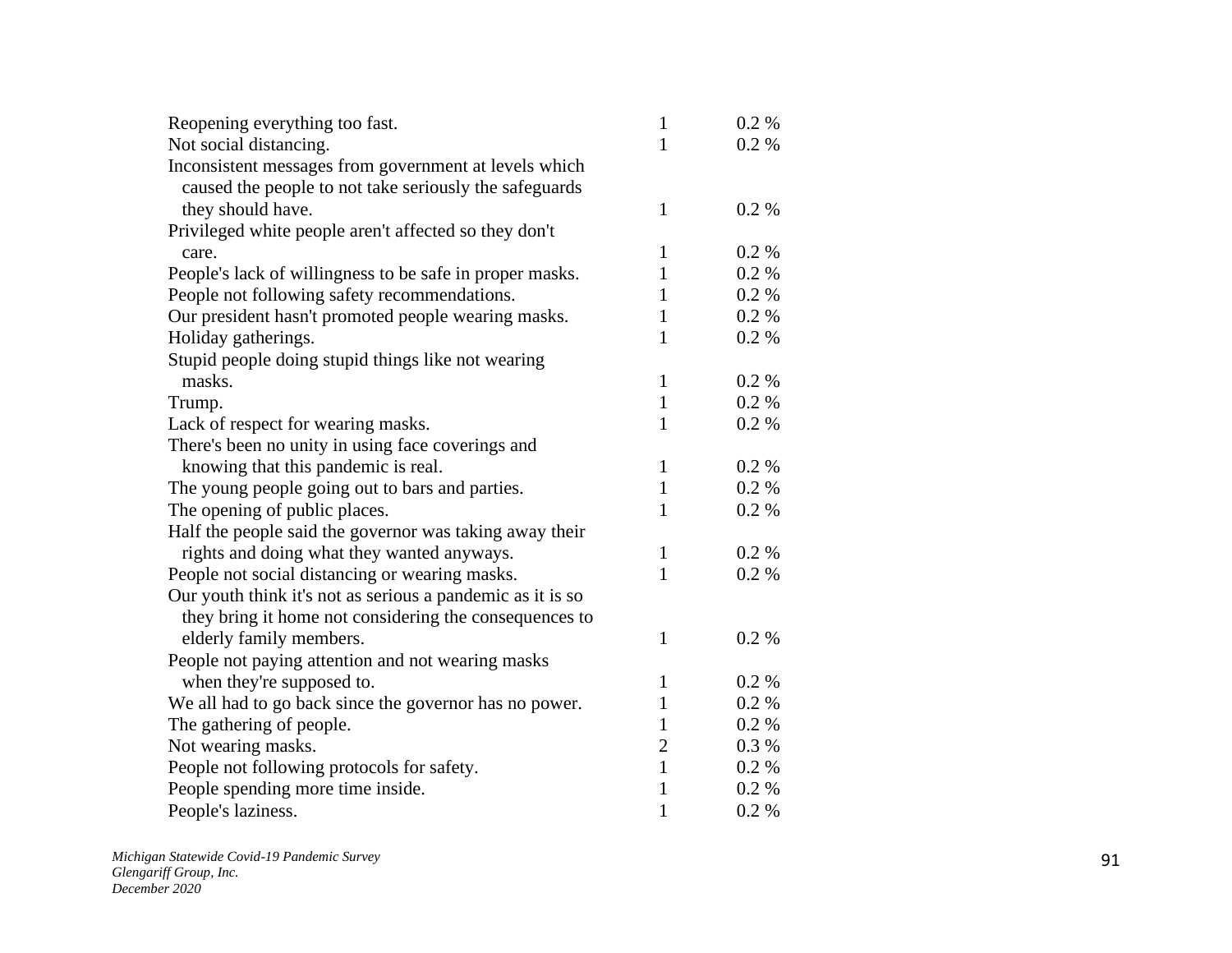| Get togethers.                                        | $\mathbf{1}$ | 0.2 %   |
|-------------------------------------------------------|--------------|---------|
| People not taking it seriously enough.                | 1            | 0.2 %   |
| People aren't taking safety precautions seriously     |              |         |
| anymore.                                              | $\mathbf{1}$ | 0.2 %   |
| People going out not wearing a mask.                  | $\mathbf{1}$ | 0.2 %   |
| The change in seasons.                                | $\mathbf{1}$ | 0.2 %   |
| People not social distancing.                         | $\mathbf{1}$ | 0.2 %   |
| More people are inside now.                           | $\mathbf{1}$ | 0.2 %   |
| Everybody putting their guards down.                  | 1            | 0.2 %   |
| People not following social distancing guidelines.    | $\mathbf{1}$ | 0.2 %   |
| People want to be done with it.                       | $\mathbf{1}$ | 0.2 %   |
| Everybody is traveling.                               | $\mathbf{1}$ | 0.2 %   |
| A mixture of people thinking we were out of the woods |              |         |
| and that we opened up too soon.                       | $\mathbf{1}$ | 0.2 %   |
| People won't obey the recommendations of scientists.  | $\mathbf{1}$ | 0.2 %   |
| The supreme court decision to go along with the state |              |         |
| legislature.                                          | 1            | 0.2 %   |
| The holidays and people traveling.                    | $\mathbf{1}$ | 0.2 %   |
| They haven't closed us down and people don't listen.  | 1            | 0.2 %   |
| Public disregard for the virus.                       | $\mathbf{1}$ | 0.2 %   |
| Republican politicians.                               | 1            | 0.2 %   |
| Young people paying less attention.                   | $\mathbf{1}$ | 0.2 %   |
| People in general having closer contact.              | $\mathbf{1}$ | 0.2 %   |
| We aren't on lockdown so people without masks are     |              |         |
| going to group outings.                               | 1            | 0.2 %   |
| Lack of education.                                    | $\mathbf{1}$ | 0.2 %   |
| People not wearing masks or social distancing.        | 1            | 0.2 %   |
| Travel.                                               | $\mathbf{1}$ | 0.2 %   |
| The regulations on crowds and businesses.             | 1            | 0.2 %   |
| No one is wearing their masks.                        | 1            | 0.2 %   |
| Too many people out that just don't care.             | 1            | 0.2 %   |
| People not agreeing over what should be done.         | 1            | $0.2\%$ |
| The Republicans and Supreme Court.                    | $\mathbf{1}$ | 0.2 %   |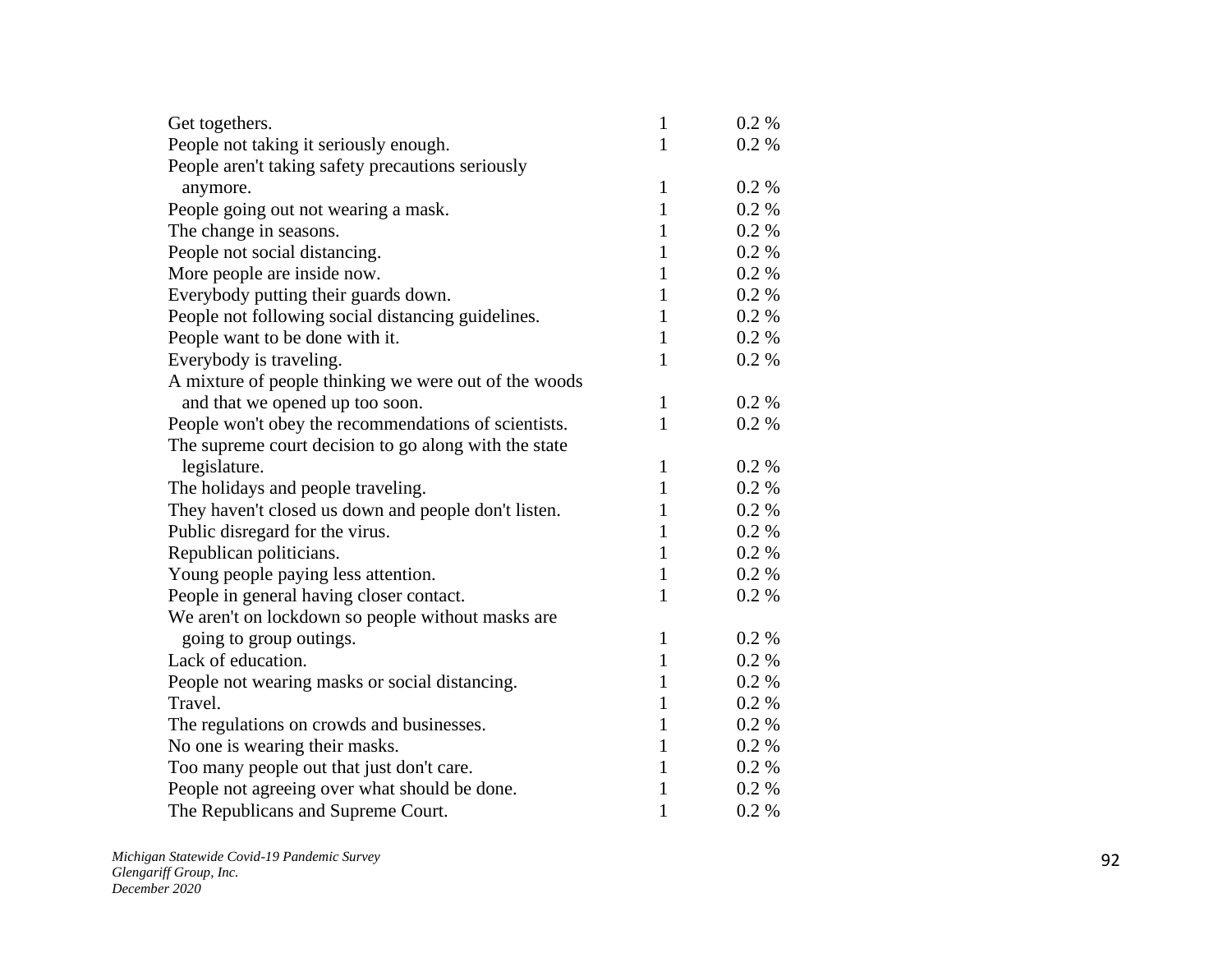| Social interactions without masks.                          | $\mathbf{1}$   | $0.2 \%$ |
|-------------------------------------------------------------|----------------|----------|
| Republicans will not help the governor.                     | $\mathbf{1}$   | $0.2\%$  |
| People are no longer following the rules and the            |                |          |
| governor has no control.                                    | $\mathbf{1}$   | $0.2\%$  |
| People not caring about other people.                       | $\mathbf{1}$   | 0.2 %    |
| Bars and partying.                                          | $\mathbf{1}$   | 0.2 %    |
| Lack of bipartisan cooperation from executive and           |                |          |
| legislative branches.                                       | $\mathbf{1}$   | 0.2 %    |
| People being less careful, thinking it's over when it's not |                |          |
| over.                                                       | $\mathbf{1}$   | 0.2 %    |
| The people not taking precautions anymore.                  | $\mathbf{1}$   | 0.2 %    |
| People don't distance.                                      | $\mathbf{1}$   | $0.2 \%$ |
| People have gotten relaxed about going out.                 | $\mathbf{1}$   | 0.2 %    |
| We're back inside because of the weather.                   | $\mathbf{1}$   | 0.2 %    |
| People not using social distancing.                         | $\mathbf{1}$   | 0.2 %    |
| It's winter, we're indoors.                                 | $\mathbf{1}$   | 0.2 %    |
| Gatherings.                                                 | $\overline{2}$ | 0.3 %    |
| Non conformists bucking the mask suggestions.               | $\mathbf{1}$   | 0.2 %    |
| We have a lot of people believing what Trump said and       |                |          |
| not taking it seriously.                                    | $\mathbf{1}$   | 0.2 %    |
| The cold weather makes people sick.                         | $\mathbf{1}$   | 0.2 %    |
| It's getting cold.                                          | 1              | 0.2 %    |
| Presidential rallies without masks.                         | 1              | 0.2 %    |
| Too many radical thoughts on wearing masks.                 | $\mathbf{1}$   | 0.2 %    |
| People letting their guard down.                            | $\mathbf{1}$   | 0.2 %    |
| President Trump encouraged division.                        | 1              | 0.2 %    |
| People aren't taking it seriously.                          | $\mathbf{1}$   | 0.2 %    |
| People are becoming immune to the idea of Covid.            | $\mathbf{1}$   | $0.2 \%$ |
| People gathering and traveling for the holidays.            | $\mathbf{1}$   | 0.2 %    |
| People can't stay home, they must go out and work           |                |          |
| because they don't have enough support from our             |                |          |
| government.                                                 | 1              | $0.2 \%$ |
| Partisanship.                                               | $\mathbf{1}$   | 0.2 %    |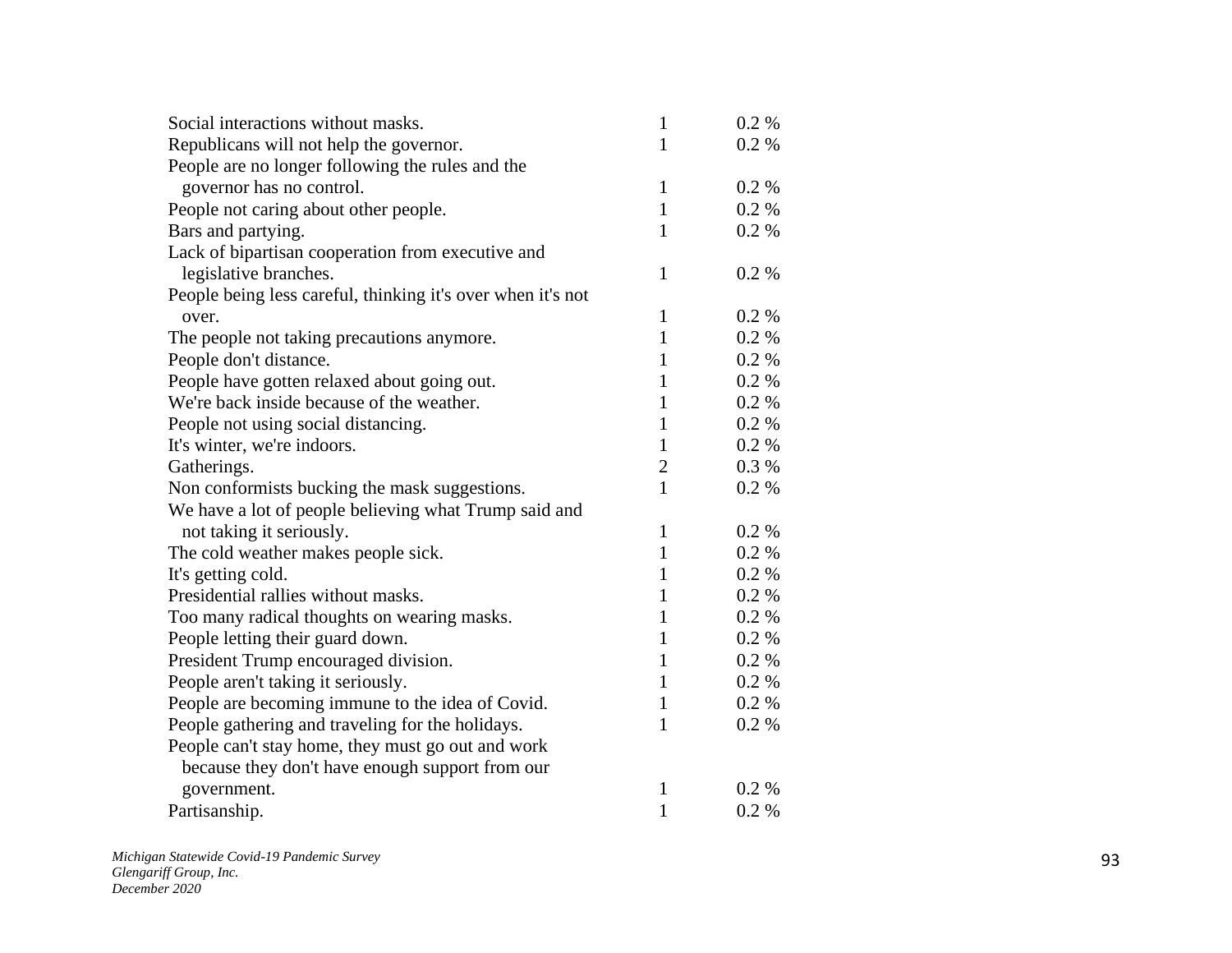| Reopening the state too early.                         | 1              | $0.2\%$  |
|--------------------------------------------------------|----------------|----------|
| Fatigue with virus and denial of science.              | 1              | $0.2\%$  |
| Return to school in colder weather.                    | 1              | $0.2 \%$ |
| People are tired of complying.                         | 1              | 0.2 %    |
| People not following the recommendations.              | $\mathbf{1}$   | 0.2 %    |
| They limited what the governor can do.                 | 1              | $0.2 \%$ |
| People ignoring reality.                               | 1              | 0.2 %    |
| Failure to abide by suggested regulations.             | $\mathbf{1}$   | 0.2 %    |
| People are getting complacent.                         | $\overline{2}$ | 0.3 %    |
| The temperature and weather.                           | $\mathbf{1}$   | 0.2 %    |
| People aren't willing to follow rulings to protect     |                |          |
| everyone.                                              | $\mathbf{1}$   | $0.2 \%$ |
| People don't wear masks in stores.                     | $\mathbf{1}$   | 0.2 %    |
| Closing down everything has brought more people        |                |          |
| together.                                              | $\mathbf{1}$   | 0.2 %    |
| People are so fed up with restrictions of masks and    |                |          |
| staying home, so they aren't abiding by guidelines.    | $\mathbf{1}$   | 0.2 %    |
| The fact that people have to go out to work to get     |                |          |
| money for their families.                              | $\mathbf{1}$   | $0.2 \%$ |
| More testing is being done.                            | $\mathbf{1}$   | 0.2 %    |
| Disobedience, people can't control themselves, they    |                |          |
| don't think it will happen to them until it does.      | $\mathbf{1}$   | 0.2 %    |
| People are tired of being quarantined and following    |                |          |
| tyrannical rule.                                       | $\mathbf{1}$   | 0.2 %    |
| The doctors know more now.                             | $\mathbf{1}$   | 0.2 %    |
| The flu season.                                        | 3              | $0.5\%$  |
| More testing and a lot of flu diagnosis being coded as |                |          |
| Covid.                                                 | $\mathbf{1}$   | $0.2 \%$ |
| It's cold outside.                                     | $\mathbf{1}$   | $0.2 \%$ |
| Politics, they're playing political football.          | $\mathbf{1}$   | 0.2 %    |
| Weather changing to colder means we're forced inside   |                |          |
| more.                                                  | $\mathbf{1}$   | $0.2 \%$ |
| The weather changing.                                  | $\mathbf{1}$   | 0.2 %    |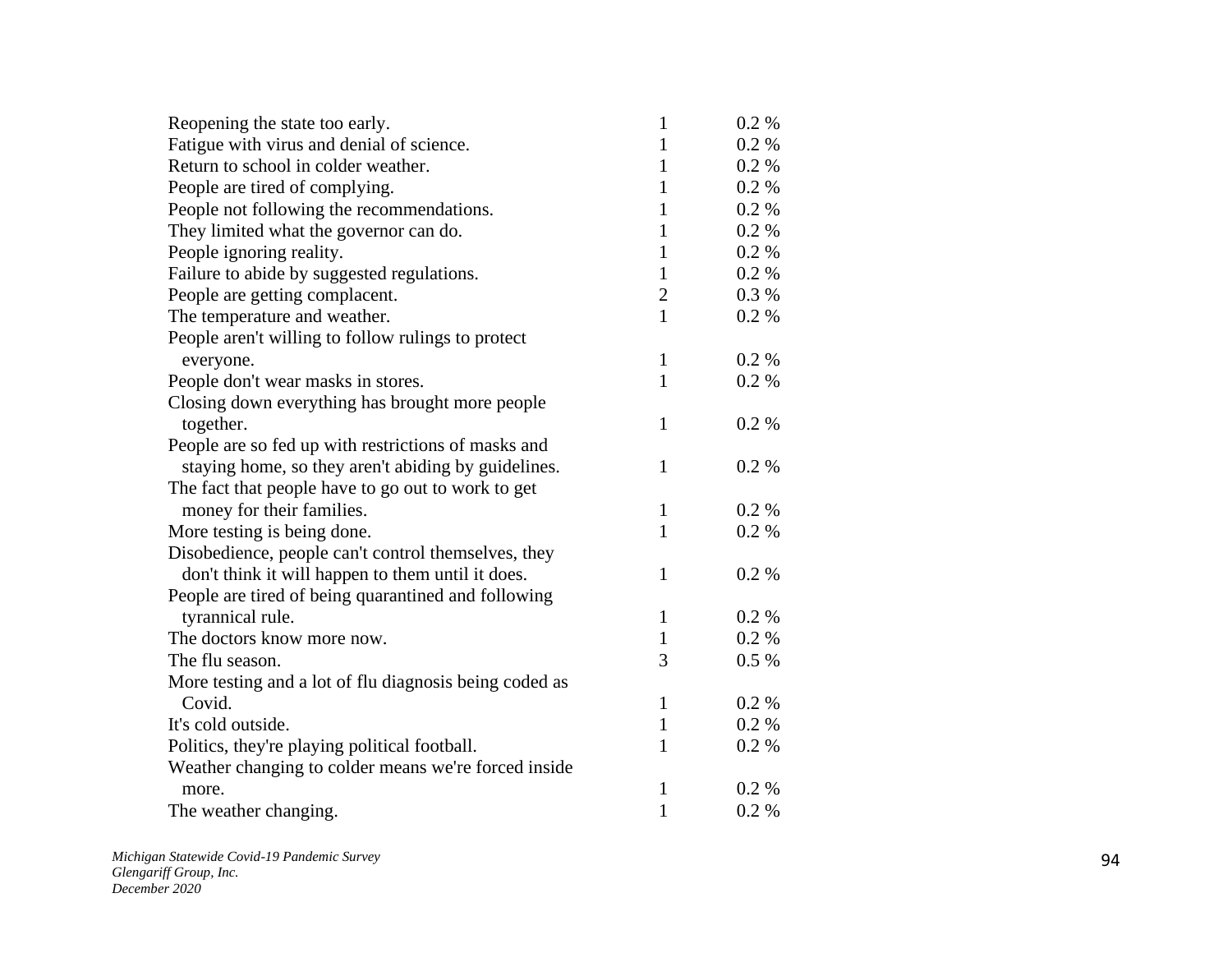| Everyone got to go out and do what they wanted.         | $\mathbf{1}$   | $0.2 \%$ |
|---------------------------------------------------------|----------------|----------|
| The people not cooperating like wearing their masks.    | $\mathbf{1}$   | 0.2 %    |
| People relaxed and got lazy.                            | 1              | 0.2 %    |
| Testing more.                                           | 1              | 0.2 %    |
| The cold weather.                                       | $\mathbf{1}$   | 0.2 %    |
| They're testing more for it.                            | $\mathbf{1}$   | 0.2 %    |
| No masks being worn.                                    | 1              | $0.2 \%$ |
| People hate masks and don't care about the 6 foot       |                |          |
| respect.                                                | $\mathbf{1}$   | 0.2 %    |
| People believe masks work and they don't.               | $\mathbf{1}$   | 0.2 %    |
| Too many people don't believe in Covid and refuse to    |                |          |
| follow guidelines.                                      | $\mathbf{1}$   | 0.2 %    |
| The amount of people we're testing now is more.         | $\mathbf{1}$   | 0.2 %    |
| Testing has gone up.                                    | $\mathbf{2}$   | 0.3 %    |
| It's flu season.                                        | 3              | $0.5 \%$ |
| People are going everywhere and not staying home like   |                |          |
| they should be.                                         | $\mathbf{1}$   | 0.2 %    |
| People are stupid, it's not going to get under control  |                |          |
| until everyone wants it under control.                  | $\mathbf{1}$   | 0.2 %    |
| Increased testing with false positives.                 | $\mathbf{1}$   | 0.2 %    |
| Everyone is trapped inside.                             | $\overline{2}$ | 0.3 %    |
| Masks don't work.                                       | $\mathbf{1}$   | $0.2 \%$ |
| Numbers are fake.                                       | $\mathbf{1}$   | 0.2 %    |
| False negatives.                                        | $\mathbf{1}$   | 0.2 %    |
| An increase in testing.                                 | 1              | 0.2 %    |
| People are lax on taking some safeguards.               | $\mathbf{1}$   | 0.2 %    |
| Too much social interaction.                            | $\mathbf{1}$   | 0.2 %    |
| The media is exaggerating the amount of cases.          | 1              | 0.2 %    |
| It's not really bad, everybody just needs to calm down. | 1              | $0.2 \%$ |
| Everybody got tired of practicing safe protocols.       | 1              | 0.2 %    |
| People don't protect themselves.                        | $\mathbf{1}$   | $0.2 \%$ |
| People still working without masks.                     | $\mathbf{1}$   | 0.2 %    |
| Social distancing issues, people not following safety   |                |          |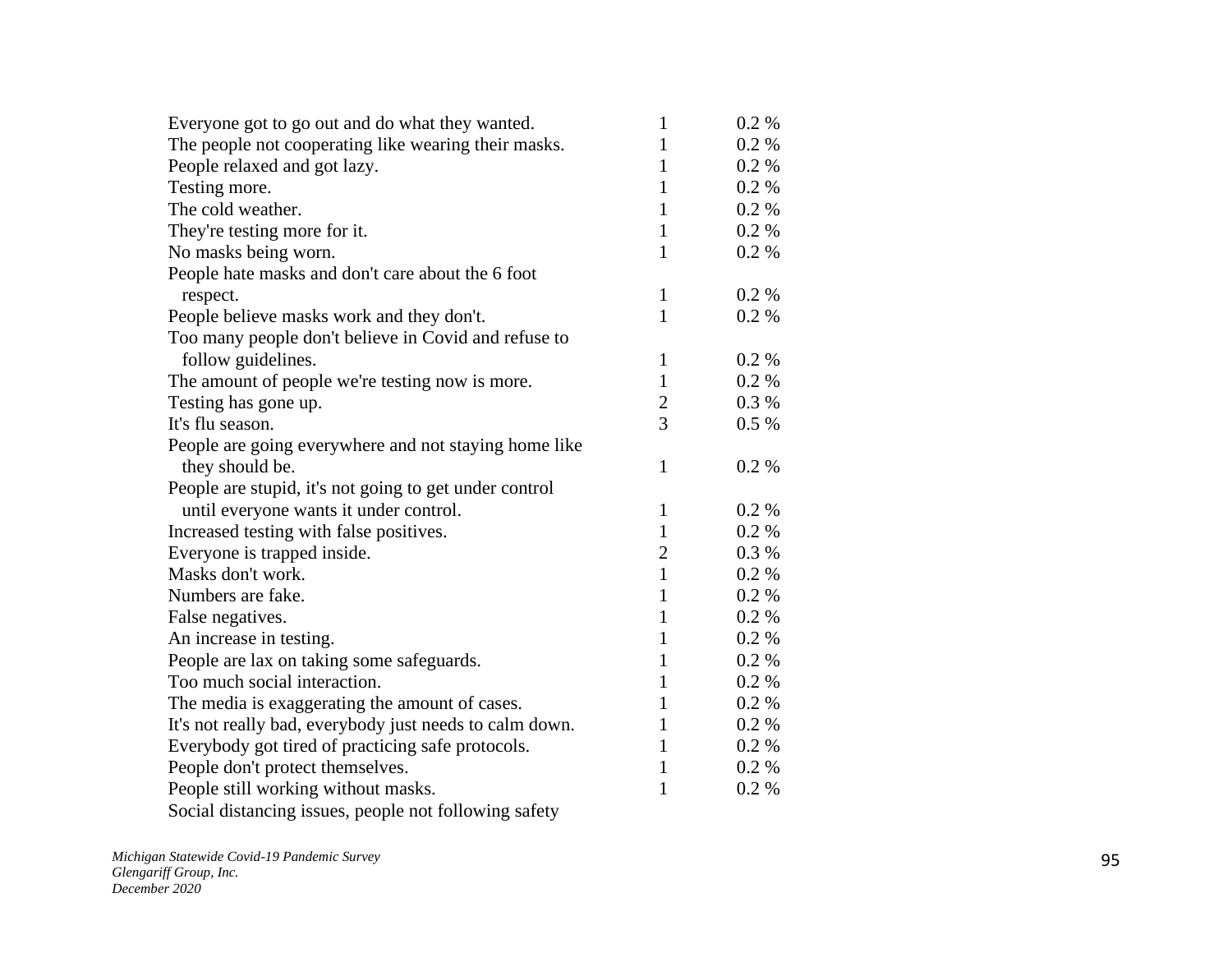| protocols.                                              | $\mathbf{1}$   | $0.2 \%$ |
|---------------------------------------------------------|----------------|----------|
| People start to travel without masks.                   | $\mathbf{1}$   | 0.2 %    |
| The testing is all wrong.                               | $\mathbf{1}$   | 0.2%     |
| More people testing because of flu season.              | $\mathbf{1}$   | 0.2 %    |
| Increased testing of asymptomatic people.               | $\mathbf{1}$   | 0.2%     |
| More social gatherings.                                 | $\mathbf{1}$   | 0.2%     |
| People are at risk because they have to go to work.     | $\mathbf{1}$   | 0.2 %    |
| People staying indoors because of the cooler weather.   | $\mathbf{1}$   | 0.2 %    |
| Being told to do something and then to do more,         |                |          |
| people are fighting it.                                 | $\mathbf{1}$   | 0.2 %    |
| People don't think it's real.                           | $\mathbf{1}$   | 0.2 %    |
| A test that is 97% inaccurate.                          | $\mathbf{1}$   | 0.2 %    |
| Cold weather.                                           | $\mathbf{1}$   | 0.2 %    |
| The flu.                                                | $\mathbf{1}$   | 0.2 %    |
| Weather changing moves people inside.                   | 1              | $0.2 \%$ |
| No state mandated masks, included in private            |                |          |
| residences where people visit.                          | $\mathbf{1}$   | 0.2 %    |
| People are tired of being locked in their homes.        | $\mathbf{1}$   | 0.2 %    |
| Loosening restrictions.                                 | $\mathbf{1}$   | 0.2 %    |
| People are stupid, hanging out in groups without masks. | 1              | 0.2 %    |
| The nature of the virus.                                | $\mathbf{1}$   | 0.2 %    |
| People gathering and not wearing masks.                 | 1              | 0.2 %    |
| Ignorance.                                              | $\mathbf{1}$   | 0.2 %    |
| People not following recommended protections.           | 1              | 0.2 %    |
| People don't take it seriously.                         | $\mathbf{1}$   | 0.2 %    |
| Colleges being open.                                    | $\mathbf{1}$   | 0.2 %    |
| People aren't taking precautions because they aren't    |                |          |
| taking it seriously.                                    | $\mathbf{1}$   | 0.2 %    |
| People aren't following the rules.                      | $\overline{2}$ | 0.3%     |
| Restrictions were relaxed.                              | $\mathbf{1}$   | 0.2 %    |
| Nobody likes masks.                                     | $\mathbf{1}$   | 0.2 %    |
| Quarantine fatigue with students going back to college. | $\mathbf{1}$   | 0.2%     |
| People are inside because it's colder.                  | $\mathbf{1}$   | 0.2 %    |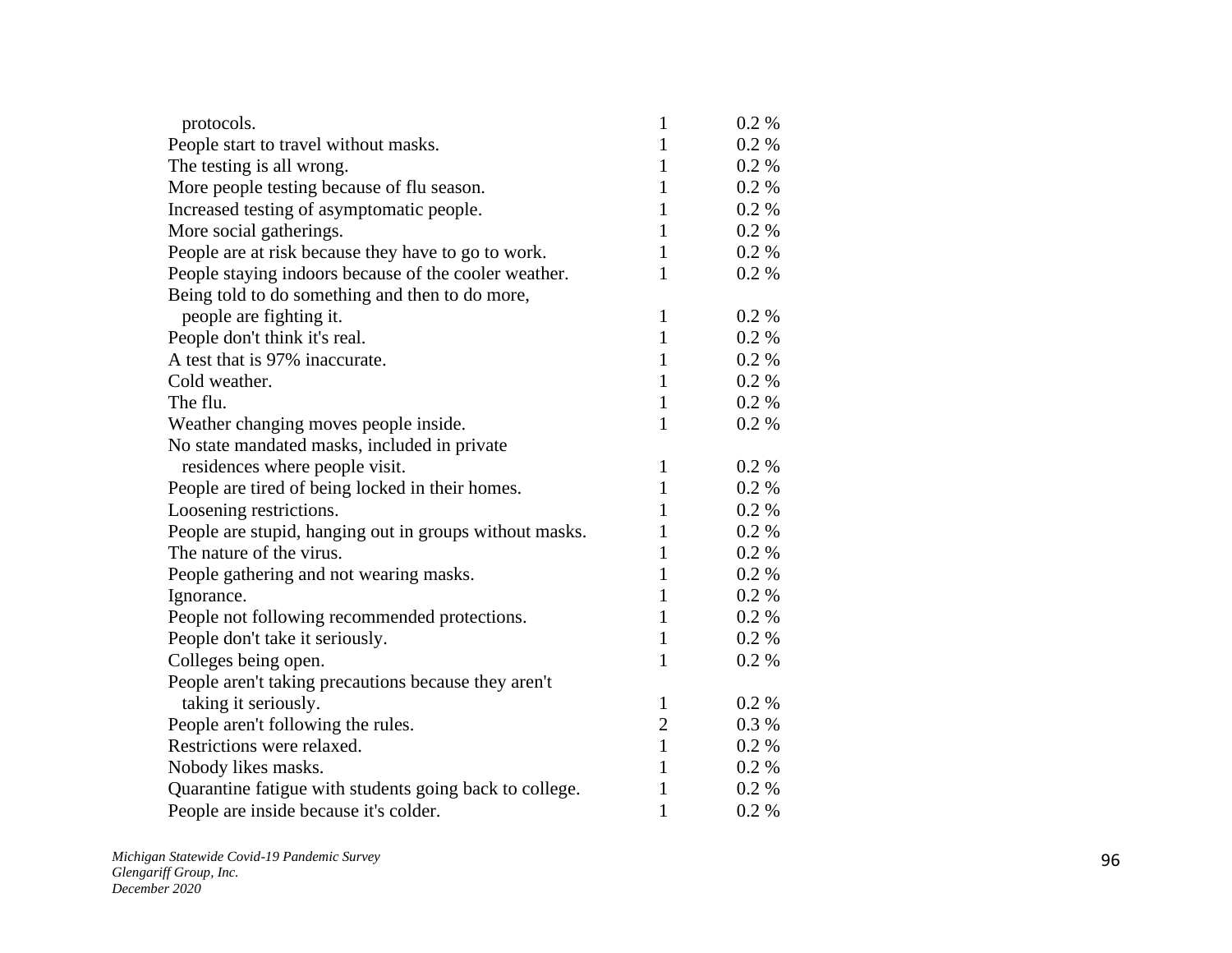| People are choosing not to abide by the CDC               |                |          |
|-----------------------------------------------------------|----------------|----------|
| recommendations.                                          | $\mathbf{1}$   | $0.2\%$  |
| The holiday crowds and elections.                         | $\mathbf{1}$   | $0.2 \%$ |
| Downplaying science.                                      | 1              | $0.2 \%$ |
| All of the rallies.                                       | $\mathbf{1}$   | 0.2 %    |
| Young people gathering and the rallies.                   | $\mathbf{1}$   | 0.2 %    |
| People want to protest all the time and think the         |                |          |
| pandemic is fake, that it's a conspiracy to control us.   | $\mathbf{1}$   | 0.2 %    |
| People not taking it seriously enough and still going out |                |          |
| to party in crowds.                                       | $\mathbf{1}$   | 0.2 %    |
| More people are in close contact for shopping for         |                |          |
| Christmas and people are tired of wearing masks.          | $\mathbf{1}$   | 0.2 %    |
| People are tired of the virus and having no life.         | $\mathbf{1}$   | 0.2 %    |
| We didn't listen to science and stay home.                | $\mathbf{1}$   | 0.2 %    |
| People doing too much gathering.                          | 1              | 0.2 %    |
| People aren't abiding by the rules.                       | $\mathbf{1}$   | 0.2 %    |
| The younger population feels invincible during a          |                |          |
| worldwide pandemic.                                       | $\mathbf{1}$   | 0.2 %    |
| People don't use common sense.                            | $\mathbf{1}$   | 0.2 %    |
| Nobody cares about masks.                                 | $\overline{2}$ | 0.3%     |
| People being more out and about shopping and              |                |          |
| gathering things for parties.                             | $\mathbf{1}$   | 0.2 %    |
| Nobody wears a mask anymore.                              | $\mathbf{1}$   | 0.2 %    |
| It's seasonal.                                            | $\mathbf{1}$   | 0.2 %    |
| People got tired of staying inside.                       | $\mathbf{1}$   | 0.2 %    |
| The holidays.                                             | $\overline{2}$ | 0.3 %    |
| The change of the weather.                                | $\mathbf{1}$   | 0.2 %    |
| I don't think that's true.                                | $\overline{2}$ | 0.3 %    |
| People dropped their guard.                               | $\mathbf{1}$   | 0.2 %    |
| Nobody want's to wear a mask.                             | 1              | 0.2 %    |
| Open the economy back up.                                 | $\mathbf{1}$   | 0.2 %    |
| Too close contact with no masks.                          | 1              | 0.2 %    |
| Public defiance.                                          | 1              | 0.2 %    |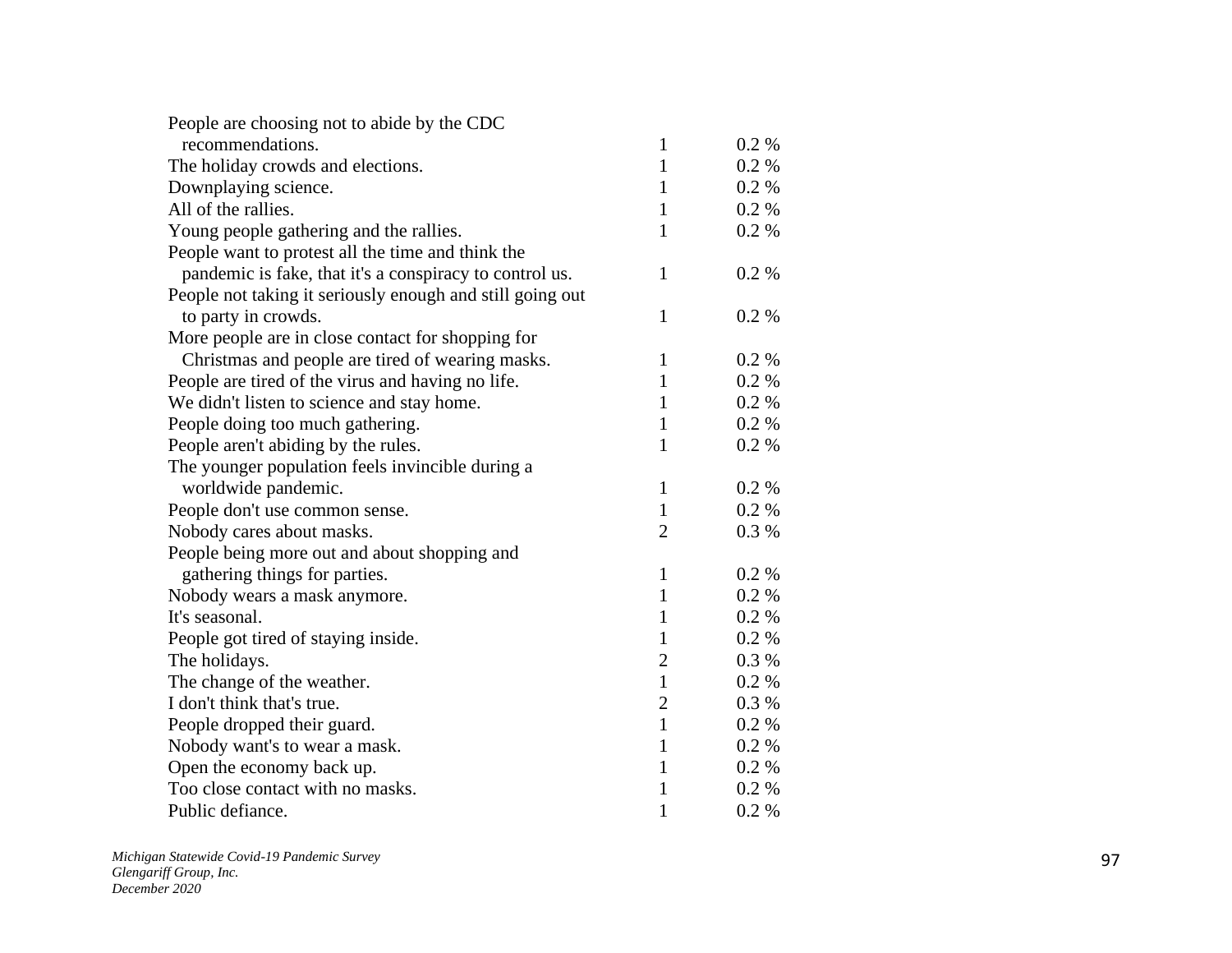| People don't wear masks and stay away from              |              |          |
|---------------------------------------------------------|--------------|----------|
| gatherings.                                             | $\mathbf{1}$ | 0.2 %    |
| People doing whatever they want instead of listening to |              |          |
| recommended guidelines.                                 | $\mathbf{1}$ | 0.2 %    |
| Less use of masks.                                      | $\mathbf{1}$ | $0.2 \%$ |
| They stopped the governor from doing what she had to    |              |          |
| do.                                                     | 1            | $0.2\%$  |
| Things just happen.                                     | $\mathbf{1}$ | 0.2 %    |
| False positive tests.                                   | $\mathbf{1}$ | 0.2 %    |
| Cold season.                                            | 1            | $0.2 \%$ |
| They're testing more now.                               | 1            | 0.2 %    |
| Know it alls not wearing masks.                         | $\mathbf{1}$ | $0.2\%$  |
| The mutation of the virus.                              | 1            | 0.2 %    |
| Holiday season.                                         | 1            | 0.2 %    |
| People got sick and tired of staying home.              | 1            | 0.2 %    |
| The people lie about the numbers.                       | $\mathbf{1}$ | 0.2 %    |
| The weather changes.                                    | 1            | $0.2 \%$ |
| Too many people crowding.                               | $\mathbf{1}$ | 0.2 %    |
| That's just because it's the way it's going to be.      | 1            | 0.2 %    |
| The fact that they can't tell the difference between a  |              |          |
| cold and Covid.                                         | $\mathbf{1}$ | 0.2 %    |
| It's just the regular flu.                              | $\mathbf{1}$ | 0.2 %    |
| You can't be sure of what you're told.                  | $\mathbf{1}$ | 0.2 %    |
| Reopening everything back up too soon.                  | $\mathbf{1}$ | $0.2\%$  |
| The governor having flu cases added in with Covid       |              |          |
| cases.                                                  | $\mathbf{1}$ | $0.2\%$  |
| They didn't lock us down long enough.                   | $\mathbf{1}$ | 0.2%     |
| The media is lying.                                     | $\mathbf{2}$ | 0.3%     |
| Covid likes the cold.                                   | $\mathbf{1}$ | 0.2 %    |
| People not wearing masks because they're tired of it.   | 1            | 0.2 %    |
| Being cooped up, so no fresh air.                       | 1            | $0.2 \%$ |
| More people are being tested.                           | 1            | 0.2 %    |
| Doctors are misrepresenting and lying.                  | $\mathbf{1}$ | 0.2 %    |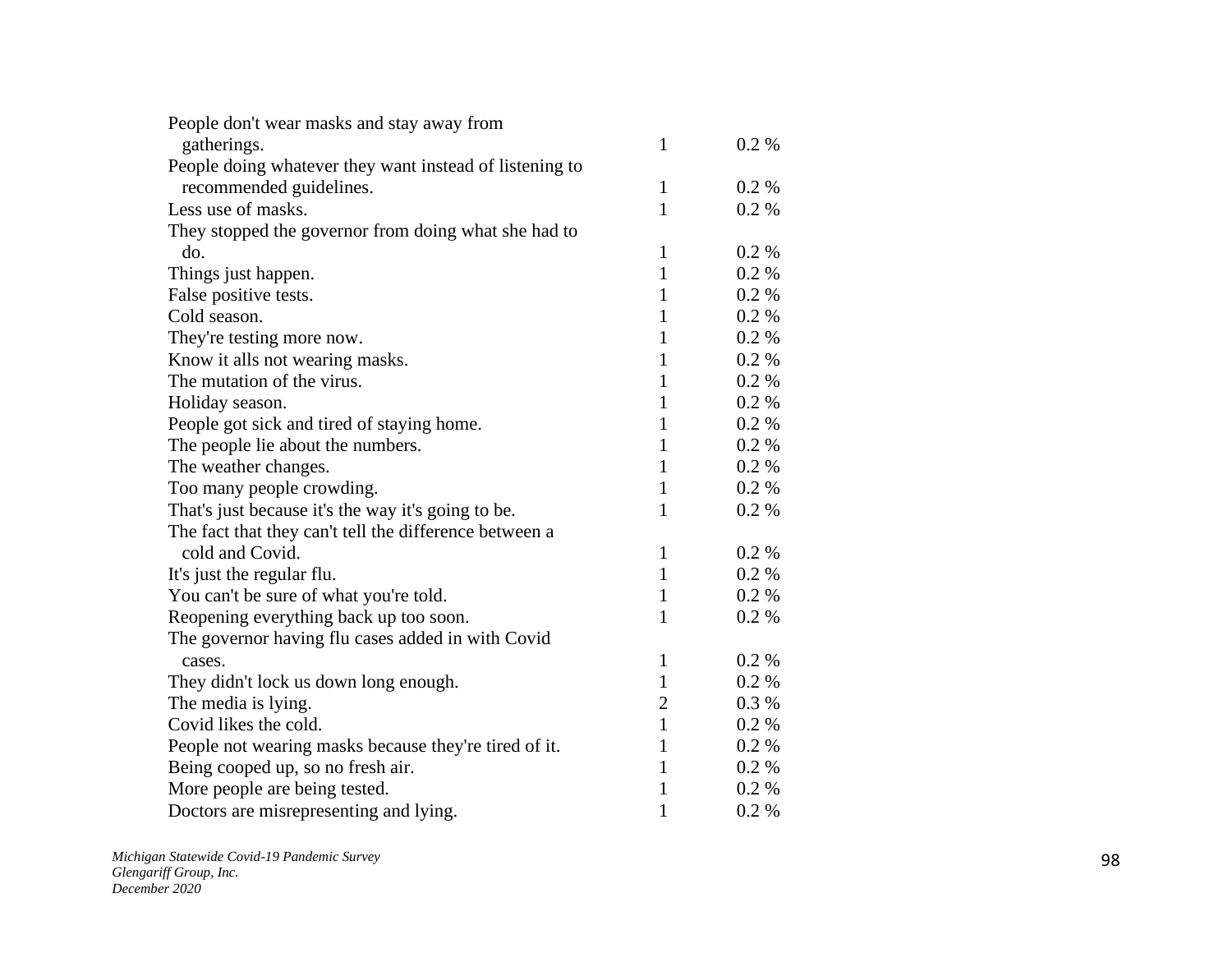| We have more testing available.                      | 1              | 0.2 %    |
|------------------------------------------------------|----------------|----------|
| Increase in testing.                                 | 1              | 0.2 %    |
| It's clearly due to the weather.                     | $\mathbf{1}$   | 0.2 %    |
| People are inside more.                              | $\mathbf{1}$   | 0.2 %    |
| People aren't following safety instructions because  |                |          |
| they're tired of it.                                 | $\mathbf{1}$   | $0.2\%$  |
| People staying inside more.                          | $\mathbf{1}$   | 0.2 %    |
| Flu season and false positive test results.          | 1              | $0.2 \%$ |
| The younger generation doesn't care.                 | $\mathbf{1}$   | $0.2 \%$ |
| Tourists and college kids returning to the UP.       | 1              | 0.2 %    |
| People not following rules and going places.         | $\mathbf{1}$   | 0.2 %    |
| People are out and about.                            | $\mathbf{1}$   | 0.2 %    |
| People not caring.                                   | $\mathbf{1}$   | 0.2 %    |
| People are just too busy socializing and not wearing |                |          |
| masks.                                               | $\mathbf{1}$   | 0.2 %    |
| People hate masks.                                   | $\mathbf{1}$   | 0.2 %    |
| They're auditing them.                               | $\mathbf{1}$   | $0.2 \%$ |
| People can't get outside like before.                | $\mathbf{1}$   | 0.2 %    |
| A complacent public.                                 | $\mathbf{1}$   | 0.2 %    |
| Lack of federal response.                            | $\mathbf{1}$   | 0.2 %    |
| Increased testing overall.                           | $\overline{c}$ | 0.3%     |
| People are indoors more.                             | $\mathbf{1}$   | 0.2 %    |
| The people gather anyway.                            | $\mathbf{1}$   | 0.2 %    |
| They're inflated numbers.                            | $\mathbf{1}$   | 0.2 %    |
| People being at parties.                             | $\mathbf{1}$   | 0.2 %    |
| Things were still open and people went to big        |                |          |
| gatherings without masks.                            | $\mathbf{1}$   | 0.2 %    |
| Less wearing of masks.                               | 1              | 0.2 %    |
| Everything opened too quickly.                       |                | 0.2 %    |
| Total                                                | 600            | 100.0%   |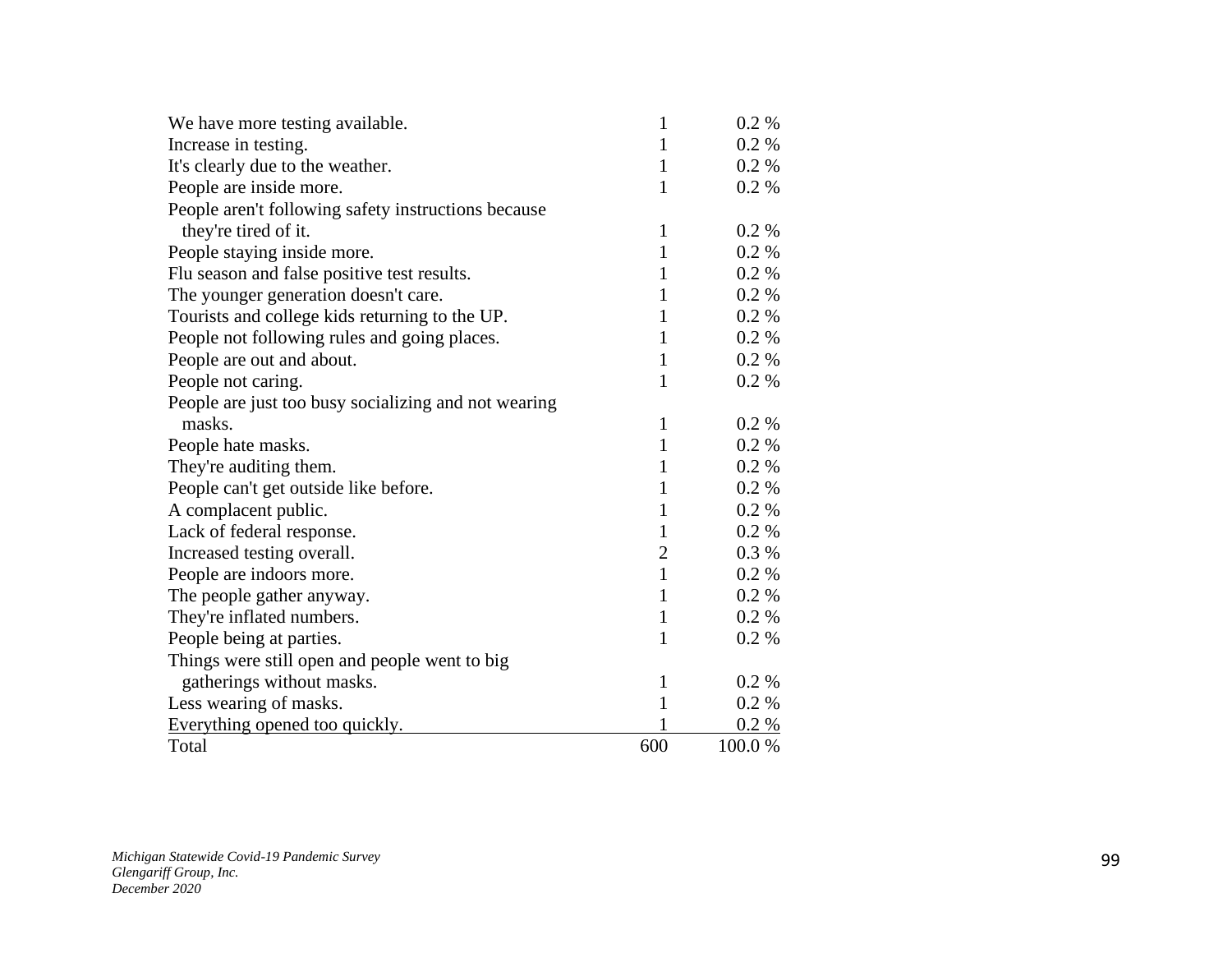## APPENDIX D: QUESTION 28

| AND HOW DID YOU CHANGE THEM?                           | Number         | Percent |
|--------------------------------------------------------|----------------|---------|
| Just keeping the numbers low.                          | 1              | 0.2 %   |
| Less social gathering with friends and church.         | 1              | 0.2 %   |
| Smaller gatherings.                                    | 3              | 0.7 %   |
| We aren't getting together with very many people.      | $\mathbf{1}$   | 0.2 %   |
| We downsized who all came.                             | $\mathbf{1}$   | 0.2 %   |
| Just family, no big groups.                            | $\mathbf{1}$   | 0.2 %   |
| I'm not going anywhere.                                | $\overline{2}$ | 0.4%    |
| Not travelling.                                        | $\mathbf{1}$   | 0.2 %   |
| We didn't have Thanksgiving.                           | $\mathbf{1}$   | 0.2 %   |
| We're currently in quarantine so we're not seeing      |                |         |
| anybody.                                               | $\mathbf{1}$   | 0.2 %   |
| People aren't coming to my house.                      | $\mathbf{1}$   | 0.2 %   |
| Staying home.                                          | $\mathbf{1}$   | 0.2 %   |
| Not as much family getting together with the           |                |         |
| grandparents.                                          | $\mathbf{1}$   | 0.2 %   |
| We had to limit the amount of people for Thanksgiving. | $\mathbf{1}$   | 0.2 %   |
| Immediate family only.                                 | 3              | 0.7%    |
| We stayed home for Thanksgiving and just had Cornish   |                |         |
| hens.                                                  | $\mathbf{1}$   | 0.2 %   |
| No traveling.                                          | 6              | 1.3 %   |
| Not going anywhere.                                    | $\overline{4}$ | 0.9%    |
| We didn't travel, we stayed home this year.            | $\mathbf{1}$   | 0.2 %   |
| I'm not having a family get together this year.        | $\mathbf{1}$   | 0.2 %   |
| Not having them.                                       | $\mathbf{1}$   | 0.2 %   |
| We aren't meeting at all, we cancelled.                | $\mathbf{1}$   | 0.2 %   |
| We cancelled Thanksgiving.                             | 3              | 0.7 %   |
| No family over, we used facetime.                      | $\mathbf{1}$   | 0.2%    |
| Virtual visits.                                        | $\overline{2}$ | 0.4%    |
| I stayed at home.                                      | $\overline{4}$ | 0.9%    |
| Not letting anybody come to my house.                  | $\mathbf{1}$   | 0.2%    |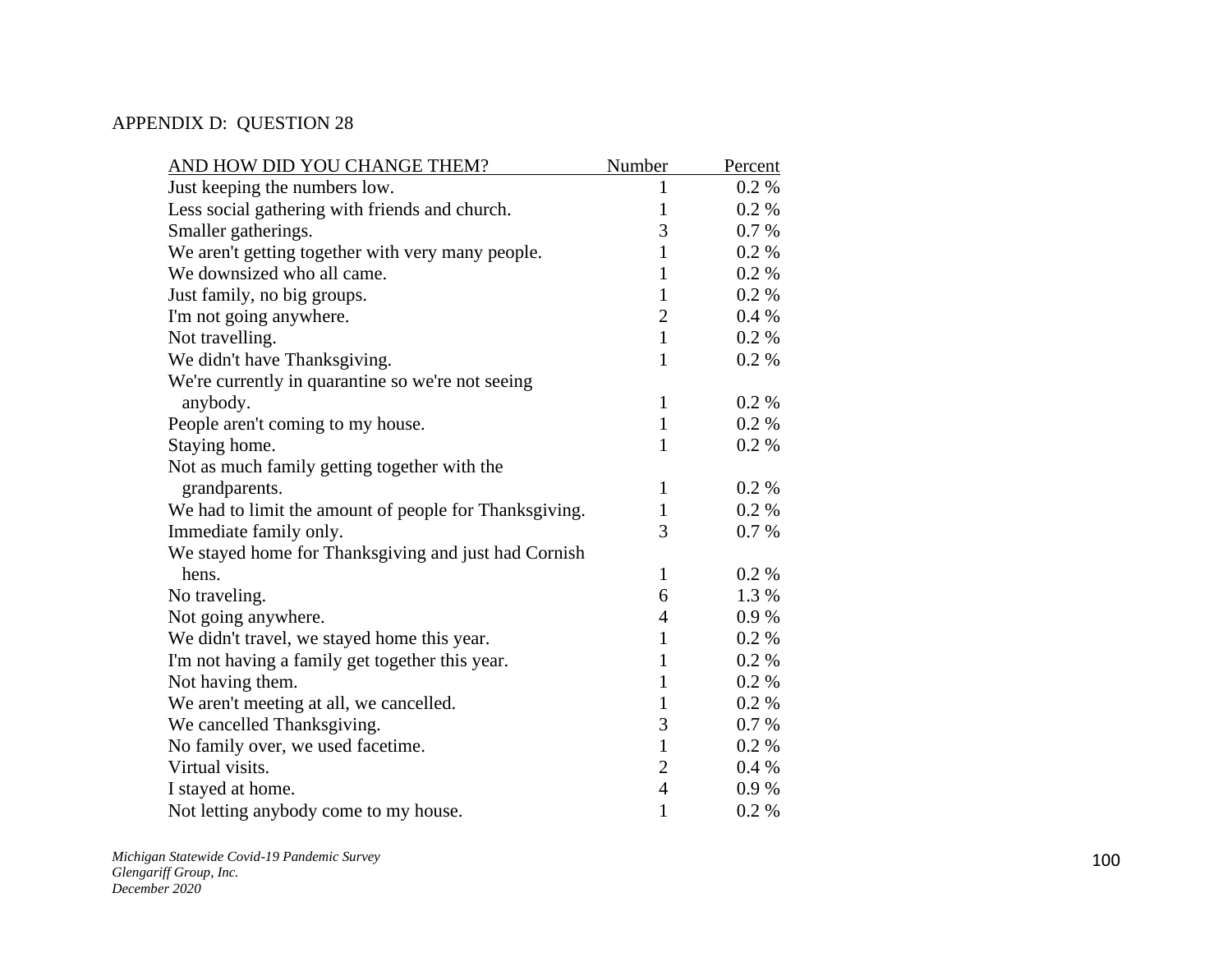| The whole gatherings are at a minimum, no going out to     |                |          |
|------------------------------------------------------------|----------------|----------|
| celebrate.                                                 | $\mathbf{1}$   | $0.2\%$  |
| I can't visit my family.                                   | $\mathbf{1}$   | 0.2 %    |
| We didn't travel.                                          | $\mathbf{1}$   | 0.2 %    |
| We just don't get together with family members from        |                |          |
| out of town.                                               | $\mathbf{1}$   | 0.2 %    |
| No get together.                                           | $\mathbf{1}$   | 0.2 %    |
| We just stay home.                                         | $\mathbf{1}$   | 0.2 %    |
| We didn't see my 11 grandkids.                             | $\mathbf{1}$   | 0.2 %    |
| Me and my husband had Thanksgiving by ourselves            |                |          |
| instead of having the whole family over.                   | $\mathbf{1}$   | 0.2%     |
| My daughter's in the navy and we're restricted and         |                |          |
| unable to visit.                                           | $\mathbf{1}$   | 0.2 %    |
| We can't travel.                                           | $\overline{4}$ | 0.9%     |
| We just had a small family in home dinner, no relatives.   | $\mathbf{1}$   | 0.2 %    |
| Small gathering.                                           | $\mathbf{1}$   | 0.2 %    |
| We only had one other family member over.                  | $\mathbf{1}$   | 0.2 %    |
| I stayed in with immediate family and we didn't allow      |                |          |
| visitors from outside that.                                | $\mathbf{1}$   | 0.2%     |
| I didn't socialize with the family because I was sick with |                |          |
| Covid.                                                     | $\mathbf{1}$   | 0.2%     |
| Less people and more ventilation available for the         |                |          |
| family that does come visit.                               | $\mathbf{1}$   | 0.2 %    |
| Just strictly family.                                      | $\mathbf{1}$   | $0.2 \%$ |
| Not going to visit my mom in Ohio.                         | $\mathbf{1}$   | 0.2 %    |
| I didn't participate in anything.                          | $\mathbf{1}$   | 0.2 %    |
| No Christmas or Thanksgiving parties and we cancelled      |                |          |
| January's trip.                                            | $\mathbf{1}$   | 0.2 %    |
| We cancelled all of them.                                  | $\mathbf{1}$   | 0.2 %    |
| No family.                                                 | $\overline{2}$ | 0.4%     |
| Stayed home.                                               | 6              | 1.3 %    |
| We haven't gotten together at all.                         | $\mathbf{1}$   | 0.2 %    |
| Christmas will have everyone wearing masks.                | $\mathbf{1}$   | 0.2 %    |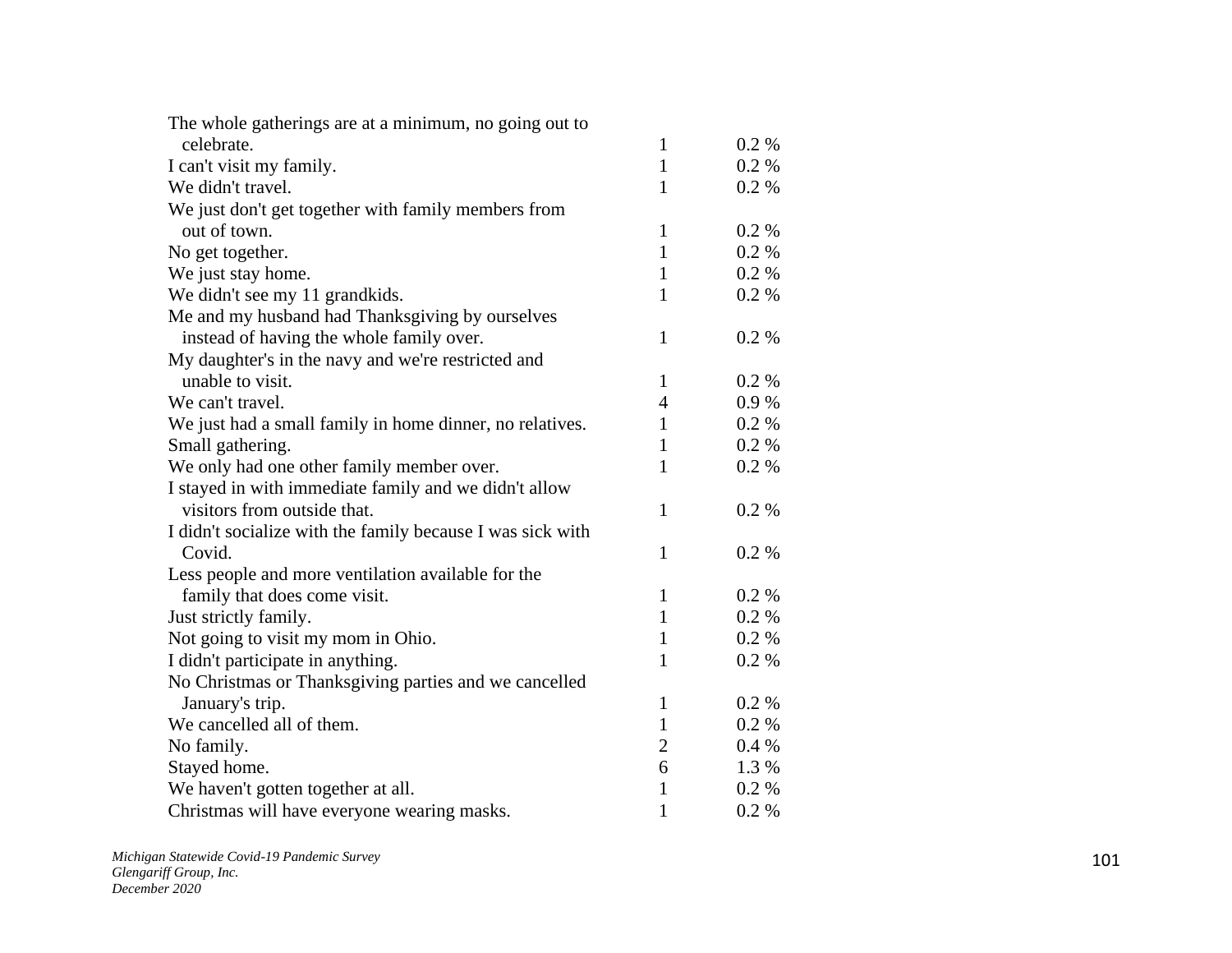| We only visited one family.                         | $\mathbf{1}$   | $0.2\%$  |
|-----------------------------------------------------|----------------|----------|
| We went from 35 plus to only 3 for the holiday.     | $\mathbf{1}$   | $0.2\%$  |
| We only saw immediate family so 4 people instead of |                |          |
| the whole 30 person family.                         | $\mathbf{1}$   | $0.2\%$  |
| I couldn't go visit family.                         | $\mathbf{1}$   | $0.2 \%$ |
| Not visiting anyone.                                | $\mathbf{1}$   | 0.2 %    |
| We used zoom.                                       | $\mathbf{1}$   | 0.2 %    |
| We didn't have a family gathering and had groceries |                |          |
| delivered to our door.                              | $\mathbf{1}$   | $0.2 \%$ |
| We went away on vacation.                           | $\mathbf{1}$   | $0.2 \%$ |
| Less people come to my house.                       | $\mathbf{1}$   | $0.2\%$  |
| Just my small immediate family.                     | $\mathbf{1}$   | $0.2\%$  |
| I didn't go anywhere or socialize.                  | $\mathbf{1}$   | $0.2 \%$ |
| Less plans.                                         | $\mathbf{1}$   | 0.2 %    |
| We quarantine.                                      | $\mathbf{1}$   | $0.2\%$  |
| We didn't go, just zoomed with my family and stayed |                |          |
| home.                                               | $\mathbf{1}$   | $0.2 \%$ |
| For Thanksgiving we didn't have family over.        | $\mathbf{1}$   | $0.2 \%$ |
| We didn't celebrate with family.                    | $\mathbf{1}$   | 0.2 %    |
| We didn't have family over.                         | $\mathbf{1}$   | $0.2 \%$ |
| No gatherings.                                      | 3              | 0.7 %    |
| Not gathering at all.                               | $\overline{c}$ | $0.4\%$  |
| Stay home.                                          | $\overline{2}$ | 0.4%     |
| We stayed home.                                     | 11             | 2.4 %    |
| Smaller gatherings with tests and masks.            | $\mathbf{1}$   | 0.2 %    |
| I just stayed home and my parents stopped by with   |                |          |
| carry-out pans so they could eat.                   | $\mathbf{1}$   | $0.2 \%$ |
| Gatherings are small.                               | $\mathbf{1}$   | 0.2 %    |
| No more people.                                     | $\mathbf{1}$   | 0.2 %    |
| Everything's been shut down.                        | 1              | $0.2 \%$ |
| I didn't have family over.                          | $\overline{2}$ | $0.4\%$  |
| I had no one over.                                  | $\mathbf{1}$   | $0.2 \%$ |
| Not getting together with family and friends.       | $\mathbf{1}$   | 0.2 %    |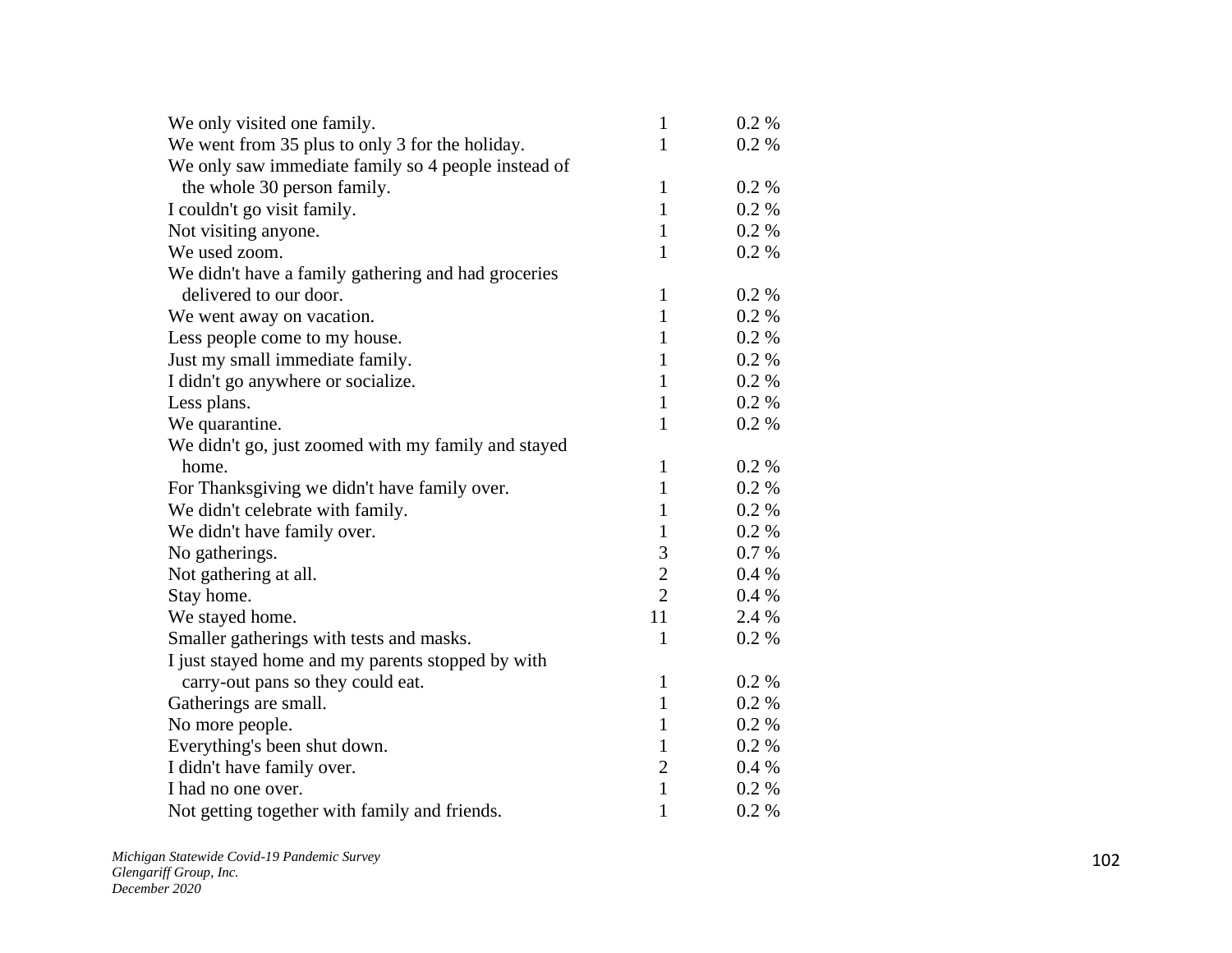| Instead of meeting in one area we had multiple small      |                |          |
|-----------------------------------------------------------|----------------|----------|
| groups of family meet, no more than 7 people.             | $\mathbf{1}$   | $0.2\%$  |
| Less people.                                              | $\overline{2}$ | $0.4\%$  |
| We're celebrating them alone.                             | $\mathbf{1}$   | 0.2 %    |
| No out of town family.                                    | $\mathbf{1}$   | $0.2 \%$ |
| No traveling to family.                                   | $\mathbf{1}$   | 0.2 %    |
| A smaller group of people.                                | $\mathbf{1}$   | 0.2 %    |
| Small gatherings.                                         | $\overline{2}$ | 0.4%     |
| No travel.                                                | $\overline{2}$ | 0.4%     |
| I didn't shop on Black Friday like we usually do          |                |          |
| Christmas shopping.                                       | $\mathbf{1}$   | 0.2 %    |
| I didn't have Thanksgiving.                               | $\mathbf{1}$   | 0.2 %    |
| Not getting together with family members.                 | $\mathbf{1}$   | 0.2 %    |
| We kept the older folks home.                             | 1              | 0.2 %    |
| We slightly altered our plans by cancelling going over to |                |          |
| our elderly parents since we had Covid.                   | 1              | 0.2 %    |
| No holidays.                                              | $\mathbf{1}$   | 0.2 %    |
| We just down sized my family.                             | $\mathbf{1}$   | 0.2 %    |
| Spending shorter times together and in a bigger space.    | $\mathbf{1}$   | 0.2 %    |
| We definitely aren't doing Christmas as a big family, we  |                |          |
| had 3 separate birthday parties for my son.               | 1              | 0.2 %    |
| We'll be staying home.                                    | $\mathbf{1}$   | 0.2 %    |
| No big family gatherings, we had 3 smaller gatherings     |                |          |
| for Thanksgiving this year.                               | $\mathbf{1}$   | $0.2 \%$ |
| We tried not to have a lot of family over.                | $\mathbf{1}$   | 0.2 %    |
| We cancelled all family gatherings.                       | $\mathbf{1}$   | 0.2 %    |
| Not getting together with other family members because    |                |          |
| of their comfort level.                                   | $\mathbf{1}$   | 0.2 %    |
| We're not having get togethers.                           | $\mathbf{1}$   | 0.2 %    |
| We're staying home.                                       | 3              | 0.7 %    |
| We aren't having as many people over.                     | $\mathbf{1}$   | 0.2 %    |
| Everything was shut down so we couldn't go out as         |                |          |
| usual.                                                    | 1              | 0.2 %    |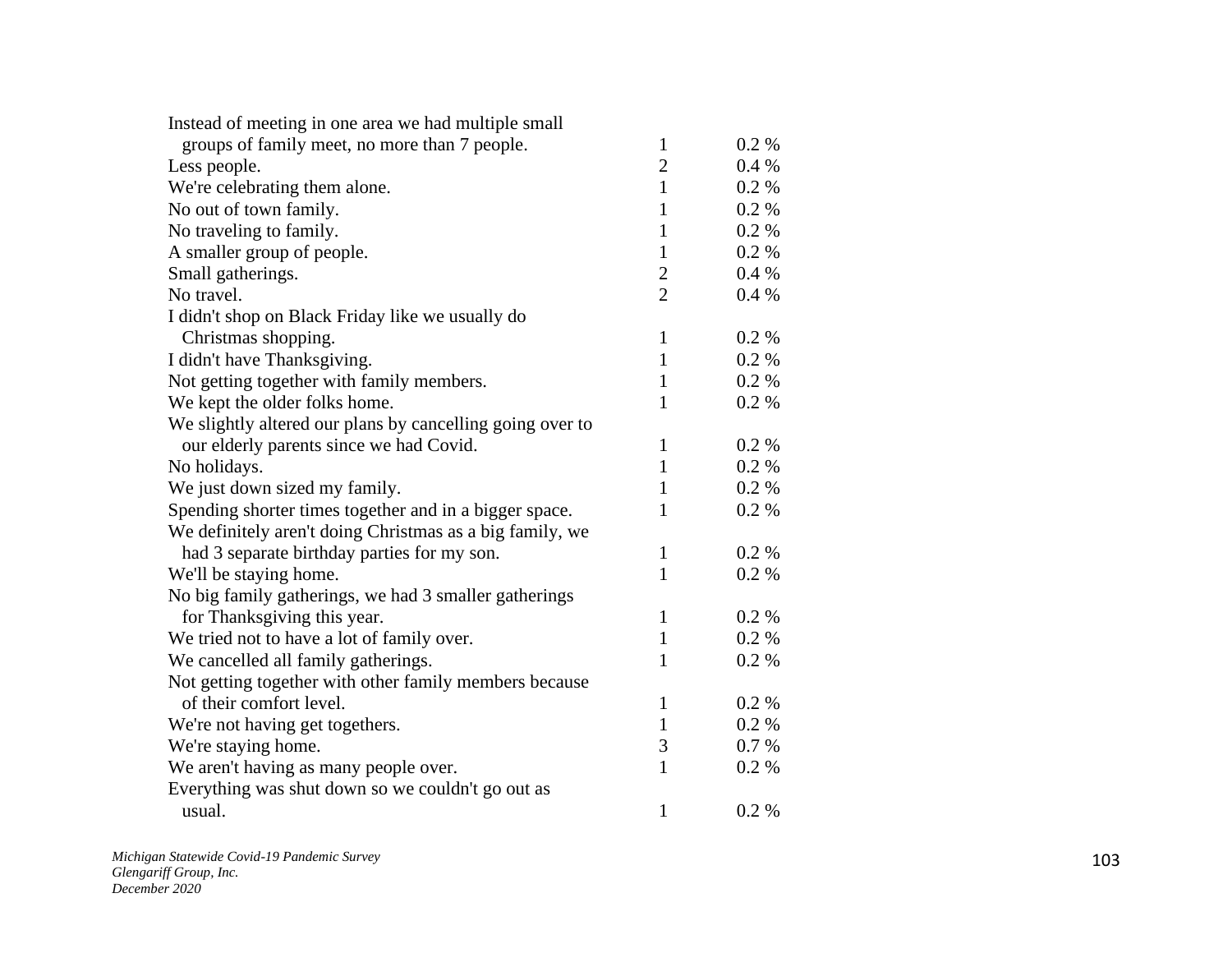| Having a smaller gathering.                             | $\mathbf{1}$   | $0.2 \%$ |
|---------------------------------------------------------|----------------|----------|
| We didn't have as big of a Thanksgiving and have the    |                |          |
| same plan for Christmas.                                | $\mathbf{1}$   | 0.2 %    |
| We had no family gatherings.                            | $\mathbf{1}$   | $0.2 \%$ |
| Just immediate family.                                  | $\overline{c}$ | $0.4\%$  |
| No family gatherings.                                   | $\overline{2}$ | 0.4 %    |
| We're unable to gather.                                 | $\mathbf{1}$   | $0.2 \%$ |
| I didn't go to the gathering because there were people  |                |          |
| there I didn't know.                                    | $\mathbf{1}$   | 0.2 %    |
| I have no plans anymore.                                | $\mathbf{1}$   | $0.2\%$  |
| We willingly did not go to visit older family.          | 1              | $0.2 \%$ |
| My family has Covid and cancelled.                      | $\mathbf{1}$   | 0.2 %    |
| I'm not going to family's houses and they aren't coming |                |          |
| here.                                                   | $\mathbf{1}$   | 0.2 %    |
| We followed guidelines and cancelled everything.        | $\mathbf{1}$   | 0.2 %    |
| From large to small.                                    | $\mathbf{1}$   | $0.2 \%$ |
| Smaller groups for the holidays.                        | $\mathbf{1}$   | $0.2 \%$ |
| I just had my daughter and granddaughter over, no       |                |          |
| other family or friends.                                | $\mathbf{1}$   | 0.2 %    |
| My brother's household has Covid so we only gathered    |                |          |
| with ours.                                              | $\mathbf{1}$   | 0.2 %    |
| We are not visiting family.                             | $\mathbf{1}$   | 0.2 %    |
| No Thanksgiving.                                        | $\mathbf{1}$   | 0.2 %    |
| We aren't doing them.                                   | $\mathbf{1}$   | 0.2 %    |
| Not having family come into the home.                   | $\mathbf{1}$   | 0.2 %    |
| I just stayed home.                                     | $\mathbf{1}$   | 0.2 %    |
| Not meeting with our usual family and friends, just     |                |          |
| staying home.                                           | $\mathbf{1}$   | 0.2 %    |
| Staying home by ourselves.                              | $\mathbf{1}$   | $0.2 \%$ |
| We have no socialization this year, staying home.       | 1              | 0.2 %    |
| We're not going anywhere and not having anyone over.    | 1              | 0.2 %    |
| Not as many people came.                                | $\mathbf{1}$   | $0.2 \%$ |
| I didn't get together with everyone.                    | $\mathbf{1}$   | 0.2 %    |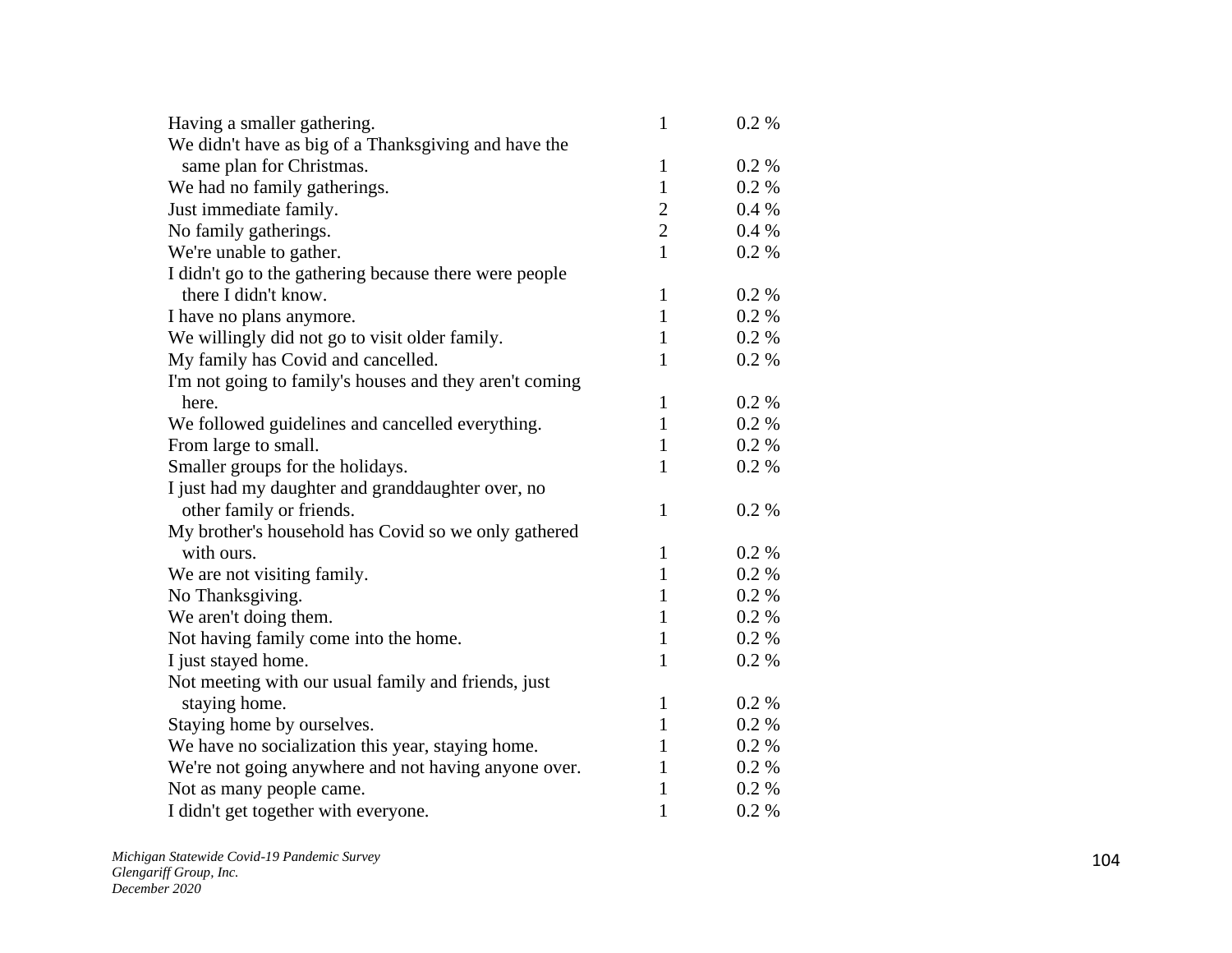| Less family.                                             | $\mathbf{1}$ | $0.2 \%$ |
|----------------------------------------------------------|--------------|----------|
| Limiting guests.                                         | 1            | $0.2 \%$ |
| We didn't get together with a big group of family like   |              |          |
| we usually do for Thanksgiving.                          | $\mathbf{1}$ | 0.2 %    |
| We stayed home with immediate family.                    | $\mathbf{1}$ | 0.2 %    |
| Not going to anybody's homes.                            | 1            | 0.2 %    |
| Not traveling to see relatives.                          | $\mathbf{1}$ | 0.2 %    |
| I cancelled some plans I had.                            | $\mathbf{1}$ | $0.2 \%$ |
| No Christmas parties.                                    | $\mathbf{1}$ | 0.2 %    |
| We cancelled Thanksgiving and Christmas may not          |              |          |
| come together either.                                    | $\mathbf{1}$ | 0.2 %    |
| We didn't see our families for Thanksgiving.             | 1            | $0.2 \%$ |
| Less people getting together.                            | $\mathbf{1}$ | 0.2 %    |
| I didn't visit family.                                   | 3            | 0.7%     |
| I didn't' have Thanksgiving because I work in a hospital |              |          |
| and am a possible carrier.                               | 1            | 0.2 %    |
| It's the first holiday I won't see my mom.               | $\mathbf{1}$ | 0.2 %    |
| No visitors.                                             | 3            | 0.7 %    |
| Not getting together.                                    | $\mathbf{1}$ | $0.2\%$  |
| Staying at home.                                         | 1            | 0.2 %    |
| We didn't have a family gathering this year out of       |              |          |
| respect for my senior citizen parents.                   | $\mathbf{1}$ | $0.2\%$  |
| Getting tested.                                          | $\mathbf{1}$ | 0.2 %    |
| I don't see anybody, I sit in my car and talk to them    |              |          |
| across their yard.                                       | $\mathbf{1}$ | 0.2 %    |
| Cut down the number of events and the number of          |              |          |
| people attending.                                        | $\mathbf{1}$ | 0.2 %    |
| Only immediate family.                                   | 1            | 0.2 %    |
| We stayed home and had Thanksgiving by ourselves.        | 1            | 0.2 %    |
| We stayed near campus instead of going home.             | 1            | $0.2\%$  |
| Cancelled my vacation.                                   | $\mathbf{1}$ | $0.2 \%$ |
| We did nothing for Thanksgiving.                         | 1            | 0.2 %    |
| We have cancelled several of our extended family         |              |          |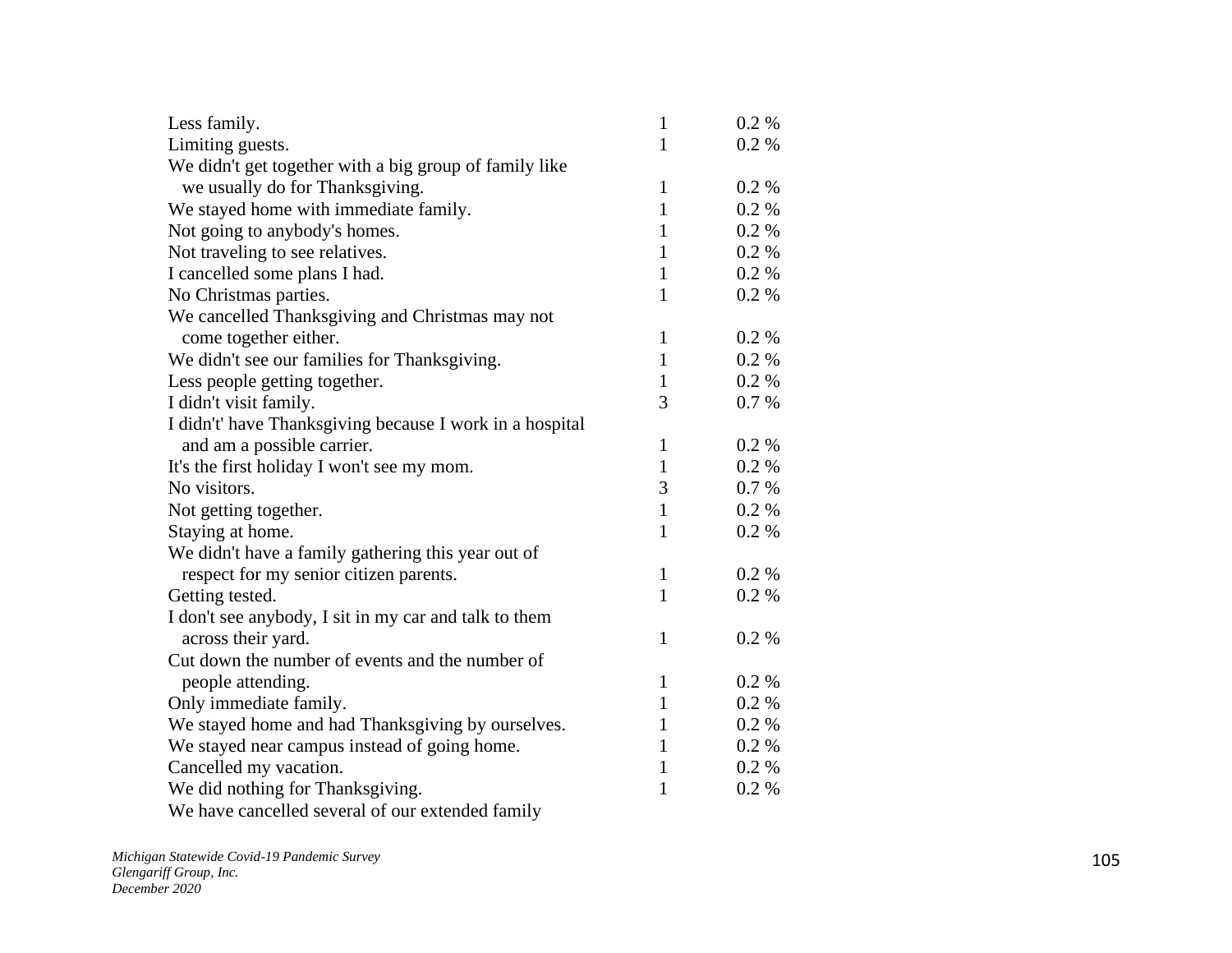| gatherings.                                              | $\mathbf{1}$ | $0.2 \%$ |
|----------------------------------------------------------|--------------|----------|
| Everything will be virtual, I work on a Covid floor.     | $\mathbf{1}$ | $0.2 \%$ |
| No time with family.                                     | $\mathbf{1}$ | 0.2 %    |
| None of our 3 kids came home for Thanksgiving.           | $\mathbf{1}$ | 0.2 %    |
| We stayed at home.                                       | $\mathbf{1}$ | 0.2 %    |
| Staying in town, no hotels.                              | $\mathbf{1}$ | 0.2 %    |
| We all stayed home and did our own Thanksgiving.         | $\mathbf{1}$ | 0.2 %    |
| We didn't gather with any family but my father.          | $\mathbf{1}$ | 0.2 %    |
| I can't travel.                                          | 3            | 0.7 %    |
| I didn't go out of town.                                 | $\mathbf{1}$ | $0.2 \%$ |
| I tested positive and was quarantined for Thanksgiving.  | $\mathbf{1}$ | $0.2\%$  |
| We cancelled Thanksgiving and are going to cancel        |              |          |
| Christmas.                                               | $\mathbf{1}$ | 0.2 %    |
| I didn't see any of my family members.                   | $\mathbf{1}$ | 0.2 %    |
| My family didn't visit.                                  | $\mathbf{1}$ | 0.2 %    |
| Not getting together to protect my grandkids.            | $\mathbf{1}$ | $0.2\%$  |
| Older people not coming.                                 | $\mathbf{1}$ | $0.2 \%$ |
| Less people came to my house for Thanksgiving.           | $\mathbf{1}$ | 0.2 %    |
| Minimal people.                                          | $\mathbf{1}$ | 0.2 %    |
| Smaller groups.                                          | $\mathbf{1}$ | 0.2 %    |
| With smaller gatherings.                                 | $\mathbf{1}$ | 0.2 %    |
| I don't go anywhere.                                     | $\mathbf{1}$ | 0.2 %    |
| We aren't having family over, just my wife and I.        | $\mathbf{1}$ | 0.2 %    |
| I didn't go to my mom's house.                           | $\mathbf{1}$ | $0.2\%$  |
| I haven't been able to go to see my family.              | $\mathbf{1}$ | $0.2 \%$ |
| I'm not going anywhere or gathering with anyone.         | $\mathbf{1}$ | 0.2 %    |
| I'm not going to see my family.                          | $\mathbf{1}$ | 0.2 %    |
| We couldn't travel.                                      | $\mathbf{1}$ | 0.2 %    |
| We don't go anywhere.                                    | $\mathbf{1}$ | 0.2 %    |
| We're not having any contact or travel with relatives.   | $\mathbf{1}$ | 0.2 %    |
| We aren't celebrating, we're having funerals for my wife |              |          |
| and daughter instead.                                    | $\mathbf{1}$ | 0.2 %    |
| We cancelled Christmas gatherings.                       | $\mathbf{1}$ | 0.2 %    |
|                                                          |              |          |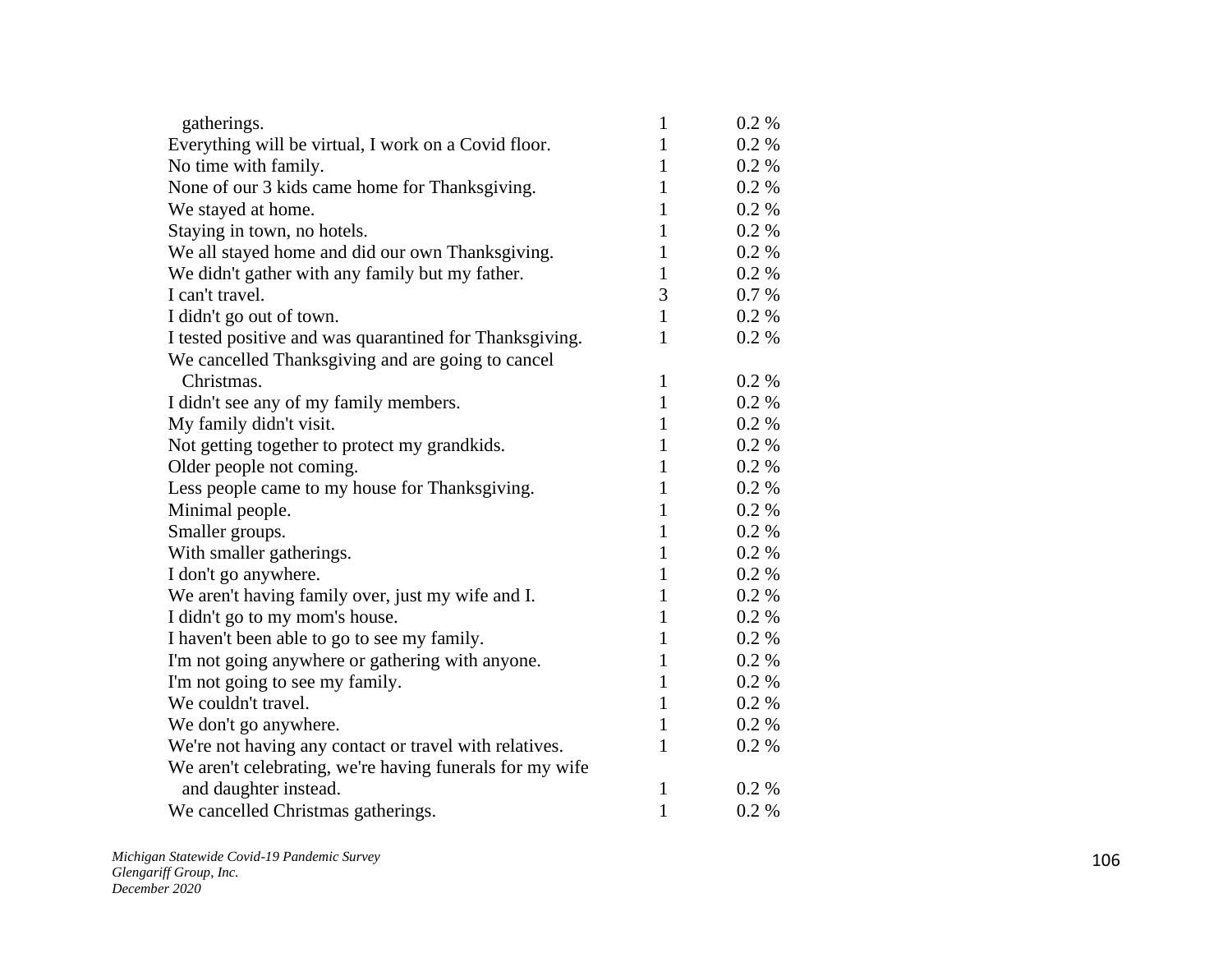| We cancelled travel plans.                               | $\mathbf{1}$   | $0.2 \%$  |
|----------------------------------------------------------|----------------|-----------|
| We don't go to holiday functions.                        | $\mathbf{1}$   | $0.2 \%$  |
| I'm not having anyone over.                              | $\mathbf{1}$   | 0.2 %     |
| Our children aren't visiting us this year.               | $\mathbf{1}$   | 0.2 %     |
| We're not doing a family gathering.                      | $\mathbf{1}$   | $0.2 \%$  |
| We're not going anywhere or seeing my family this year.  | 1              | 0.2%      |
| Fewer people, more testing, and quarantine before and    |                |           |
| after.                                                   | $\mathbf{1}$   | 0.2 %     |
| I've missed all the Jewish holidays, no family is coming |                |           |
| here since the border is shut down.                      | $\mathbf{1}$   | 0.2 %     |
| We didn't have a large family gathering.                 | $\mathbf{1}$   | 0.2 %     |
| We just had people in our immediate household.           | $\mathbf{1}$   | $0.2 \%$  |
| We spent it with family at home.                         | $\mathbf{1}$   | 0.2 %     |
| Every holiday plane with the in-laws was cancelled.      | $\mathbf{1}$   | 0.2 %     |
| They were non existent.                                  | $\mathbf{1}$   | 0.2 %     |
| We never got together.                                   | $\mathbf{1}$   | $0.2\%$   |
| Video conference.                                        | $\mathbf{1}$   | 0.2 %     |
| I stayed home.                                           | $\overline{4}$ | $0.9\ \%$ |
| No gathering.                                            | $\mathbf{1}$   | 0.2 %     |
| I have family in Canada who couldn't come here.          | $\mathbf{1}$   | 0.2 %     |
| I didn't get together with everyone as we had in years   |                |           |
| passed.                                                  | 1              | 0.2 %     |
| There were only 5 people at Thanksgiving as opposed      |                |           |
| to the usual 15-20.                                      | 1              | $0.2\%$   |
| Celebrating with immediate family only.                  | $\mathbf{1}$   | 0.2 %     |
| It was just me and my husband, we stayed home.           | $\mathbf{1}$   | 0.2 %     |
| Just staying with my immediate family in one house.      | $\mathbf{1}$   | $0.2 \%$  |
| No families are getting together, just immediate family. | $\mathbf{1}$   | $0.2 \%$  |
| We didn't have more than one household together.         | $\mathbf{1}$   | 0.2 %     |
| We didn't invite anyone over this year.                  | 1              | $0.2\%$   |
| I didn't travel.                                         | 5              | 1.1%      |
| I haven't gone anywhere.                                 | $\mathbf{1}$   | 0.2 %     |
| I spend them in the house, not traveling.                | $\mathbf{1}$   | 0.2 %     |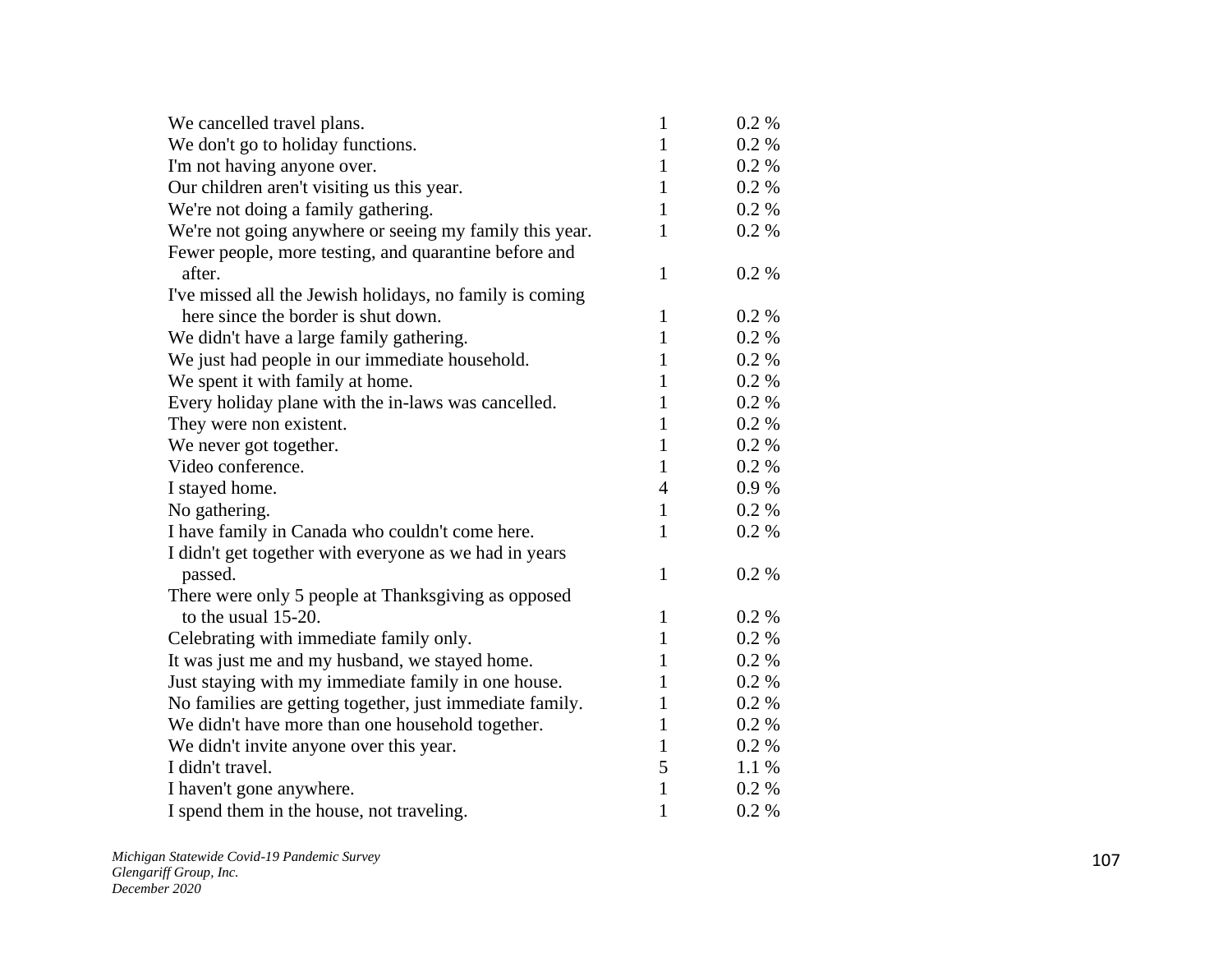| I'm not going more than 1 place.                     | $\mathbf{1}$ | $0.2\%$  |
|------------------------------------------------------|--------------|----------|
| I didn't attend.                                     | $\mathbf{1}$ | 0.2 %    |
| It was cancelled.                                    | $\mathbf{1}$ | $0.2 \%$ |
| No plans.                                            | $\mathbf{1}$ | 0.2 %    |
| Not having celebrations.                             | $\mathbf{1}$ | $0.2 \%$ |
| They were cancelled.                                 | $\mathbf{1}$ | $0.2 \%$ |
| We cancelled Christmas and Thanksgiving.             | $\mathbf{1}$ | $0.2 \%$ |
| We don't have any plans because of it.               | $\mathbf{1}$ | 0.2 %    |
| No get togethers, we used the phone.                 | $\mathbf{1}$ | 0.2 %    |
| We kept it all virtual.                              | $\mathbf{1}$ | 0.2 %    |
| No family to get together.                           | $\mathbf{1}$ | 0.2 %    |
| I didn't socialize at all.                           | $\mathbf{1}$ | $0.2 \%$ |
| Nobody's allowed in my home unless I say so.         | $\mathbf{1}$ | $0.2\%$  |
| We're not entertaining this year.                    | $\mathbf{1}$ | $0.2 \%$ |
| We had only 2 people over who had been in quarantine |              |          |
| for 1 month.                                         | $\mathbf{1}$ | 0.2 %    |
| Everyone is wearing masks.                           | $\mathbf{1}$ | 0.2 %    |
| Have a smaller gathering.                            | $\mathbf{1}$ | $0.2 \%$ |
| Less people over.                                    | $\mathbf{1}$ | 0.2 %    |
| I couldn't visit family.                             | $\mathbf{1}$ | 0.2 %    |
| I didn't go anywhere.                                | 3            | 0.7 %    |
| I usually go south, but not this year.               | $\mathbf{1}$ | $0.2 \%$ |
| I wouldn't fly.                                      | $\mathbf{1}$ | 0.2 %    |
| I'm going nowhere.                                   | $\mathbf{1}$ | $0.2 \%$ |
| No traveling for me this year.                       | $\mathbf{1}$ | 0.2 %    |
| Not traveling.                                       | $\mathbf{1}$ | $0.2 \%$ |
| Everything has been cancelled.                       | $\mathbf{1}$ | 0.2 %    |
| I didn't do anything.                                | $\mathbf{1}$ | 0.2 %    |
| Not seeing family.                                   | $\mathbf{1}$ | $0.2\%$  |
| I didn't have anyone over.                           | $\mathbf{1}$ | 0.2 %    |
| Refused.                                             | $\mathbf{1}$ | $0.2\%$  |
| Less people visit.                                   | $\mathbf{1}$ | $0.2 \%$ |
| Limit people I see.                                  | $\mathbf{1}$ | 0.2 %    |

*Michigan Statewide Covid -19 Pandemic Survey Glengariff Group, Inc. December 2020*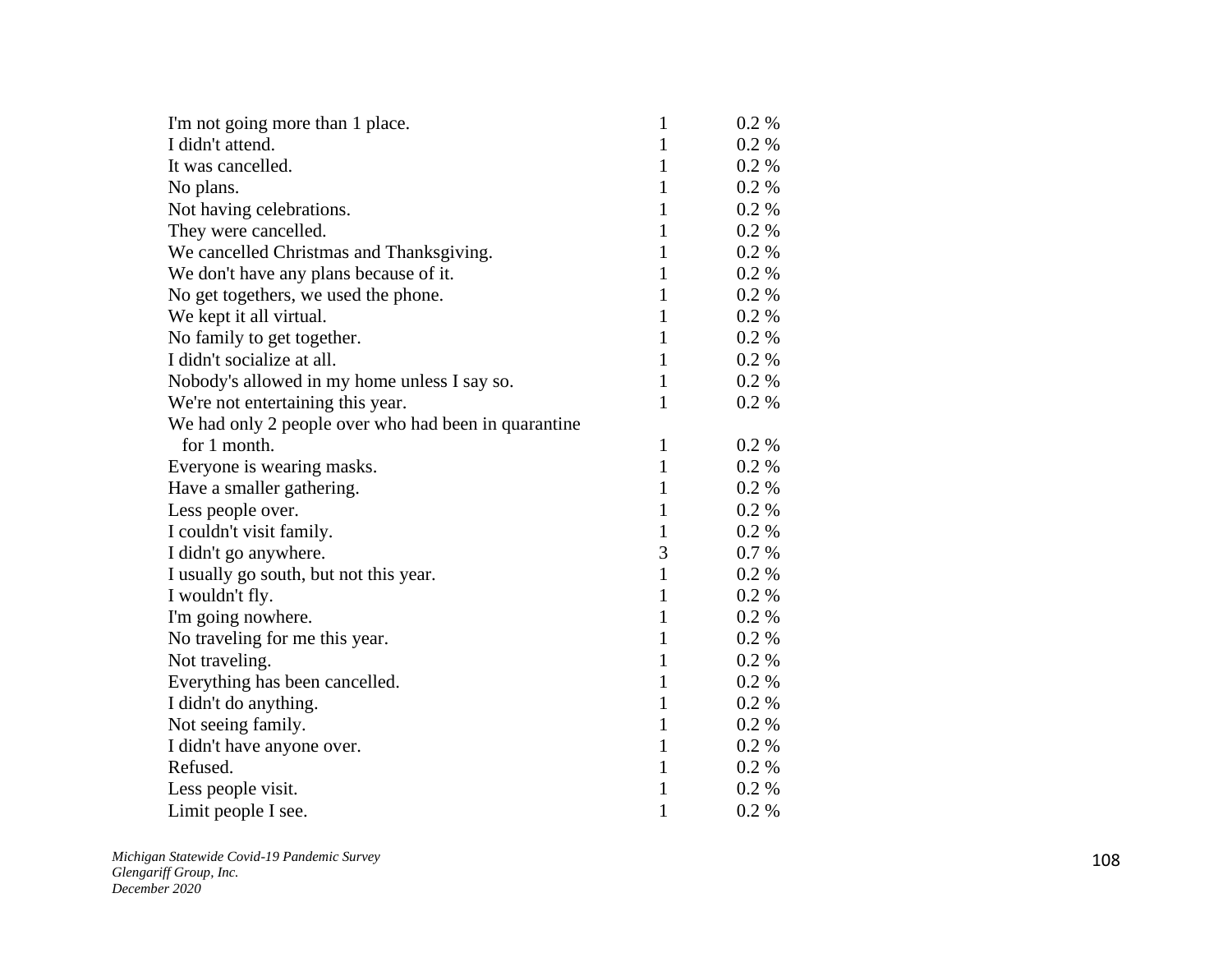| Very small for Thanksgiving.<br>$0.2\%$<br>$\mathbf{1}$<br>We went from a 30 person gathering to 4 people.<br>$0.2 \%$<br>$\mathbf{1}$<br>We didn't have anyone over.<br>0.2 %<br>$\mathbf{1}$<br>We didn't invite people who aren't in the family.<br>0.2 %<br>$\mathbf{1}$<br>We only gathered with immediate family.<br>0.2 %<br>$\mathbf{1}$<br>We usually gather with the entire family, this year it was<br>just the household.<br>$\mathbf{1}$<br>$0.2 \%$<br>0.2 %<br>Not traveling, no visitors.<br>$\mathbf{1}$<br>It's all virtual.<br>$\mathbf{1}$<br>$0.2 \%$<br>We met on the back porch to exchange food and<br>zoomed later.<br>$\mathbf{1}$<br>$0.2\%$<br>No family will visit.<br>$\mathbf{1}$<br>0.2 %<br>0.2 %<br>Not getting together with family.<br>1<br>We didn't gather as a family.<br>0.2 %<br>$\mathbf{1}$<br>We didn't get together.<br>0.2 %<br>$\mathbf{1}$<br>We stayed home to stay safe.<br>0.2 %<br>$\mathbf{1}$<br>We told the kids not to come.<br>0.2 %<br>$\mathbf{1}$<br>I haven't seen any of my family downstate like we<br>usually do.<br>$\mathbf{1}$<br>$0.2\%$<br>$\mathbf{1}$<br>Some family didn't visit.<br>$0.2 \%$<br>We aren't going around anybody, we stayed home for<br>Thanksgiving.<br>$\mathbf{1}$<br>$0.2 \%$<br>$\mathbf{1}$<br>0.2 %<br>We didn't go to our son's and daughter's like usual.<br>I've got some people with preexisting conditions, we<br>avoid them.<br>$0.2 \%$<br>$\mathbf{1}$<br>It was a much smaller gathering, just immediate family.<br>$\mathbf{1}$<br>0.2 %<br>We had to be quarantined because someone was sick<br>with Covid in our home.<br>$\mathbf{1}$<br>0.2 %<br>I won't be around family.<br>$0.2\%$<br>$\mathbf{1}$<br>I didn't gather with as many people as usual.<br>$0.2\%$<br>1<br>Less people came to my house.<br>$0.2 \%$<br>1<br>$\mathbf{1}$<br>0.2 %<br>Smaller groups of family. | Much smaller gathering of people. | $\mathbf{1}$ | 0.2 % |
|--------------------------------------------------------------------------------------------------------------------------------------------------------------------------------------------------------------------------------------------------------------------------------------------------------------------------------------------------------------------------------------------------------------------------------------------------------------------------------------------------------------------------------------------------------------------------------------------------------------------------------------------------------------------------------------------------------------------------------------------------------------------------------------------------------------------------------------------------------------------------------------------------------------------------------------------------------------------------------------------------------------------------------------------------------------------------------------------------------------------------------------------------------------------------------------------------------------------------------------------------------------------------------------------------------------------------------------------------------------------------------------------------------------------------------------------------------------------------------------------------------------------------------------------------------------------------------------------------------------------------------------------------------------------------------------------------------------------------------------------------------------------------------------------------------------------------------------------------------------------------------------------|-----------------------------------|--------------|-------|
|                                                                                                                                                                                                                                                                                                                                                                                                                                                                                                                                                                                                                                                                                                                                                                                                                                                                                                                                                                                                                                                                                                                                                                                                                                                                                                                                                                                                                                                                                                                                                                                                                                                                                                                                                                                                                                                                                            |                                   |              |       |
|                                                                                                                                                                                                                                                                                                                                                                                                                                                                                                                                                                                                                                                                                                                                                                                                                                                                                                                                                                                                                                                                                                                                                                                                                                                                                                                                                                                                                                                                                                                                                                                                                                                                                                                                                                                                                                                                                            |                                   |              |       |
|                                                                                                                                                                                                                                                                                                                                                                                                                                                                                                                                                                                                                                                                                                                                                                                                                                                                                                                                                                                                                                                                                                                                                                                                                                                                                                                                                                                                                                                                                                                                                                                                                                                                                                                                                                                                                                                                                            |                                   |              |       |
|                                                                                                                                                                                                                                                                                                                                                                                                                                                                                                                                                                                                                                                                                                                                                                                                                                                                                                                                                                                                                                                                                                                                                                                                                                                                                                                                                                                                                                                                                                                                                                                                                                                                                                                                                                                                                                                                                            |                                   |              |       |
|                                                                                                                                                                                                                                                                                                                                                                                                                                                                                                                                                                                                                                                                                                                                                                                                                                                                                                                                                                                                                                                                                                                                                                                                                                                                                                                                                                                                                                                                                                                                                                                                                                                                                                                                                                                                                                                                                            |                                   |              |       |
|                                                                                                                                                                                                                                                                                                                                                                                                                                                                                                                                                                                                                                                                                                                                                                                                                                                                                                                                                                                                                                                                                                                                                                                                                                                                                                                                                                                                                                                                                                                                                                                                                                                                                                                                                                                                                                                                                            |                                   |              |       |
|                                                                                                                                                                                                                                                                                                                                                                                                                                                                                                                                                                                                                                                                                                                                                                                                                                                                                                                                                                                                                                                                                                                                                                                                                                                                                                                                                                                                                                                                                                                                                                                                                                                                                                                                                                                                                                                                                            |                                   |              |       |
|                                                                                                                                                                                                                                                                                                                                                                                                                                                                                                                                                                                                                                                                                                                                                                                                                                                                                                                                                                                                                                                                                                                                                                                                                                                                                                                                                                                                                                                                                                                                                                                                                                                                                                                                                                                                                                                                                            |                                   |              |       |
|                                                                                                                                                                                                                                                                                                                                                                                                                                                                                                                                                                                                                                                                                                                                                                                                                                                                                                                                                                                                                                                                                                                                                                                                                                                                                                                                                                                                                                                                                                                                                                                                                                                                                                                                                                                                                                                                                            |                                   |              |       |
|                                                                                                                                                                                                                                                                                                                                                                                                                                                                                                                                                                                                                                                                                                                                                                                                                                                                                                                                                                                                                                                                                                                                                                                                                                                                                                                                                                                                                                                                                                                                                                                                                                                                                                                                                                                                                                                                                            |                                   |              |       |
|                                                                                                                                                                                                                                                                                                                                                                                                                                                                                                                                                                                                                                                                                                                                                                                                                                                                                                                                                                                                                                                                                                                                                                                                                                                                                                                                                                                                                                                                                                                                                                                                                                                                                                                                                                                                                                                                                            |                                   |              |       |
|                                                                                                                                                                                                                                                                                                                                                                                                                                                                                                                                                                                                                                                                                                                                                                                                                                                                                                                                                                                                                                                                                                                                                                                                                                                                                                                                                                                                                                                                                                                                                                                                                                                                                                                                                                                                                                                                                            |                                   |              |       |
|                                                                                                                                                                                                                                                                                                                                                                                                                                                                                                                                                                                                                                                                                                                                                                                                                                                                                                                                                                                                                                                                                                                                                                                                                                                                                                                                                                                                                                                                                                                                                                                                                                                                                                                                                                                                                                                                                            |                                   |              |       |
|                                                                                                                                                                                                                                                                                                                                                                                                                                                                                                                                                                                                                                                                                                                                                                                                                                                                                                                                                                                                                                                                                                                                                                                                                                                                                                                                                                                                                                                                                                                                                                                                                                                                                                                                                                                                                                                                                            |                                   |              |       |
|                                                                                                                                                                                                                                                                                                                                                                                                                                                                                                                                                                                                                                                                                                                                                                                                                                                                                                                                                                                                                                                                                                                                                                                                                                                                                                                                                                                                                                                                                                                                                                                                                                                                                                                                                                                                                                                                                            |                                   |              |       |
|                                                                                                                                                                                                                                                                                                                                                                                                                                                                                                                                                                                                                                                                                                                                                                                                                                                                                                                                                                                                                                                                                                                                                                                                                                                                                                                                                                                                                                                                                                                                                                                                                                                                                                                                                                                                                                                                                            |                                   |              |       |
|                                                                                                                                                                                                                                                                                                                                                                                                                                                                                                                                                                                                                                                                                                                                                                                                                                                                                                                                                                                                                                                                                                                                                                                                                                                                                                                                                                                                                                                                                                                                                                                                                                                                                                                                                                                                                                                                                            |                                   |              |       |
|                                                                                                                                                                                                                                                                                                                                                                                                                                                                                                                                                                                                                                                                                                                                                                                                                                                                                                                                                                                                                                                                                                                                                                                                                                                                                                                                                                                                                                                                                                                                                                                                                                                                                                                                                                                                                                                                                            |                                   |              |       |
|                                                                                                                                                                                                                                                                                                                                                                                                                                                                                                                                                                                                                                                                                                                                                                                                                                                                                                                                                                                                                                                                                                                                                                                                                                                                                                                                                                                                                                                                                                                                                                                                                                                                                                                                                                                                                                                                                            |                                   |              |       |
|                                                                                                                                                                                                                                                                                                                                                                                                                                                                                                                                                                                                                                                                                                                                                                                                                                                                                                                                                                                                                                                                                                                                                                                                                                                                                                                                                                                                                                                                                                                                                                                                                                                                                                                                                                                                                                                                                            |                                   |              |       |
|                                                                                                                                                                                                                                                                                                                                                                                                                                                                                                                                                                                                                                                                                                                                                                                                                                                                                                                                                                                                                                                                                                                                                                                                                                                                                                                                                                                                                                                                                                                                                                                                                                                                                                                                                                                                                                                                                            |                                   |              |       |
|                                                                                                                                                                                                                                                                                                                                                                                                                                                                                                                                                                                                                                                                                                                                                                                                                                                                                                                                                                                                                                                                                                                                                                                                                                                                                                                                                                                                                                                                                                                                                                                                                                                                                                                                                                                                                                                                                            |                                   |              |       |
|                                                                                                                                                                                                                                                                                                                                                                                                                                                                                                                                                                                                                                                                                                                                                                                                                                                                                                                                                                                                                                                                                                                                                                                                                                                                                                                                                                                                                                                                                                                                                                                                                                                                                                                                                                                                                                                                                            |                                   |              |       |
|                                                                                                                                                                                                                                                                                                                                                                                                                                                                                                                                                                                                                                                                                                                                                                                                                                                                                                                                                                                                                                                                                                                                                                                                                                                                                                                                                                                                                                                                                                                                                                                                                                                                                                                                                                                                                                                                                            |                                   |              |       |
|                                                                                                                                                                                                                                                                                                                                                                                                                                                                                                                                                                                                                                                                                                                                                                                                                                                                                                                                                                                                                                                                                                                                                                                                                                                                                                                                                                                                                                                                                                                                                                                                                                                                                                                                                                                                                                                                                            |                                   |              |       |
|                                                                                                                                                                                                                                                                                                                                                                                                                                                                                                                                                                                                                                                                                                                                                                                                                                                                                                                                                                                                                                                                                                                                                                                                                                                                                                                                                                                                                                                                                                                                                                                                                                                                                                                                                                                                                                                                                            |                                   |              |       |
|                                                                                                                                                                                                                                                                                                                                                                                                                                                                                                                                                                                                                                                                                                                                                                                                                                                                                                                                                                                                                                                                                                                                                                                                                                                                                                                                                                                                                                                                                                                                                                                                                                                                                                                                                                                                                                                                                            |                                   |              |       |
|                                                                                                                                                                                                                                                                                                                                                                                                                                                                                                                                                                                                                                                                                                                                                                                                                                                                                                                                                                                                                                                                                                                                                                                                                                                                                                                                                                                                                                                                                                                                                                                                                                                                                                                                                                                                                                                                                            |                                   |              |       |
|                                                                                                                                                                                                                                                                                                                                                                                                                                                                                                                                                                                                                                                                                                                                                                                                                                                                                                                                                                                                                                                                                                                                                                                                                                                                                                                                                                                                                                                                                                                                                                                                                                                                                                                                                                                                                                                                                            |                                   |              |       |
|                                                                                                                                                                                                                                                                                                                                                                                                                                                                                                                                                                                                                                                                                                                                                                                                                                                                                                                                                                                                                                                                                                                                                                                                                                                                                                                                                                                                                                                                                                                                                                                                                                                                                                                                                                                                                                                                                            |                                   |              |       |
|                                                                                                                                                                                                                                                                                                                                                                                                                                                                                                                                                                                                                                                                                                                                                                                                                                                                                                                                                                                                                                                                                                                                                                                                                                                                                                                                                                                                                                                                                                                                                                                                                                                                                                                                                                                                                                                                                            |                                   |              |       |
|                                                                                                                                                                                                                                                                                                                                                                                                                                                                                                                                                                                                                                                                                                                                                                                                                                                                                                                                                                                                                                                                                                                                                                                                                                                                                                                                                                                                                                                                                                                                                                                                                                                                                                                                                                                                                                                                                            |                                   |              |       |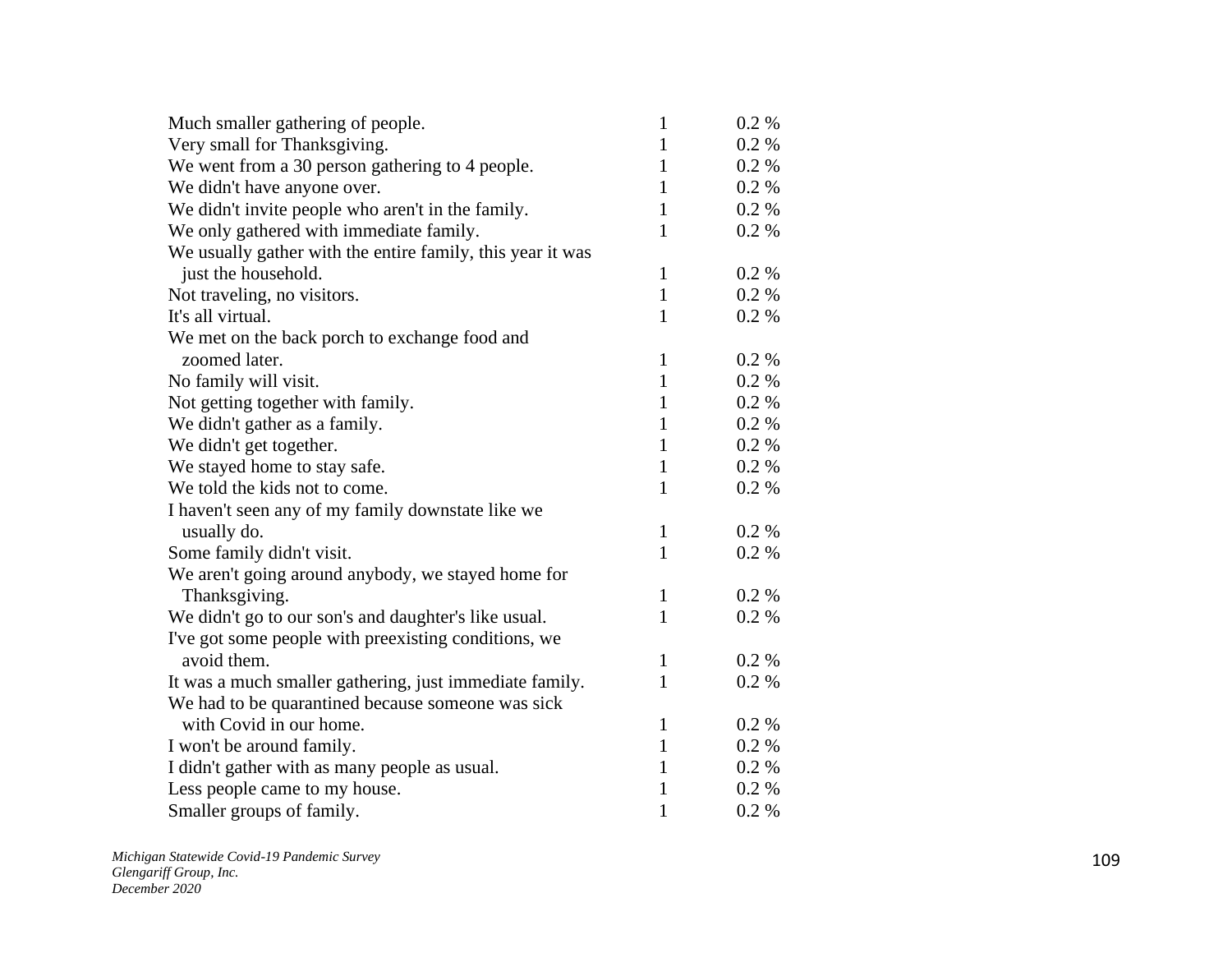| We cancelled family gatherings.                         | $\mathbf{1}$   | $0.2\%$  |
|---------------------------------------------------------|----------------|----------|
| We couldn't have all our family over.                   | $\mathbf{1}$   | $0.2 \%$ |
| We're not going anywhere.                               | $\mathbf{1}$   | 0.2 %    |
| I didn't get together with as much family.              | $\mathbf{1}$   | 0.2%     |
| Less contact with other people this year.               | $\mathbf{1}$   | $0.2 \%$ |
| We're distanced from family members.                    | $\overline{2}$ | 0.4%     |
| We've stayed with family we trusted.                    | $\mathbf{1}$   | $0.2\%$  |
| One of my extended family Christmases is going to be    |                |          |
| cancelled of pushed back.                               | $\mathbf{1}$   | 0.2 %    |
| We cancelled activities with family.                    | $\mathbf{1}$   | 0.2 %    |
| No company.                                             | $\mathbf{1}$   | $0.2 \%$ |
| Some of my family isn't coming to me.                   | $\mathbf{1}$   | $0.2 \%$ |
| Just a little smaller.                                  | $\mathbf{1}$   | 0.2 %    |
| We changed out big gathering into a small gathering for |                |          |
| Thanksgiving.                                           | $\mathbf{1}$   | 0.2 %    |
| We're doing everything online and with social media.    | $\mathbf{1}$   | $0.2\%$  |
| Isolation.                                              | $\mathbf{1}$   | $0.2 \%$ |
| Reduced numbers at the gathering.                       | $\mathbf{1}$   | $0.2 \%$ |
| Normally I cook for 20 plus people, I only cooked for   |                |          |
| 5 this year.                                            | $\mathbf{1}$   | 0.2 %    |
| No contact with people out of my home.                  | $\mathbf{1}$   | $0.2 \%$ |
| I'm not traveling.                                      | $\overline{c}$ | $0.4\%$  |
| We cancelled.                                           | 3              | $0.7\%$  |
| Relatives in fear of their health didn't visit.         | $\mathbf{1}$   | 0.2 %    |
| Don't know.                                             | $\mathbf{1}$   | 0.2 %    |
| My shopping plans were cancelled.                       | $\mathbf{1}$   | $0.2 \%$ |
| We didn't have anybody over for thanksgiving.           | $\mathbf{1}$   | $0.2 \%$ |
| We're not going to have Christmas with family.          | $\mathbf{1}$   | 0.2 %    |
| Family isn't coming over.                               | $\mathbf{1}$   | $0.2 \%$ |
| Just smaller gathering.                                 | $\mathbf{1}$   | 0.2 %    |
| Smaller number of guests.                               | $\mathbf{1}$   | 0.2 %    |
| No company besides my one immediate son.                | $\mathbf{1}$   | $0.2 \%$ |
| We stayed home, just the two of us.                     | $\mathbf{1}$   | 0.2 %    |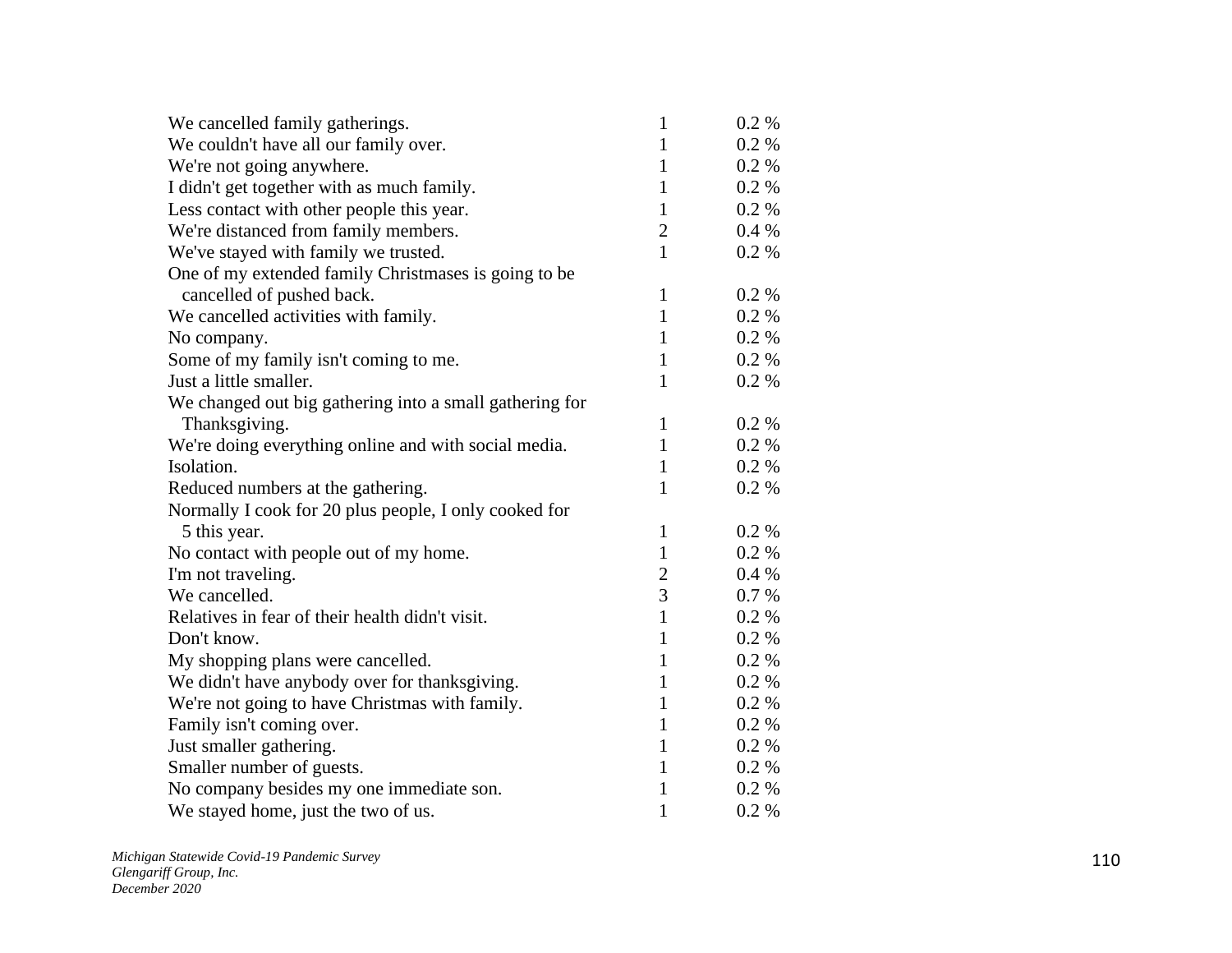| I didn't go home for the holidays.                    | $\mathbf{1}$ | 0.2 %   |
|-------------------------------------------------------|--------------|---------|
| We cancelled a trip to visit our daughter.            | $\mathbf{1}$ | 0.2 %   |
| Just not going anywhere.                              | 1            | 0.2 %   |
| Staying away from friends and family and not going    |              |         |
| shopping.                                             | $\mathbf{1}$ | 0.2 %   |
| Travel to the children's homes instead of them coming |              |         |
| here.                                                 | $\mathbf{1}$ | 0.2 %   |
| We only had a small Thanksgiving with only the people |              |         |
| in the house.                                         | 1            | 0.2 %   |
| We aren't going anywhere.                             | $\mathbf{1}$ | 0.2 %   |
| Small groups.                                         | $\mathbf{1}$ | 0.2 %   |
| We made the gatherings much smaller.                  | $\mathbf{1}$ | 0.2 %   |
| We didn't do a big family Thanksgiving.               | $\mathbf{1}$ | 0.2 %   |
| Only immediate family in attendance.                  | $\mathbf{1}$ | 0.2 %   |
| I couldn't go to my son's house.                      | 1            | 0.2 %   |
| We didn't get together for Thanksgiving.              | 1            | 0.2 %   |
| We're testing and quarantining before meeting.        | $\mathbf{1}$ | 0.2 %   |
| Only allowing immediate family we live with.          | 1            | 0.2 %   |
| I didn't go out.                                      | $\mathbf{1}$ | 0.2 %   |
| We will not travel.                                   | $\mathbf{1}$ | 0.2 %   |
| Stay away from family members with health issues.     | 1            | 0.2 %   |
| My family had 3 people for Thanksgiving when usually  |              |         |
| we have 50-70.                                        | $\mathbf{1}$ | 0.2%    |
| My stepmom caught Covid and I chose not to travel     |              |         |
| there.                                                | $\mathbf{1}$ | $0.2\%$ |
| We never had one at all.                              | $\mathbf{1}$ | 0.2 %   |
| All travels cancelled, zoom meetings for friends and  |              |         |
| family.                                               | 1            | 0.2 %   |
| Not having company.                                   | $\mathbf{1}$ | 0.2 %   |
| Small gatherings and no trips.                        | $\mathbf{1}$ | $0.2\%$ |
| No big get togethers.                                 | $\mathbf{1}$ | $0.2\%$ |
| Not having as many people, only close family.         | $\mathbf{1}$ | 0.2 %   |
| I couldn't travel.                                    | $\mathbf{1}$ | 0.2 %   |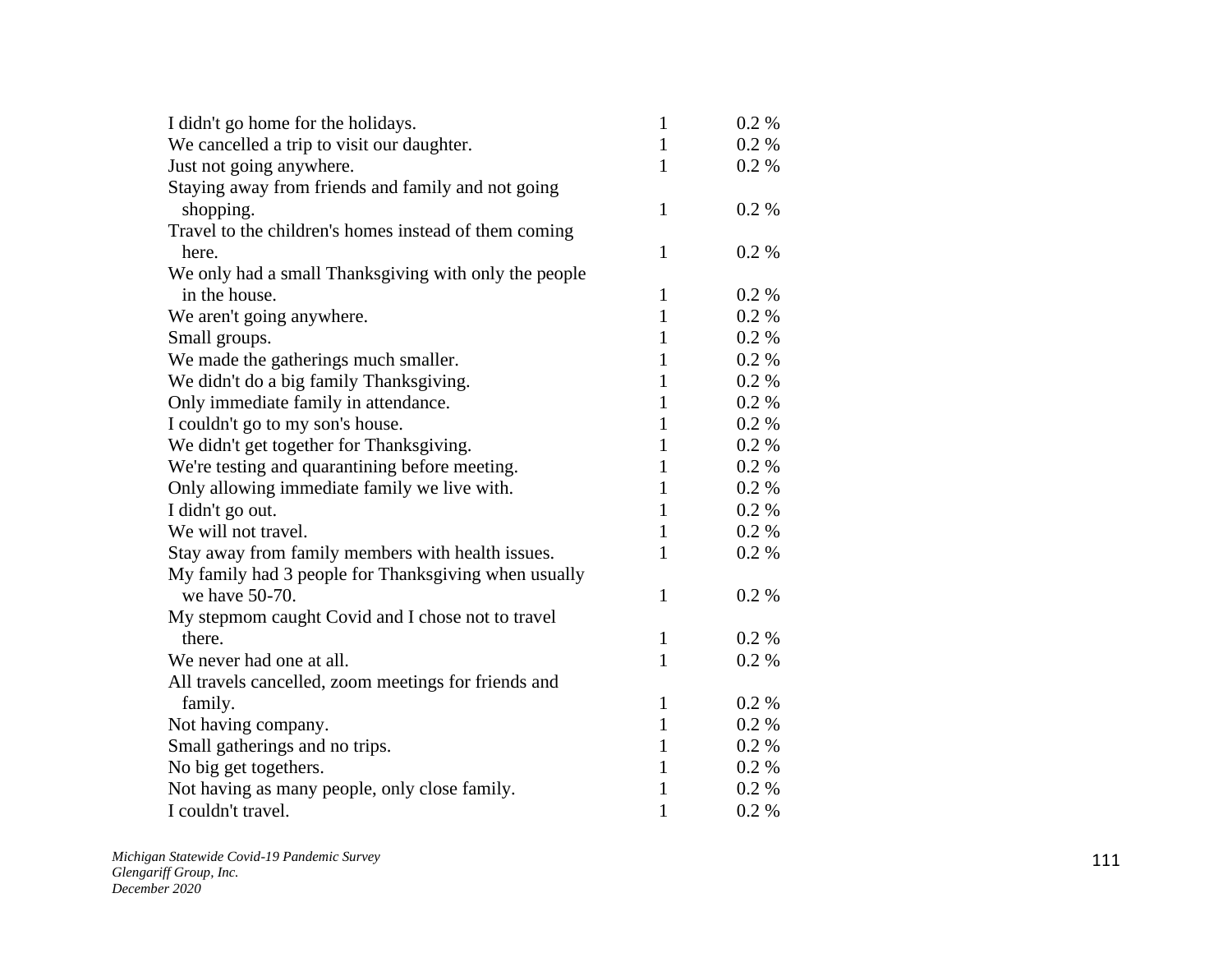| Usually I have family fly in but not this year.          | $\mathbf{1}$   | 0.2 %    |
|----------------------------------------------------------|----------------|----------|
| We're just staying at home, no big gatherings.           | $\mathbf{1}$   | 0.2 %    |
| I just couldn't have a large group.                      | 1              | 0.2 %    |
| My sister made the decision to not have our family visit |                |          |
| her.                                                     | $\mathbf{1}$   | 0.2 %    |
| I didn't have plans.                                     | $\mathbf{1}$   | 0.2 %    |
| No family over.                                          | $\overline{2}$ | 0.4%     |
| I had nobody over.                                       | $\mathbf{1}$   | 0.2 %    |
| Just immediate family instead of my whole family.        | $\mathbf{1}$   | 0.2 %    |
| Cancelled parties.                                       | $\mathbf{1}$   | 0.2 %    |
| We're not getting together with family.                  | 1              | 0.2 %    |
| We had no guests coming, usually we have a lot of        |                |          |
| people, 20-30.                                           | $\mathbf{1}$   | 0.2 %    |
| Not meeting with Gran.                                   | $\mathbf{1}$   | $0.2 \%$ |
| Smaller gathering.                                       | 1              | 0.2 %    |
| I didn't go to Detroit to visit my dad, he had to come   |                |          |
| here.                                                    | $\mathbf{1}$   | 0.2 %    |
| We don't travel out of state.                            | $\mathbf{1}$   | 0.2 %    |
| Family Christmas has been cancelled.                     | 1              | 0.2 %    |
| We don't have a lot of the out of town family coming in. | 1              | 0.2 %    |
| Less people gathering.                                   | $\mathbf{1}$   | 0.2 %    |
| We haven't yet gathered with my side of the family, just |                |          |
| my wife's.                                               | $\mathbf{1}$   | 0.2 %    |
| We can't go to the movies and can't eat out.             | $\mathbf{1}$   | 0.2 %    |
| We didn't get together as a family and friends.          | $\mathbf{1}$   | 0.2 %    |
| We didn't have a lot of family over.                     | 1              | 0.2 %    |
| Only people in the home are allowed to attend.           | 1              | 0.2 %    |
| I stayed put.                                            | $\mathbf{1}$   | 0.2 %    |
| It was just my household together this year.             | $\mathbf{1}$   | 0.2 %    |
| Not as many invites.                                     | 1              | 0.2 %    |
| I had to because people were uncomfortable.              | 1              | 0.2 %    |
| We celebrated Thanksgiving early.                        | $\mathbf{1}$   | 0.2 %    |
| Less visitors for Thanksgiving.                          | 1              | 0.2 %    |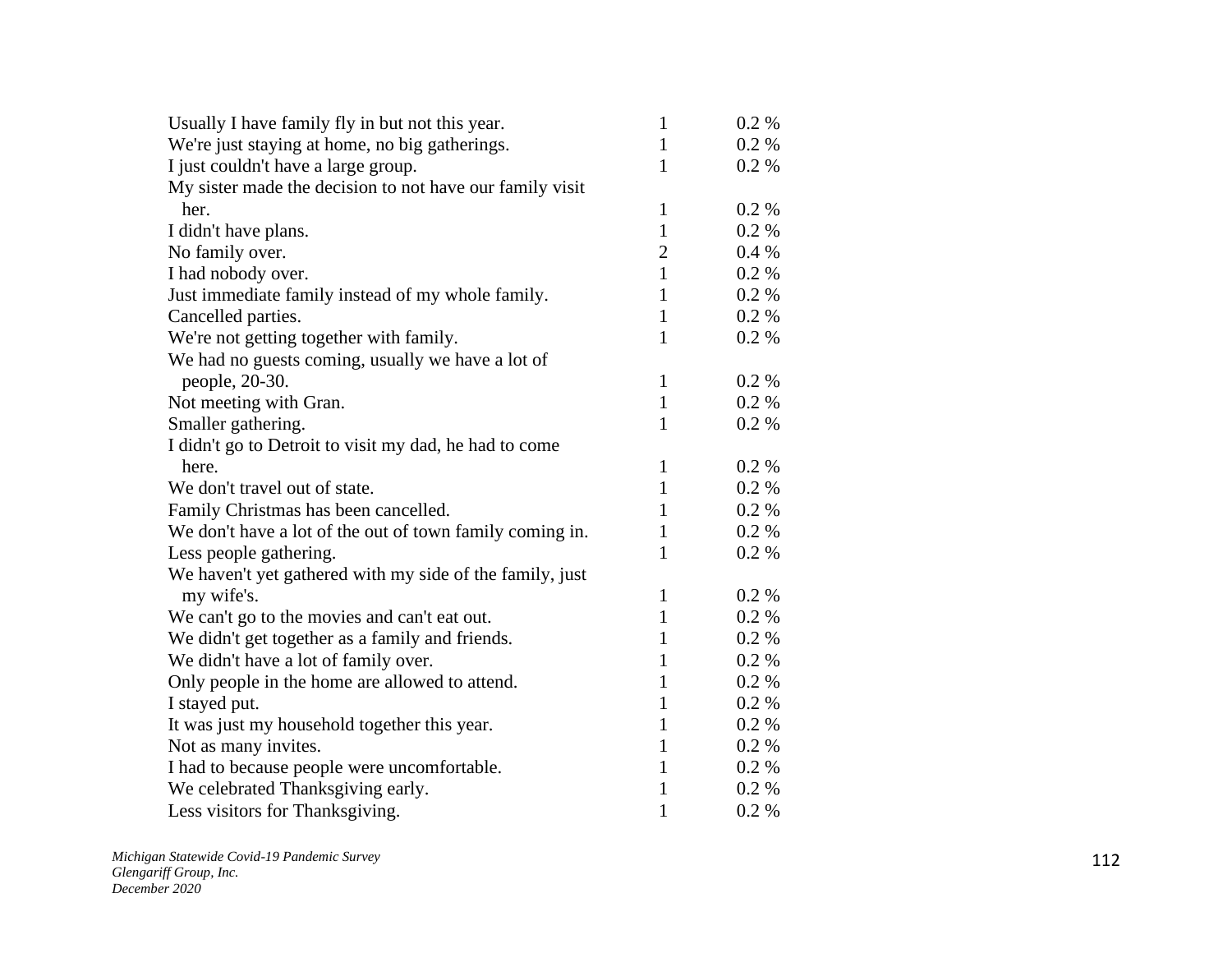| I usually travel out of state, but this year I'm not.   | 1            | 0.2 %    |
|---------------------------------------------------------|--------------|----------|
| We didn't go on vacation.                               | $\mathbf{1}$ | 0.2 %    |
| Family members are afraid to come visit.                | $\mathbf{1}$ | 0.2 %    |
| W didn't have a big gathering when usually we have      |              |          |
| about 50 people.                                        | 1            | $0.2\%$  |
| None of my extended family wanted to come because       |              |          |
| they're scared of Covid.                                | $\mathbf{1}$ | 0.2 %    |
| Family can't visit.                                     | $\mathbf{1}$ | $0.2 \%$ |
| Just immediate family in our household.                 | $\mathbf{1}$ | $0.2 \%$ |
| Cancelled.                                              | 1            | 0.2 %    |
| Certain family members who are susceptible to the virus |              |          |
| not coming.                                             | $\mathbf{1}$ | $0.2\%$  |
| Not everyone was there.                                 | $\mathbf{1}$ | $0.2 \%$ |
| We stayed home Thanksgiving.                            | 1            | 0.2 %    |
| We stayed home this year.                               | 1            | 0.2 %    |
| Not meeting in big groups.                              | $\mathbf{1}$ | $0.2\%$  |
| No big groups of family.                                | $\mathbf{1}$ | $0.2\%$  |
| We had no visitors.                                     | $\mathbf{1}$ | 0.2 %    |
| Smaller groups outside.                                 | $\mathbf{1}$ | $0.2\%$  |
| Only my sister came over.                               | $\mathbf{1}$ | 0.2 %    |
| Other people cancelled.                                 | $\mathbf{1}$ | $0.2 \%$ |
| We had less family members coming by.                   | 1            | $0.2\%$  |
| We just had a small family gathering for Thanksgiving   |              |          |
| when we usually do it big.                              | 1            | $0.2\%$  |
| No travel, staying home.                                | $\mathbf{1}$ | 0.2 %    |
| We didn't do anything.                                  |              | $0.2 \%$ |
| Total                                                   | 457          | 100.0 %  |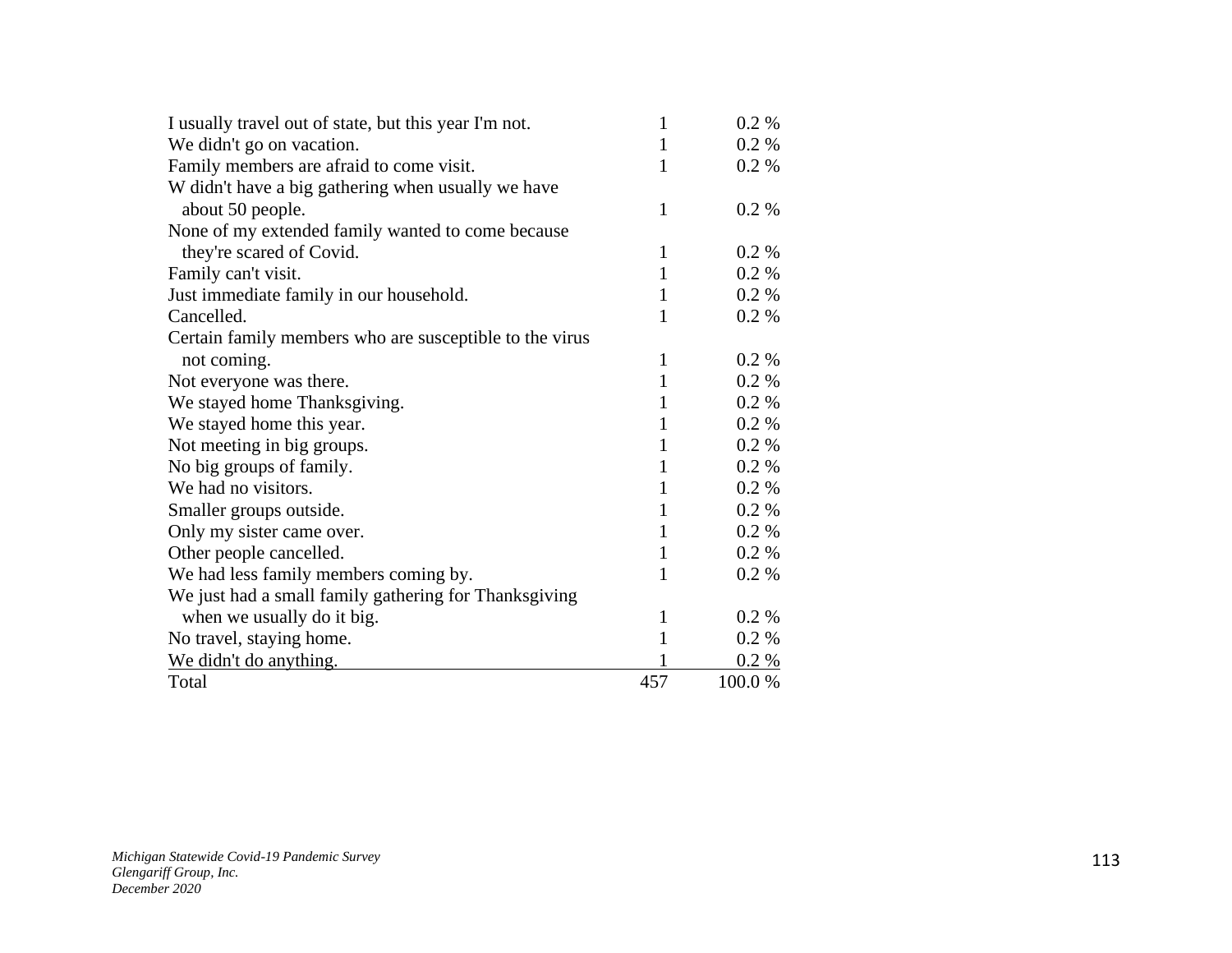## APPENDIX E: QUESTION 31

| public?                                                    | Number         | Percent |
|------------------------------------------------------------|----------------|---------|
| It's hard to breath and they look funny.                   | 1              | 2.6 %   |
| It depends on how big a store, I go into local smaller     |                |         |
| ones in less populated areas.                              | 1              | 2.6 %   |
| Health benefits.                                           | $\mathbf{1}$   | 2.6 %   |
| They don't help at all.                                    | $\mathbf{1}$   | 2.6 %   |
| It depends on how crowded it is.                           | $\mathbf{1}$   | 2.6 %   |
| I have a health condition.                                 | $\mathbf{1}$   | 2.6 %   |
| I've already had it.                                       | $\mathbf{1}$   | 2.6 %   |
| It's my choice whether I want to or not.                   | $\mathbf{1}$   | 2.6 %   |
| It's my right not to, I don't believe they work.           | $\mathbf{1}$   | 2.6 %   |
| My sinuses can't take it.                                  | $\mathbf{1}$   | 2.6 %   |
| Jesus told me not to.                                      | $\mathbf{1}$   | 2.6 %   |
| I have hypoxia.                                            | $\mathbf{1}$   | 2.6 %   |
| Depending on how large the crowd.                          | $\mathbf{1}$   | 2.6 %   |
| I don't' believe in Covid being as bad as everyone's       |                |         |
| been saying.                                               | $\mathbf{1}$   | 2.6 %   |
| I'm old school and not scared of a virus.                  | $\mathbf{1}$   | 2.6 %   |
| I don't think the masks do any good.                       | 1              | 2.6 %   |
| They're uncomfortable.                                     | 1              | 2.6 %   |
| It's completely unnecessary since it doesn't do anything.  | 1              | 2.6 %   |
| I have common sense.                                       | $\mathbf{1}$   | 2.6 %   |
| Because they don't work.                                   | 1              | 2.6 %   |
| I don't think the mask does anything.                      | $\mathbf{1}$   | 2.6 %   |
| I only need it when I'm near people.                       | $\mathbf{1}$   | 2.6 %   |
| They don't work.                                           | $\overline{2}$ | 5.3 %   |
| It's not necessary.                                        | $\mathbf{1}$   | 2.6 %   |
| It's just really inconvenient plus I'm usually in and out. | $\mathbf{1}$   | 2.6 %   |
| I only wear it when forced.                                | $\mathbf{1}$   | 2.6 %   |

31. And why do you not always wear a mask in

*Michigan Statewide Covid -19 Pandemic Survey Glengariff Group, Inc. December 2020*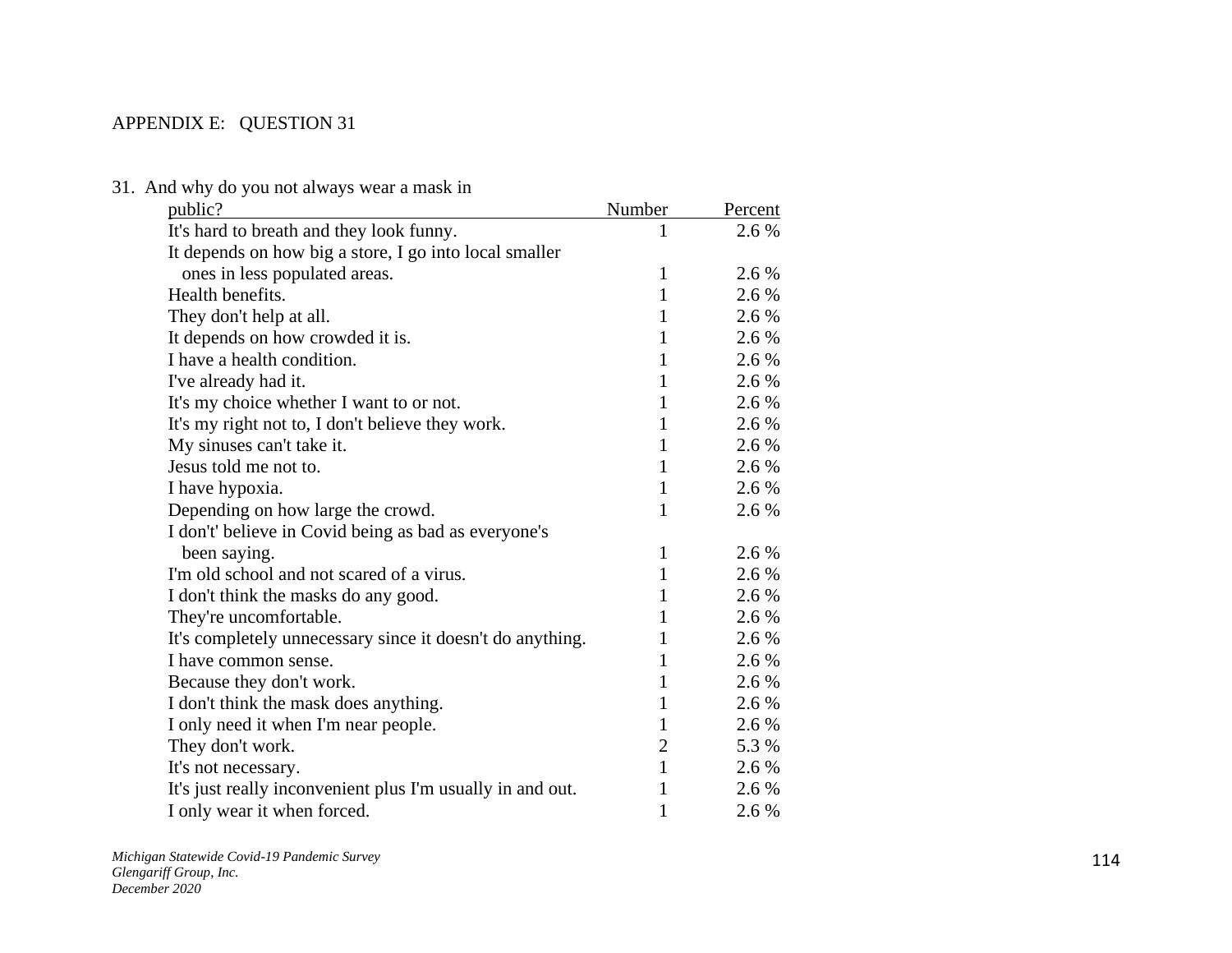| I'm forced to wear it sometimes.        |    | 2.6 %   |
|-----------------------------------------|----|---------|
| It's uncomfortable.                     |    | 2.6 %   |
| It will spread no matter what.          |    | 2.6 %   |
| It doesn't do anything, it's pointless. |    | 2.6 %   |
| I feel comfortable taking it off.       |    | 2.6 %   |
| Sometimes I forget.                     |    | 2.6 %   |
| I have a panic disorder.                |    | 2.6 %   |
| It's not doing much.                    |    | 2.6 %   |
| Don't know.                             |    | 2.6 %   |
| I don't feel the need.                  |    | 2.6 %   |
| I think it's politically motivated.     |    | 2.6 %   |
| Total                                   | 38 | 100.0 % |